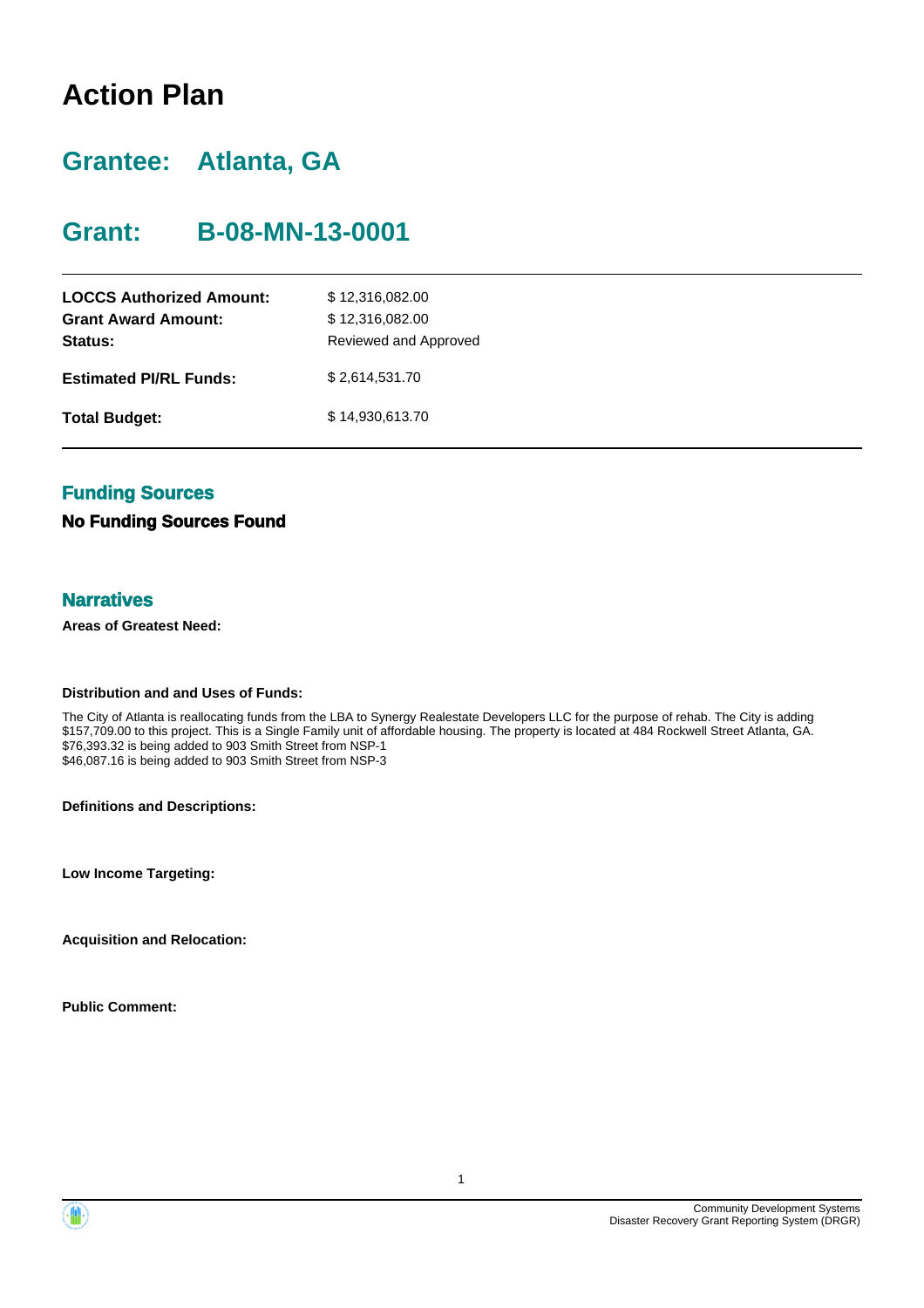# **Project Summary**

| Project #      | <b>Project Title</b>         | <b>Grantee Activity #</b>                                                                                                                    | <b>Activity Title</b>                                                              |
|----------------|------------------------------|----------------------------------------------------------------------------------------------------------------------------------------------|------------------------------------------------------------------------------------|
| 2008-NSP1-ADMN | Planning/Administration      | 25210409.101.220131844<br>(ADM)                                                                                                              | PLANNING/ADMINISTRATION                                                            |
| 2008-NSP1-ARD  | Aquisition/Rehab/Disposition | 25210408.102.220131844<br>(RHB) LH25<br>25210408.102.220131844<br>(RHB) LMMI                                                                 | Resources for Residents and<br>Communities                                         |
|                |                              | 25210408.104.220131844<br>(RHB) LH25<br>25210408.104.220131844                                                                               | Partnership for the Preservation of<br>Pittsburgh                                  |
|                |                              | (RHB) LMMI<br>25210408.106.220131844<br>(RHB) LH25<br>25210408.106.220131844                                                                 | <b>Real Estate Alliance Partners</b>                                               |
|                |                              | (RHB) LMMI<br>25210408.108.220131844<br>(RHB) 1058 Oglethorpe LH25                                                                           | 1058 Oglethorpe Street (ARHP)                                                      |
|                |                              | 25210408.108.220131844<br>(RHB) 1058 Oglethorpe LMMI                                                                                         |                                                                                    |
|                |                              | 25210408.108.220131844<br>(RHB) LMMI                                                                                                         | <b>Atlanta Regional Housing Partners</b>                                           |
|                |                              | 25210408.109.220131844<br>(RHB) LH25<br>25210408.109.220131844                                                                               | <b>Colquitt Construction</b>                                                       |
|                |                              | (RHB) LMMI<br>25210408.110.220131844<br>(RHB) 1003 Fair LH25<br>25210408.110.220131844                                                       | 1003 Fair Street (Pohl)                                                            |
|                |                              | (RHB) 1003 Fair LMMI<br>25210408.110.220131844<br>(RHB) LH25<br>25210408.110.220131844                                                       | Pohl Real Estate                                                                   |
|                |                              | (RHB) LMMI<br>25210408.111.220131844<br>(ACQ) 1437 Lucile LH25<br>25210408.111.220131844<br>(ACQ) 1437 Lucile LMMI<br>25210408.111.220131844 | University Community Development<br>Corporation                                    |
|                |                              | (RHB) LMMI<br>25210408.112.220131844                                                                                                         | 340 Holly Street (FCCALBA/Achor Center)                                            |
|                |                              | (RHB) 340 Holly LH25<br>25210408.112.220131844<br>(RHB) LH25<br>25210408.112.220131844                                                       | FCCALBA/Achor Center                                                               |
|                |                              | (RHB) LMMI<br>25210408.114.220131844                                                                                                         | <b>LBA Rehabilitation</b>                                                          |
|                |                              | (RHB) LMMI<br>Delete                                                                                                                         | Delete                                                                             |
|                |                              | Delete 1                                                                                                                                     |                                                                                    |
|                |                              | Delete 10                                                                                                                                    | 1058 Oglethorpe Street (ARHP)                                                      |
|                |                              | Delete 11                                                                                                                                    | Atlanta Regional Housing Partners                                                  |
|                |                              | Delete 12                                                                                                                                    | <b>Colquitt Construction</b>                                                       |
|                |                              | Delete 15                                                                                                                                    | Delete                                                                             |
|                |                              | Delete 16<br>Delete 17                                                                                                                       | University Community Development<br>Corporation<br>340 Holly Street (Achor Center) |
|                |                              | Delete 18                                                                                                                                    | <b>Achor Center</b>                                                                |
|                |                              | Delete 22                                                                                                                                    | Delete                                                                             |
|                |                              | Delete 6                                                                                                                                     |                                                                                    |
|                |                              | Delete <sub>7</sub>                                                                                                                          | <b>Real Estate Alliance Partners</b>                                               |
|                |                              |                                                                                                                                              |                                                                                    |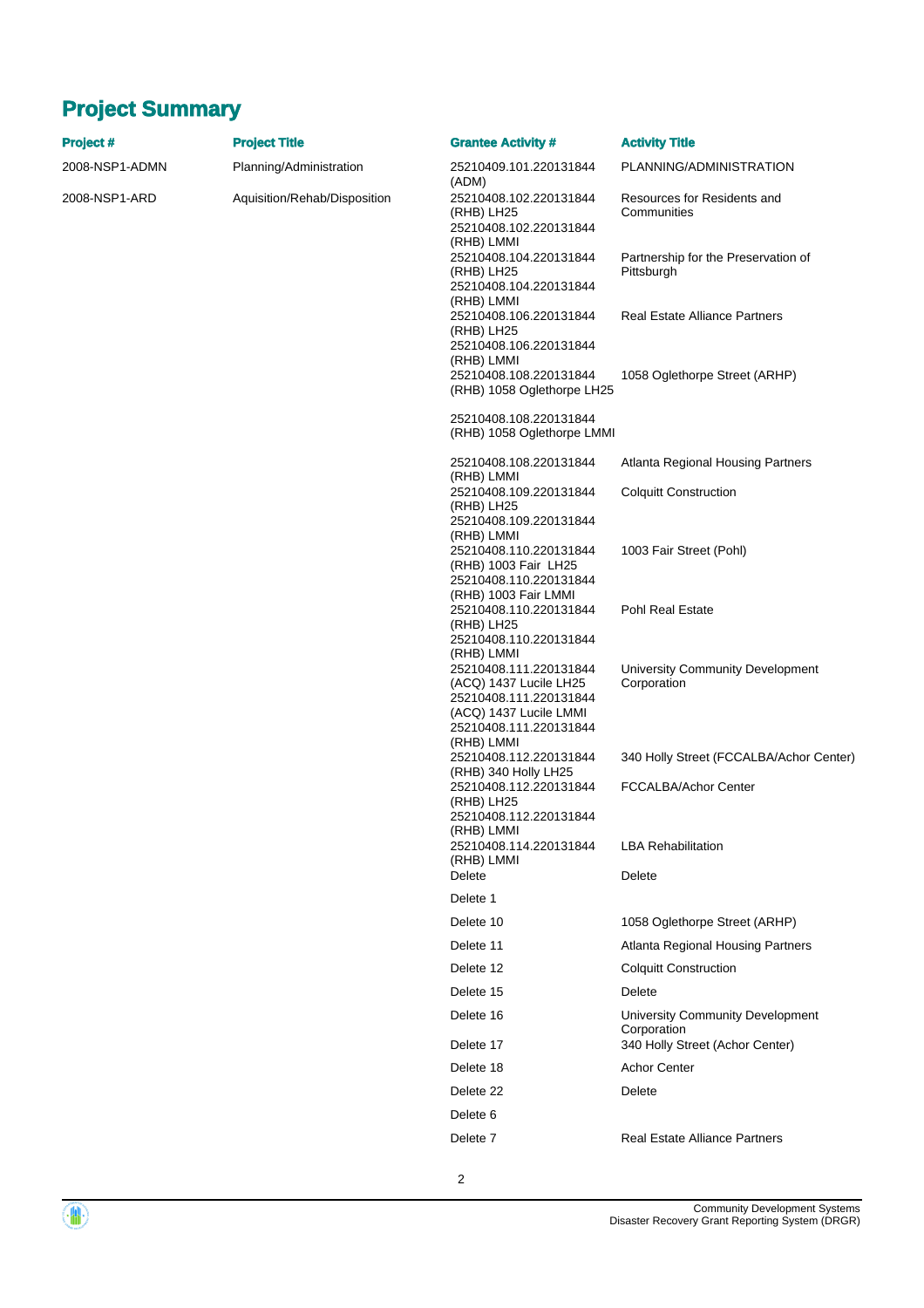|                |                           | Delete 9                                                                                           | 1058 Oglethorpe Street (ARHP)                     |
|----------------|---------------------------|----------------------------------------------------------------------------------------------------|---------------------------------------------------|
| 2008-NSP1-DEMO | <b>Demolition</b>         | 25210408.113.220131844<br>(DEM)                                                                    | COA, Bureau of Code Compliance                    |
| 2008-NSP1-FIN  | Financing                 | 25210408.114.220131844<br>(FIN) 1034 Washington                                                    | <b>LBA Construction Financing</b>                 |
|                |                           | 25210408.114.220131844<br>(FIN) 1034 Washington LH25                                               | 1034 Washington St                                |
|                |                           | 25210408.115.220131844<br>(FIN)                                                                    | Urban Residential Finance Authority               |
| 2008-NSP1-LBA  | Land Banking              | 25210408.114.220131844<br>(LBA)                                                                    | COA/Fulton County Land Bank Authority             |
|                |                           | 25210408.114.220131844<br>(LBA) Lamar/Wadley                                                       | Lamar/Wadley Project                              |
|                |                           | 25210408.114.220131844<br>(LBAD)                                                                   | Land Bank Authority Disposition                   |
| 2008-NSP1-REDV | Redevelopment             | 25210408.104.220131844<br>(RDVR) LH25<br>25210408.104.220131844<br>(RDVR) LMMI                     | Partnership for the Preservation of<br>Pittsburgh |
|                |                           | 25210408.105.220131844<br>(NC) Edgewood LH25                                                       | Edgewood Townhomes, LLC                           |
|                |                           | 25210408.106.220131844<br>(RDVR) LH25<br>25210408.106.220131844<br>(RDVR) LMMI                     | <b>Real Estate Alliance Partners</b>              |
|                |                           | 25210408.112.220131844                                                                             | Synergy 484 Rockwell                              |
|                |                           | 25210408.112.220131844 LH Synergy 903 Smith Street<br>synergy                                      |                                                   |
|                |                           | 25210408.114.220131844<br>(RDVA)                                                                   | <b>COA/Fulton County Land Bank Authority</b>      |
|                |                           | 25210408.114.220131844<br>(RDVA) 339 Holly LH25<br>25210408.114.220131844<br>(RDVA) 339 Holly LMMI | 339 Holly Street (LBA)                            |
|                |                           | Delete 8                                                                                           | <b>Real Estate Alliance Partners</b>              |
| 9999           | <b>Restricted Balance</b> | No activities in this project                                                                      |                                                   |
| <b>Bucket</b>  | <b>Bucket</b>             | No activities in this project                                                                      |                                                   |

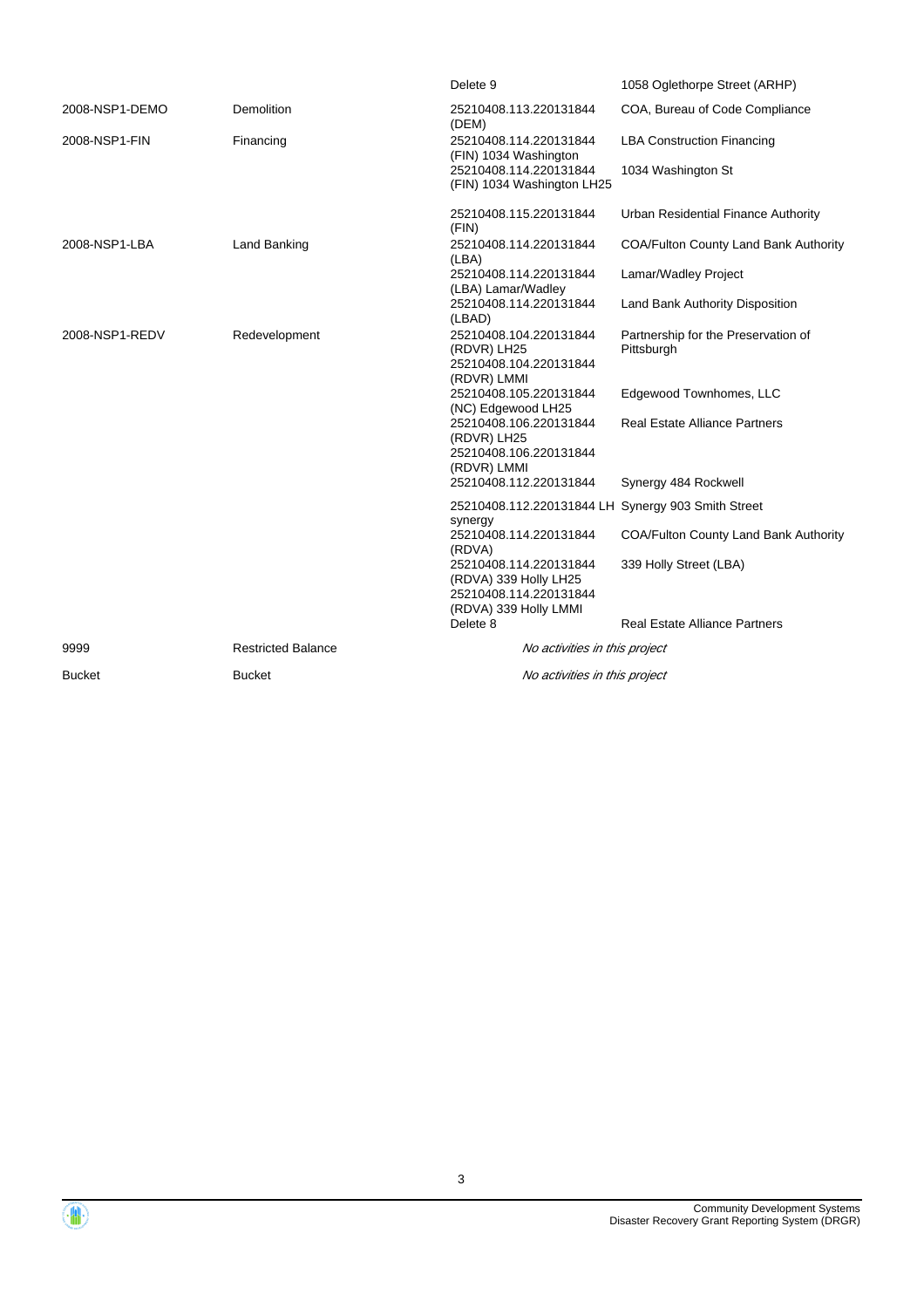# **Activities**

# **Project # / 2008-NSP1-ADMN / Planning/Administration**

#### **Grantee Activity Number: 25210409.101.220131844 (ADM) Activity Title: PLANNING/ADMINISTRATION**

**Projected Start Date: National Objective: Activity Type:** 03/05/2009 12/31/2019 Administration **District Contract Contract Contract Contract Contract Contract Contract Contract Contract Contract Contract Contract Contract Contract Contract Contract Contract Contract Contract Contract Contract Contract Project Number:** 2008-NSP1-ADMN **Project Draw Block by HUD: Project Draw Block Date by HUD:** Not Blocked **Activity Draw Block by HUD: Activity Draw Block Date by HUD:** Not Blocked **Block Drawdown By Grantee:** Not Blocked **Most Impacted and** 

Not Applicable - (for Planning/Administration or Unprogrammed Funds only)

# **Benefit Report Type:**

NA

No **Activity is being carried out by**

#### **Organization carrying out Activity:**

COA, Office of Housing

#### **Proposed budgets for organizations carrying out Activity:**

#### **Responsible Organization Organization Type Proposed Budget**

COA, Office of Housing Local Government \$ 1,231,608.00

# **Location Description:**

**Activity Status: Projected End Date: Project Title:** Planning/Administration

| <b>Total Budget:</b>                                  | \$1,331,608.00 |
|-------------------------------------------------------|----------------|
| <b>Most Impacted and</b><br><b>Distressed Budget:</b> | \$0.00         |
| <b>Other Funds:</b>                                   | \$0.00         |
| <b>Total Funds:</b>                                   | \$1,331,608.00 |

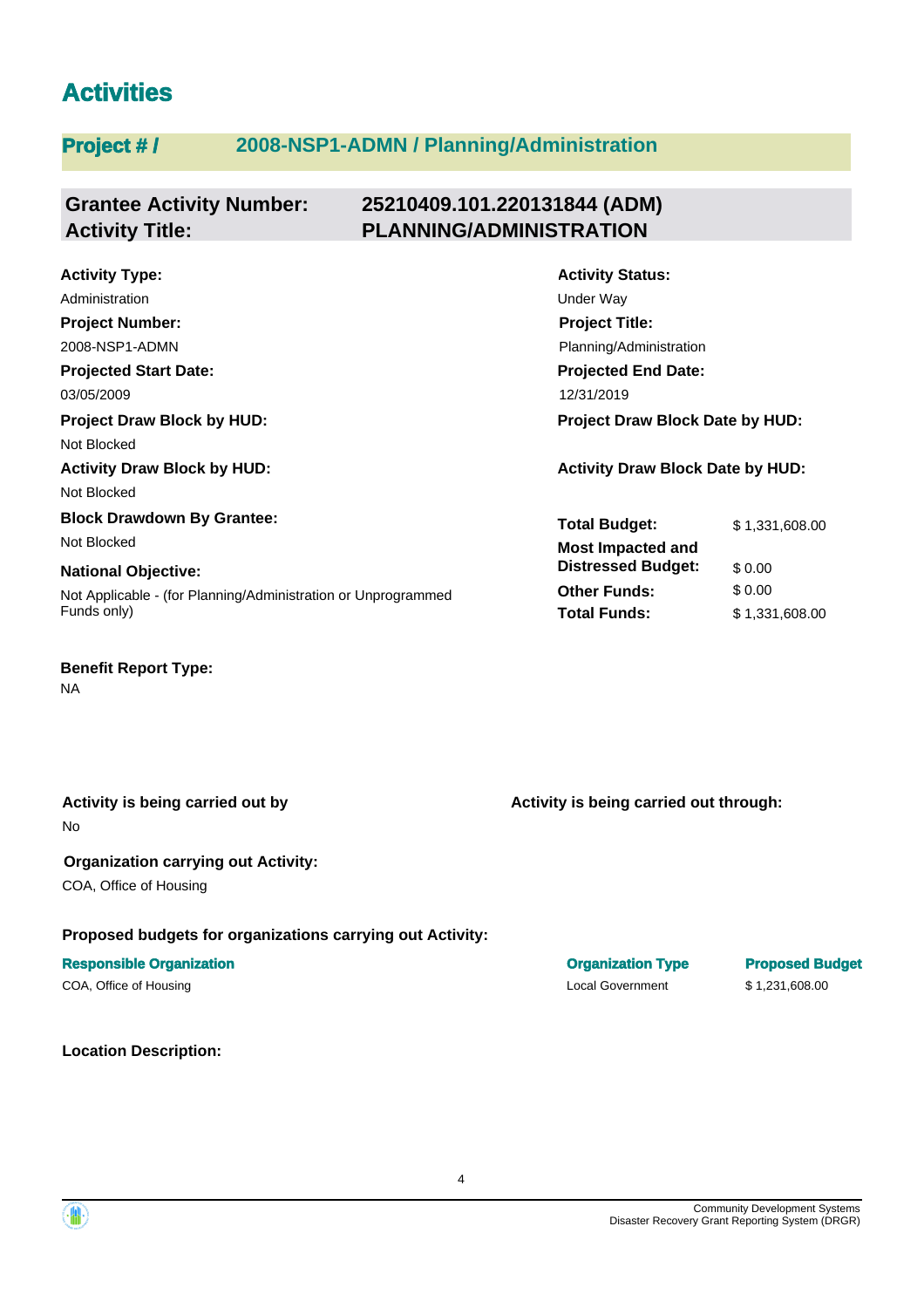Areas of greatest need in the City of Atlanta.

#### **Activity Description:**

To acquire , rehabilitate, demolish, and sell of foreclosed and vacant single family homes for at or below 120% of the AMI.

#### **Environmental Assessment:**

**Environmental** None

# **Project # / 2008-NSP1-ARD / Aquisition/Rehab/Disposition**

| <b>Grantee Activity Number:</b> | 25210408.102.220131844 (RHB) LH25              |
|---------------------------------|------------------------------------------------|
| <b>Activity Title:</b>          | <b>Resources for Residents and Communities</b> |

| <b>Activity Type:</b>                                         | <b>Activity Status:</b>                 |              |  |
|---------------------------------------------------------------|-----------------------------------------|--------------|--|
| Rehabilitation/reconstruction of residential structures       | Under Way                               |              |  |
| <b>Project Number:</b>                                        | <b>Project Title:</b>                   |              |  |
| 2008-NSP1-ARD                                                 | Aquisition/Rehab/Disposition            |              |  |
| <b>Projected Start Date:</b>                                  | <b>Projected End Date:</b>              |              |  |
| 03/05/2009                                                    | 12/31/2019                              |              |  |
| <b>Project Draw Block by HUD:</b>                             | <b>Project Draw Block Date by HUD:</b>  |              |  |
| Not Blocked                                                   |                                         |              |  |
| <b>Activity Draw Block by HUD:</b>                            | <b>Activity Draw Block Date by HUD:</b> |              |  |
| Not Blocked                                                   |                                         |              |  |
| <b>Block Drawdown By Grantee:</b>                             | <b>Total Budget:</b>                    | \$350,305.77 |  |
| Not Blocked                                                   | <b>Most Impacted and</b>                |              |  |
| <b>National Objective:</b>                                    | <b>Distressed Budget:</b>               | \$0.00       |  |
| LH25: Funds targeted for housing for households whose incomes | <b>Other Funds:</b>                     | \$0.00       |  |
| are at or under 50% Area Median Income.                       | <b>Total Funds:</b>                     | \$350,305.77 |  |
|                                                               |                                         |              |  |

#### **Benefit Report Type:**

Direct (Households)

| <b>Proposed Beneficiaries</b> | Total | Low | <b>Mod</b> | Low/Mod% |
|-------------------------------|-------|-----|------------|----------|
| # Owner Households            |       |     |            | 100.00   |
| # of Households               |       |     |            | 100.00   |

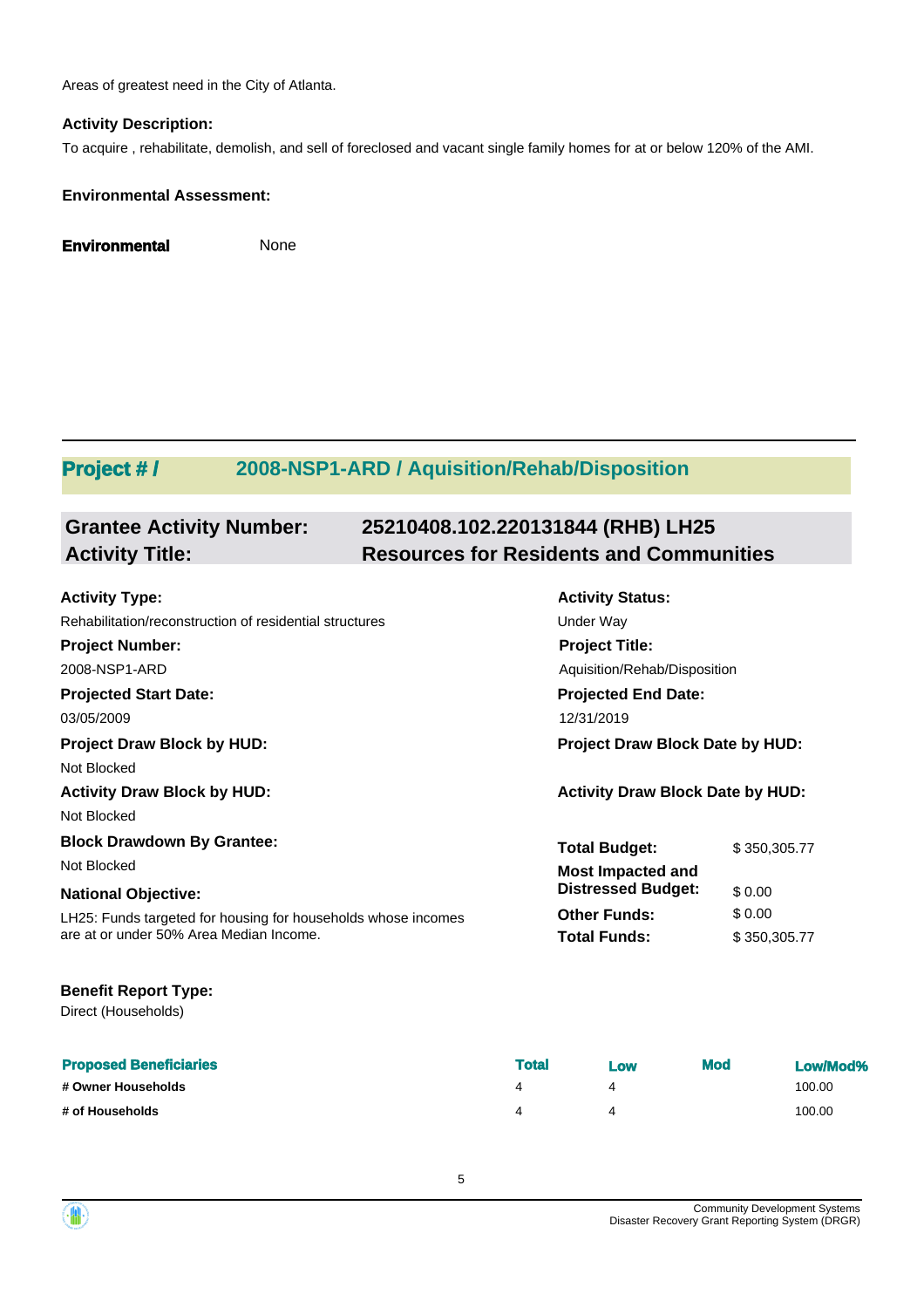| <b>Proposed Accomplishments</b> | <b>Total</b> |
|---------------------------------|--------------|
| # of Singlefamily Units         | 4            |
| # of Housing Units              | 4            |
| # ELI Households (0-30% AMI)    |              |
| # of Properties                 | 4            |

#### **Activity is being carried out by**

No

#### **Organization carrying out Activity:**

Resources for Residents and Communities

#### **Proposed budgets for organizations carrying out Activity:**

#### **Responsible Organization Organization Type Proposed Budget**

Resources for Residents and Communities **Non-Profit** Non-Profit \$ 258,499.00

**Activity is being carried out through:**

#### **Location Description:**

Areas of Greatest Need in the City of Atlanta

#### **Activity Description:**

To acquire, rehabilitate, and sell or lease purchase foreclosed and vacant single family properties to households at or below 50% of the AMI.

#### **Environmental Assessment:**

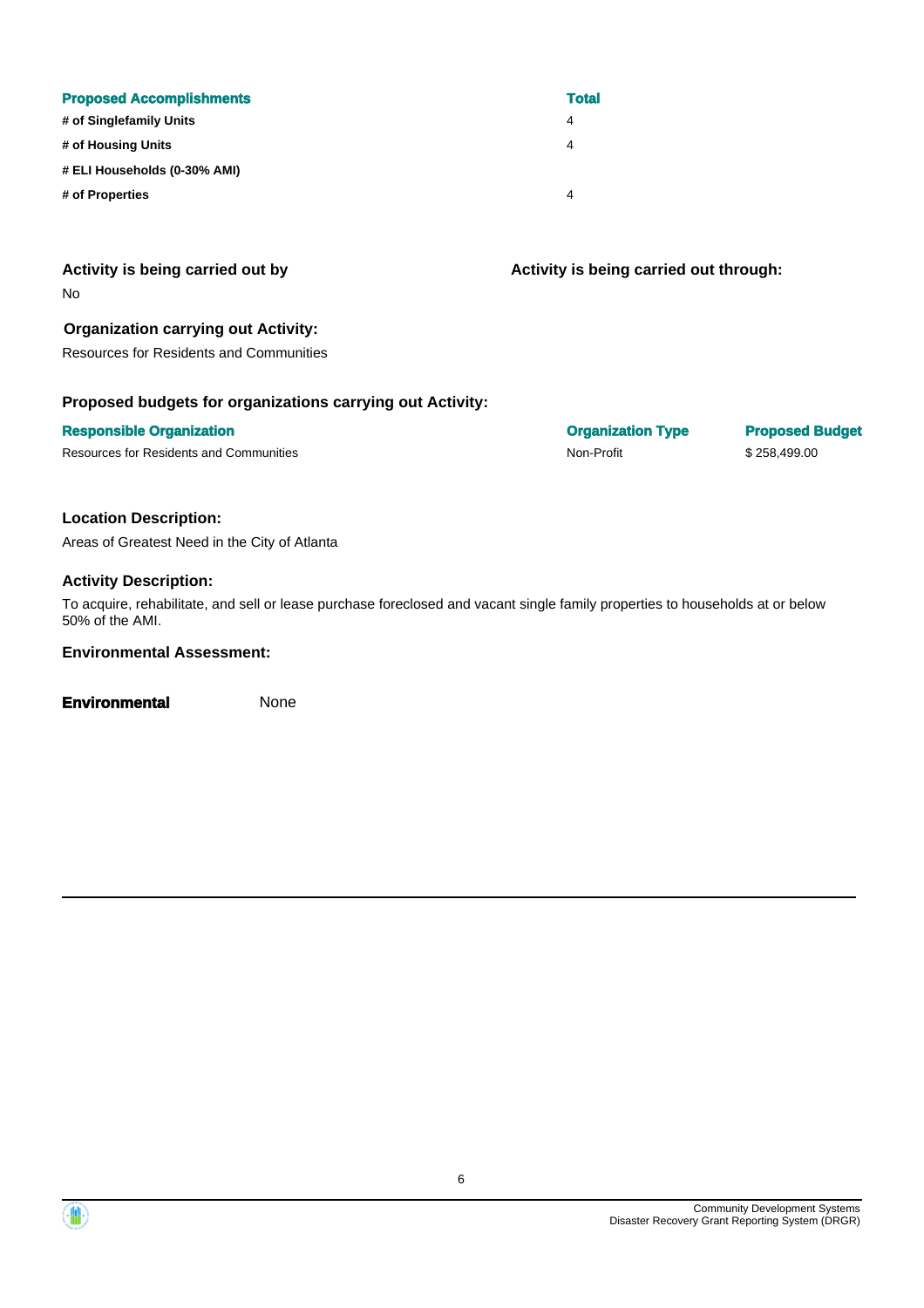# **25210408.102.220131844 (RHB) LMMI Activity Title: Resources for Residents and Communities**

| <b>Activity Type:</b>                                        | <b>Activity Status:</b>                 |              |  |
|--------------------------------------------------------------|-----------------------------------------|--------------|--|
| Rehabilitation/reconstruction of residential structures      | Under Way                               |              |  |
| <b>Project Number:</b>                                       | <b>Project Title:</b>                   |              |  |
| 2008-NSP1-ARD                                                | Aquisition/Rehab/Disposition            |              |  |
| <b>Projected Start Date:</b>                                 | <b>Projected End Date:</b>              |              |  |
| 03/05/2009                                                   | 12/31/2019                              |              |  |
| <b>Project Draw Block by HUD:</b>                            | <b>Project Draw Block Date by HUD:</b>  |              |  |
| Not Blocked                                                  |                                         |              |  |
| <b>Activity Draw Block by HUD:</b>                           | <b>Activity Draw Block Date by HUD:</b> |              |  |
| Not Blocked                                                  |                                         |              |  |
| <b>Block Drawdown By Grantee:</b>                            | <b>Total Budget:</b>                    | \$628,931.00 |  |
| Not Blocked                                                  | <b>Most Impacted and</b>                |              |  |
| <b>National Objective:</b>                                   | <b>Distressed Budget:</b>               | \$0.00       |  |
| LMMI: Low, Moderate and Middle Income National Objective for | <b>Other Funds:</b>                     | \$0.00       |  |
| NSP Only                                                     | <b>Total Funds:</b>                     | \$628,931.00 |  |

#### **Benefit Report Type:**

Direct (Households)

| <b>Proposed Beneficiaries</b><br># Owner Households<br># of Households | <b>Total</b><br>4<br>4 | Low          | <b>Mod</b> | Low/Mod%<br>0.00<br>0.00 |
|------------------------------------------------------------------------|------------------------|--------------|------------|--------------------------|
| <b>Proposed Accomplishments</b>                                        |                        | <b>Total</b> |            |                          |
| # of Singlefamily Units                                                |                        | 4            |            |                          |
| # of Housing Units                                                     |                        | 4            |            |                          |
| # of Properties                                                        |                        | 4            |            |                          |

#### **Activity is being carried out by**

No

## **Organization carrying out Activity:**

Resources for Residents and Communities

# **Proposed budgets for organizations carrying out Activity:**

Resources for Residents and Communities **Non-Profit** \$ 691,501.00

## **Activity is being carried out through:**

**Responsible Organization COVID-100 COVID-100 COVID-100 COVID-100 COVID-100 COVID-100 COVID-100 COVID-100 COVID-100 COVID-100 COVID-100 COVID-100 COVID-100 COVID-100 COVID-100 COVID-100 COVID-100 COVID-100 COVID-100 COVI** 

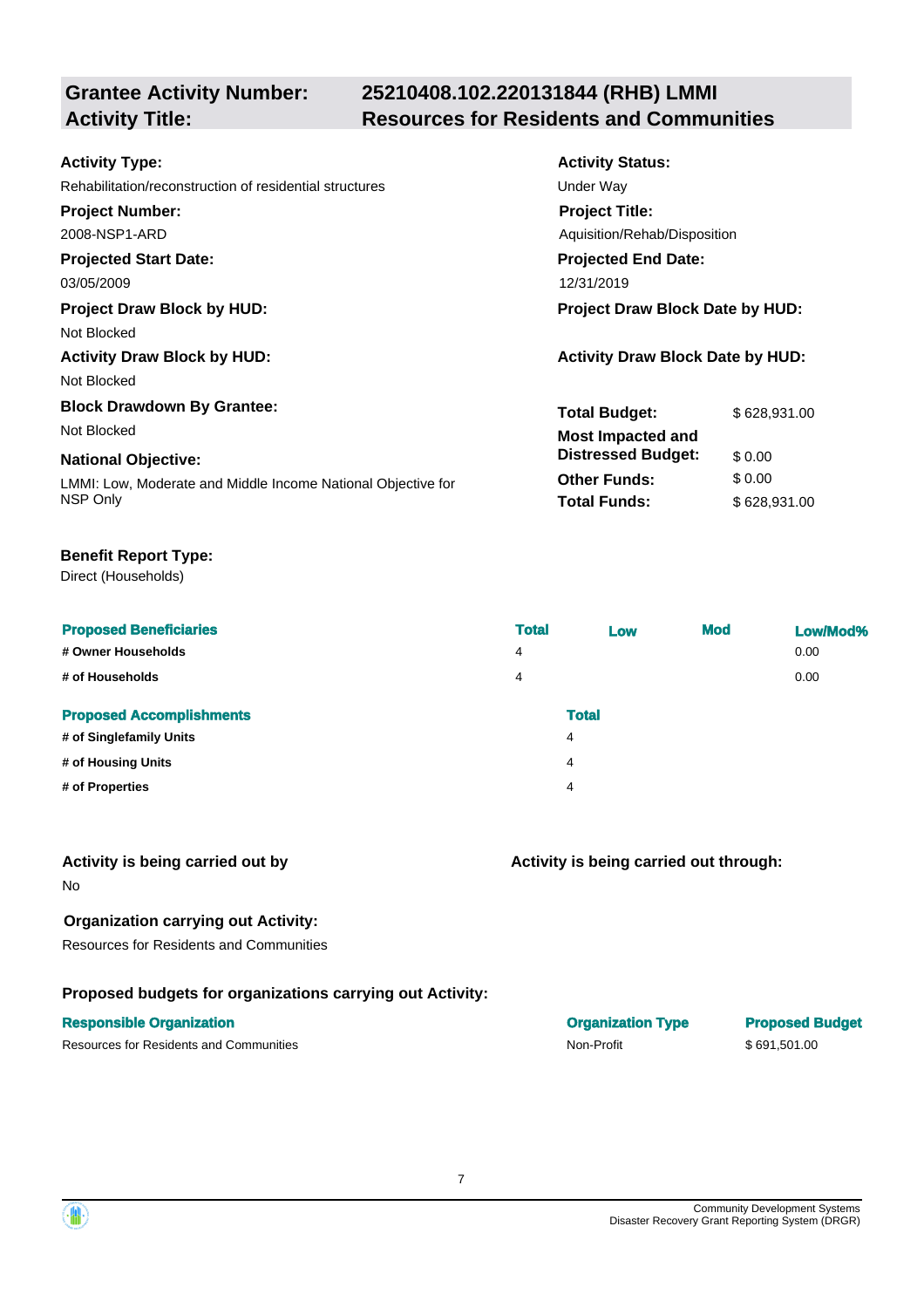Areas of Greatest Need in the City of Atlanta.

## **Activity Description:**

To acquire, rehabilitate, and sell or lease purchase foreclosed and vacant single family properties to households at or below 120% of the AMI.

#### **Environmental Assessment:**



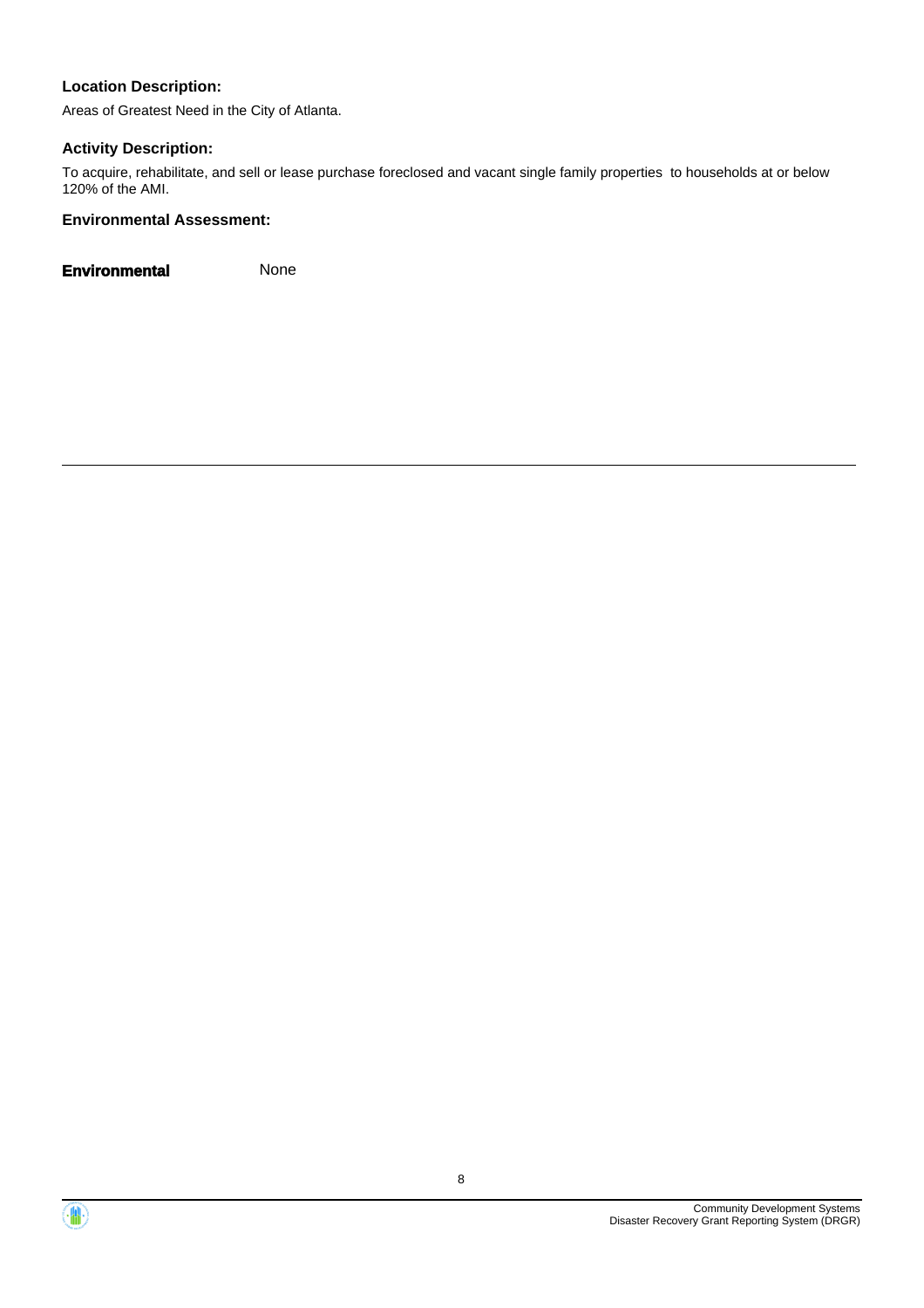# **25210408.104.220131844 (RHB) LH25 Activity Title: Partnership for the Preservation of Pittsburgh**

**Activity Status:**

**Project Title:**

**Projected End Date:**

Aquisition/Rehab/Disposition

**Total Budget:** \$232,591.76

**Other Funds:** \$ 0.00 **Total Funds:** \$232,591.76

**Distressed Budget:** \$ 0.00

**Activity is being carried out through:**

#### **Activity Type:**

Rehabilitation/reconstruction of residential structures **Exercise Structures** Under Way

#### **Project Number:**

2008-NSP1-ARD

## **Projected Start Date:**

03/05/2009 12/31/2019

## **Project Draw Block by HUD: Project Draw Block Date by HUD:**

Not Blocked

**Activity Draw Block by HUD: Activity Draw Block Date by HUD:**

Not Blocked

#### **Block Drawdown By Grantee:**

Not Blocked **Most Impacted and** 

#### **National Objective:**

LH25: Funds targeted for housing for households whose incomes are at or under 50% Area Median Income.

#### **Benefit Report Type:**

Direct (Households)

| <b>Total</b><br><b>Mod</b><br>Low/Mod%<br>Low |  |
|-----------------------------------------------|--|
| 4<br>4<br>100.00                              |  |
| 100.00<br>4<br>4                              |  |
| <b>Total</b>                                  |  |
| 4                                             |  |
| 4                                             |  |
|                                               |  |
| 4                                             |  |
|                                               |  |

## **Activity is being carried out by**

No

# **Organization carrying out Activity:**

Partnership for the Preservation of Pittsburgh

# **Proposed budgets for organizations carrying out Activity:**

## **Responsible Organization <b>Proposed Budget** Budgette Budgette Budgette Budgette Budgette Budgette Budgette Budgette Budgette Budgette Budgette Budgette Budgette Budgette Budgette Budgette Budgette Budgette Budgette Budgett

Partnership for the Preservation of Pittsburgh

| Organization Type | <b>Proposed Budget</b> |
|-------------------|------------------------|
| Non-Profit        | \$232,591.76           |

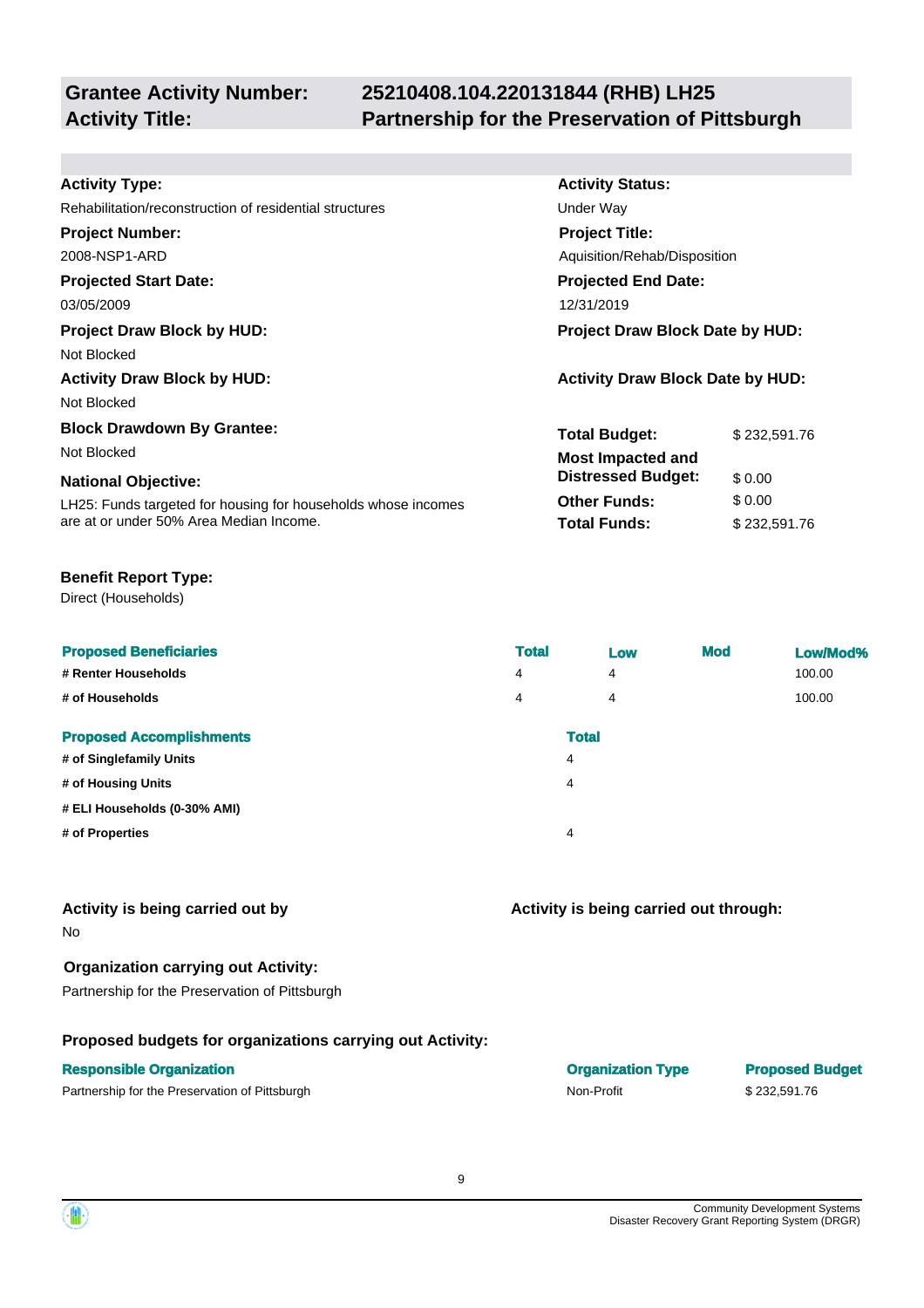Areas of Greatest Need in the City of Atlanta

#### **Activity Description:**

Acquire and Rehab foreclosed single family houses to be sold, leased or rented to households at 50% of the Area Median Income.

#### **Environmental Assessment:**



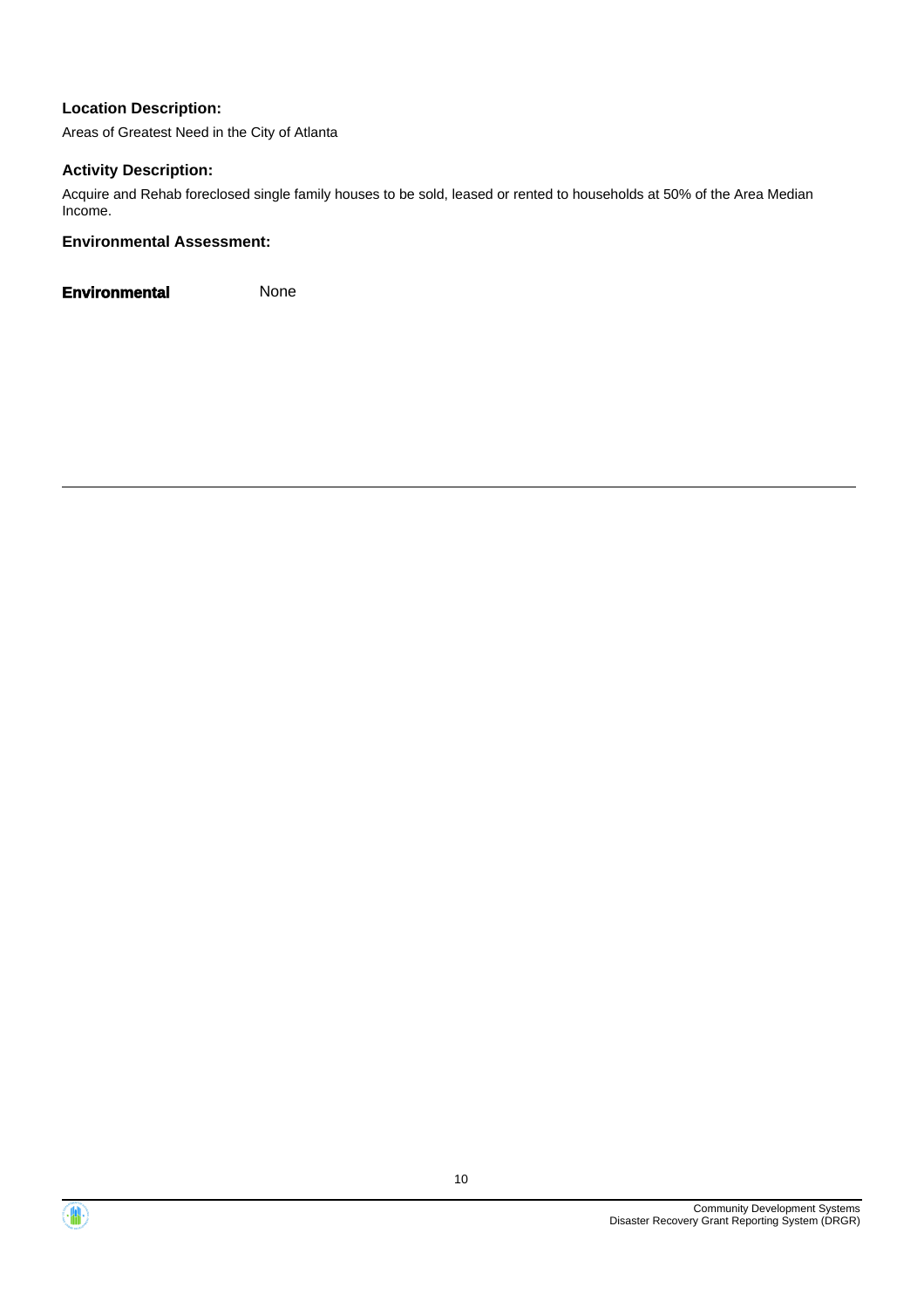# **25210408.104.220131844 (RHB) LMMI Activity Title: Partnership for the Preservation of Pittsburgh**

**Activity Status:**

**Project Title:**

**Under Way** 

**Projected End Date:**

Aquisition/Rehab/Disposition

**Total Budget:** \$515,153.92

**Total Funds:** \$ 515,153.92

**Other Funds:** \$ 0.00

**Distressed Budget:** \$ 0.00

| <b>Activity Type:</b> |  |
|-----------------------|--|
|-----------------------|--|

| Rehabilitation/reconstruction of residential structures |  |
|---------------------------------------------------------|--|
|                                                         |  |

#### **Project Number:**

2008-NSP1-ARD

# **Projected Start Date:**

03/05/2009 12/31/2019

# **Project Draw Block by HUD: Project Draw Block Date by HUD:**

Not Blocked

**Activity Draw Block by HUD: Activity Draw Block Date by HUD:**

Not Blocked

#### **Block Drawdown By Grantee:**

Not Blocked **Most Impacted and** 

#### **National Objective:**

LMMI: Low, Moderate and Middle Income National Objective for NSP Only

#### **Benefit Report Type:**

Direct (Households)

| <b>Proposed Beneficiaries</b>   | <b>Total</b> | Low          | <b>Mod</b> | Low/Mod% |
|---------------------------------|--------------|--------------|------------|----------|
| # Renter Households             | 18           |              | 18         | 100.00   |
| # of Households                 | 18           |              | 18         | 100.00   |
| <b>Proposed Accomplishments</b> |              | <b>Total</b> |            |          |
| # of Singlefamily Units         | 18           |              |            |          |
| # of Housing Units              | 18           |              |            |          |
| # of Properties                 | 18           |              |            |          |
|                                 |              |              |            |          |

#### **Activity is being carried out by**

No

# **Organization carrying out Activity:**

Partnership for the Preservation of Pittsburgh

# **Proposed budgets for organizations carrying out Activity:**

## **Responsible Organization Organization Type Proposed Budget**

Partnership for the Preservation of Pittsburgh Non-Profit \$ 522,866.50

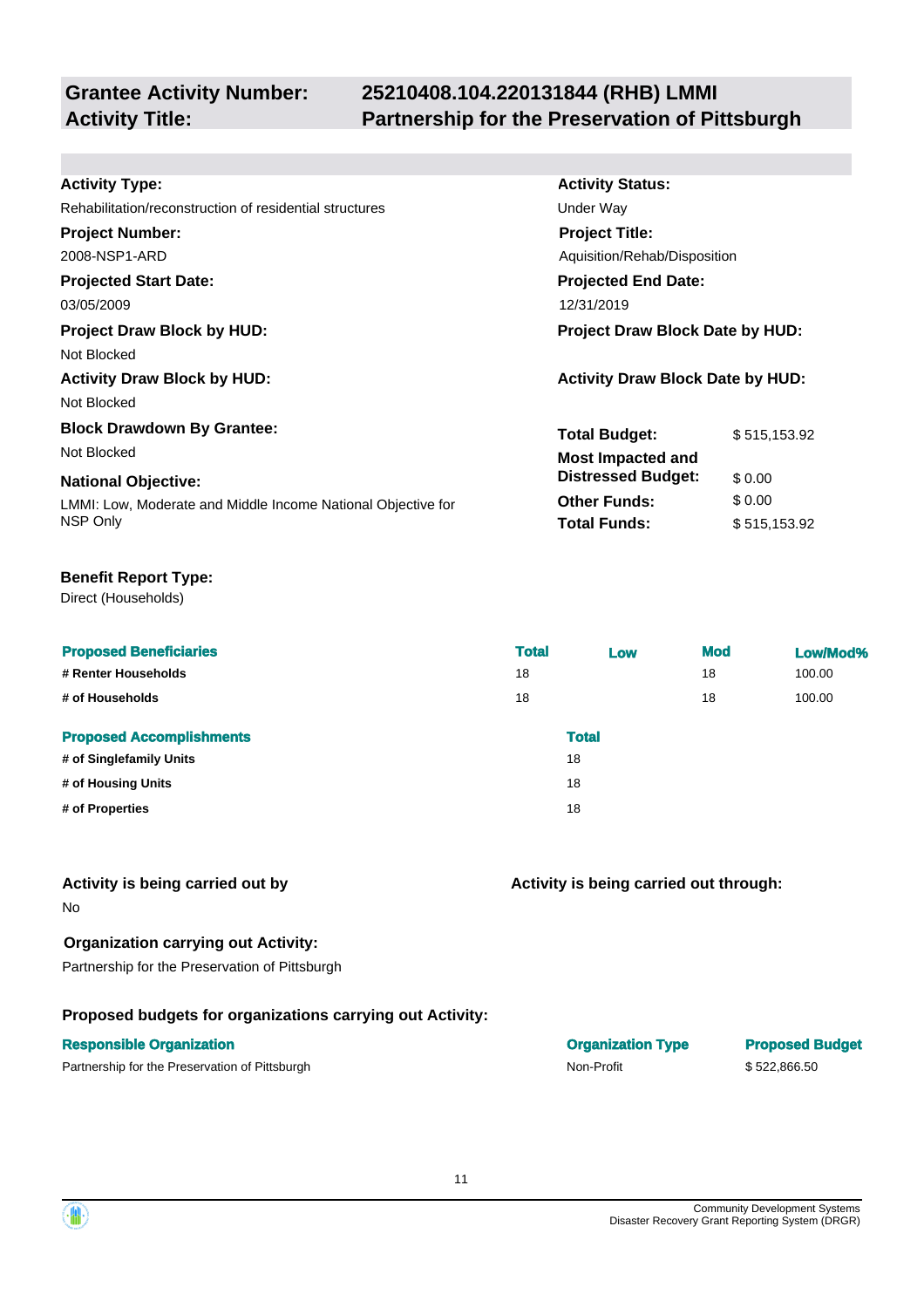Areas of greatest need in the City of Atlanta.

#### **Activity Description:**

To acquire blighted and vacant single family homes to be sold, lease-purchased or rented to households at or below 120% of the AMI.

#### **Environmental Assessment:**



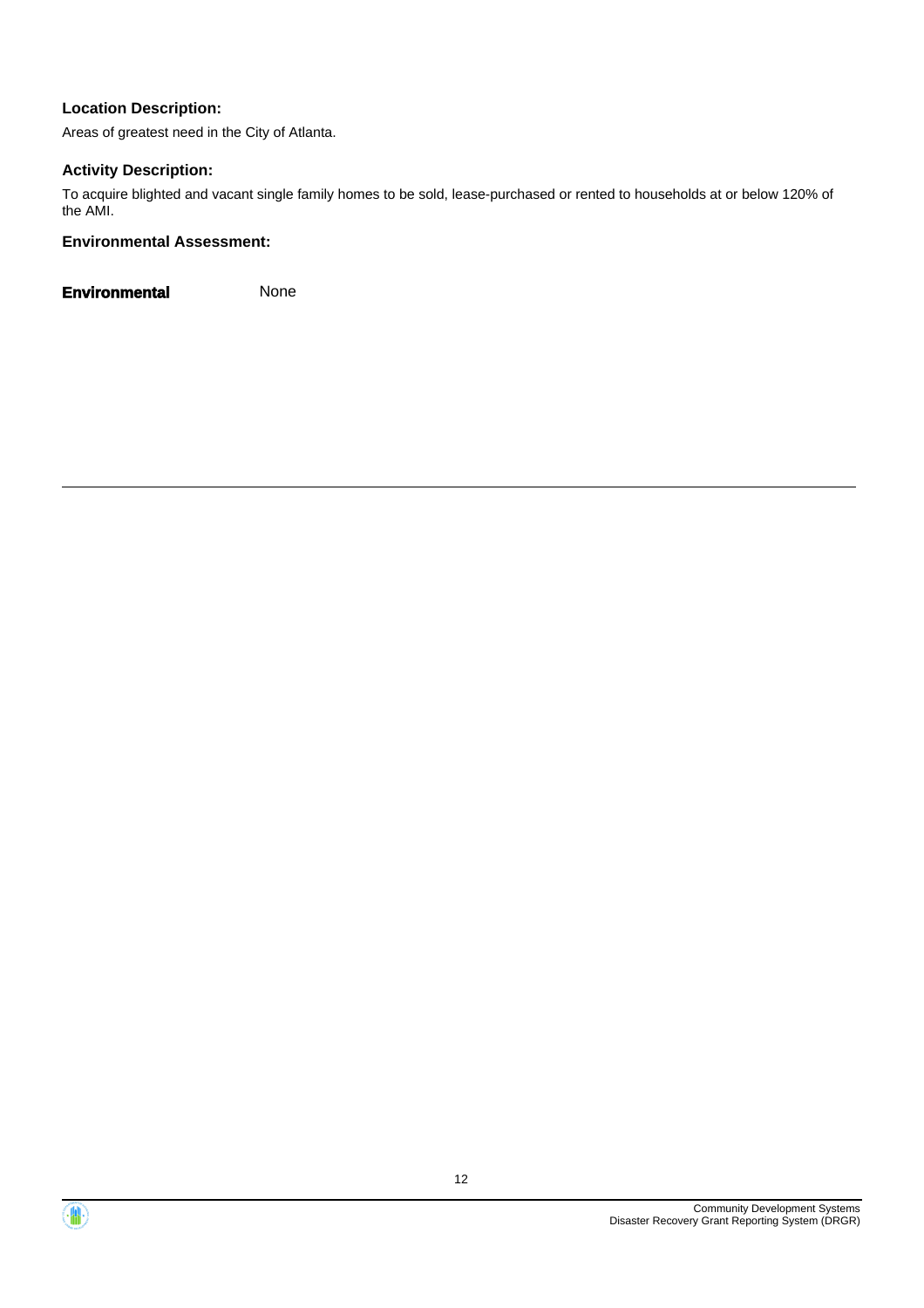# **25210408.106.220131844 (RHB) LH25 Activity Title: Real Estate Alliance Partners**

| <b>Activity Type:</b>                                         | <b>Activity Status:</b>                 |              |  |  |
|---------------------------------------------------------------|-----------------------------------------|--------------|--|--|
| Rehabilitation/reconstruction of residential structures       | Under Way                               |              |  |  |
| <b>Project Number:</b>                                        | <b>Project Title:</b>                   |              |  |  |
| 2008-NSP1-ARD                                                 | Aquisition/Rehab/Disposition            |              |  |  |
| <b>Projected Start Date:</b>                                  | <b>Projected End Date:</b>              |              |  |  |
| 03/05/2009                                                    | 12/31/2019                              |              |  |  |
| <b>Project Draw Block by HUD:</b>                             | Project Draw Block Date by HUD:         |              |  |  |
| Not Blocked                                                   |                                         |              |  |  |
| <b>Activity Draw Block by HUD:</b>                            | <b>Activity Draw Block Date by HUD:</b> |              |  |  |
| Not Blocked                                                   |                                         |              |  |  |
| <b>Block Drawdown By Grantee:</b>                             | <b>Total Budget:</b>                    | \$179,513.04 |  |  |
| Not Blocked                                                   | <b>Most Impacted and</b>                |              |  |  |
| <b>National Objective:</b>                                    | <b>Distressed Budget:</b>               | \$0.00       |  |  |
| LH25: Funds targeted for housing for households whose incomes | <b>Other Funds:</b>                     | \$0.00       |  |  |
| are at or under 50% Area Median Income.                       | <b>Total Funds:</b>                     | \$179,513.04 |  |  |

#### **Benefit Report Type:**

Direct (Households)

| <b>Proposed Beneficiaries</b><br># Owner Households<br># of Households | <b>Total</b><br>2<br>2 | Low<br>2<br>2     | <b>Mod</b> | Low/Mod%<br>100.00<br>100.00 |
|------------------------------------------------------------------------|------------------------|-------------------|------------|------------------------------|
| <b>Proposed Accomplishments</b><br># of Singlefamily Units             |                        | <b>Total</b><br>2 |            |                              |
| # of Housing Units                                                     |                        | $\overline{2}$    |            |                              |
| # ELI Households (0-30% AMI)                                           |                        |                   |            |                              |
| # of Properties                                                        |                        | $\overline{2}$    |            |                              |

#### **Activity is being carried out by**

No

#### **Organization carrying out Activity:**

Real Estate Alliance Partners

#### **Proposed budgets for organizations carrying out Activity:**

#### **Responsible Organization Organization Type Proposed Budget**

Real Estate Alliance Partners **For Profit For Profit For Profit** \$ 318,596.63

#### **Activity is being carried out through:**

| <b>Organization Ty</b> |  |
|------------------------|--|
| <b>For Profit</b>      |  |

Community Development Systems Disaster Recovery Grant Reporting System (DRGR)

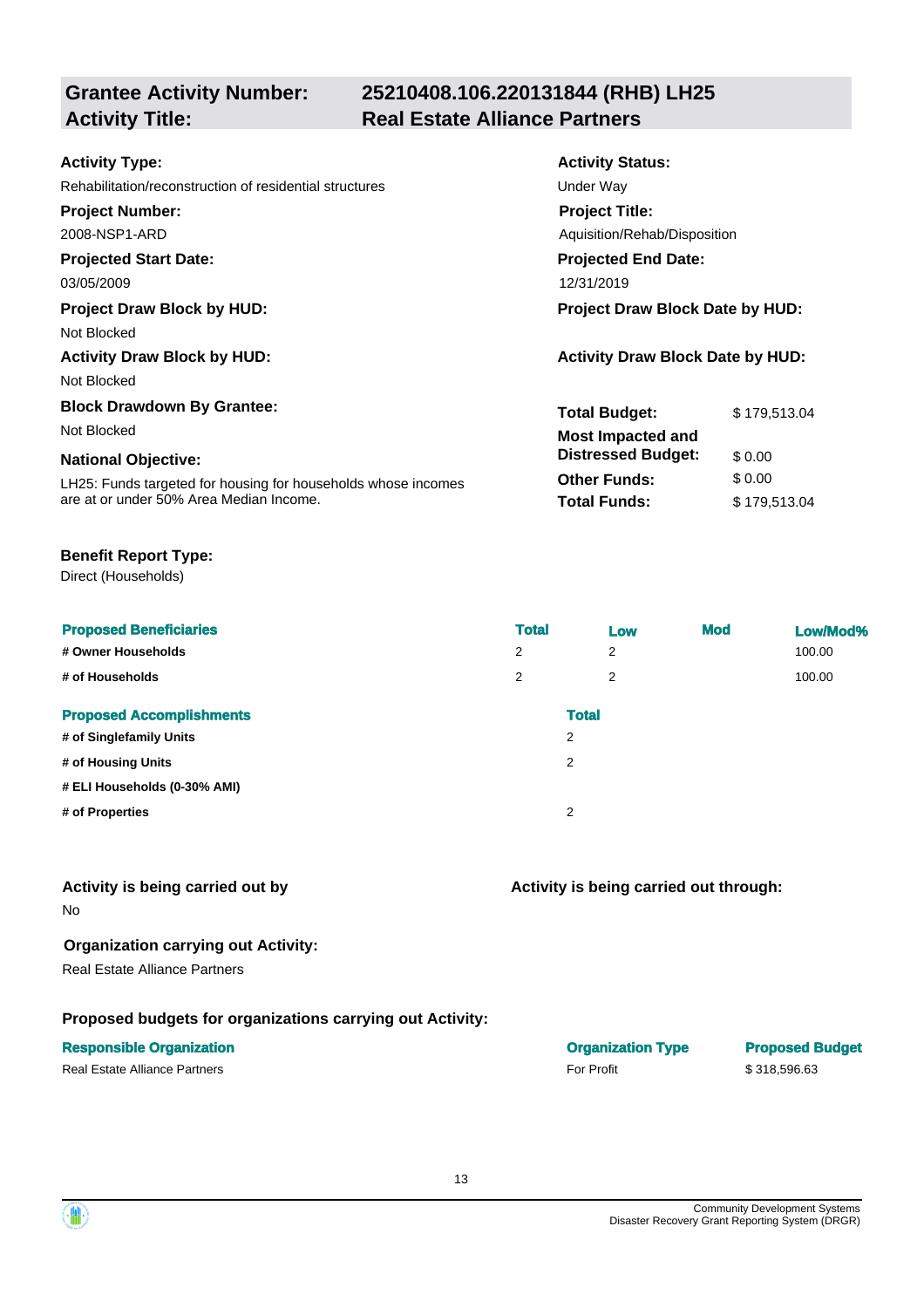Areas of greatest need in the City of Atlanta.

#### **Activity Description:**

To acquire, rehabilitate, and lease-purchase or sell of foreclosed and vacant single family homes for households at or below 50% of the AMI.

#### **Environmental Assessment:**



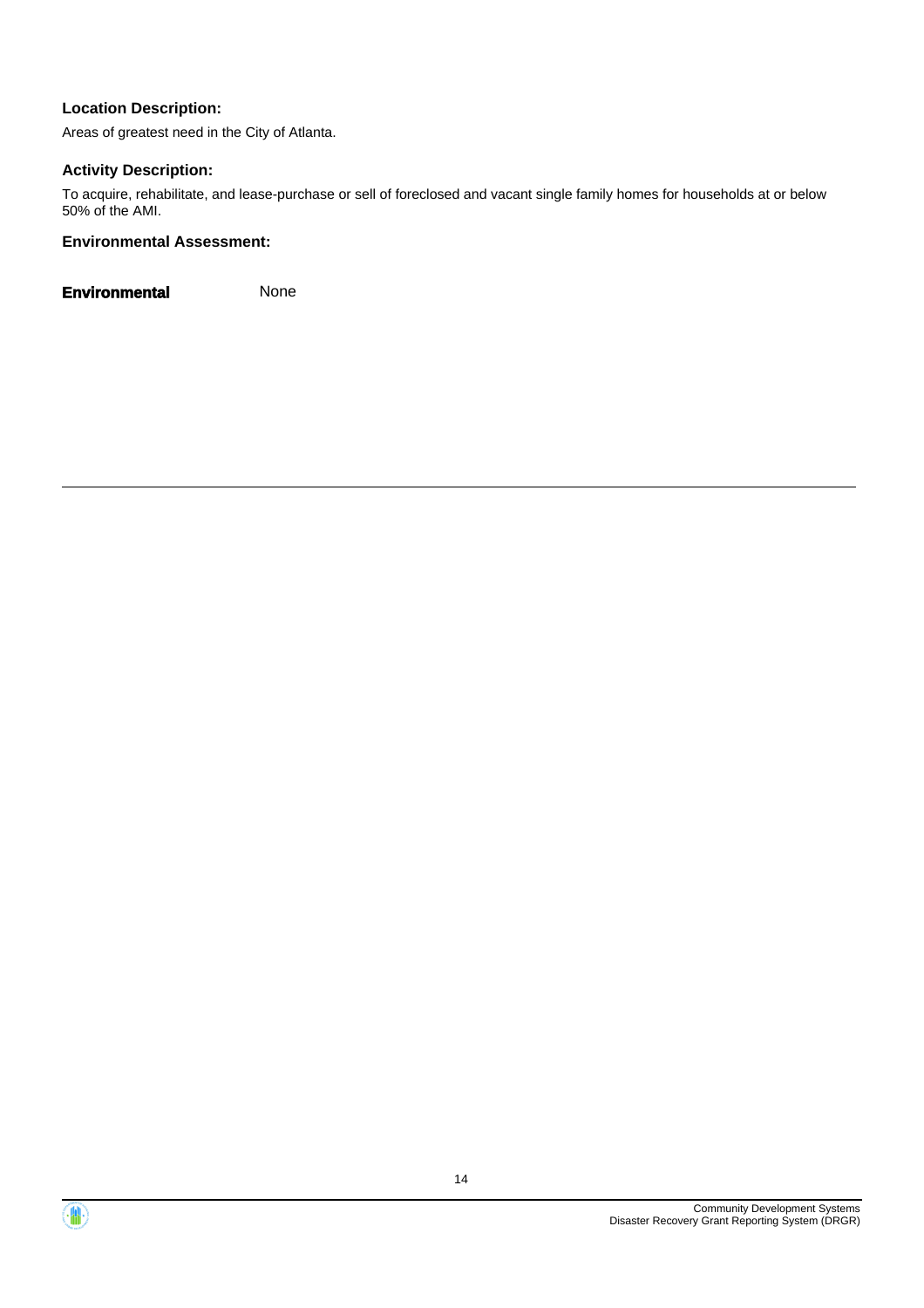# **25210408.106.220131844 (RHB) LMMI Activity Title: Real Estate Alliance Partners**

| <b>Activity Status:</b>                 |  |  |  |
|-----------------------------------------|--|--|--|
| Under Way                               |  |  |  |
| <b>Project Title:</b>                   |  |  |  |
| Aquisition/Rehab/Disposition            |  |  |  |
| <b>Projected End Date:</b>              |  |  |  |
| 12/31/2019                              |  |  |  |
| Project Draw Block Date by HUD:         |  |  |  |
|                                         |  |  |  |
| <b>Activity Draw Block Date by HUD:</b> |  |  |  |
|                                         |  |  |  |
| <b>Total Budget:</b><br>\$1,088,177.86  |  |  |  |
| <b>Most Impacted and</b>                |  |  |  |
| <b>Distressed Budget:</b><br>\$0.00     |  |  |  |
| \$0.00<br><b>Other Funds:</b>           |  |  |  |
| <b>Total Funds:</b><br>\$1,088,177.86   |  |  |  |
|                                         |  |  |  |

#### **Benefit Report Type:**

Direct (Households)

| <b>Proposed Beneficiaries</b><br># Owner Households<br># of Households | <b>Total</b><br>10<br>10 | Low                | <b>Mod</b> | Low/Mod%<br>0.00<br>0.00 |
|------------------------------------------------------------------------|--------------------------|--------------------|------------|--------------------------|
| <b>Proposed Accomplishments</b><br># of Singlefamily Units             |                          | <b>Total</b><br>10 |            |                          |
| # of Housing Units                                                     |                          | 10                 |            |                          |
| # of Properties                                                        |                          | 10                 |            |                          |

#### **Activity is being carried out by**

No

#### **Organization carrying out Activity:**

Real Estate Alliance Partners

#### **Proposed budgets for organizations carrying out Activity:**

| <b>Responsible Organization</b> | <b>Organization Type</b> | <b>Proposed Budget</b> |
|---------------------------------|--------------------------|------------------------|
| Real Estate Alliance Partners   | <b>For Profit</b>        | \$1.088.177.86         |

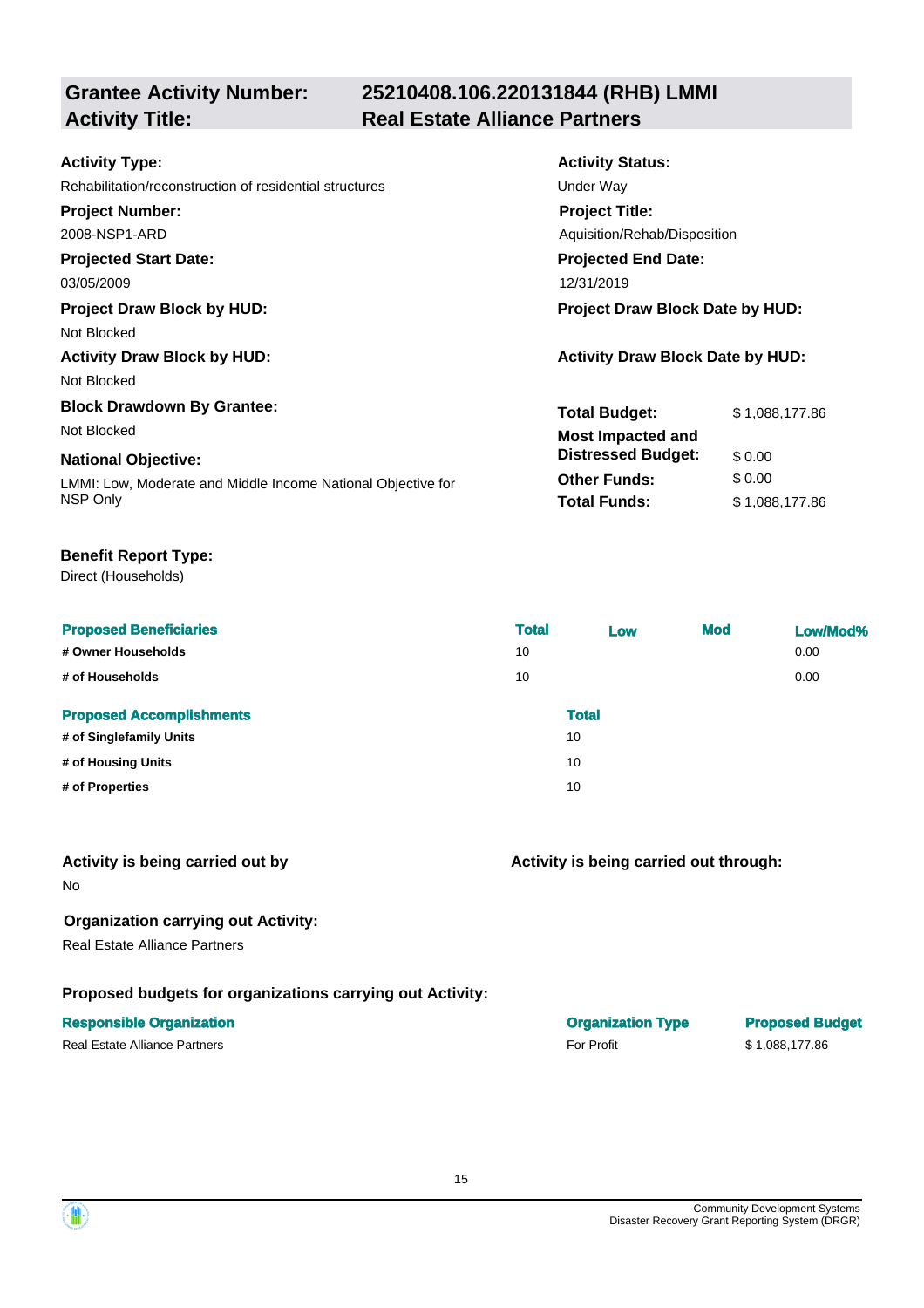Areas of greatest need in the City of Atlanta.

## **Activity Description:**

To acquire, rehabilitate, and lease-purchase or sell of foreclosed and vacant single family homes for households at or below 120% of the AMI.

## **Environmental Assessment:**



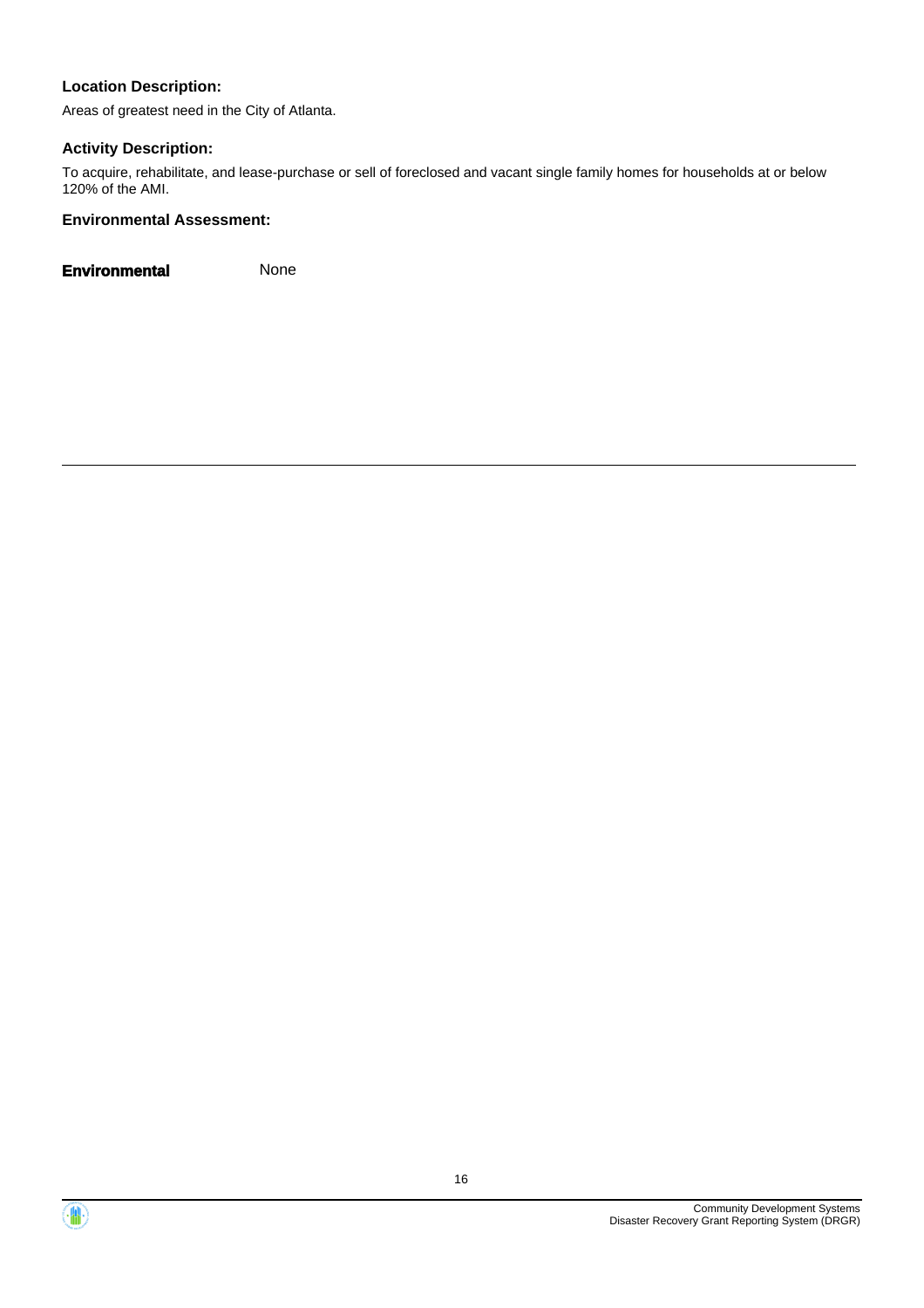# **25210408.108.220131844 (RHB) 1058 Oglethorpe LH25**

**Activity Status:**

**Project Title:**

**Projected End Date:**

Aquisition/Rehab/Disposition

**Total Budget:** \$157,630.69

**Total Funds:** \$ 157,630.69

**Other Funds:** \$ 0.00

**Distressed Budget:** \$ 0.00

# **Activity Title: 1058 Oglethorpe Street (ARHP)**

#### **Activity Type:**

Rehabilitation/reconstruction of residential structures Completed

#### **Project Number:**

2008-NSP1-ARD

#### **Projected Start Date:**

03/05/2009 12/31/2018

#### **Project Draw Block by HUD: Project Draw Block Date by HUD:**

Not Blocked

**Activity Draw Block by HUD: Activity Draw Block Date by HUD:**

Not Blocked

#### **Block Drawdown By Grantee:**

Not Blocked **Most Impacted and** 

#### **National Objective:**

LH25: Funds targeted for housing for households whose incomes are at or under 50% Area Median Income.

#### **Benefit Report Type:**

Direct (Households)

| <b>Proposed Beneficiaries</b>   | <b>Total</b> | Low | <b>Mod</b> | Low/Mod% |
|---------------------------------|--------------|-----|------------|----------|
| # Renter Households             | 4            | 4   |            | 100.00   |
| # of Households                 | 4            | 4   |            | 100.00   |
| <b>Proposed Accomplishments</b> | <b>Total</b> |     |            |          |
| # of Multifamily Units          | 4            |     |            |          |
| # of Housing Units              | 4            |     |            |          |
| # ELI Households (0-30% AMI)    |              |     |            |          |
| # of Properties                 | и            |     |            |          |
|                                 |              |     |            |          |

## **Activity is being carried out by**

No

## **Organization carrying out Activity:**

Atlanta Regional Housing Partners

# **Proposed budgets for organizations carrying out Activity:**

Atlanta Regional Housing Partners **For Profit For Profit** \$ 127,146.00

**Responsible Organization Organization Type Proposed Budget**



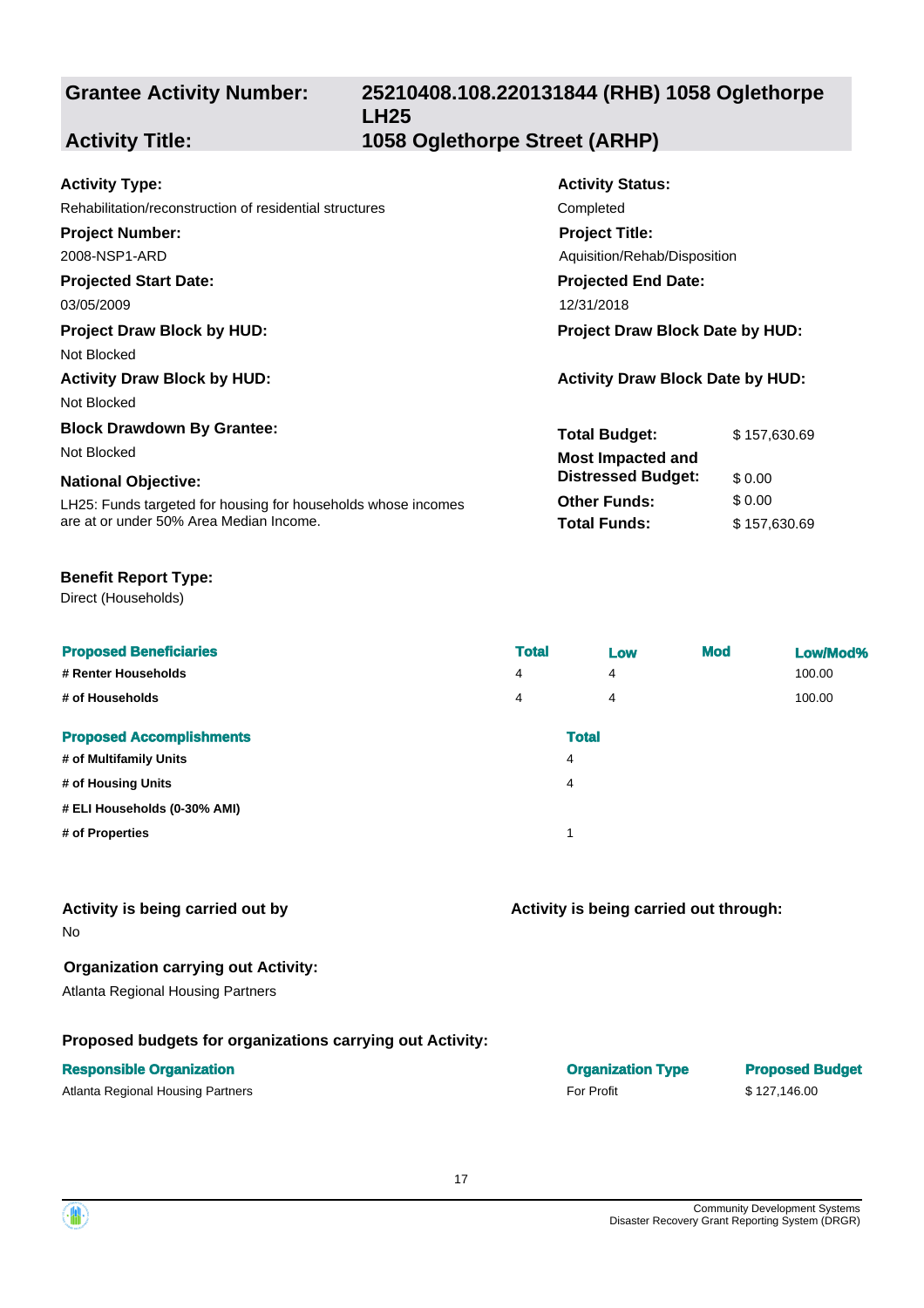Areas of greatest need in the City of Atlanta.

#### **Activity Description:**

To acquire, rehabilitate, and rent multifamily units for households at or below 120% of the AMI.4 units are designated to be rented to households at 50% AMI.

#### **Environmental Assessment:**



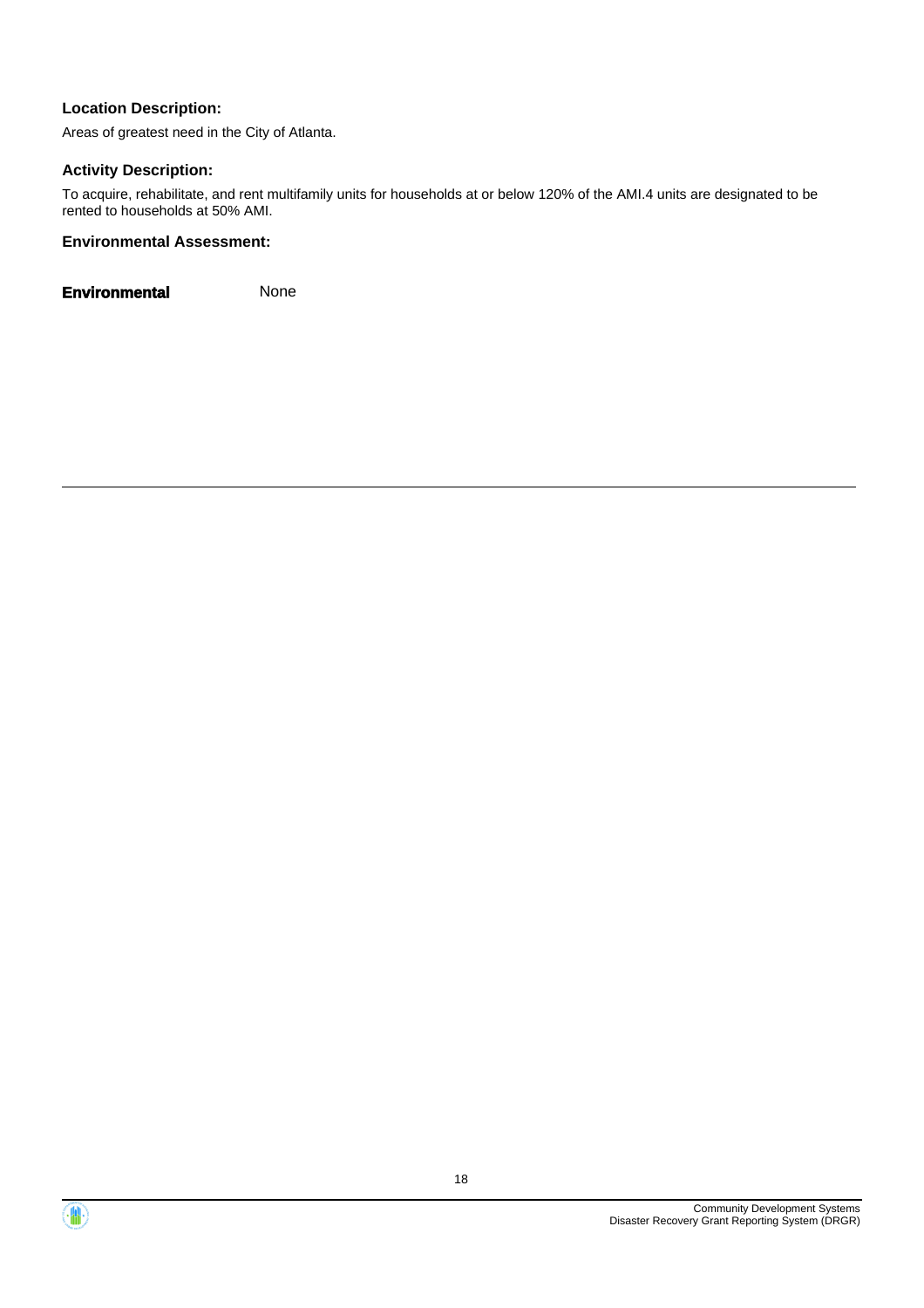# **25210408.108.220131844 (RHB) 1058 Oglethorpe LMMI Activity Title: 1058 Oglethorpe Street (ARHP)**

Completed

**Activity Status:**

**Project Title:**

**Projected End Date:**

Aquisition/Rehab/Disposition

**Total Budget:** \$ 472,892.04

**Total Funds:** \$ 472,892.04

**Other Funds:** \$ 0.00

**Distressed Budget:** \$ 0.00

#### **Activity Type:**

| Rehabilitation/reconstruction of residential structures |  |  |
|---------------------------------------------------------|--|--|
|---------------------------------------------------------|--|--|

#### **Project Number:**

2008-NSP1-ARD

## **Projected Start Date:**

03/05/2009 12/31/2018

#### **Project Draw Block by HUD: Project Draw Block Date by HUD:**

Not Blocked

**Activity Draw Block by HUD: Activity Draw Block Date by HUD:**

Not Blocked

#### **Block Drawdown By Grantee:**

Not Blocked **Most Impacted and** 

#### **National Objective:**

LMMI: Low, Moderate and Middle Income National Objective for NSP Only

#### **Benefit Report Type:**

Direct (Households)

| <b>Proposed Beneficiaries</b>   | <b>Total</b> | Low          | <b>Mod</b> | Low/Mod% |
|---------------------------------|--------------|--------------|------------|----------|
| # Renter Households             | 12           |              |            | 0.00     |
| # of Households                 | 12           |              |            | 0.00     |
| <b>Proposed Accomplishments</b> |              | <b>Total</b> |            |          |
| # of Multifamily Units          | 12           |              |            |          |
| # of Housing Units              | 12           |              |            |          |
| # of Properties                 |              |              |            |          |
|                                 |              |              |            |          |

#### **Activity is being carried out by**

No

# **Organization carrying out Activity:**

Atlanta Regional Housing Partners

# **Proposed budgets for organizations carrying out Activity:**

## **Responsible Organization**

Atlanta Regional Housing Partners **For Profit** 5 403,029.00

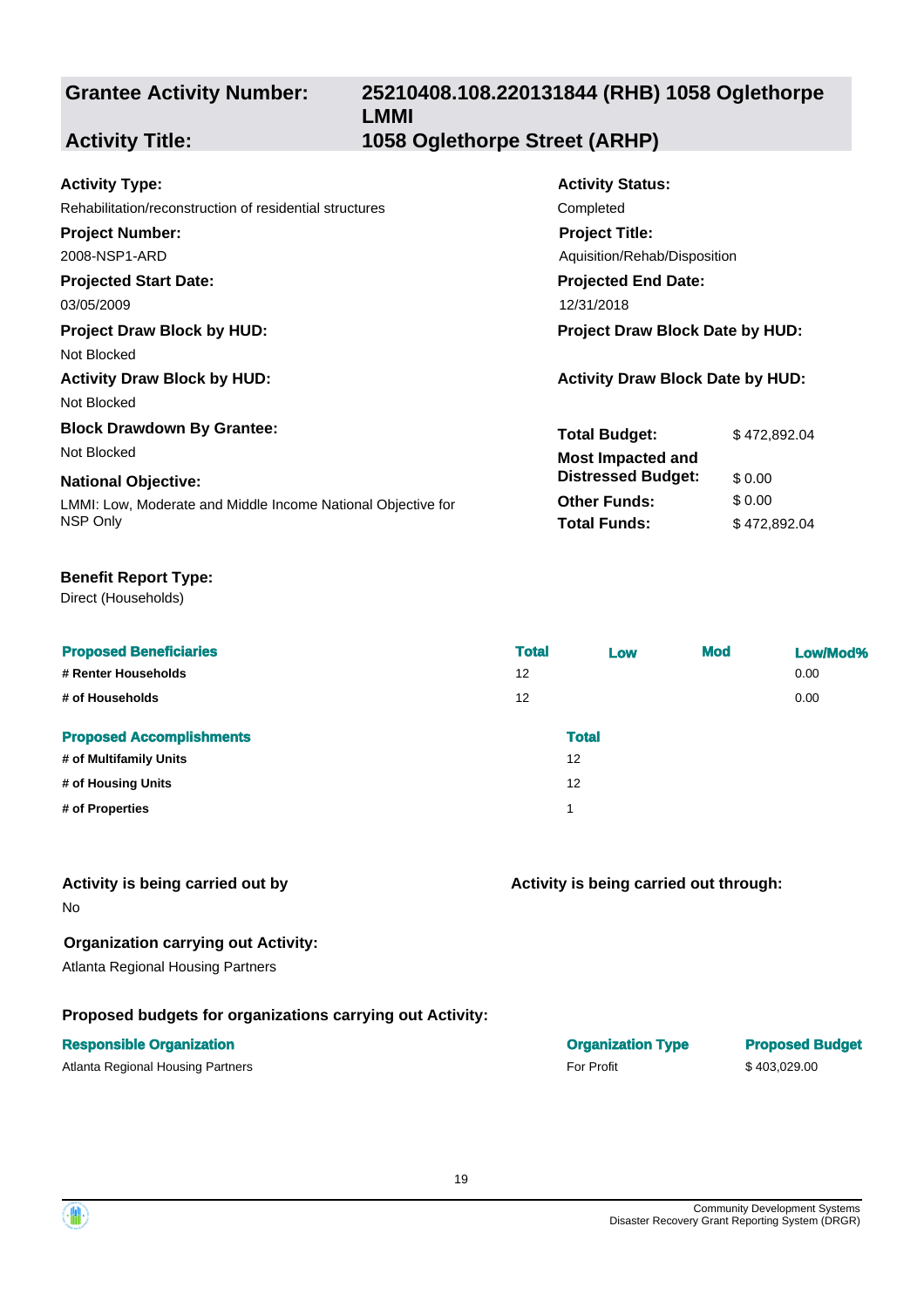Areas of greatest need in the City of Atlanta.

#### **Activity Description:**

To acquire, rehabilitate, and rent multifamily units for households at or below 120% of the AMI.

#### **Environmental Assessment:**



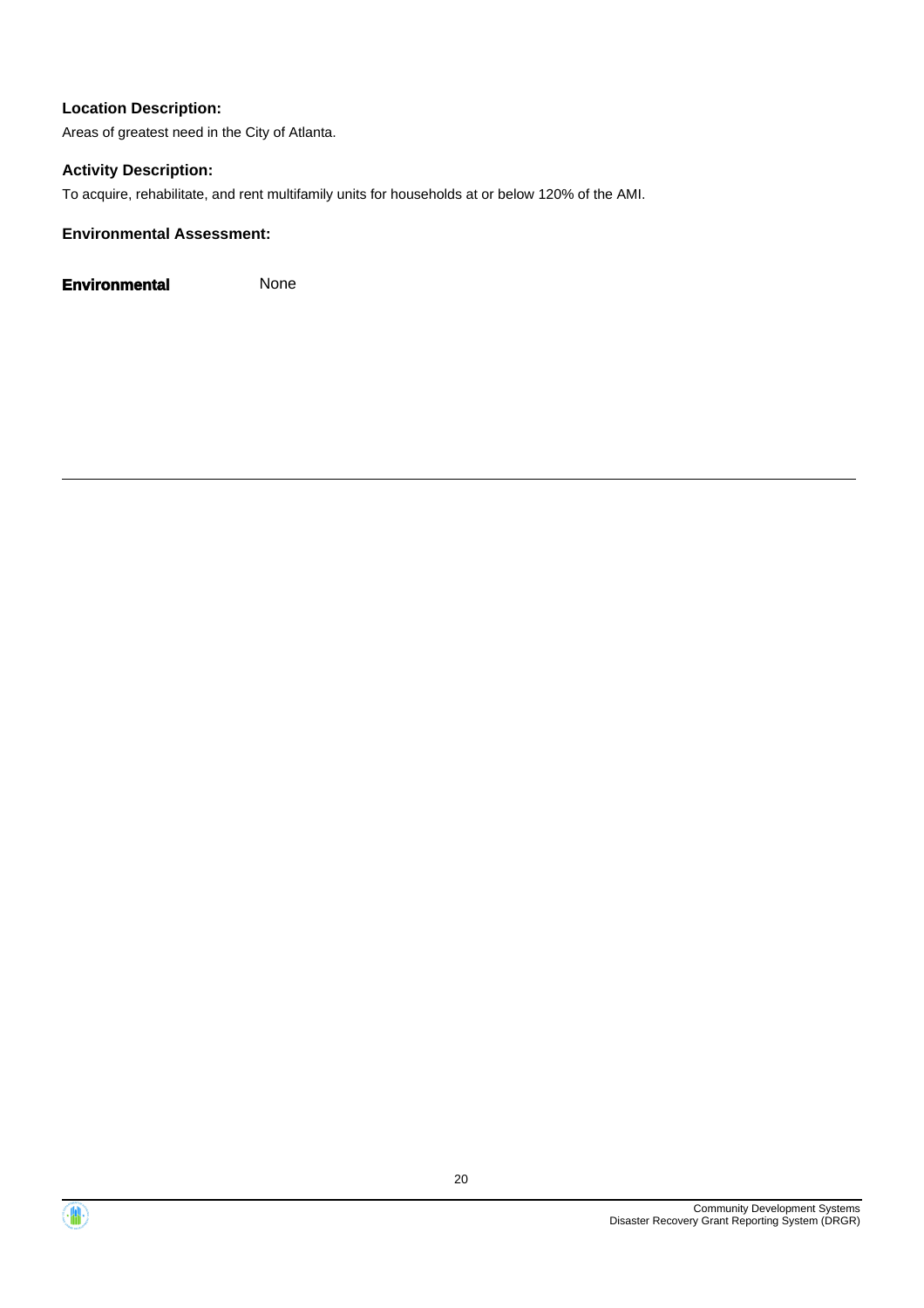# **25210408.108.220131844 (RHB) LMMI Activity Title: Atlanta Regional Housing Partners**

| <b>Activity Status:</b>                 |              |  |
|-----------------------------------------|--------------|--|
| Under Way                               |              |  |
| <b>Project Title:</b>                   |              |  |
| Aquisition/Rehab/Disposition            |              |  |
| <b>Projected End Date:</b>              |              |  |
| 12/31/2019                              |              |  |
| <b>Project Draw Block Date by HUD:</b>  |              |  |
|                                         |              |  |
| <b>Activity Draw Block Date by HUD:</b> |              |  |
|                                         |              |  |
| <b>Total Budget:</b>                    | \$209,382.26 |  |
| <b>Most Impacted and</b>                |              |  |
| <b>Distressed Budget:</b>               | \$0.00       |  |
| <b>Other Funds:</b>                     | \$0.00       |  |
| <b>Total Funds:</b>                     | \$209,382.26 |  |
|                                         |              |  |

#### **Benefit Report Type:**

Direct (Households)

| <b>Proposed Beneficiaries</b>   | <b>Total</b>   | Low          | <b>Mod</b> | Low/Mod% |
|---------------------------------|----------------|--------------|------------|----------|
| # Renter Households             | 1              |              |            | 0.00     |
| # Owner Households              | 3              |              |            | 0.00     |
| # of Households                 | $\overline{4}$ |              |            | 0.00     |
| <b>Proposed Accomplishments</b> |                | <b>Total</b> |            |          |
| # of Singlefamily Units         |                | 4            |            |          |
| # of Housing Units              |                | 4            |            |          |

**# of Properties** 4

#### **Activity is being carried out by**

No

## **Organization carrying out Activity:**

Atlanta Regional Housing Partners

## **Proposed budgets for organizations carrying out Activity:**

#### **Responsible Organization COVID-100 COVID-100 COVID-100 COVID-100 COVID-100 COVID-100 COVID-100 COVID-100 COVID-100 COVID-100 COVID-100 COVID-100 COVID-100 COVID-100 COVID-100 COVID-100 COVID-100 COVID-100 COVID-100 COVI**

Atlanta Regional Housing Partners **For Profit** 5 219,825.00



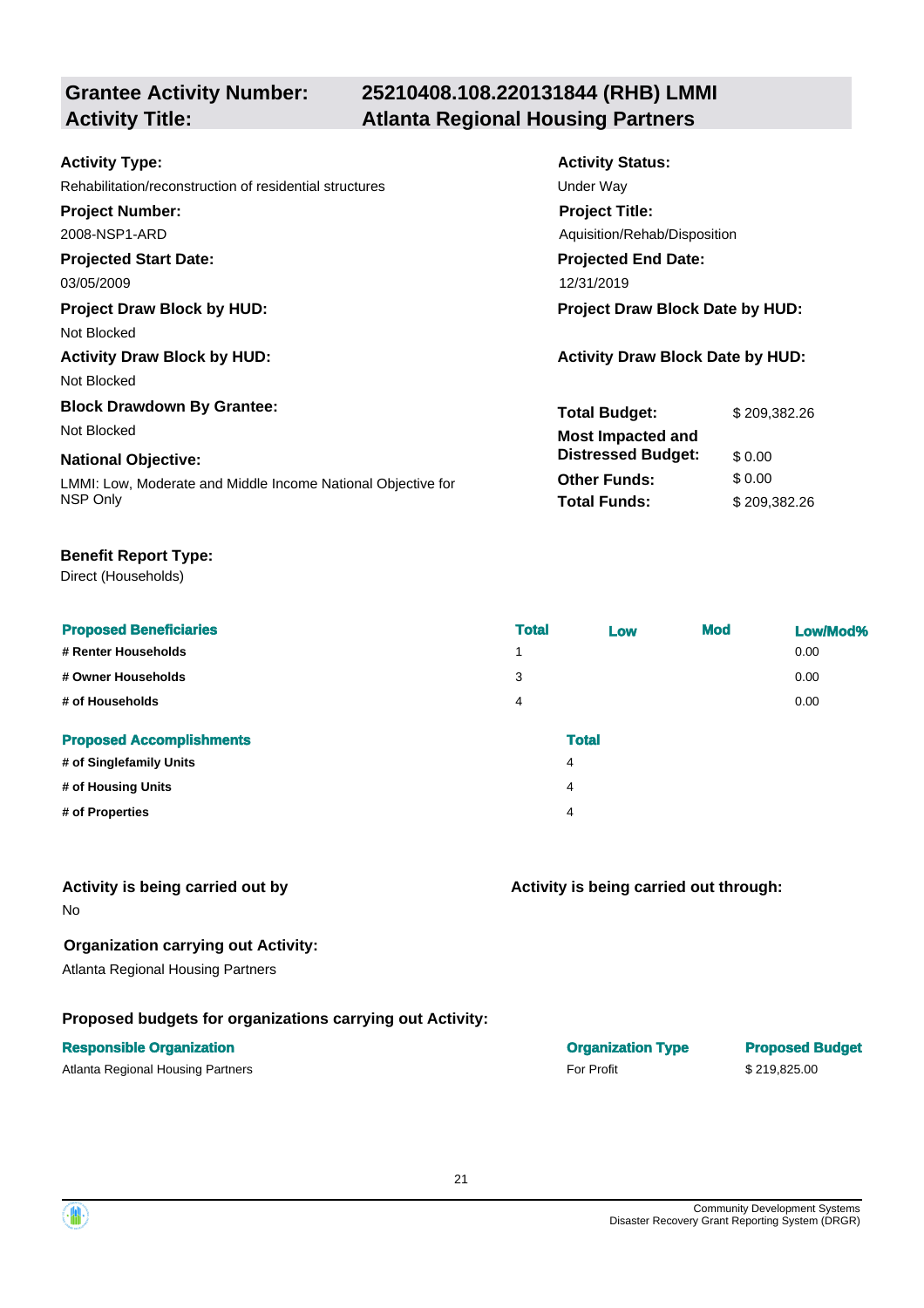Areas of greatest need in the City of Atlanta.

#### **Activity Description:**

To acquire, rehabilitate, and sell or rent foreclosed and vacant single family homes for households at or below 120% of the AMI.

#### **Environmental Assessment:**



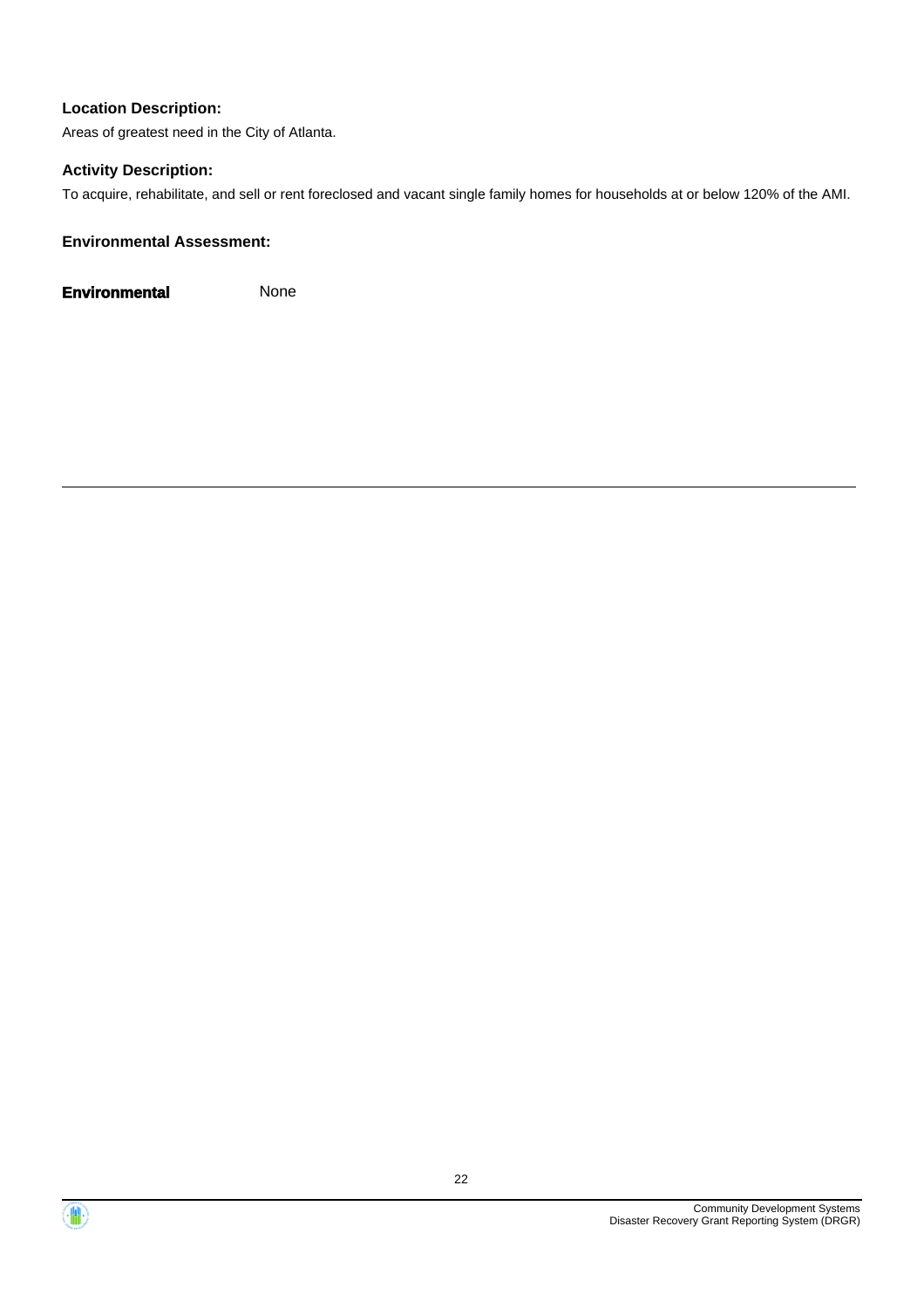# **Grantee Activity Number: Activity Title: Colquitt Construction**

# **25210408.109.220131844 (RHB) LH25**

| <b>Activity Type:</b>                                         | <b>Activity Status:</b>                 |              |  |
|---------------------------------------------------------------|-----------------------------------------|--------------|--|
| Rehabilitation/reconstruction of residential structures       | Under Way                               |              |  |
| <b>Project Number:</b>                                        | <b>Project Title:</b>                   |              |  |
| 2008-NSP1-ARD                                                 | Aquisition/Rehab/Disposition            |              |  |
| <b>Projected Start Date:</b>                                  | <b>Projected End Date:</b>              |              |  |
| 03/05/2009                                                    | 12/31/2019                              |              |  |
| <b>Project Draw Block by HUD:</b>                             | Project Draw Block Date by HUD:         |              |  |
| Not Blocked                                                   |                                         |              |  |
| <b>Activity Draw Block by HUD:</b>                            | <b>Activity Draw Block Date by HUD:</b> |              |  |
| Not Blocked                                                   |                                         |              |  |
| <b>Block Drawdown By Grantee:</b>                             | <b>Total Budget:</b>                    | \$356,386.14 |  |
| Not Blocked                                                   | <b>Most Impacted and</b>                |              |  |
| <b>National Objective:</b>                                    | <b>Distressed Budget:</b>               | \$0.00       |  |
| LH25: Funds targeted for housing for households whose incomes | <b>Other Funds:</b>                     | \$0.00       |  |
| are at or under 50% Area Median Income.                       | <b>Total Funds:</b>                     | \$356,386.14 |  |

#### **Benefit Report Type:**

Direct (Households)

| <b>Proposed Beneficiaries</b><br># Owner Households<br># of Households | <b>Total</b><br>3<br>3 | Low<br>3<br>3 | <b>Mod</b> | Low/Mod%<br>100.00<br>100.00 |
|------------------------------------------------------------------------|------------------------|---------------|------------|------------------------------|
| <b>Proposed Accomplishments</b>                                        |                        | <b>Total</b>  |            |                              |
| # of Singlefamily Units                                                |                        | 3             |            |                              |
| # of Housing Units                                                     |                        | 3             |            |                              |
| # ELI Households (0-30% AMI)                                           |                        |               |            |                              |
| # of Properties                                                        |                        | 3             |            |                              |

#### **Activity is being carried out by**

No

# **Organization carrying out Activity:**

Colquitt Construction DBA Green House Renovations

#### **Proposed budgets for organizations carrying out Activity:**

#### **Responsible Organization COVID-100 COVID-100 COVID-100 COVID-100 COVID-100 COVID-100 COVID-100 COVID-100 COVID-100 COVID-100 COVID-100 COVID-100 COVID-100 COVID-100 COVID-100 COVID-100 COVID-100 COVID-100 COVID-100 COVI**

Colquitt Construction DBA Green House Renovations **For Profit** For Profit **For Profit** \$ 120,306.10

| <b>Organization Type</b> |  |
|--------------------------|--|
| <b>For Profit</b>        |  |

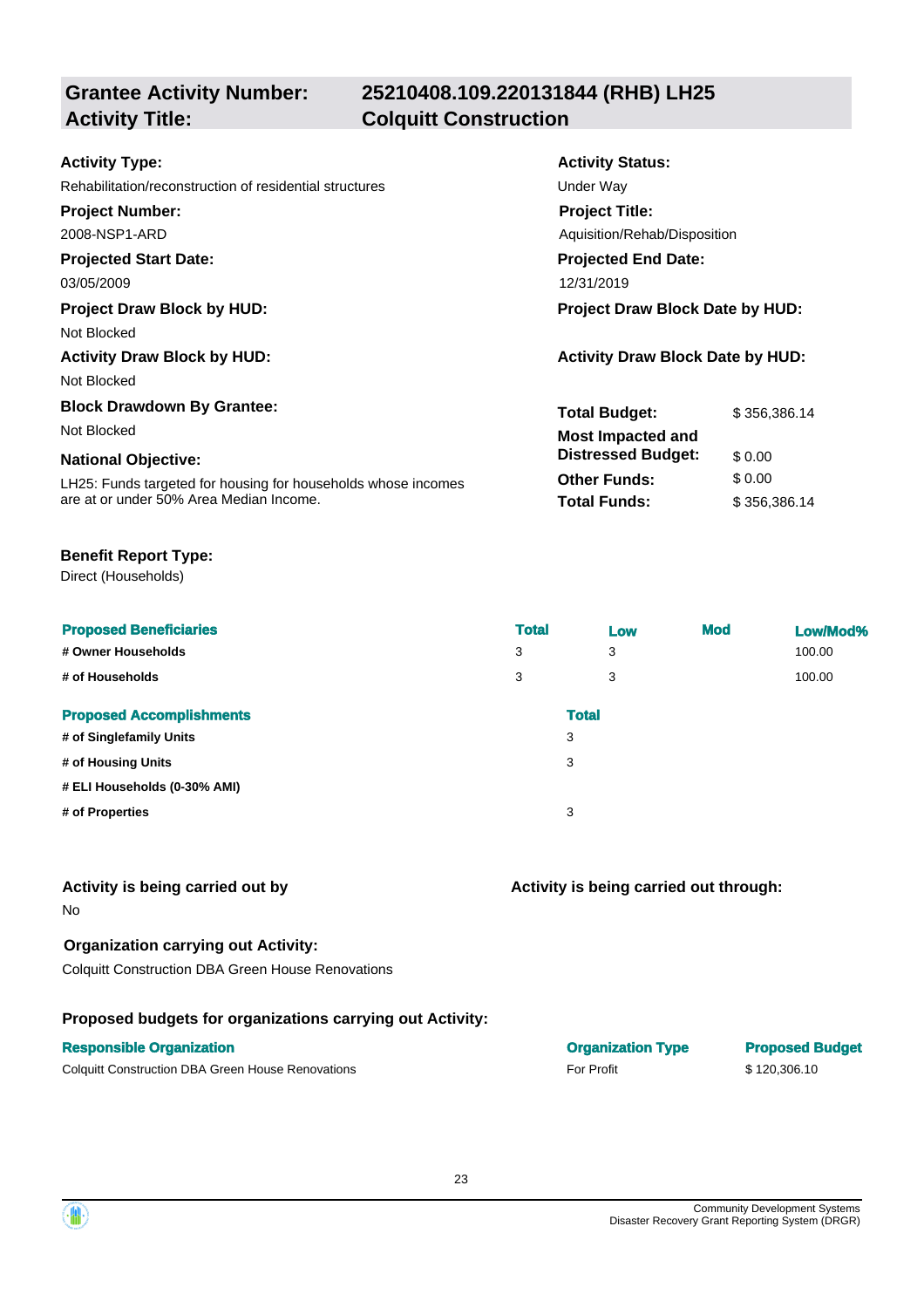Areas of Greatest Need in the city limits of Atlanta

#### **Activity Description:**

To acquire, rehab and sell a foreclosed housing unit to households below 50% AMI.

#### **Environmental Assessment:**



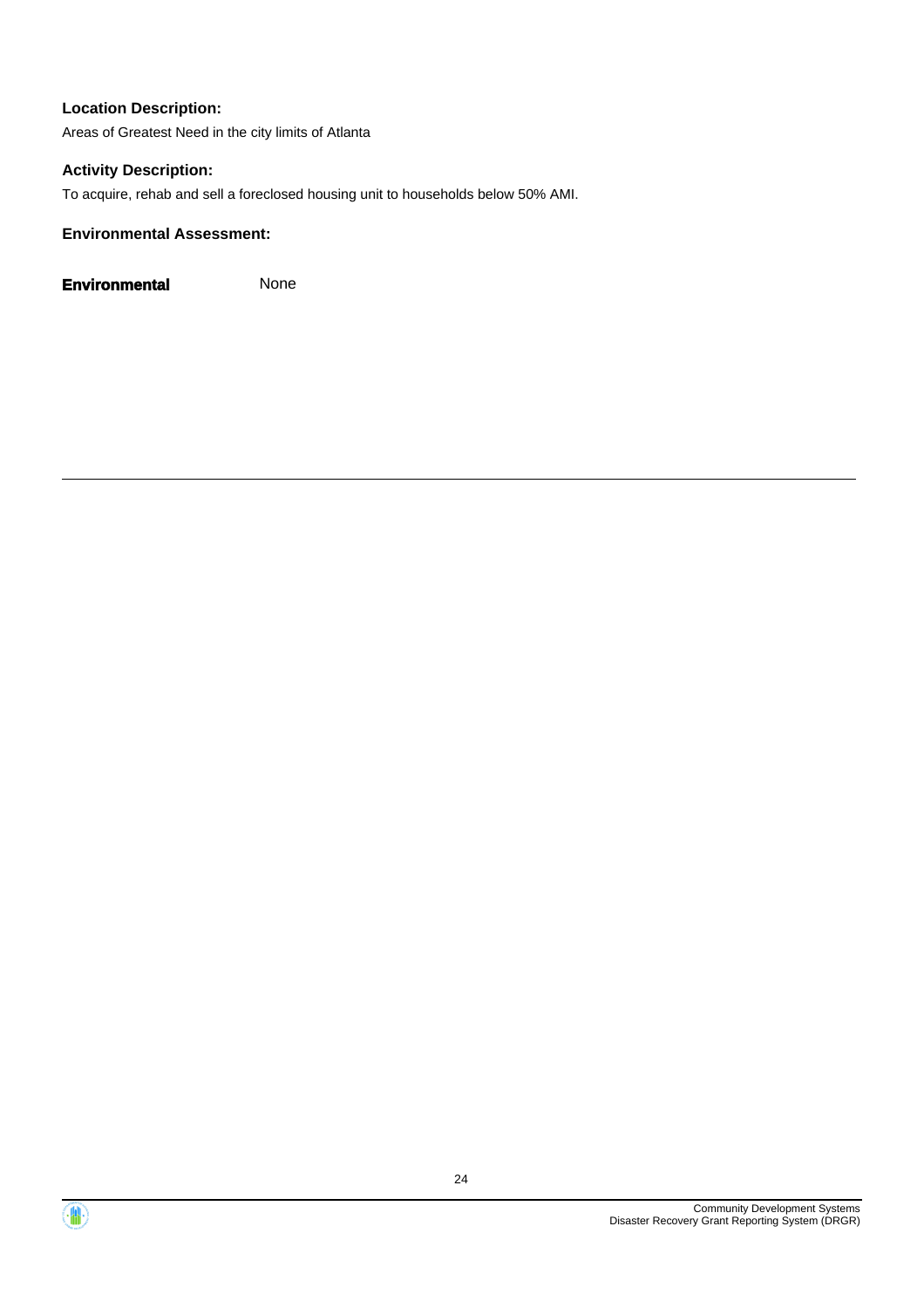# **Grantee Activity Number: Activity Title: Colquitt Construction**

# **25210408.109.220131844 (RHB) LMMI**

| <b>Activity Type:</b>                                        | <b>Activity Status:</b>                 |              |  |
|--------------------------------------------------------------|-----------------------------------------|--------------|--|
| Rehabilitation/reconstruction of residential structures      | Under Way                               |              |  |
| <b>Project Number:</b>                                       | <b>Project Title:</b>                   |              |  |
| 2008-NSP1-ARD                                                | Aquisition/Rehab/Disposition            |              |  |
| <b>Projected Start Date:</b>                                 | <b>Projected End Date:</b>              |              |  |
| 03/05/2009                                                   | 12/31/2019                              |              |  |
| <b>Project Draw Block by HUD:</b>                            | Project Draw Block Date by HUD:         |              |  |
| Not Blocked                                                  |                                         |              |  |
| <b>Activity Draw Block by HUD:</b>                           | <b>Activity Draw Block Date by HUD:</b> |              |  |
| Not Blocked                                                  |                                         |              |  |
| <b>Block Drawdown By Grantee:</b>                            | <b>Total Budget:</b>                    | \$658,975.17 |  |
| Not Blocked                                                  | <b>Most Impacted and</b>                |              |  |
| <b>National Objective:</b>                                   | <b>Distressed Budget:</b>               | \$0.00       |  |
| LMMI: Low, Moderate and Middle Income National Objective for | <b>Other Funds:</b>                     | \$0.00       |  |
| NSP Only                                                     | <b>Total Funds:</b>                     | \$658,975.17 |  |

#### **Benefit Report Type:**

Direct (Households)

| <b>Proposed Beneficiaries</b>   | <b>Total</b> | Low          | <b>Mod</b> | Low/Mod% |
|---------------------------------|--------------|--------------|------------|----------|
| # Renter Households             | 1            |              |            | 0.00     |
| # Owner Households              | 7            |              |            | 0.00     |
| # of Households                 | 8            |              |            | 0.00     |
| <b>Proposed Accomplishments</b> |              | <b>Total</b> |            |          |
| # of Singlefamily Units         | 7            |              |            |          |
| # of Housing Units              | 7            |              |            |          |
| # of Properties                 | 7            |              |            |          |

#### **Activity is being carried out by**

No

#### **Organization carrying out Activity:**

Colquitt Construction DBA Green House Renovations

#### **Proposed budgets for organizations carrying out Activity:**

#### **Responsible Organization COVID-100 COVID-100 COVID-100 COVID-100 COVID-100 COVID-100 COVID-100 COVID-100 COVID-100 COVID-100 COVID-100 COVID-100 COVID-100 COVID-100 COVID-100 COVID-100 COVID-100 COVID-100 COVID-100 COVI**

Colquitt Construction DBA Green House Renovations **For Profit** For Profit \$ 1,000,000.000.00

| <b>Organization Typ</b> |  |
|-------------------------|--|
| <b>For Profit</b>       |  |

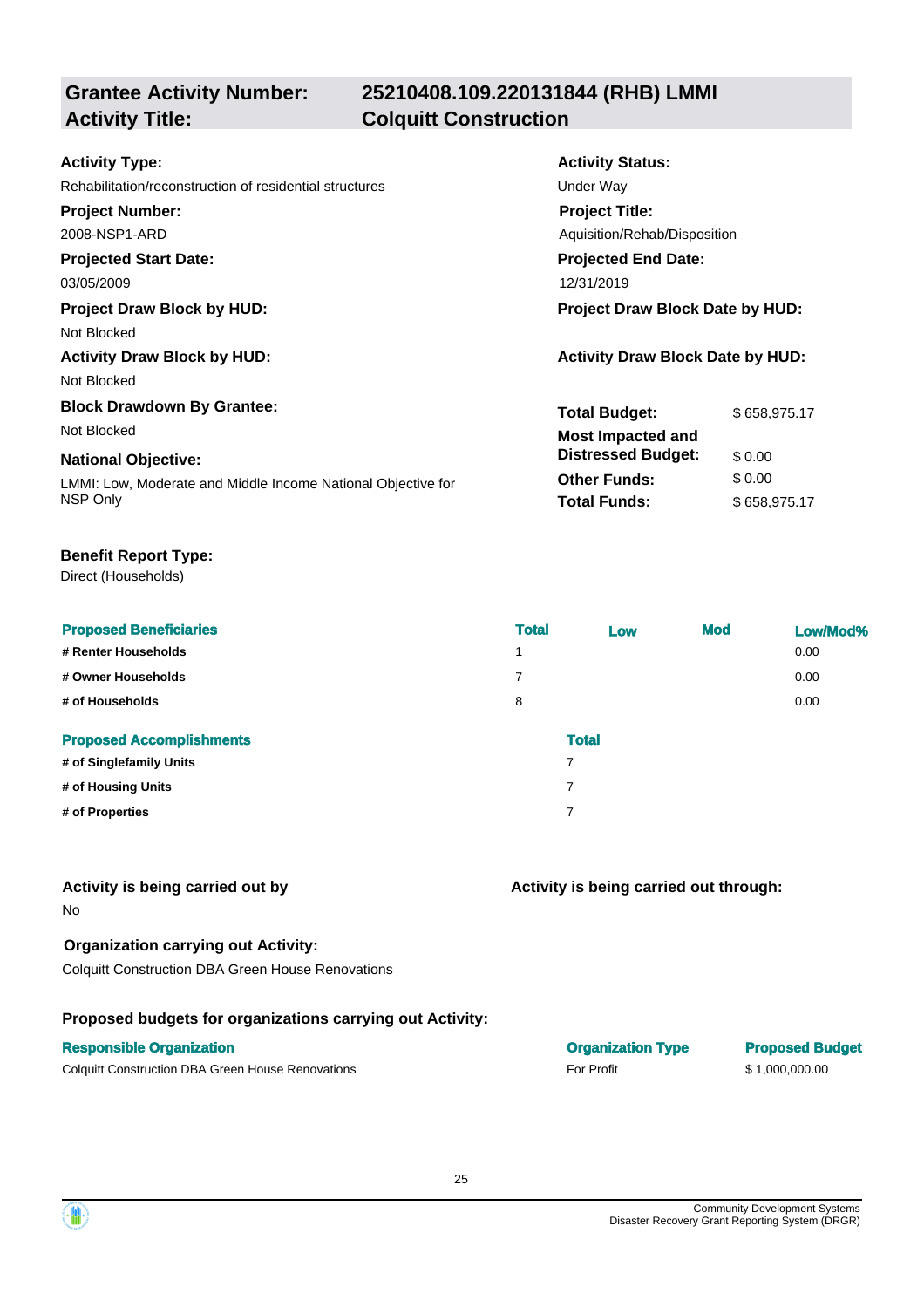Areas of greatest need in the City of Atlanta.

#### **Activity Description:**

To acquire, rehabilitate, and lease-purchase or sell of foreclosed and vacant single family homes for households at or below 120% of the AMI.

#### **Environmental Assessment:**



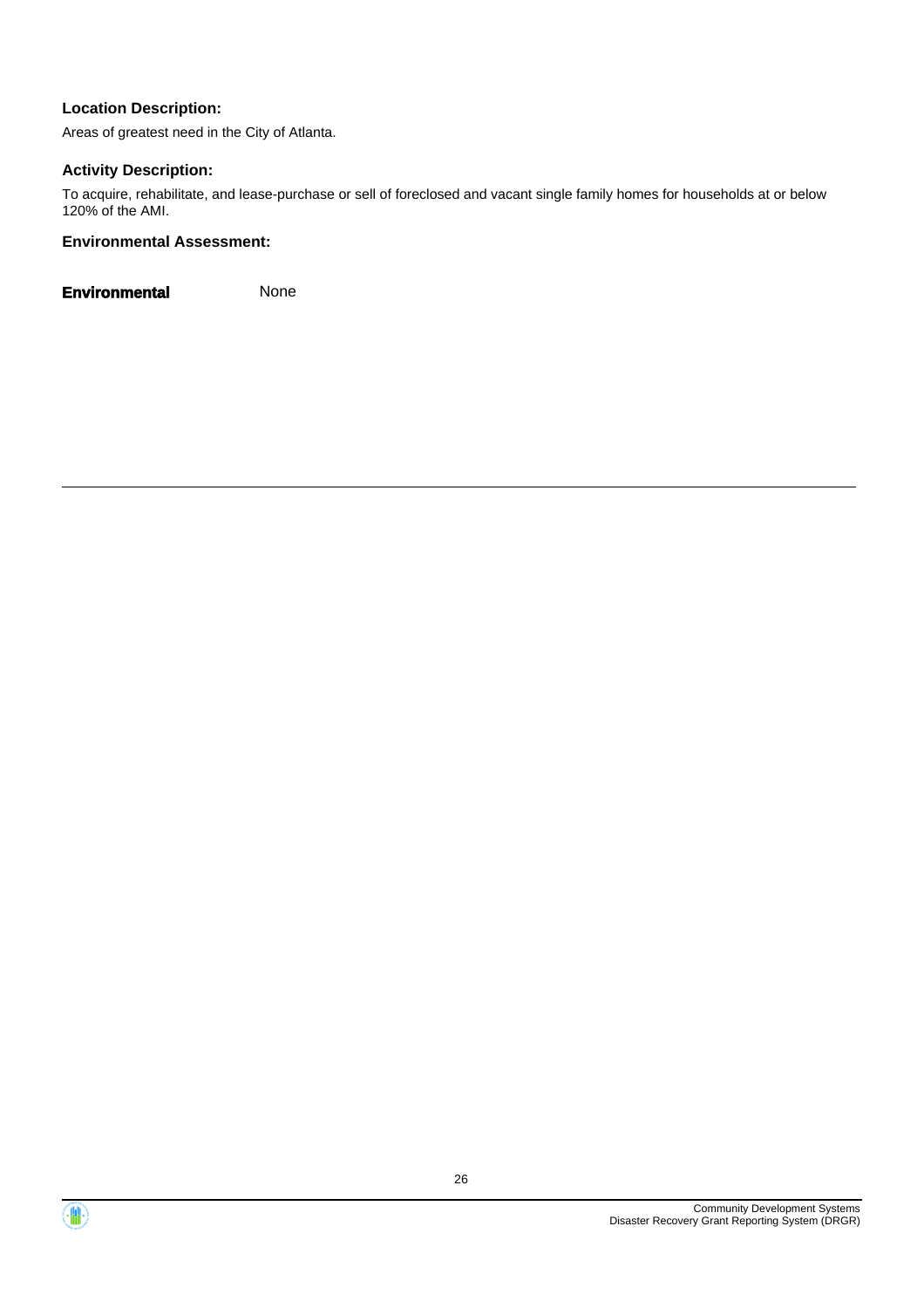## **25210408.110.220131844 (RHB) 1003 Fair LH25**

**Activity Status:**

**Project Title:**

**Projected End Date:**

Aquisition/Rehab/Disposition

**Total Budget:** \$133,766.57

**Other Funds:** \$ 0.00 **Total Funds:** \$133,766.57

**Distressed Budget:** \$ 0.00

## **Activity Title: 1003 Fair Street (Pohl)**

| <b>Activity Type:</b> |  |
|-----------------------|--|
|-----------------------|--|

Rehabilitation/reconstruction of residential structures **Exercise Structures** Under Way

#### **Project Number:**

2008-NSP1-ARD

## **Projected Start Date:**

03/05/2009 12/31/2019

#### **Project Draw Block by HUD: Project Draw Block Date by HUD:**

Not Blocked

**Activity Draw Block by HUD: Activity Draw Block Date by HUD:**

Not Blocked

#### **Block Drawdown By Grantee:**

Not Blocked **Most Impacted and** 

#### **National Objective:**

LH25: Funds targeted for housing for households whose incomes are at or under 50% Area Median Income.

#### **Benefit Report Type:**

Direct (Households)

| <b>Proposed Beneficiaries</b><br># Renter Households<br># of Households | <b>Total</b><br>5<br>5 | Low<br>5<br>5 | <b>Mod</b> | Low/Mod%<br>100.00<br>100.00 |
|-------------------------------------------------------------------------|------------------------|---------------|------------|------------------------------|
| <b>Proposed Accomplishments</b>                                         |                        | <b>Total</b>  |            |                              |
| # of Multifamily Units                                                  |                        | 5             |            |                              |
| # of Housing Units                                                      |                        | 5             |            |                              |
| # ELI Households (0-30% AMI)                                            |                        |               |            |                              |
| # of Properties                                                         |                        | и             |            |                              |

# **Activity is being carried out by**

No

# **Organization carrying out Activity:**

Pohl Real Estate

#### **Proposed budgets for organizations carrying out Activity:**

#### **Responsible Organization Organization Type Proposed Budget**

Pohl Real Estate **For Profit** \$ 109,918.65

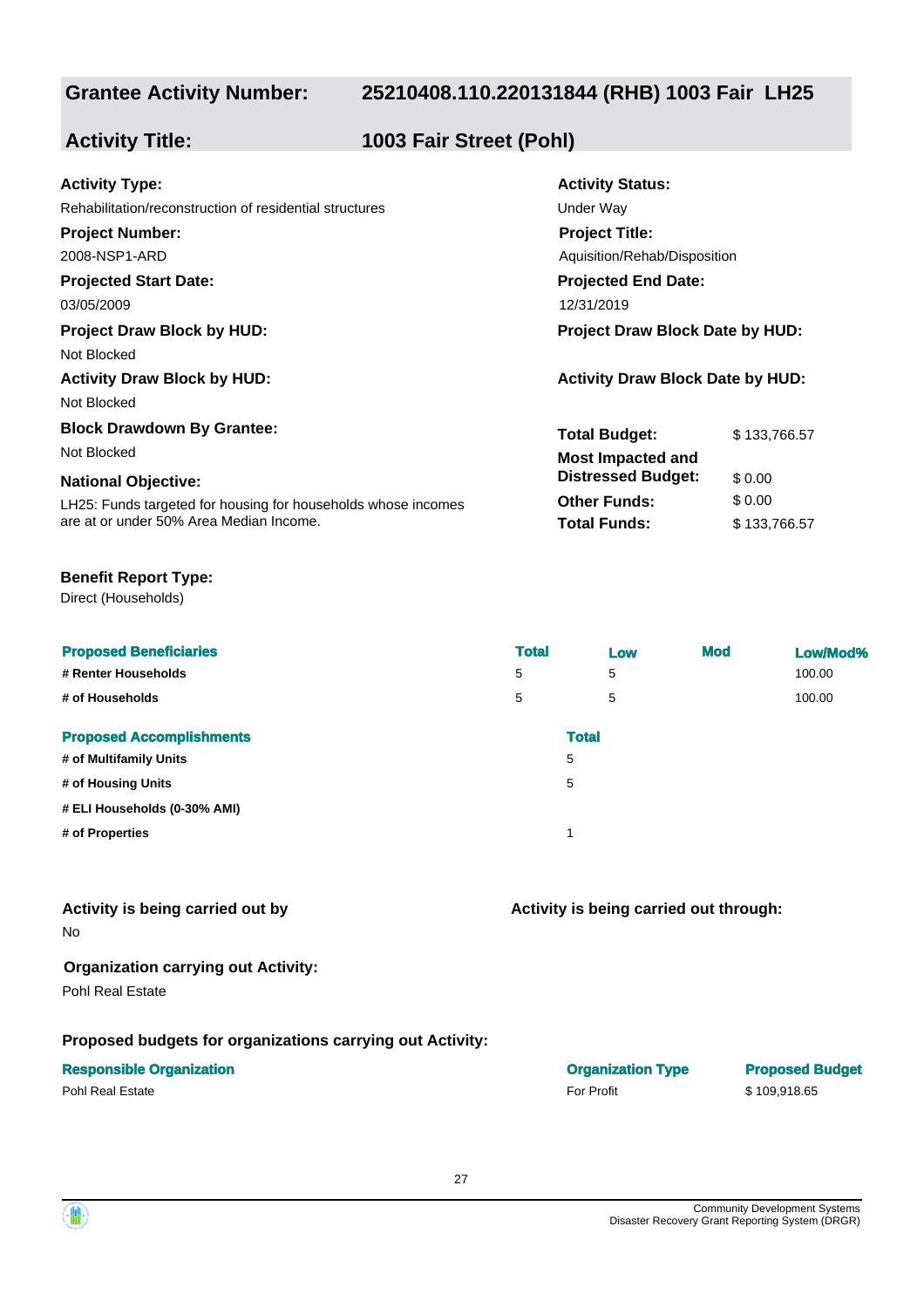Areas of Greatest Need in the City of Atlanta.

#### **Activity Description:**

To acquire, rehabilitate, and rent foreclosed property for household below 120%AMI. 5 units are designated to be rented to households below 50% AMI.

#### **Environmental Assessment:**



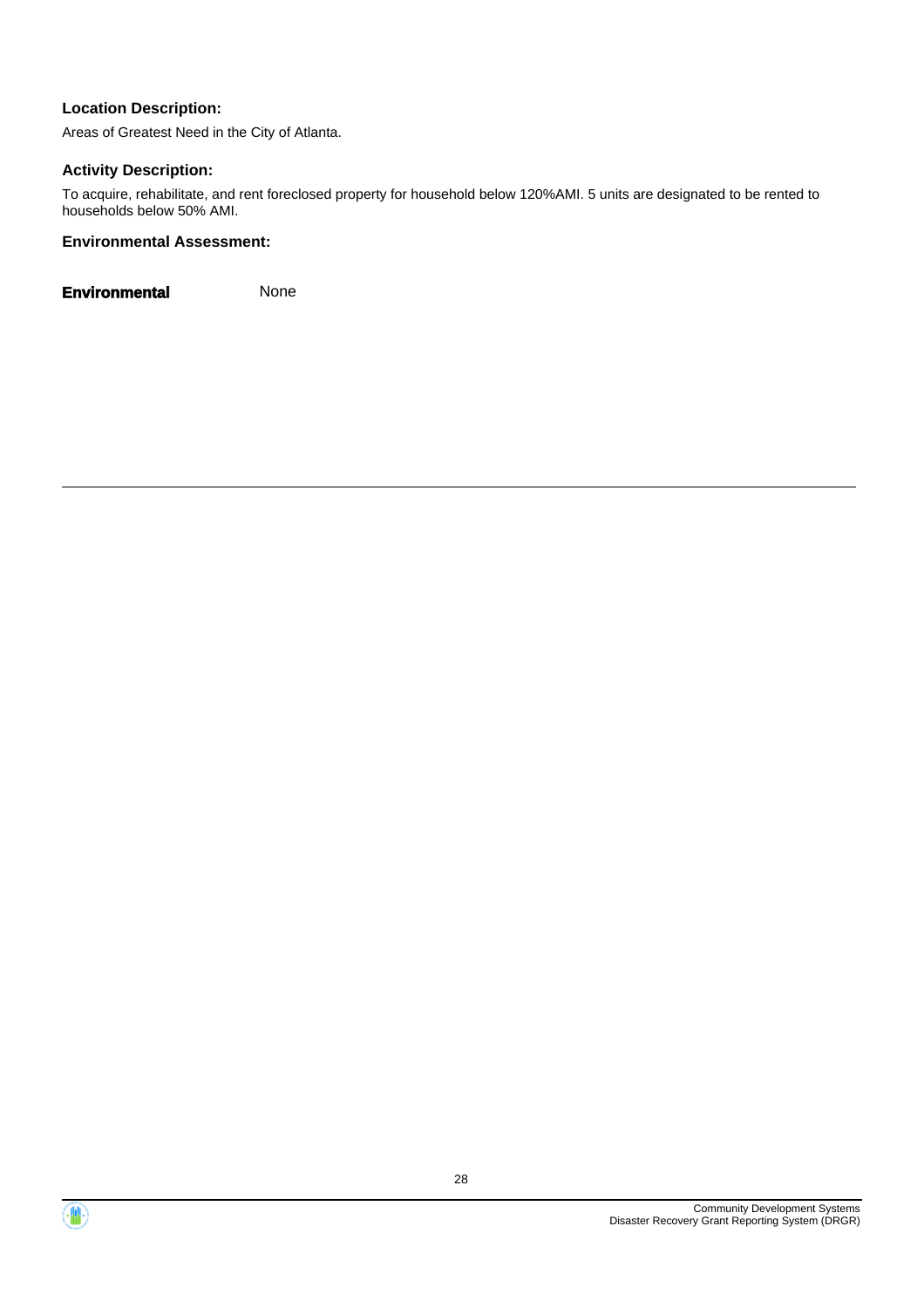### **25210408.110.220131844 (RHB) 1003 Fair LMMI**

**Activity Status:**

**Project Title:**

**Projected End Date:**

Aquisition/Rehab/Disposition

**Total Budget:** \$ 52,142.04

**Other Funds:** \$ 0.00 **Total Funds:** \$ 52,142.04

**Distressed Budget:** \$ 0.00

## **Activity Title: 1003 Fair Street (Pohl)**

| <b>Activity Type:</b> |  |
|-----------------------|--|
|-----------------------|--|

Rehabilitation/reconstruction of residential structures **Exercise Structures** Under Way

#### **Project Number:**

2008-NSP1-ARD

# **Projected Start Date:**

03/05/2009 12/31/2019

## **Project Draw Block by HUD: Project Draw Block Date by HUD:**

Not Blocked

**Activity Draw Block by HUD: Activity Draw Block Date by HUD:**

Not Blocked

#### **Block Drawdown By Grantee:**

Not Blocked **Most Impacted and** 

#### **National Objective:**

LMMI: Low, Moderate and Middle Income National Objective for NSP Only

#### **Benefit Report Type:**

Direct (Households)

| <b>Proposed Beneficiaries</b>   | <b>Total</b> | Low          | <b>Mod</b> | Low/Mod% |
|---------------------------------|--------------|--------------|------------|----------|
| # Renter Households             | 2            |              |            | 0.00     |
| # of Households                 | 2            |              |            | 0.00     |
| <b>Proposed Accomplishments</b> |              | <b>Total</b> |            |          |
| # of Multifamily Units          | 2            |              |            |          |
| # of Housing Units              | 2            |              |            |          |
| # of Properties                 | и            |              |            |          |
|                                 |              |              |            |          |

#### **Activity is being carried out by**

No

#### **Organization carrying out Activity:**

Pohl Real Estate

#### **Proposed budgets for organizations carrying out Activity:**

#### **Responsible Organization**

Pohl Real Estate \$ 44,896.35

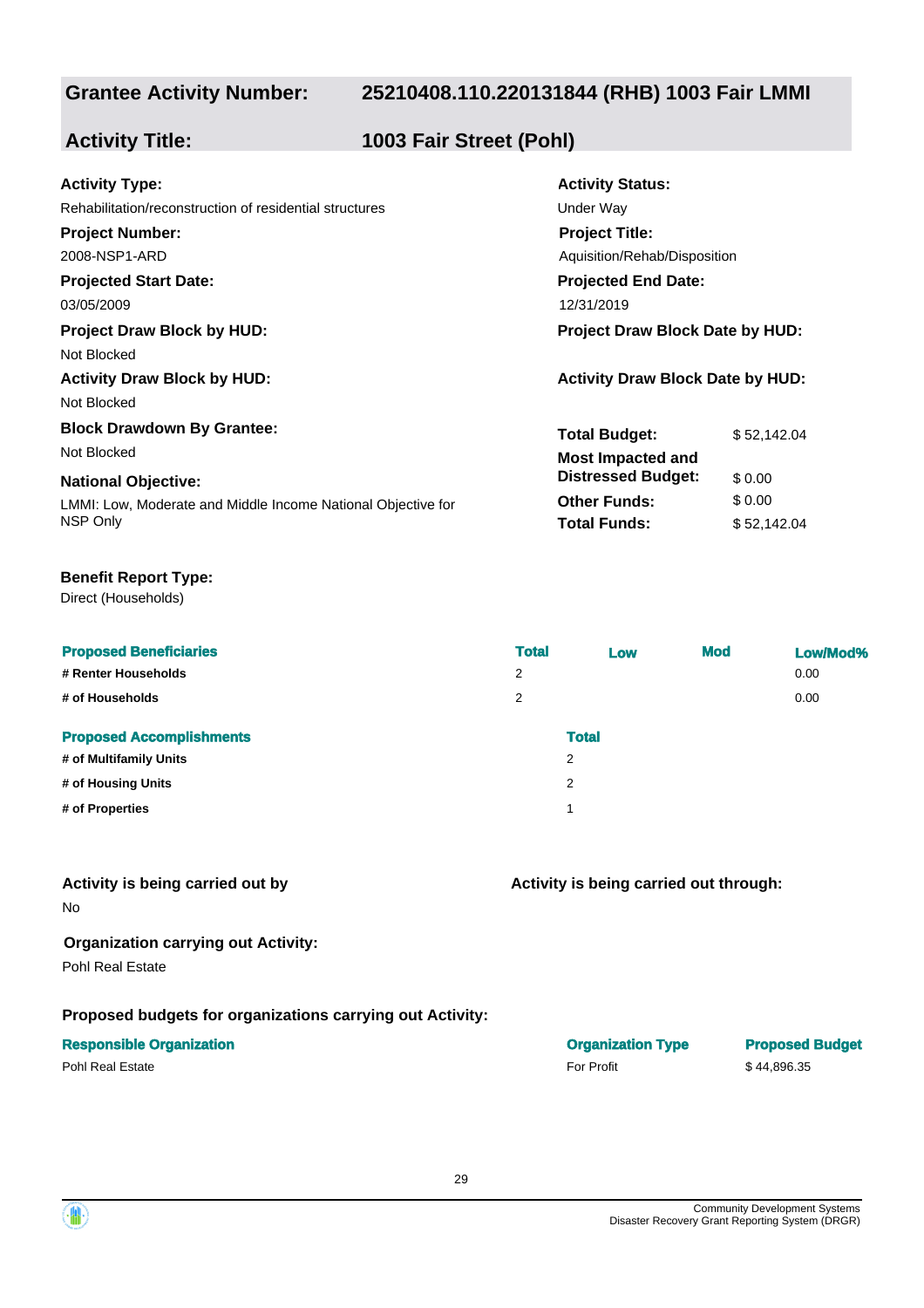Areas of Greatest Need in the City of Atlanta

#### **Activity Description:**

To acquire, rehabilitate and rent foreclosed properties for households at 120% AMI.

#### **Environmental Assessment:**

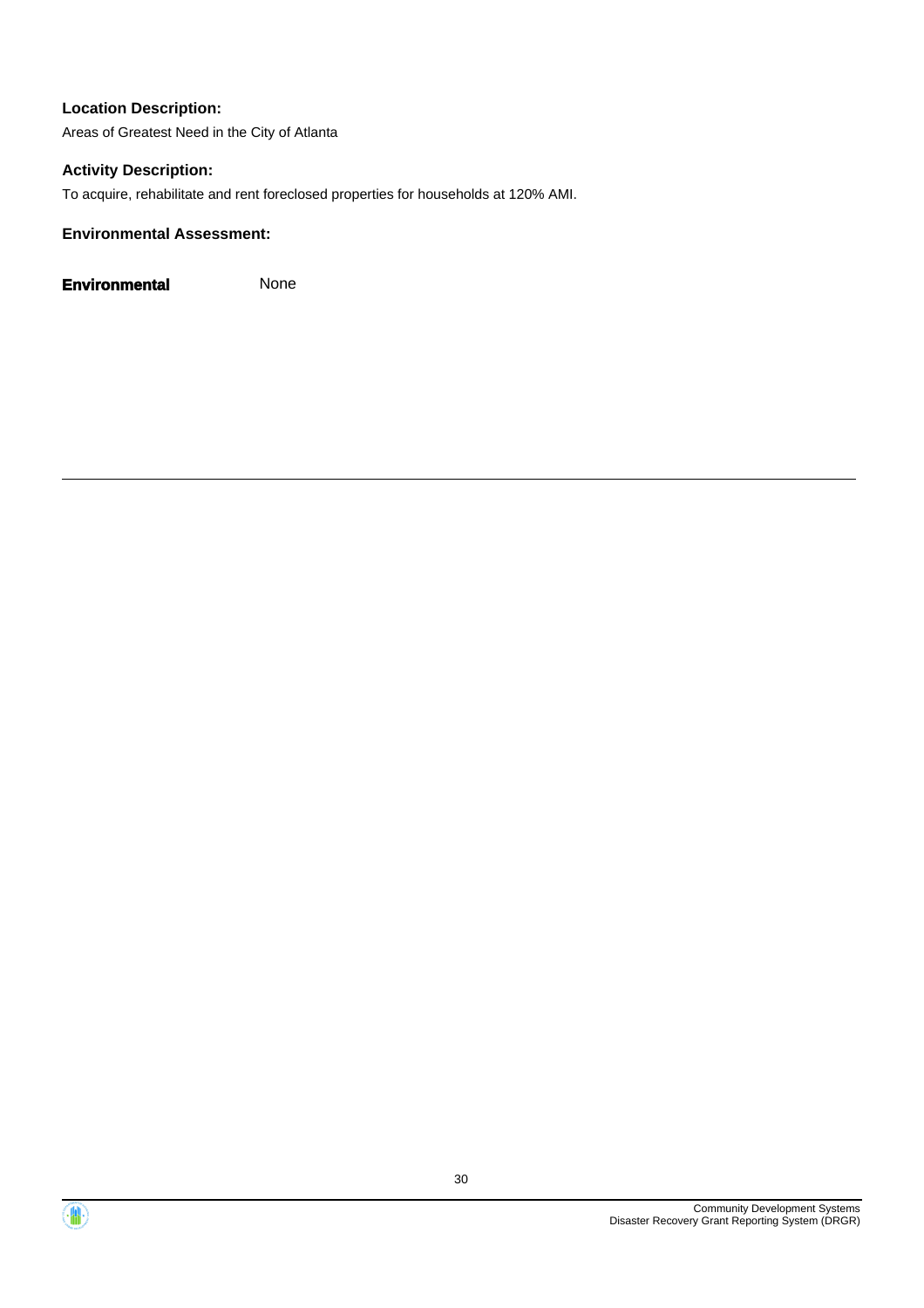**Grantee Activity Number: Activity Title: Pohl Real Estate**

# **25210408.110.220131844 (RHB) LH25**

| <b>Activity Type:</b>                                         | <b>Activity Status:</b>                 |              |  |
|---------------------------------------------------------------|-----------------------------------------|--------------|--|
| Rehabilitation/reconstruction of residential structures       | Under Way                               |              |  |
| <b>Project Number:</b>                                        | <b>Project Title:</b>                   |              |  |
| 2008-NSP1-ARD                                                 | Aquisition/Rehab/Disposition            |              |  |
| <b>Projected Start Date:</b>                                  | <b>Projected End Date:</b>              |              |  |
| 03/05/2009                                                    | 12/31/2019                              |              |  |
| <b>Project Draw Block by HUD:</b>                             | Project Draw Block Date by HUD:         |              |  |
| Not Blocked                                                   |                                         |              |  |
| <b>Activity Draw Block by HUD:</b>                            | <b>Activity Draw Block Date by HUD:</b> |              |  |
| Not Blocked                                                   |                                         |              |  |
| <b>Block Drawdown By Grantee:</b>                             | <b>Total Budget:</b>                    | \$493,795.82 |  |
| Not Blocked                                                   | <b>Most Impacted and</b>                |              |  |
| <b>National Objective:</b>                                    | <b>Distressed Budget:</b>               | \$0.00       |  |
| LH25: Funds targeted for housing for households whose incomes | <b>Other Funds:</b>                     | \$0.00       |  |
| are at or under 50% Area Median Income.                       | <b>Total Funds:</b>                     | \$493,795.82 |  |

#### **Benefit Report Type:**

Direct (Households)

| <b>Proposed Beneficiaries</b>   | <b>Total</b> | Low          | <b>Mod</b> | Low/Mod% |
|---------------------------------|--------------|--------------|------------|----------|
| # Renter Households             | 14           |              |            | 0.00     |
| # of Households                 | 14           |              |            | 0.00     |
| <b>Proposed Accomplishments</b> |              | <b>Total</b> |            |          |
| # of Singlefamily Units         |              | 14           |            |          |
| # of Housing Units              |              | 14           |            |          |
| # of Properties                 |              | 9            |            |          |
|                                 |              |              |            |          |

#### **Activity is being carried out by**

No

## **Organization carrying out Activity:**

Pohl Real Estate

# **Proposed budgets for organizations carrying out Activity:**

| <b>Responsible Organization</b> | <b>Organization Type</b> | <b>Proposed Budget</b> |
|---------------------------------|--------------------------|------------------------|
| Pohl Real Estate                | <b>For Profit</b>        | \$516.948.34           |

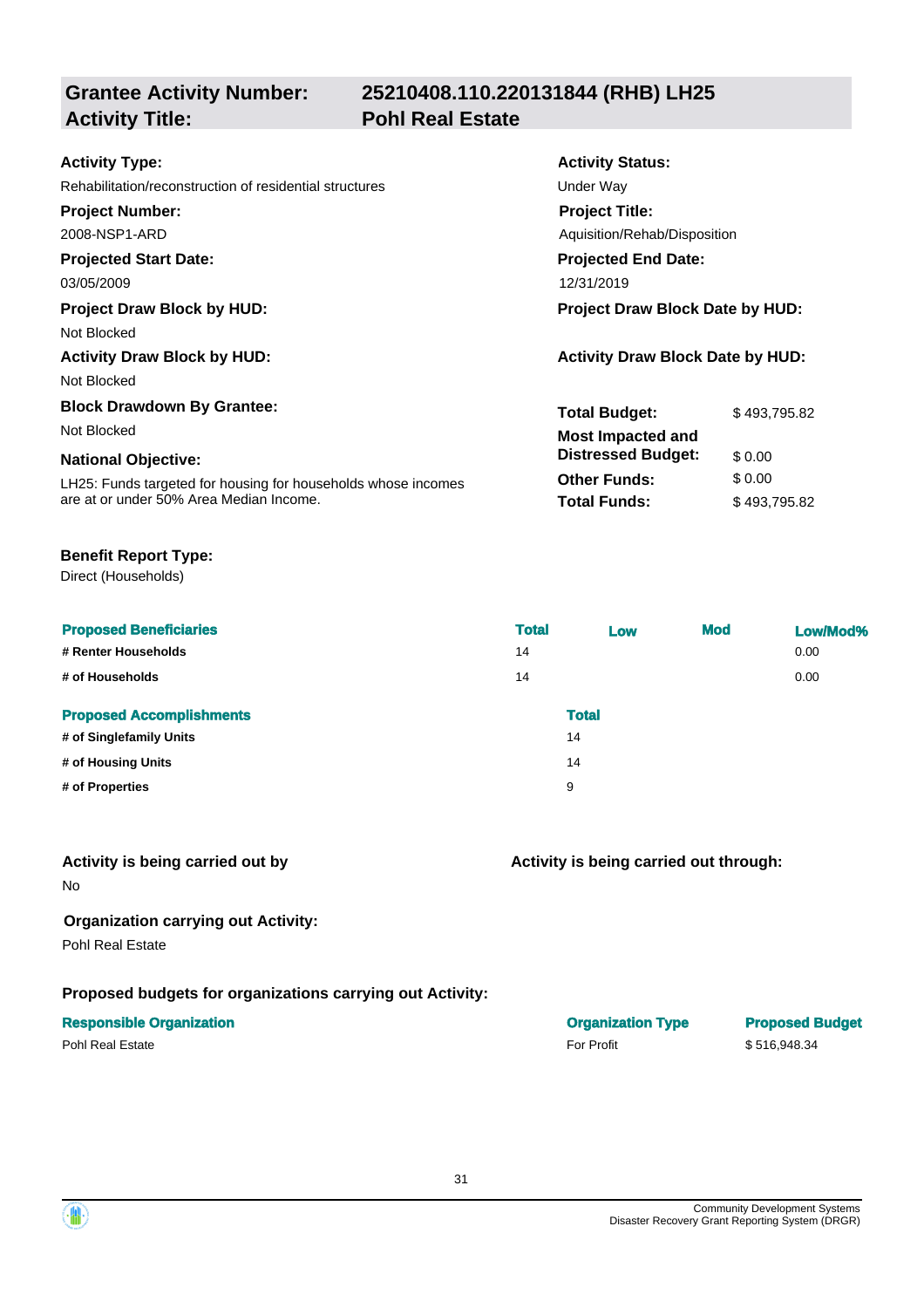Areas of greatest need in the City of Atlanta.

## **Activity Description:**

To acquire, rehabilitate, and rent foreclosed and vacant single family homes for households at or below 50% of the AMI.

## **Environmental Assessment:**



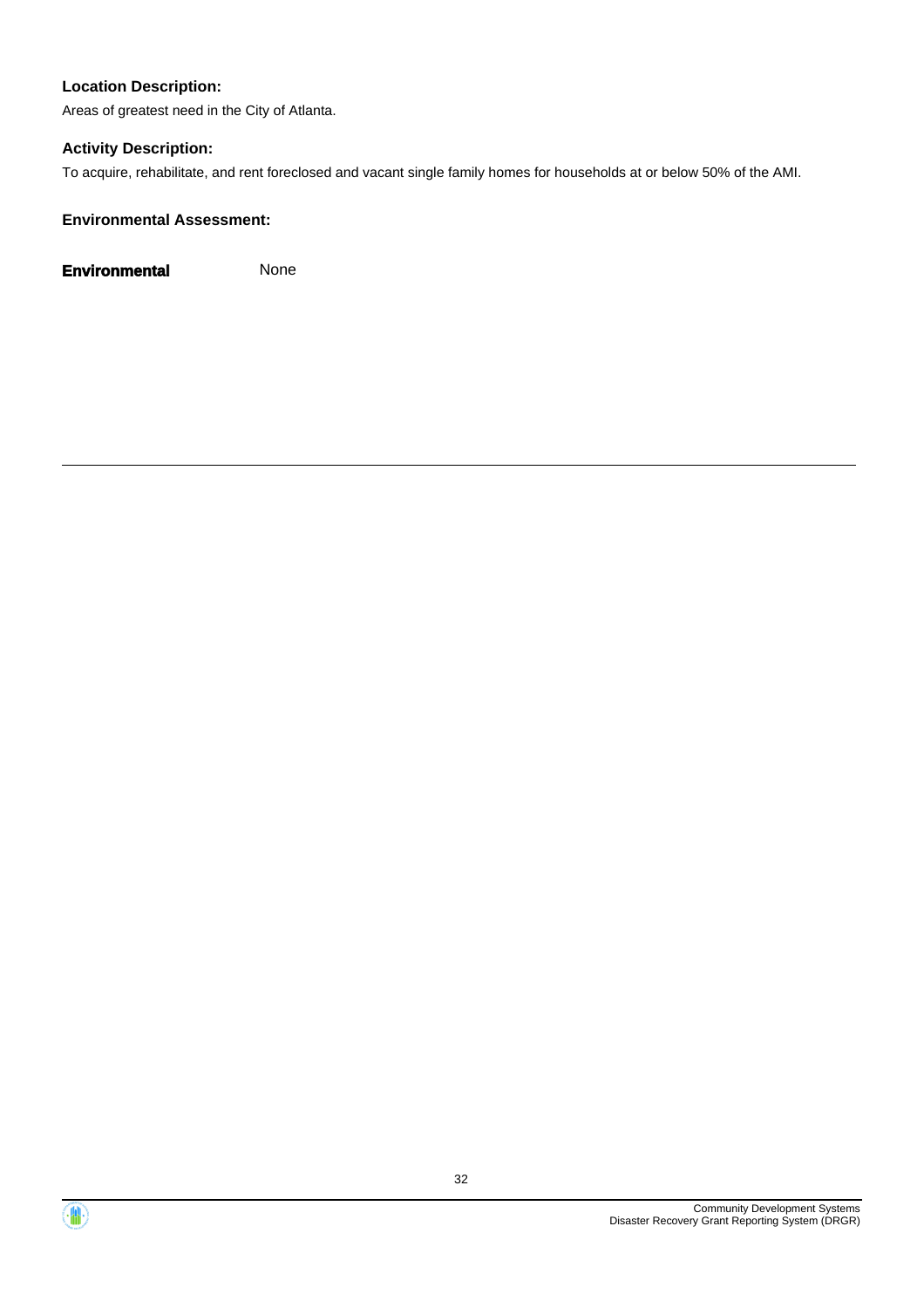**Grantee Activity Number: Activity Title: Pohl Real Estate**

# **25210408.110.220131844 (RHB) LMMI**

| <b>Activity Type:</b>                                        | <b>Activity Status:</b>                 |              |  |
|--------------------------------------------------------------|-----------------------------------------|--------------|--|
| Rehabilitation/reconstruction of residential structures      | Under Way                               |              |  |
| <b>Project Number:</b>                                       | <b>Project Title:</b>                   |              |  |
| 2008-NSP1-ARD                                                | Aguisition/Rehab/Disposition            |              |  |
| <b>Projected Start Date:</b>                                 | <b>Projected End Date:</b>              |              |  |
| 03/05/2009                                                   | 12/31/2019                              |              |  |
| <b>Project Draw Block by HUD:</b>                            | <b>Project Draw Block Date by HUD:</b>  |              |  |
| Not Blocked                                                  |                                         |              |  |
| <b>Activity Draw Block by HUD:</b>                           | <b>Activity Draw Block Date by HUD:</b> |              |  |
| Not Blocked                                                  |                                         |              |  |
| <b>Block Drawdown By Grantee:</b>                            | <b>Total Budget:</b>                    | \$127,150.04 |  |
| Not Blocked                                                  | <b>Most Impacted and</b>                |              |  |
| <b>National Objective:</b>                                   | <b>Distressed Budget:</b>               | \$0.00       |  |
| LMMI: Low, Moderate and Middle Income National Objective for | <b>Other Funds:</b>                     | \$0.00       |  |
| NSP Only                                                     | <b>Total Funds:</b>                     | \$127,150.04 |  |

#### **Benefit Report Type:**

Direct (Households)

| <b>Proposed Beneficiaries</b>   | <b>Total</b> | Low          | <b>Mod</b> | Low/Mod% |
|---------------------------------|--------------|--------------|------------|----------|
| # Renter Households             | 2            |              |            | 0.00     |
| # of Households                 | 2            |              |            | 0.00     |
| <b>Proposed Accomplishments</b> |              | <b>Total</b> |            |          |
| # of Singlefamily Units         | 2            |              |            |          |
| # of Multifamily Units          |              |              |            |          |
| # of Housing Units              | 2            |              |            |          |
| # of Properties                 | 1            |              |            |          |
|                                 |              |              |            |          |

#### **Activity is being carried out by**

No

## **Organization carrying out Activity:**

Pohl Real Estate

# **Proposed budgets for organizations carrying out Activity:**

## **Responsible Organization Organization Type Proposed Budget**

## **Activity is being carried out through:**

Pohl Real Estate \$ 128,236.66 Pohl Real Estate \$ 128,236.66

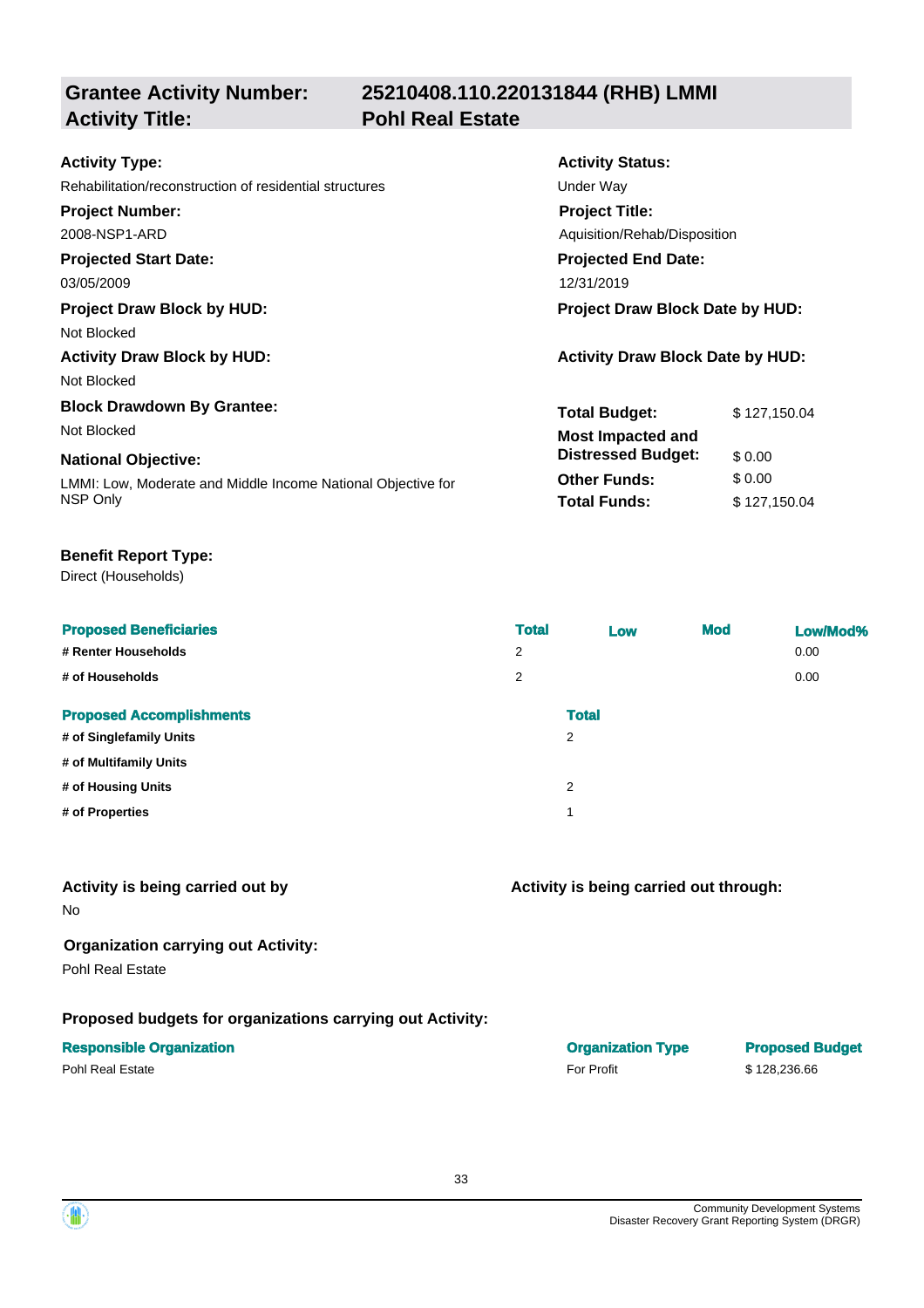Areas of Greatest Need in the City of Atlanta

#### **Activity Description:**

To acquire and rehabilitate foreclosed homes for households at or below 120% AMI.

#### **Environmental Assessment:**



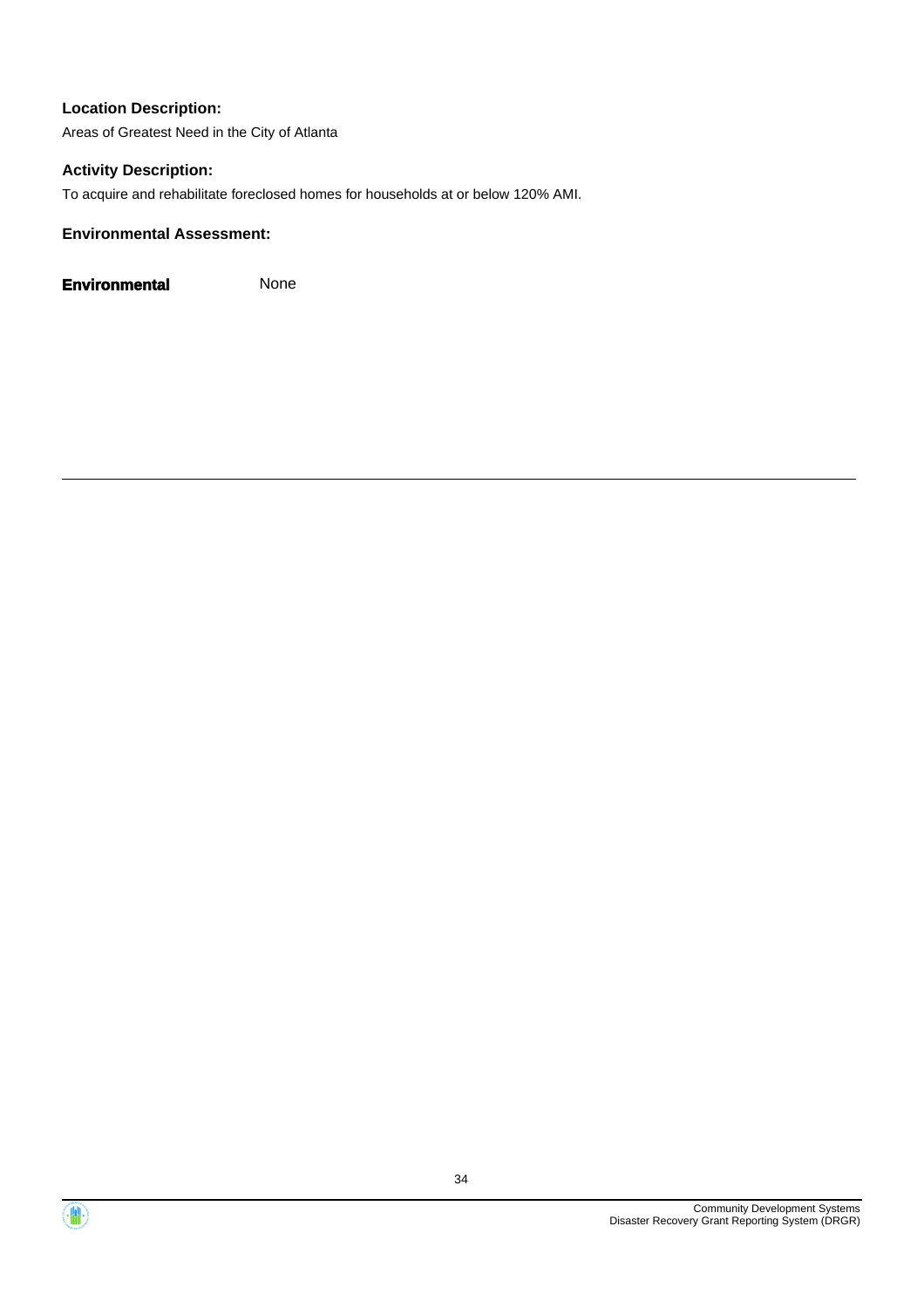# **25210408.111.220131844 (ACQ) 1437 Lucile LH25**

# **Activity Title: University Community Development Corporation**

| <b>Activity Type:</b>                                         | <b>Activity Status:</b>                 |             |  |
|---------------------------------------------------------------|-----------------------------------------|-------------|--|
| Acquisition - general                                         | Under Way                               |             |  |
| <b>Project Number:</b>                                        | <b>Project Title:</b>                   |             |  |
| 2008-NSP1-ARD                                                 | Aquisition/Rehab/Disposition            |             |  |
| <b>Projected Start Date:</b>                                  | <b>Projected End Date:</b>              |             |  |
| 03/05/2009                                                    | 12/31/2019                              |             |  |
| <b>Project Draw Block by HUD:</b>                             | <b>Project Draw Block Date by HUD:</b>  |             |  |
| Not Blocked                                                   |                                         |             |  |
| <b>Activity Draw Block by HUD:</b>                            | <b>Activity Draw Block Date by HUD:</b> |             |  |
| Not Blocked                                                   |                                         |             |  |
| <b>Block Drawdown By Grantee:</b>                             | <b>Total Budget:</b>                    | \$54.628.40 |  |
| Not Blocked                                                   | <b>Most Impacted and</b>                |             |  |
| <b>National Objective:</b>                                    | <b>Distressed Budget:</b>               | \$0.00      |  |
| LH25: Funds targeted for housing for households whose incomes | <b>Other Funds:</b>                     | \$0.00      |  |
| are at or under 50% Area Median Income.                       | <b>Total Funds:</b>                     | \$54,628.40 |  |

#### **Benefit Report Type:**

Direct (Households)

| <b>Proposed Beneficiaries</b>   | <b>Total</b>   | Low          | <b>Mod</b> | Low/Mod% |
|---------------------------------|----------------|--------------|------------|----------|
| # Renter Households             | $\overline{4}$ |              |            | 0.00     |
| # of Households                 | 4              |              |            | 0.00     |
| <b>Proposed Accomplishments</b> |                | <b>Total</b> |            |          |
| # of Multifamily Units          | 4              |              |            |          |
| # of Housing Units              | 4              |              |            |          |
| # of Properties                 |                |              |            |          |
|                                 |                |              |            |          |

#### **Activity is being carried out by**

No

**Organization carrying out Activity:**

University Community Development Corporation

#### **Proposed budgets for organizations carrying out Activity:**

| <b>Responsible Organization</b>              | <b>Organization Type</b> | <b>Proposed Budget</b> |
|----------------------------------------------|--------------------------|------------------------|
| University Community Development Corporation | Non-Profit               | \$54.628.40            |

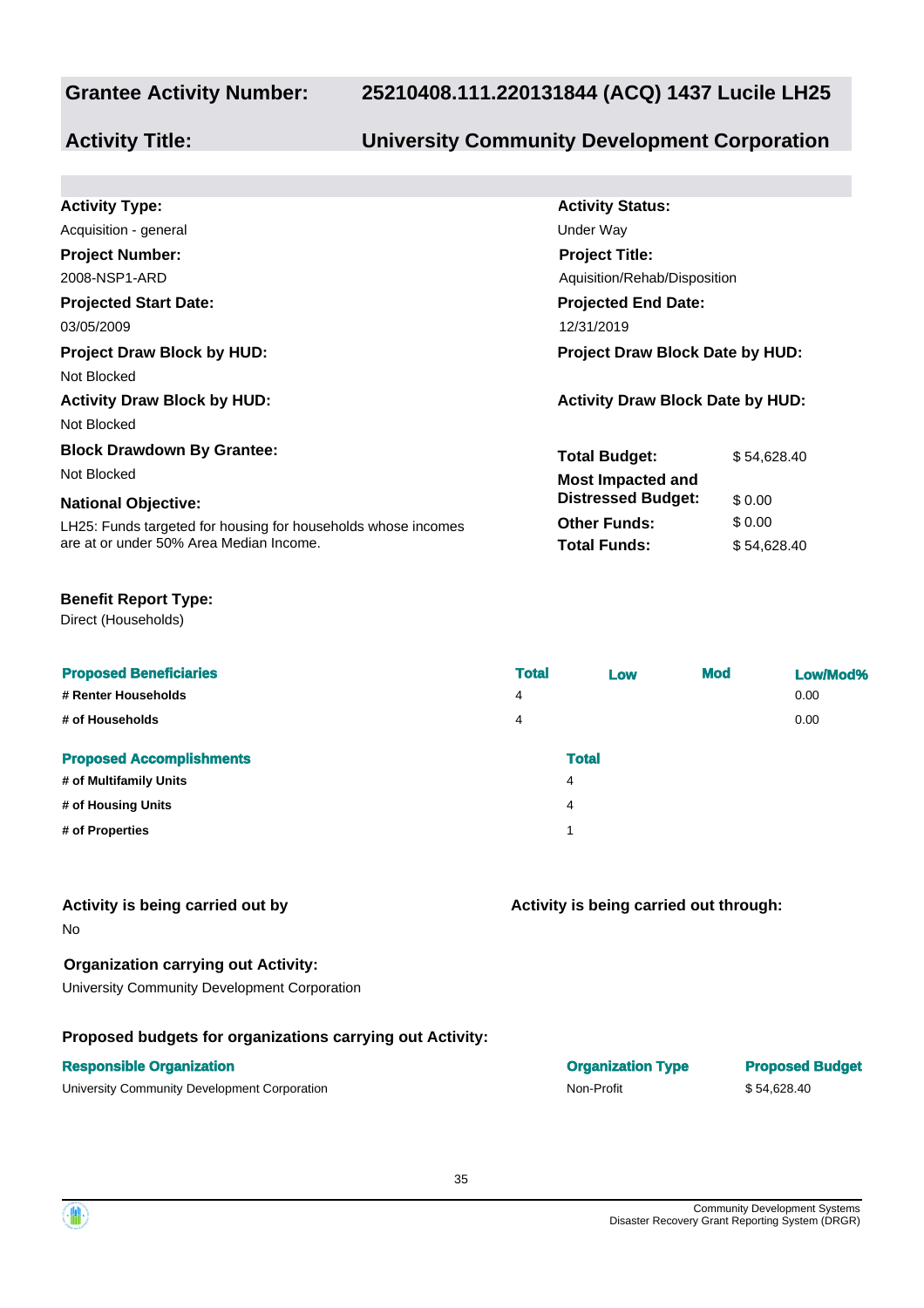Areas of greatest need in the City of Atlanta.

#### **Activity Description:**

To acquire a foreclosed multifamily property to be rented to households below 120% AMI. 4 units are designated for households at 50% AMI.

#### **Environmental Assessment:**



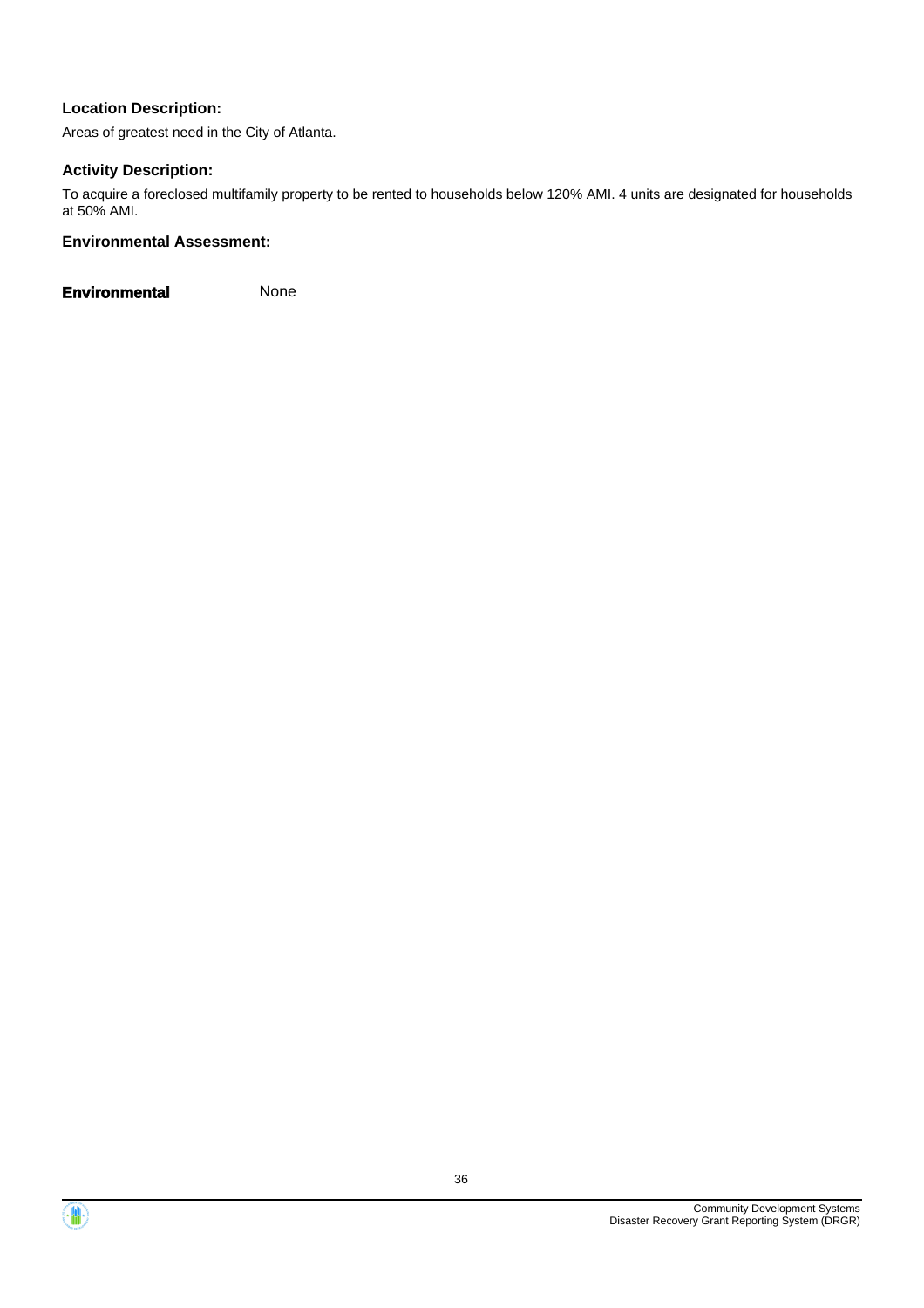#### **Grantee Activity Number:**

#### **25210408.111.220131844 (ACQ) 1437 Lucile LMMI**

### **Activity Title: University Community Development Corporation**

| <b>Activity Type:</b>                                        | <b>Activity Status:</b>                 |              |  |  |
|--------------------------------------------------------------|-----------------------------------------|--------------|--|--|
| Rehabilitation/reconstruction of residential structures      | Under Way                               |              |  |  |
| <b>Project Number:</b>                                       | <b>Project Title:</b>                   |              |  |  |
| 2008-NSP1-ARD                                                | Aguisition/Rehab/Disposition            |              |  |  |
| <b>Projected Start Date:</b>                                 | <b>Projected End Date:</b>              |              |  |  |
| 03/05/2009                                                   | 12/31/2019                              |              |  |  |
| <b>Project Draw Block by HUD:</b>                            | <b>Project Draw Block Date by HUD:</b>  |              |  |  |
| Not Blocked                                                  |                                         |              |  |  |
| <b>Activity Draw Block by HUD:</b>                           | <b>Activity Draw Block Date by HUD:</b> |              |  |  |
| Not Blocked                                                  |                                         |              |  |  |
| <b>Block Drawdown By Grantee:</b>                            | <b>Total Budget:</b>                    | \$108,274.10 |  |  |
| Not Blocked                                                  | <b>Most Impacted and</b>                |              |  |  |
| <b>National Objective:</b>                                   | <b>Distressed Budget:</b>               | \$0.00       |  |  |
| LMMI: Low, Moderate and Middle Income National Objective for | <b>Other Funds:</b>                     | \$0.00       |  |  |
| NSP Only                                                     | <b>Total Funds:</b>                     | \$108,274.10 |  |  |
|                                                              |                                         |              |  |  |

#### **Benefit Report Type:**

Direct (Households)

| <b>Proposed Beneficiaries</b><br># of Households | <b>Total</b><br>8 | Low          | <b>Mod</b> | Low/Mod%<br>0.00 |
|--------------------------------------------------|-------------------|--------------|------------|------------------|
| <b>Proposed Accomplishments</b>                  |                   | <b>Total</b> |            |                  |
| # of Housing Units                               |                   | 8            |            |                  |
| # of Properties                                  |                   |              |            |                  |

| Activity is being carried out by |  |  |
|----------------------------------|--|--|
| No                               |  |  |

#### **Organization carrying out Activity:**

University Community Development Corporation

#### **Proposed budgets for organizations carrying out Activity:**

| $\overline{1}$ |  |  |  |
|----------------|--|--|--|
|                |  |  |  |
|                |  |  |  |

| <b>Responsible Organization</b>              | <b>Organization Type</b> | <b>Proposed Budget</b> |
|----------------------------------------------|--------------------------|------------------------|
| University Community Development Corporation | Non-Profit               | \$105,000,00           |

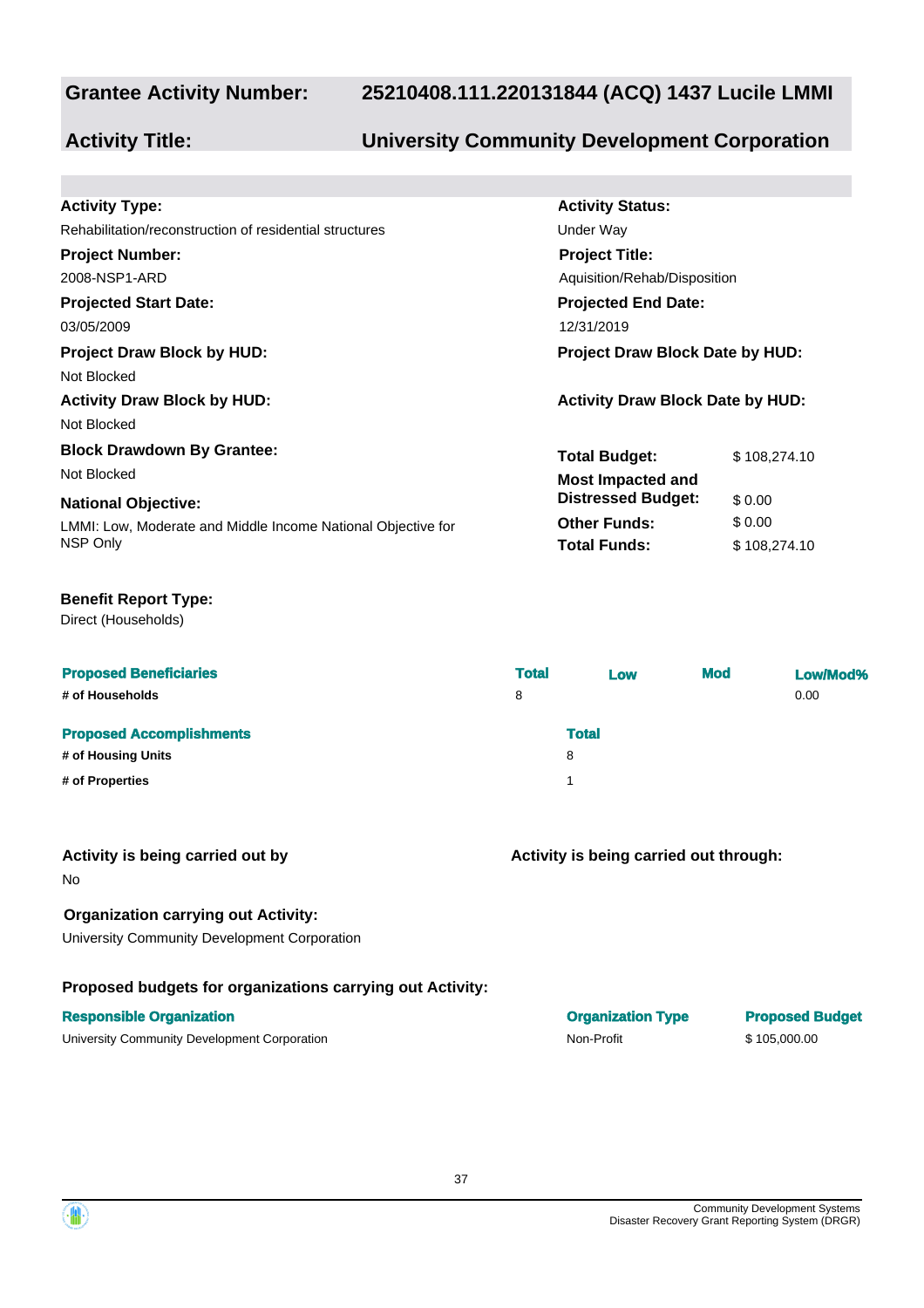**Activity Description:**

**Environmental Assessment:**

**Environmental** None

Community Development Systems Disaster Recovery Grant Reporting System (DRGR)

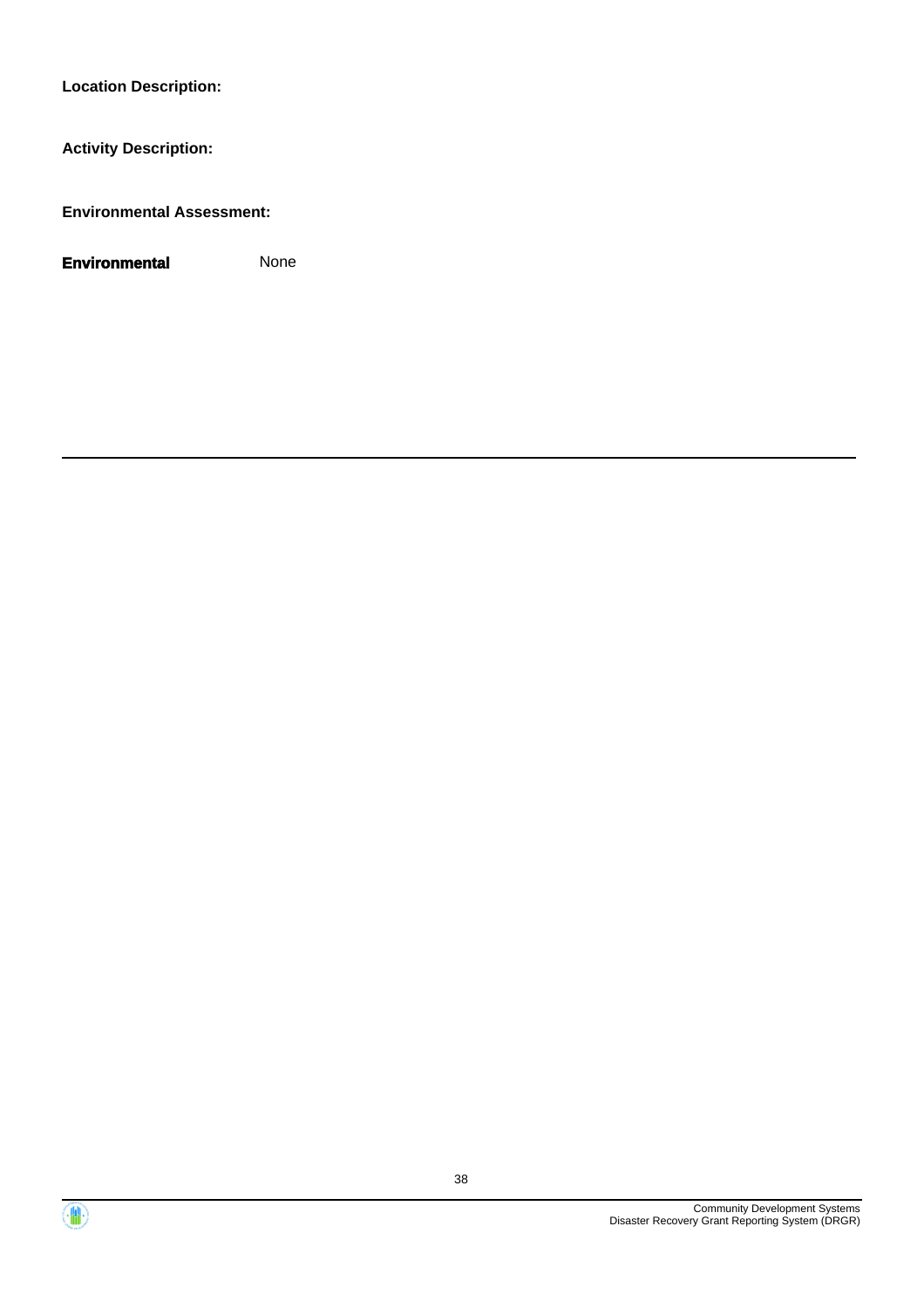## **Grantee Activity Number:**

## **25210408.111.220131844 (RHB) LMMI Activity Title: University Community Development Corporation**

**Activity Status:**

**Project Title:**

**Projected End Date:**

Aquisition/Rehab/Disposition

**Total Budget:** \$437,097.50

**Total Funds:** \$ 437,097.50

**Other Funds:**  $$0.00$ 

**Distressed Budget:** \$ 0.00

#### **Activity Type:**

Rehabilitation/reconstruction of residential structures **Exercise Structures** Under Way

#### **Project Number:**

2008-NSP1-ARD

#### **Projected Start Date:**

03/05/2009 12/31/2019

#### **Project Draw Block by HUD: Project Draw Block Date by HUD:**

Not Blocked

**Activity Draw Block by HUD: Activity Draw Block Date by HUD:**

Not Blocked

#### **Block Drawdown By Grantee:**

Not Blocked **Most Impacted and** 

#### **National Objective:**

LMMI: Low, Moderate and Middle Income National Objective for NSP Only

#### **Benefit Report Type:**

Direct (Households)

| <b>Proposed Beneficiaries</b>   | <b>Total</b> | Low          | <b>Mod</b> | Low/Mod% |
|---------------------------------|--------------|--------------|------------|----------|
| # Owner Households              | 3            |              |            | 0.00     |
| # of Households                 | 3            |              |            | 0.00     |
| <b>Proposed Accomplishments</b> |              | <b>Total</b> |            |          |
| # of Singlefamily Units         |              | 3            |            |          |
| # of Housing Units              |              | 3            |            |          |
| # of Properties                 |              | 3            |            |          |
|                                 |              |              |            |          |

#### **Activity is being carried out by**

No

### **Organization carrying out Activity:**

University Community Development Corporation

#### **Proposed budgets for organizations carrying out Activity:**

#### **Responsible Organization**

University Community Development Corporation Non-Profit \$ 442,522.00

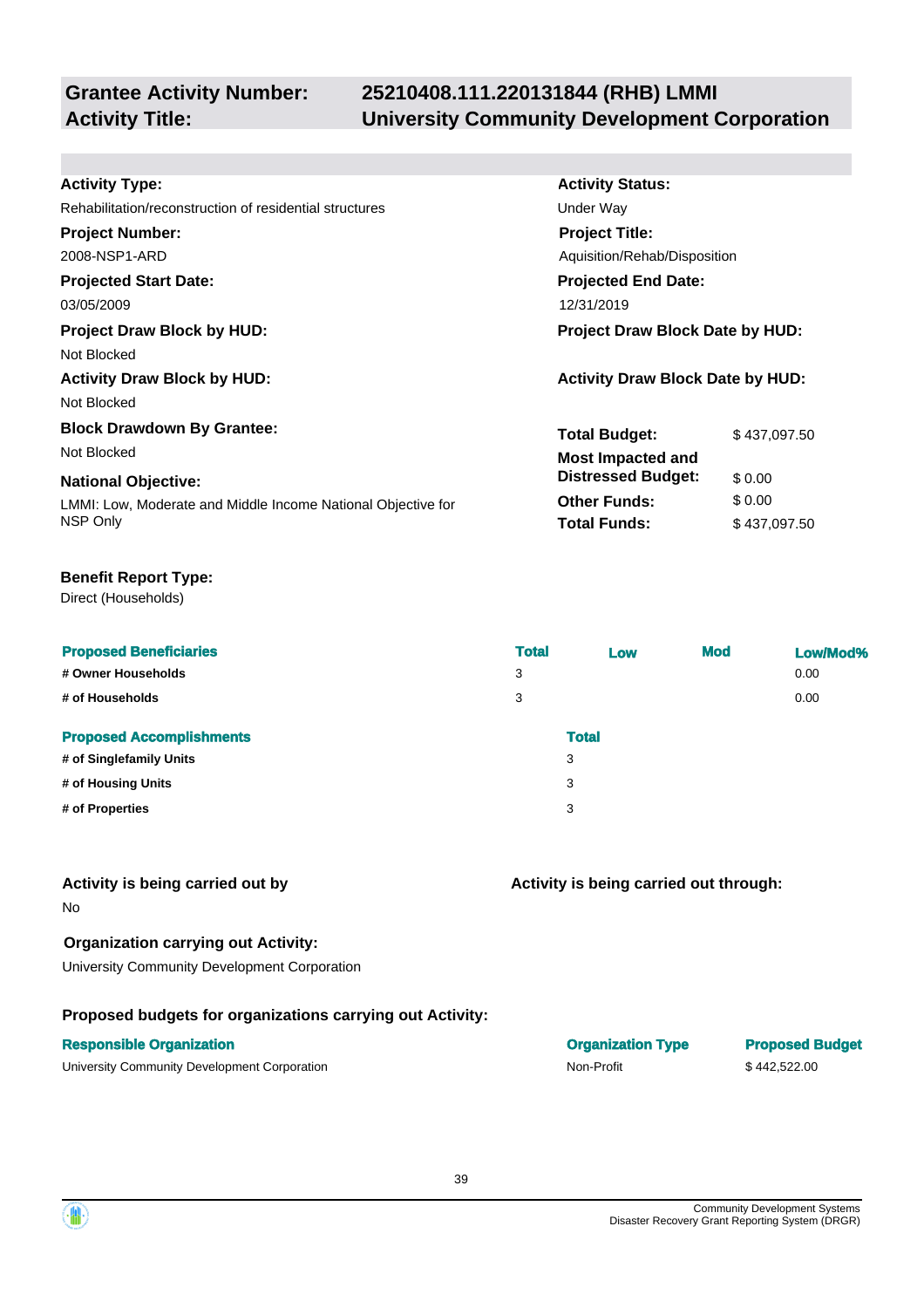Areas of greatest need in the City of Atlanta.

#### **Activity Description:**

To acquire, rehabilitate and sell or lease purchase foreclosed and vacant single family homes to households below 120% AMI.

#### **Environmental Assessment:**



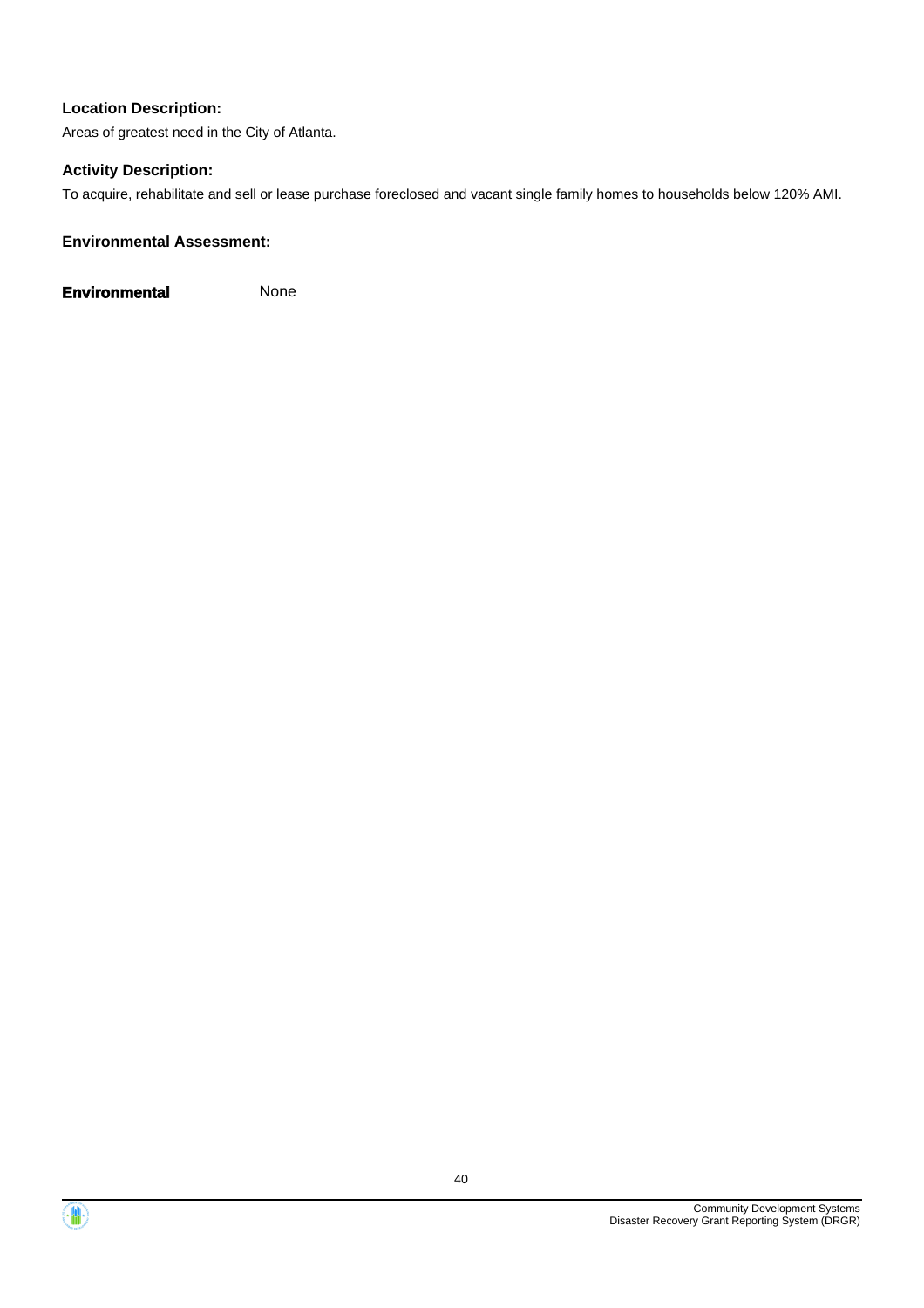#### **Grantee Activity Number:**

#### **25210408.112.220131844 (RHB) 340 Holly LH25**

### **Activity Title: 340 Holly Street (FCCALBA/Achor Center)**

| <b>Activity Type:</b>                                         | <b>Activity Status:</b>                 |              |  |  |
|---------------------------------------------------------------|-----------------------------------------|--------------|--|--|
| Rehabilitation/reconstruction of residential structures       | Under Way                               |              |  |  |
| <b>Project Number:</b>                                        | <b>Project Title:</b>                   |              |  |  |
| 2008-NSP1-ARD                                                 | Aquisition/Rehab/Disposition            |              |  |  |
| <b>Projected Start Date:</b>                                  | <b>Projected End Date:</b>              |              |  |  |
| 03/05/2009                                                    | 12/31/2019                              |              |  |  |
| <b>Project Draw Block by HUD:</b>                             | Project Draw Block Date by HUD:         |              |  |  |
| Not Blocked                                                   |                                         |              |  |  |
| <b>Activity Draw Block by HUD:</b>                            | <b>Activity Draw Block Date by HUD:</b> |              |  |  |
| Not Blocked                                                   |                                         |              |  |  |
| <b>Block Drawdown By Grantee:</b>                             | <b>Total Budget:</b>                    | \$698,595.20 |  |  |
| Not Blocked                                                   | <b>Most Impacted and</b>                |              |  |  |
| <b>National Objective:</b>                                    | <b>Distressed Budget:</b>               | \$0.00       |  |  |
| LH25: Funds targeted for housing for households whose incomes | <b>Other Funds:</b>                     | \$0.00       |  |  |
| are at or under 50% Area Median Income.                       | <b>Total Funds:</b>                     | \$698,595.20 |  |  |

#### **Benefit Report Type:**

Direct (Households)

| <b>Proposed Beneficiaries</b><br># Renter Households<br># of Households | <b>Total</b><br>12<br>$12 \overline{ }$ | Low<br>12<br>$12 \overline{ }$ | <b>Mod</b> | Low/Mod%<br>100.00<br>100.00 |
|-------------------------------------------------------------------------|-----------------------------------------|--------------------------------|------------|------------------------------|
| <b>Proposed Accomplishments</b><br># of Multifamily Units               |                                         | <b>Total</b><br>12             |            |                              |
| # of Housing Units<br># ELI Households (0-30% AMI)<br># of Properties   | $\overline{\mathbf{A}}$                 | 12                             |            |                              |

## **Activity is being carried out by**

#### **Activity is being carried out through:**

No

### **Organization carrying out Activity:**

Achor Center

#### **Proposed budgets for organizations carrying out Activity:**

#### **Responsible Organization**

| <b>Responsible Organization</b> | <b>Organization Type</b> | <b>Proposed Budget</b> |
|---------------------------------|--------------------------|------------------------|
| Achor Center                    | Non-Profit               | \$0.00                 |

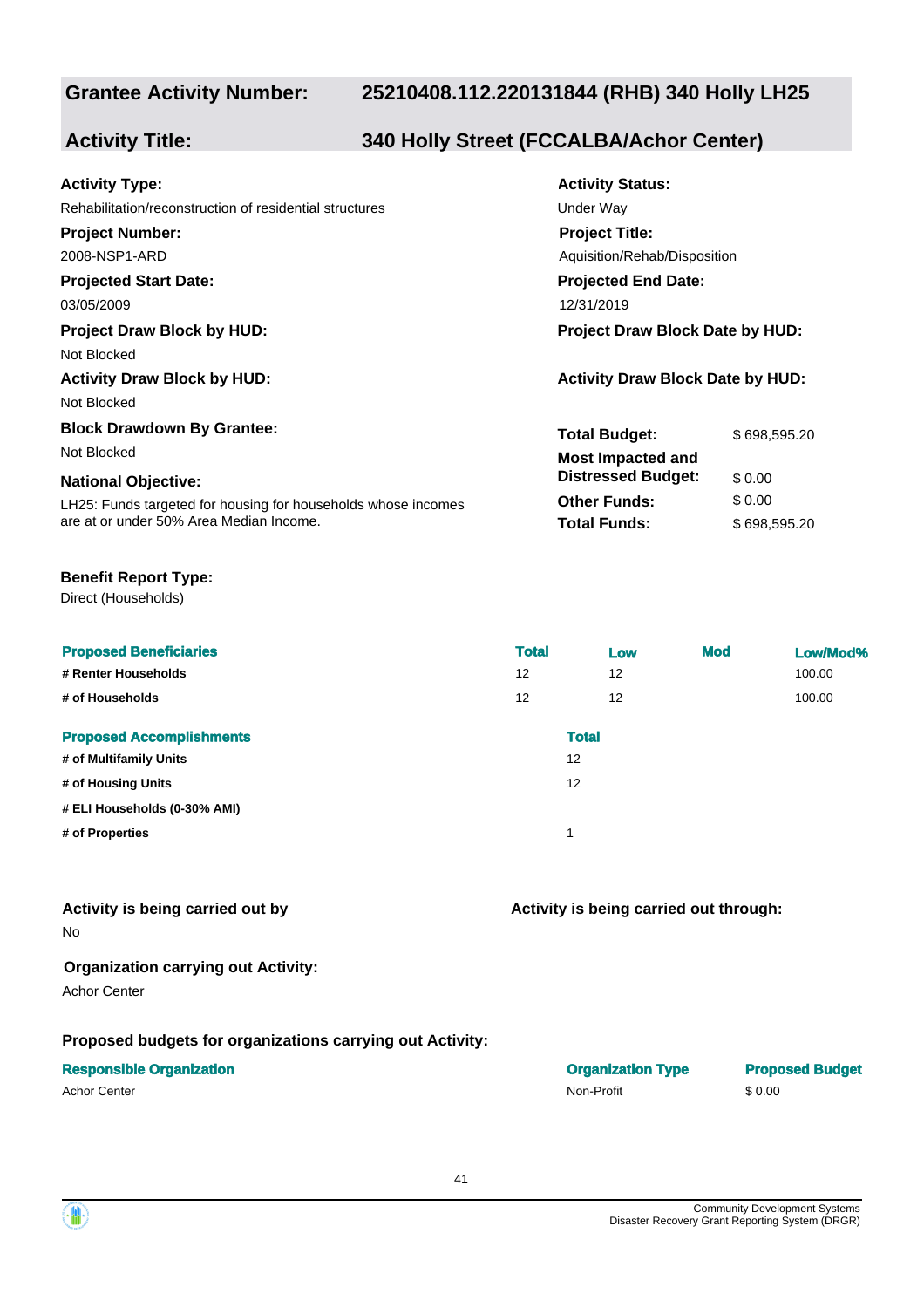Areas of Greatest Need in the City of Atlanta

#### **Activity Description:**

To acquire, rehabilitate, and rent a foreclosed and vacant multifamily property to households at or below 50% of the AMI.

#### **Environmental Assessment:**



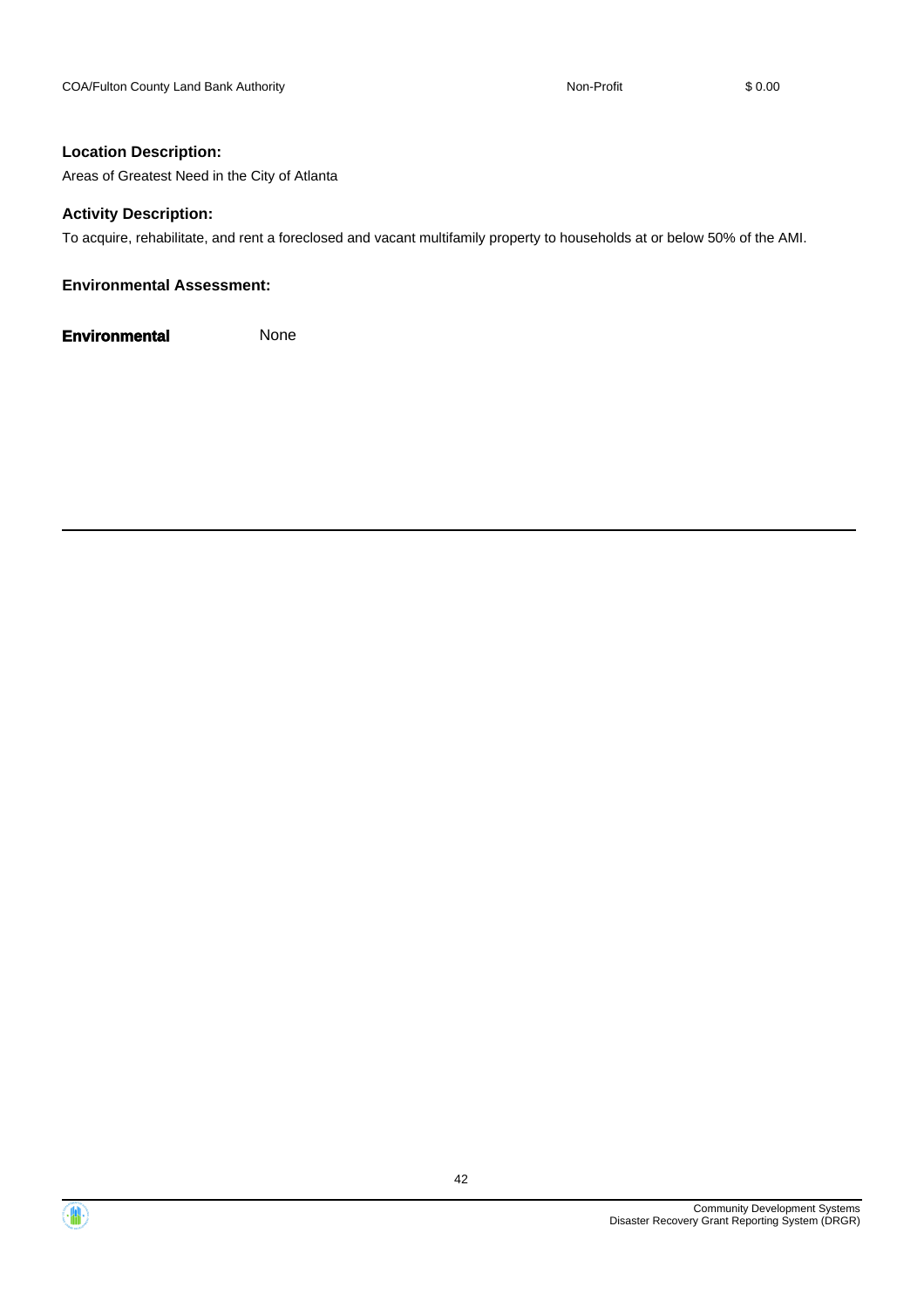# **Grantee Activity Number:**

## **25210408.112.220131844 (RHB) LH25 Activity Title: FCCALBA/Achor Center**

| <b>Activity Type:</b>                                         | <b>Activity Status:</b>                 |              |  |  |
|---------------------------------------------------------------|-----------------------------------------|--------------|--|--|
| Rehabilitation/reconstruction of residential structures       | Under Way                               |              |  |  |
| <b>Project Number:</b>                                        | <b>Project Title:</b>                   |              |  |  |
| 2008-NSP1-ARD                                                 | Aguisition/Rehab/Disposition            |              |  |  |
| <b>Projected Start Date:</b>                                  | <b>Projected End Date:</b>              |              |  |  |
| 03/05/2009                                                    | 12/31/2019                              |              |  |  |
| <b>Project Draw Block by HUD:</b>                             | <b>Project Draw Block Date by HUD:</b>  |              |  |  |
| Not Blocked                                                   |                                         |              |  |  |
| <b>Activity Draw Block by HUD:</b>                            | <b>Activity Draw Block Date by HUD:</b> |              |  |  |
| Not Blocked                                                   |                                         |              |  |  |
| <b>Block Drawdown By Grantee:</b>                             | <b>Total Budget:</b>                    | \$166,143.59 |  |  |
| Not Blocked                                                   | <b>Most Impacted and</b>                |              |  |  |
| <b>National Objective:</b>                                    | <b>Distressed Budget:</b>               | \$0.00       |  |  |
| LH25: Funds targeted for housing for households whose incomes | <b>Other Funds:</b>                     | \$0.00       |  |  |
| are at or under 50% Area Median Income.                       | <b>Total Funds:</b>                     | \$166,143.59 |  |  |

#### **Benefit Report Type:**

Direct (Households)

| <b>Proposed Beneficiaries</b><br># Renter Households<br># of Households | <b>Total</b><br>2<br>2 | Low<br>2<br>$\overline{2}$     | <b>Mod</b> | Low/Mod%<br>100.00<br>100.00 |
|-------------------------------------------------------------------------|------------------------|--------------------------------|------------|------------------------------|
| <b>Proposed Accomplishments</b><br># of Singlefamily Units              |                        | <b>Total</b><br>$\overline{2}$ |            |                              |
| # of Housing Units                                                      |                        | $\overline{2}$                 |            |                              |
| # ELI Households (0-30% AMI)                                            |                        |                                |            |                              |
| # of Properties                                                         |                        | 2                              |            |                              |

#### **Activity is being carried out by**

No

#### **Organization carrying out Activity:**

Achor Center

#### **Proposed budgets for organizations carrying out Activity:**

| <b>Responsible Organization</b>       | <b>Organization Type</b> | <b>Proposed Budget</b> |
|---------------------------------------|--------------------------|------------------------|
| Achor Center                          | Non-Profit               | \$ 0.00                |
| COA/Fulton County Land Bank Authority | Non-Profit               | \$ 0.00                |

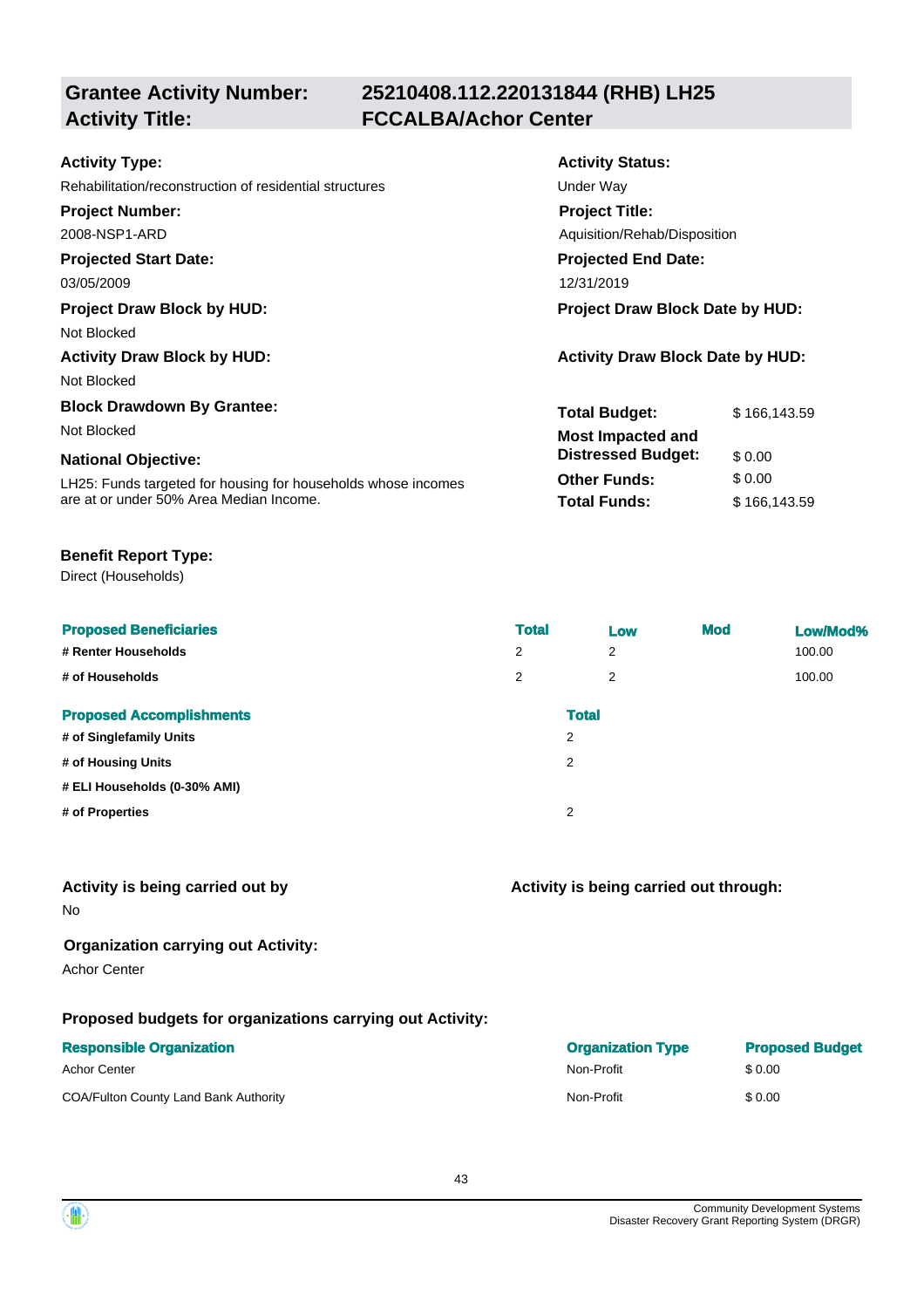Areas of Greatest Need in the City of Atlanta.

#### **Activity Description:**

To acquire, rehabilitate, and rent foreclosed and vacant multifamily properties and duplexes to households at or below 50% of the AMI.

#### **Environmental Assessment:**



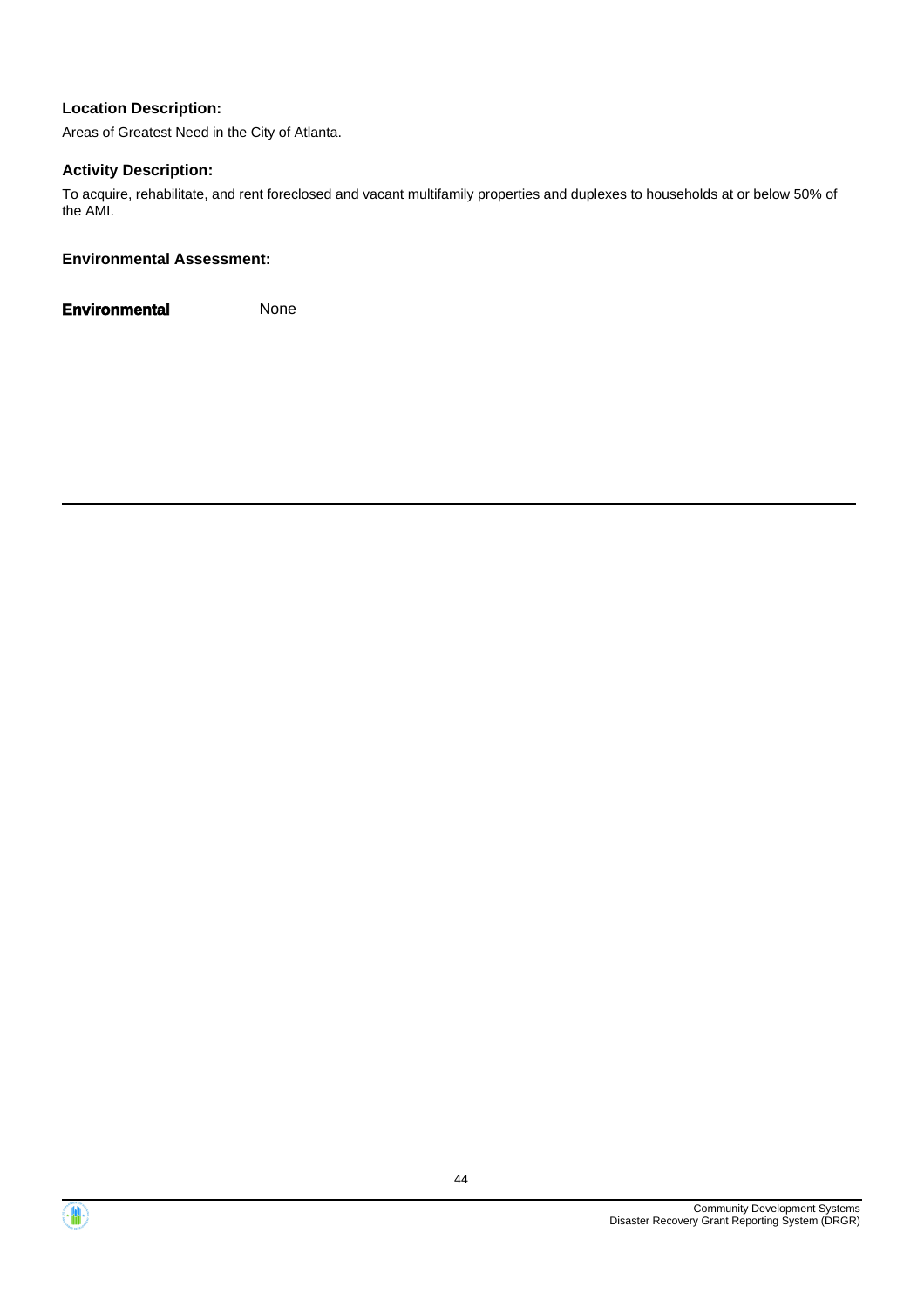## **Grantee Activity Number: Activity Title: FCCALBA/Achor Center**

## **25210408.112.220131844 (RHB) LMMI**

| <b>Activity Type:</b>                                        | <b>Activity Status:</b>                 |              |  |  |
|--------------------------------------------------------------|-----------------------------------------|--------------|--|--|
| Rehabilitation/reconstruction of residential structures      | Under Way                               |              |  |  |
| <b>Project Number:</b>                                       | <b>Project Title:</b>                   |              |  |  |
| 2008-NSP1-ARD                                                | Aquisition/Rehab/Disposition            |              |  |  |
| <b>Projected Start Date:</b>                                 | <b>Projected End Date:</b>              |              |  |  |
| 03/05/2009                                                   | 12/31/2019                              |              |  |  |
| <b>Project Draw Block by HUD:</b>                            | Project Draw Block Date by HUD:         |              |  |  |
| Not Blocked                                                  |                                         |              |  |  |
| <b>Activity Draw Block by HUD:</b>                           | <b>Activity Draw Block Date by HUD:</b> |              |  |  |
| Not Blocked                                                  |                                         |              |  |  |
| <b>Block Drawdown By Grantee:</b>                            | <b>Total Budget:</b>                    | \$198,718.94 |  |  |
| Not Blocked                                                  | Most Impacted and                       |              |  |  |
| <b>National Objective:</b>                                   | <b>Distressed Budget:</b>               | \$0.00       |  |  |
| LMMI: Low, Moderate and Middle Income National Objective for | <b>Other Funds:</b>                     | \$0.00       |  |  |
| NSP Only                                                     | <b>Total Funds:</b>                     | \$198,718.94 |  |  |

#### **Benefit Report Type:**

Direct (Households)

| <b>Proposed Beneficiaries</b>   | <b>Total</b>   | Low          | <b>Mod</b> | Low/Mod% |
|---------------------------------|----------------|--------------|------------|----------|
| # Renter Households             | $\overline{A}$ |              |            | 0.00     |
| # of Households                 | $\overline{ }$ |              |            | 0.00     |
| <b>Proposed Accomplishments</b> |                | <b>Total</b> |            |          |
| # of Singlefamily Units         |                | 1            |            |          |
| # of Housing Units              |                | 4            |            |          |
| # of Properties                 |                | 1            |            |          |
|                                 |                |              |            |          |

#### **Activity is being carried out by**

No

#### **Organization carrying out Activity:**

Achor Center

#### **Proposed budgets for organizations carrying out Activity:**

#### **Responsible Organization Organization Type Proposed Budget**

|                                       |            | <u>III DI RAMA MARITI DI MARITI DI PROPINSI DI PROPINSI DI PROPINSI DI PROPINSI DI PROPINSI DI PROPINSI DI PROPINSI DI PROPINSI DI PROPINSI DI PROPINSI DI PROPINSI DI PROPINSI DI PROPINSI DI PROPINSI DI PROPINSI DI PROPINSI </u> |
|---------------------------------------|------------|--------------------------------------------------------------------------------------------------------------------------------------------------------------------------------------------------------------------------------------|
| Achor Center                          | Non-Profit | \$0.00                                                                                                                                                                                                                               |
| COA/Fulton County Land Bank Authority | Non-Profit | \$0.00                                                                                                                                                                                                                               |

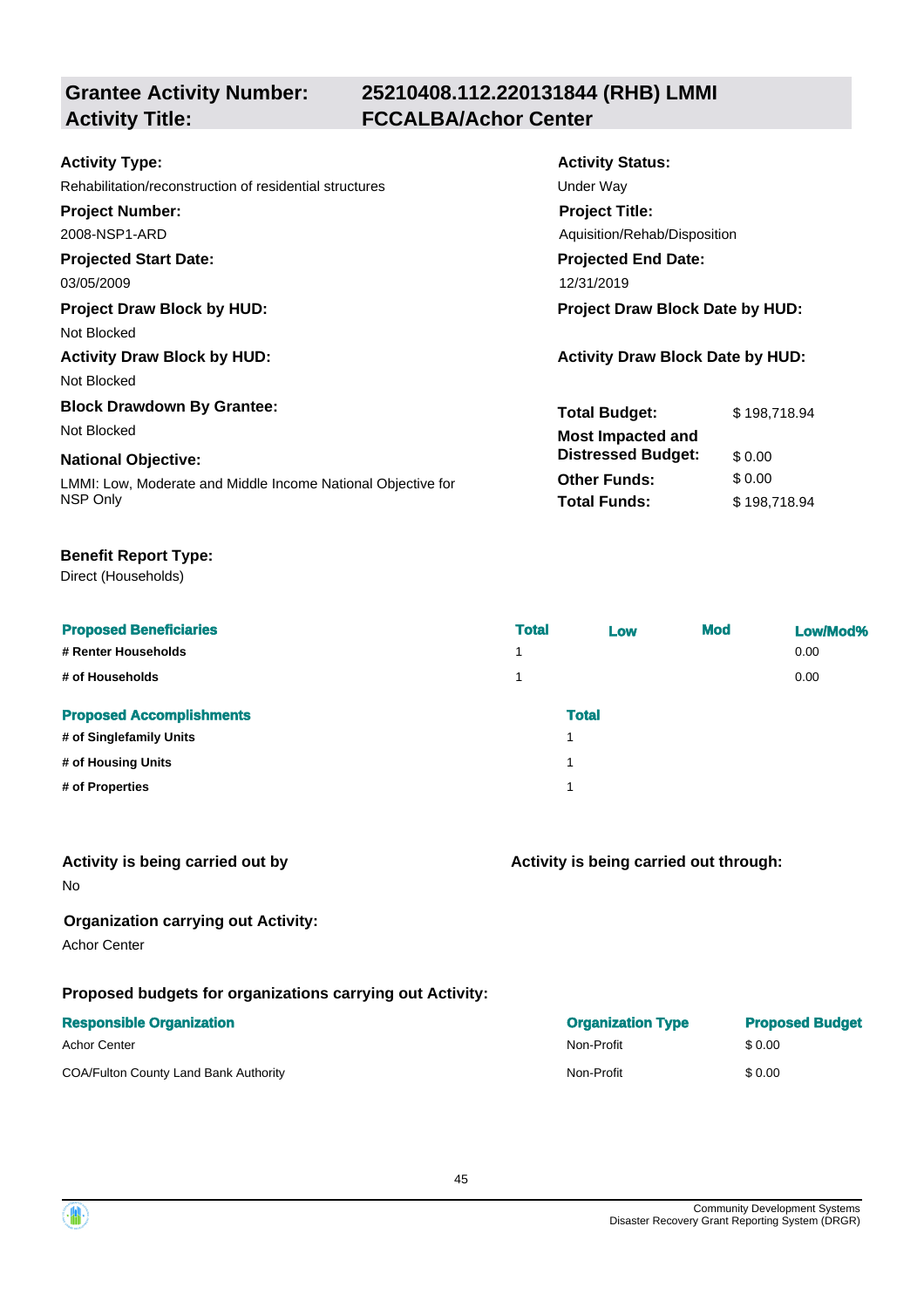Areas of Greatest Need in the City Limits of Atlanta

#### **Activity Description:**

To acquire, rehabilitate and rentor sell foreclosed units for households below 120% AMI

#### **Environmental Assessment:**

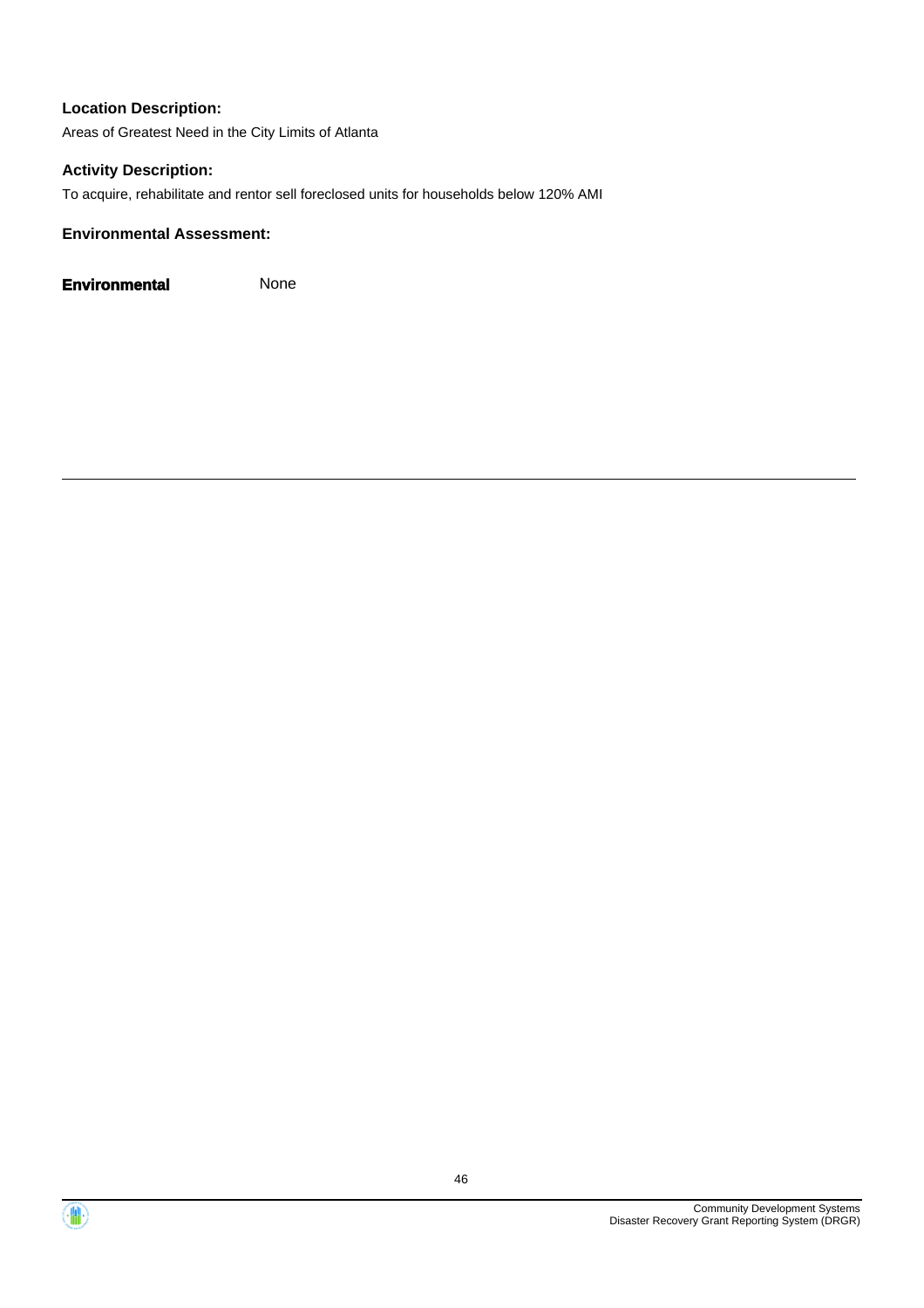## **Grantee Activity Number: Activity Title: LBA Rehabilitation**

## **25210408.114.220131844 (RHB) LMMI**

| <b>Activity Type:</b>                                        | <b>Activity Status:</b>                 |                |  |  |
|--------------------------------------------------------------|-----------------------------------------|----------------|--|--|
| Rehabilitation/reconstruction of residential structures      | Under Way                               |                |  |  |
| <b>Project Number:</b>                                       | <b>Project Title:</b>                   |                |  |  |
| 2008-NSP1-ARD                                                | Aguisition/Rehab/Disposition            |                |  |  |
| <b>Projected Start Date:</b>                                 | <b>Projected End Date:</b>              |                |  |  |
| 03/05/2009                                                   | 12/31/2019                              |                |  |  |
| <b>Project Draw Block by HUD:</b>                            | Project Draw Block Date by HUD:         |                |  |  |
| Not Blocked                                                  |                                         |                |  |  |
| <b>Activity Draw Block by HUD:</b>                           | <b>Activity Draw Block Date by HUD:</b> |                |  |  |
| Not Blocked                                                  |                                         |                |  |  |
| <b>Block Drawdown By Grantee:</b>                            | <b>Total Budget:</b>                    | \$1,161,479.48 |  |  |
| Not Blocked                                                  | <b>Most Impacted and</b>                |                |  |  |
| <b>National Objective:</b>                                   | <b>Distressed Budget:</b>               | \$0.00         |  |  |
| LMMI: Low, Moderate and Middle Income National Objective for | <b>Other Funds:</b>                     | \$0.00         |  |  |
| NSP Only                                                     | <b>Total Funds:</b>                     | \$1,161,479.48 |  |  |

#### **Benefit Report Type:**

Direct (Households)

| <b>Total</b>   | Low | <b>Mod</b>   | Low/Mod% |
|----------------|-----|--------------|----------|
| $\overline{2}$ |     |              | 0.00     |
| $\overline{4}$ |     |              | 0.00     |
| 6              |     |              | 0.00     |
|                |     |              |          |
|                | 5   |              |          |
|                | 5   |              |          |
|                | 5   |              |          |
|                |     | <b>Total</b> |          |

#### **Activity is being carried out by**

No

#### **Organization carrying out Activity:**

COA/Fulton County Land Bank Authority

#### **Proposed budgets for organizations carrying out Activity:**

#### **Responsible Organization COVID-100 COVID-100 COVID-100 COVID-100 COVID-100 COVID-100 COVID-100 COVID-100 COVID-100 COVID-100 COVID-100 COVID-100 COVID-100 COVID-100 COVID-100 COVID-100 COVID-100 COVID-100 COVID-100 COVI**

COA/Fulton County Land Bank Authority **Non-Profit** Non-Profit \$ 1,161,479.48

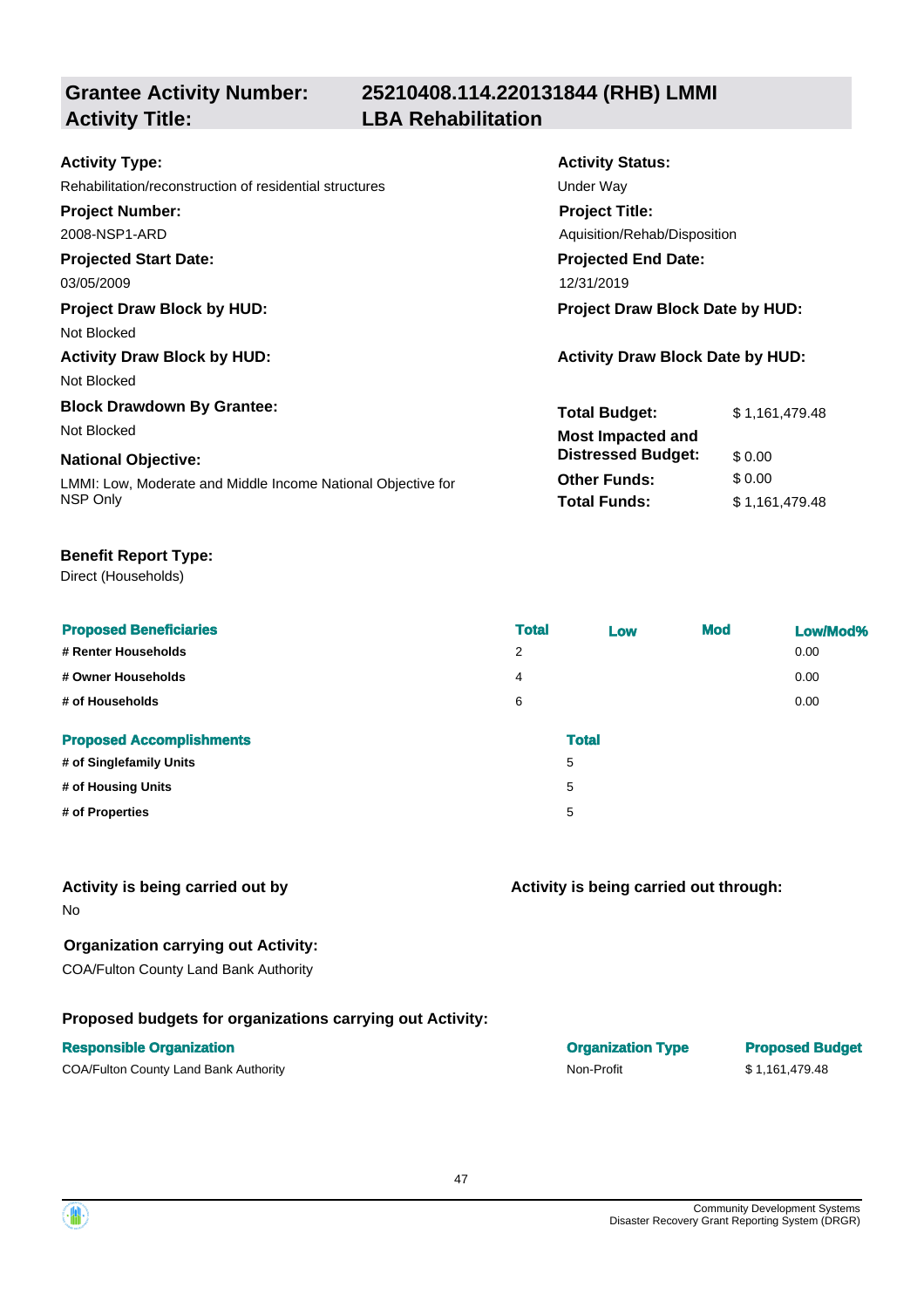**Activity Description:**

**Environmental Assessment:**



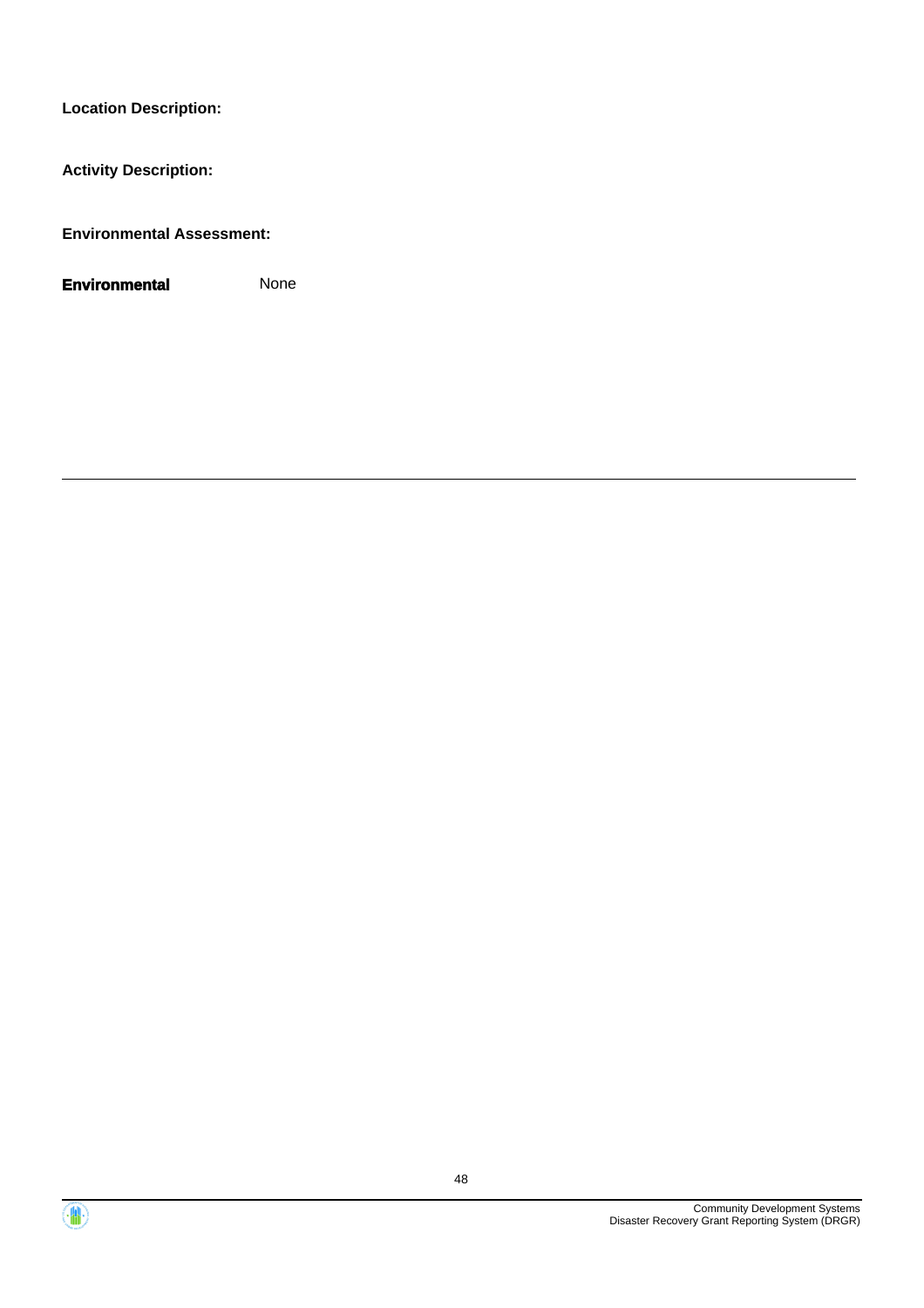| <b>Grantee Activity Number:</b><br><b>Activity Title:</b>                                    | <b>Delete</b><br><b>Delete</b> |                            |                                         |            |        |                        |
|----------------------------------------------------------------------------------------------|--------------------------------|----------------------------|-----------------------------------------|------------|--------|------------------------|
| <b>Activity Type:</b>                                                                        |                                |                            | <b>Activity Status:</b>                 |            |        |                        |
| Acquisition - general                                                                        |                                |                            | <b>Under Way</b>                        |            |        |                        |
| <b>Project Number:</b>                                                                       |                                |                            | <b>Project Title:</b>                   |            |        |                        |
| 2008-NSP1-ARD                                                                                |                                |                            | Aquisition/Rehab/Disposition            |            |        |                        |
| <b>Projected Start Date:</b>                                                                 |                                | <b>Projected End Date:</b> |                                         |            |        |                        |
| 03/05/2009                                                                                   |                                | 03/04/2013                 |                                         |            |        |                        |
| <b>Project Draw Block by HUD:</b>                                                            |                                |                            | Project Draw Block Date by HUD:         |            |        |                        |
| Not Blocked                                                                                  |                                |                            |                                         |            |        |                        |
| <b>Activity Draw Block by HUD:</b>                                                           |                                |                            | <b>Activity Draw Block Date by HUD:</b> |            |        |                        |
| Not Blocked                                                                                  |                                |                            |                                         |            |        |                        |
| <b>Block Drawdown By Grantee:</b>                                                            |                                |                            | <b>Total Budget:</b>                    |            | \$0.00 |                        |
| Not Blocked                                                                                  |                                |                            | <b>Most Impacted and</b>                |            |        |                        |
| <b>National Objective:</b>                                                                   |                                |                            | <b>Distressed Budget:</b>               |            | \$0.00 |                        |
| LH25: Funds targeted for housing for households whose incomes                                |                                |                            | <b>Other Funds:</b>                     |            | \$0.00 |                        |
| are at or under 50% Area Median Income.                                                      |                                |                            | <b>Total Funds:</b>                     |            | \$0.00 |                        |
| <b>Benefit Report Type:</b><br>Direct (Households)                                           |                                |                            |                                         |            |        |                        |
| <b>Proposed Beneficiaries</b>                                                                |                                | <b>Total</b>               | Low                                     | <b>Mod</b> |        | Low/Mod%               |
| # of Households                                                                              |                                |                            |                                         |            |        | 0.0                    |
| <b>Proposed Accomplishments</b>                                                              |                                |                            | <b>Total</b>                            |            |        |                        |
| # of Housing Units                                                                           |                                |                            |                                         |            |        |                        |
| # of Properties                                                                              |                                |                            |                                         |            |        |                        |
| Activity is being carried out by<br>No.                                                      |                                |                            | Activity is being carried out through:  |            |        |                        |
| <b>Organization carrying out Activity:</b><br><b>Resources for Residents and Communities</b> |                                |                            |                                         |            |        |                        |
| Proposed budgets for organizations carrying out Activity:                                    |                                |                            |                                         |            |        |                        |
| <b>Responsible Organization</b>                                                              |                                |                            | <b>Organization Type</b>                |            |        | <b>Proposed Budget</b> |
| <b>Resources for Residents and Communities</b>                                               |                                |                            | Non-Profit                              |            | \$0.00 |                        |
| <b>Location Description:</b>                                                                 |                                |                            |                                         |            |        |                        |

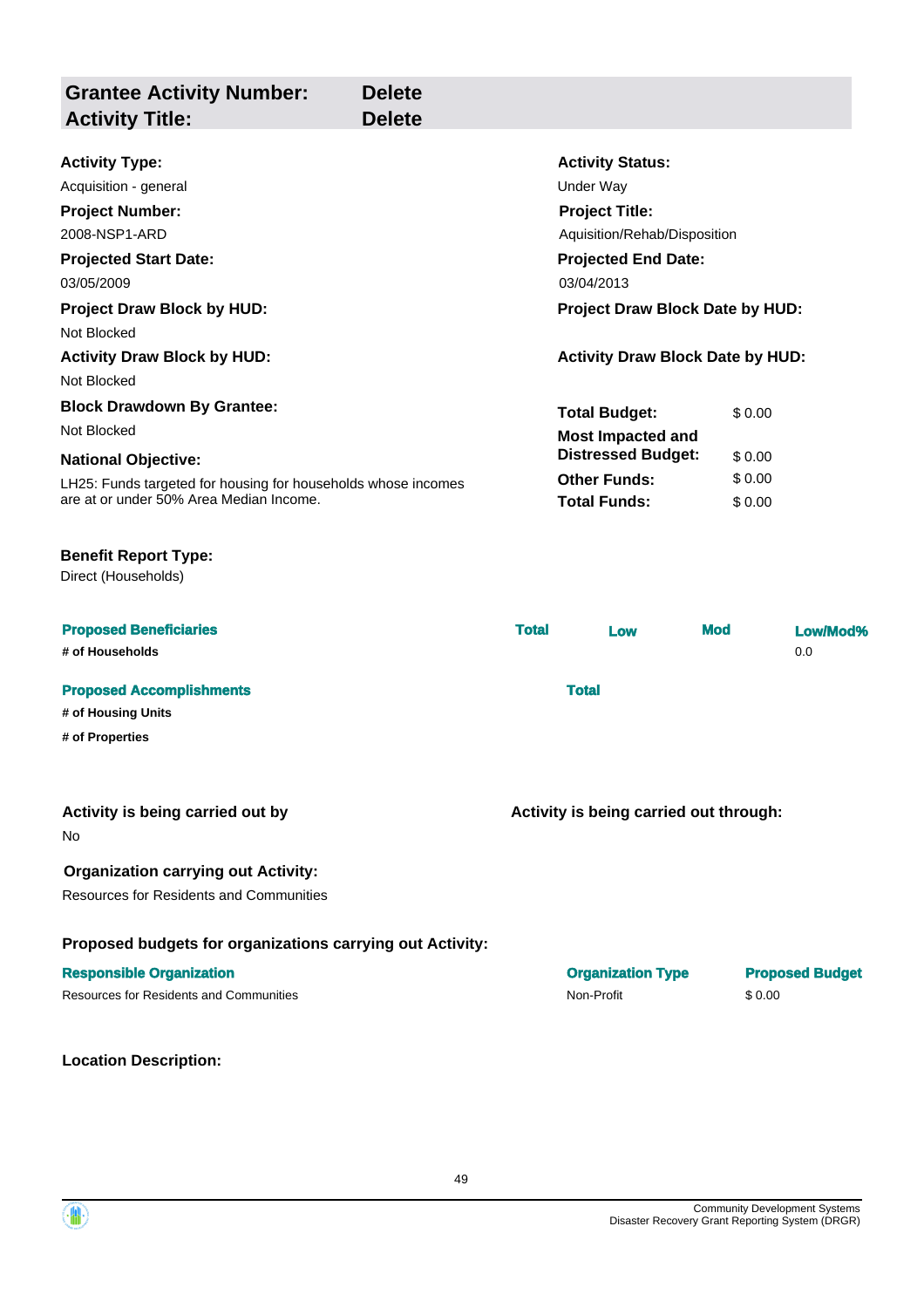#### **Environmental Assessment:**



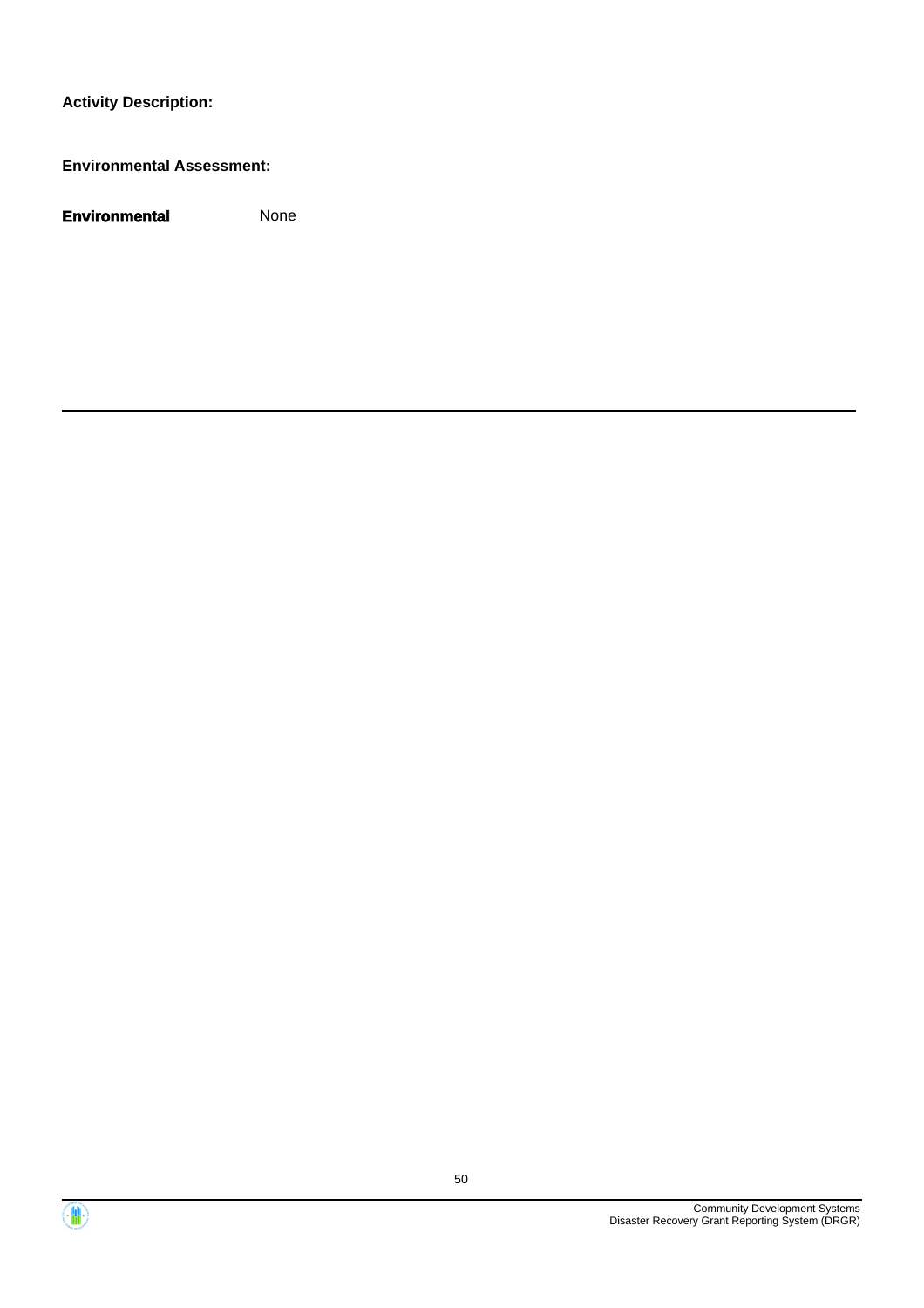| <b>Grantee Activity Number:</b><br><b>Activity Title:</b>                                    | Delete 1<br><b>Delete</b> |              |                                         |            |        |                        |
|----------------------------------------------------------------------------------------------|---------------------------|--------------|-----------------------------------------|------------|--------|------------------------|
| <b>Activity Type:</b>                                                                        |                           |              | <b>Activity Status:</b>                 |            |        |                        |
| Acquisition - general                                                                        |                           |              | Cancelled                               |            |        |                        |
| <b>Project Number:</b>                                                                       |                           |              | <b>Project Title:</b>                   |            |        |                        |
| 2008-NSP1-ARD                                                                                |                           |              | Aquisition/Rehab/Disposition            |            |        |                        |
| <b>Projected Start Date:</b>                                                                 |                           |              | <b>Projected End Date:</b>              |            |        |                        |
| 03/05/2009                                                                                   |                           |              | 03/04/2013                              |            |        |                        |
| <b>Project Draw Block by HUD:</b>                                                            |                           |              | <b>Project Draw Block Date by HUD:</b>  |            |        |                        |
| Not Blocked                                                                                  |                           |              |                                         |            |        |                        |
| <b>Activity Draw Block by HUD:</b>                                                           |                           |              | <b>Activity Draw Block Date by HUD:</b> |            |        |                        |
| Not Blocked                                                                                  |                           |              |                                         |            |        |                        |
| <b>Block Drawdown By Grantee:</b>                                                            |                           |              | <b>Total Budget:</b>                    |            | \$0.00 |                        |
| Not Blocked                                                                                  |                           |              | <b>Most Impacted and</b>                |            |        |                        |
| <b>National Objective:</b>                                                                   |                           |              | <b>Distressed Budget:</b>               |            | \$0.00 |                        |
| LMMI: Low, Moderate and Middle Income National Objective for                                 |                           |              | <b>Other Funds:</b>                     |            | \$0.00 |                        |
| NSP Only                                                                                     |                           |              | <b>Total Funds:</b>                     |            | \$0.00 |                        |
| <b>Benefit Report Type:</b><br>Direct (Households)                                           |                           |              |                                         |            |        |                        |
| <b>Proposed Beneficiaries</b>                                                                |                           | <b>Total</b> | Low                                     | <b>Mod</b> |        | Low/Mod%               |
| # of Households                                                                              |                           |              |                                         |            |        | 0.0                    |
| <b>Proposed Accomplishments</b>                                                              |                           |              | <b>Total</b>                            |            |        |                        |
| # of Housing Units                                                                           |                           |              |                                         |            |        |                        |
| # of Properties                                                                              |                           |              |                                         |            |        |                        |
| Activity is being carried out by<br>No                                                       |                           |              | Activity is being carried out through:  |            |        |                        |
| <b>Organization carrying out Activity:</b><br><b>Resources for Residents and Communities</b> |                           |              |                                         |            |        |                        |
| Proposed budgets for organizations carrying out Activity:                                    |                           |              |                                         |            |        |                        |
| <b>Responsible Organization</b>                                                              |                           |              | <b>Organization Type</b>                |            |        | <b>Proposed Budget</b> |
| <b>Resources for Residents and Communities</b>                                               |                           |              | Non-Profit                              |            | \$0.00 |                        |
| <b>Location Description:</b>                                                                 |                           |              |                                         |            |        |                        |



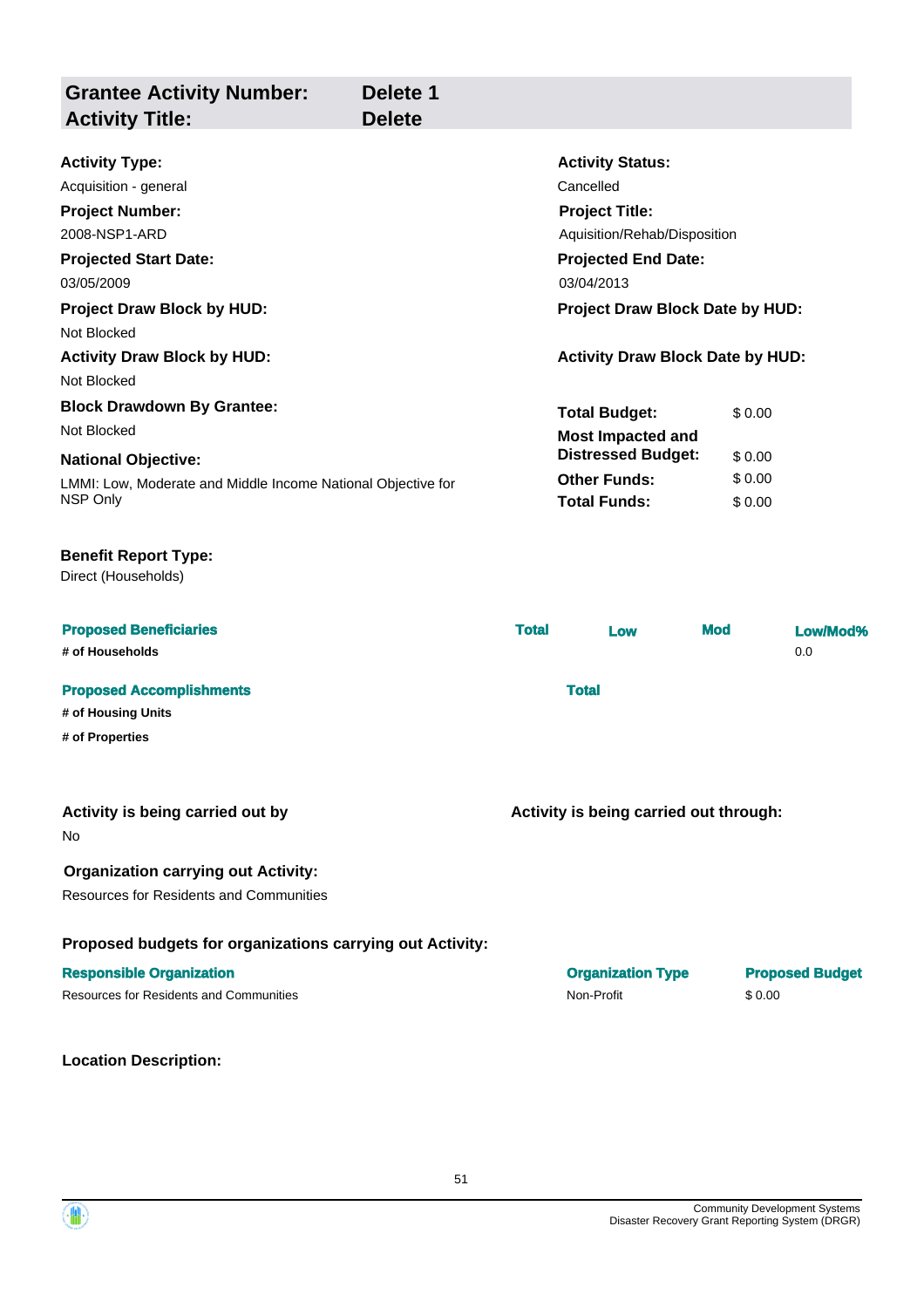#### **Environmental Assessment:**



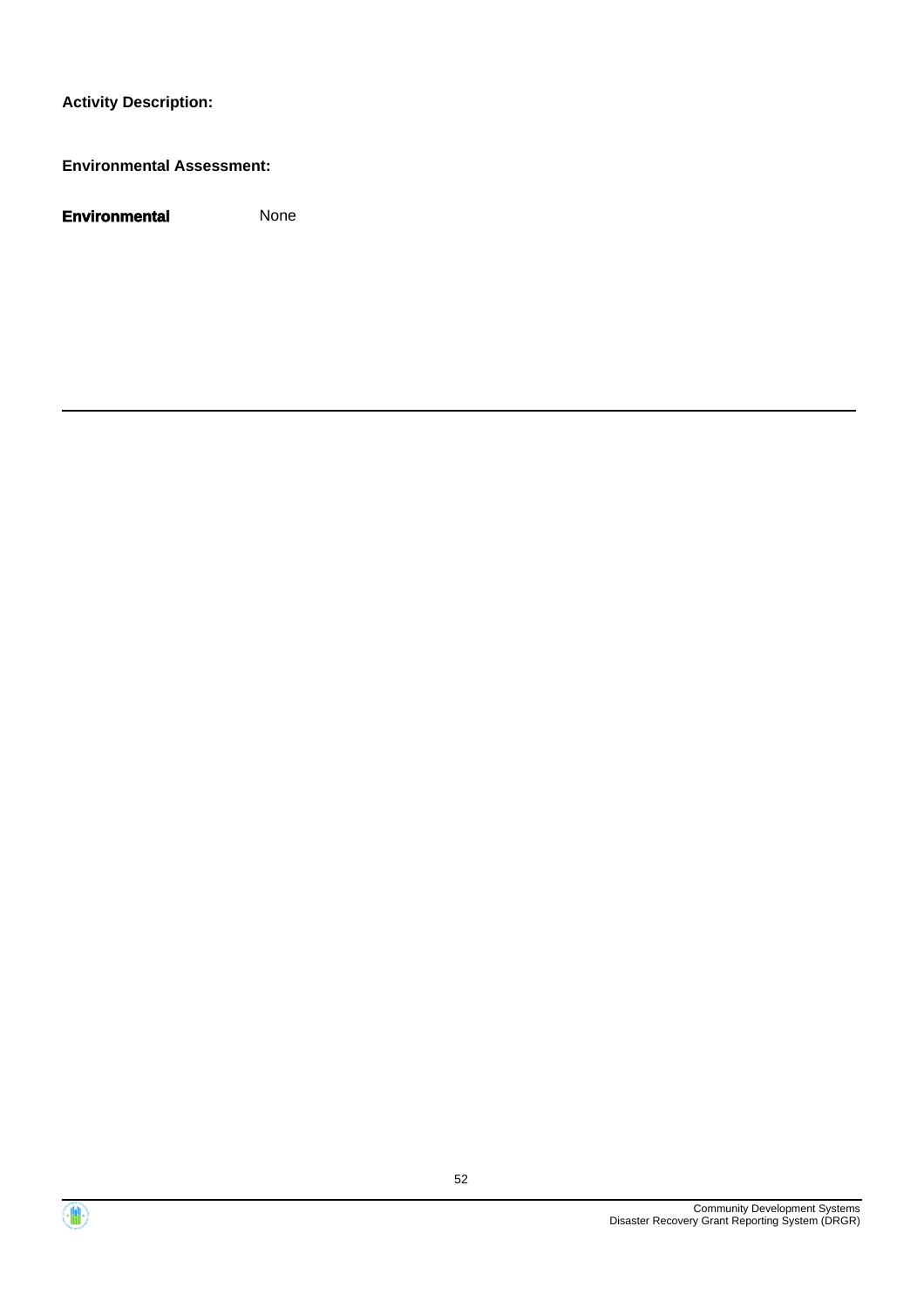| <b>Grantee Activity Number:</b> | Delete 10                     |
|---------------------------------|-------------------------------|
| <b>Activity Title:</b>          | 1058 Oglethorpe Street (ARHP) |
|                                 |                               |

| <b>Activity Type:</b>                                        | <b>Activity Status:</b>                 |        |  |
|--------------------------------------------------------------|-----------------------------------------|--------|--|
| Acquisition - general                                        | Under Way                               |        |  |
| <b>Project Number:</b>                                       | <b>Project Title:</b>                   |        |  |
| 2008-NSP1-ARD                                                | Aquisition/Rehab/Disposition            |        |  |
| <b>Projected Start Date:</b>                                 | <b>Projected End Date:</b>              |        |  |
| 03/05/2009                                                   | 03/04/2013                              |        |  |
| <b>Project Draw Block by HUD:</b>                            | Project Draw Block Date by HUD:         |        |  |
| Not Blocked                                                  |                                         |        |  |
| <b>Activity Draw Block by HUD:</b>                           | <b>Activity Draw Block Date by HUD:</b> |        |  |
| Not Blocked                                                  |                                         |        |  |
| <b>Block Drawdown By Grantee:</b>                            | <b>Total Budget:</b>                    | \$0.00 |  |
| Not Blocked                                                  | <b>Most Impacted and</b>                |        |  |
| <b>National Objective:</b>                                   | <b>Distressed Budget:</b>               | \$0.00 |  |
| LMMI: Low, Moderate and Middle Income National Objective for | <b>Other Funds:</b>                     | \$0.00 |  |
| NSP Only                                                     | <b>Total Funds:</b>                     | \$0.00 |  |

#### **Benefit Report Type:**

Direct (Households)

| <b>Proposed Beneficiaries</b><br># of Households      | <b>Total</b> | Low | <b>Mod</b> | Low/Mod%<br>0.0 |
|-------------------------------------------------------|--------------|-----|------------|-----------------|
| <b>Proposed Accomplishments</b><br># of Housing Units | <b>Total</b> |     |            |                 |
| # of Properties                                       |              |     |            |                 |

#### **Activity is being carried out by**

No

#### **Organization carrying out Activity:**

Atlanta Regional Housing Partners

#### **Proposed budgets for organizations carrying out Activity:**

#### **Responsible Organization**

Atlanta Regional Housing Partners

#### **Location Description:**

Areas of greatest need in the City of Atlanta.

| <b>Organization Type</b> | <b>Proposed Budget</b> |
|--------------------------|------------------------|
| For Profit               | \$ 0.00                |

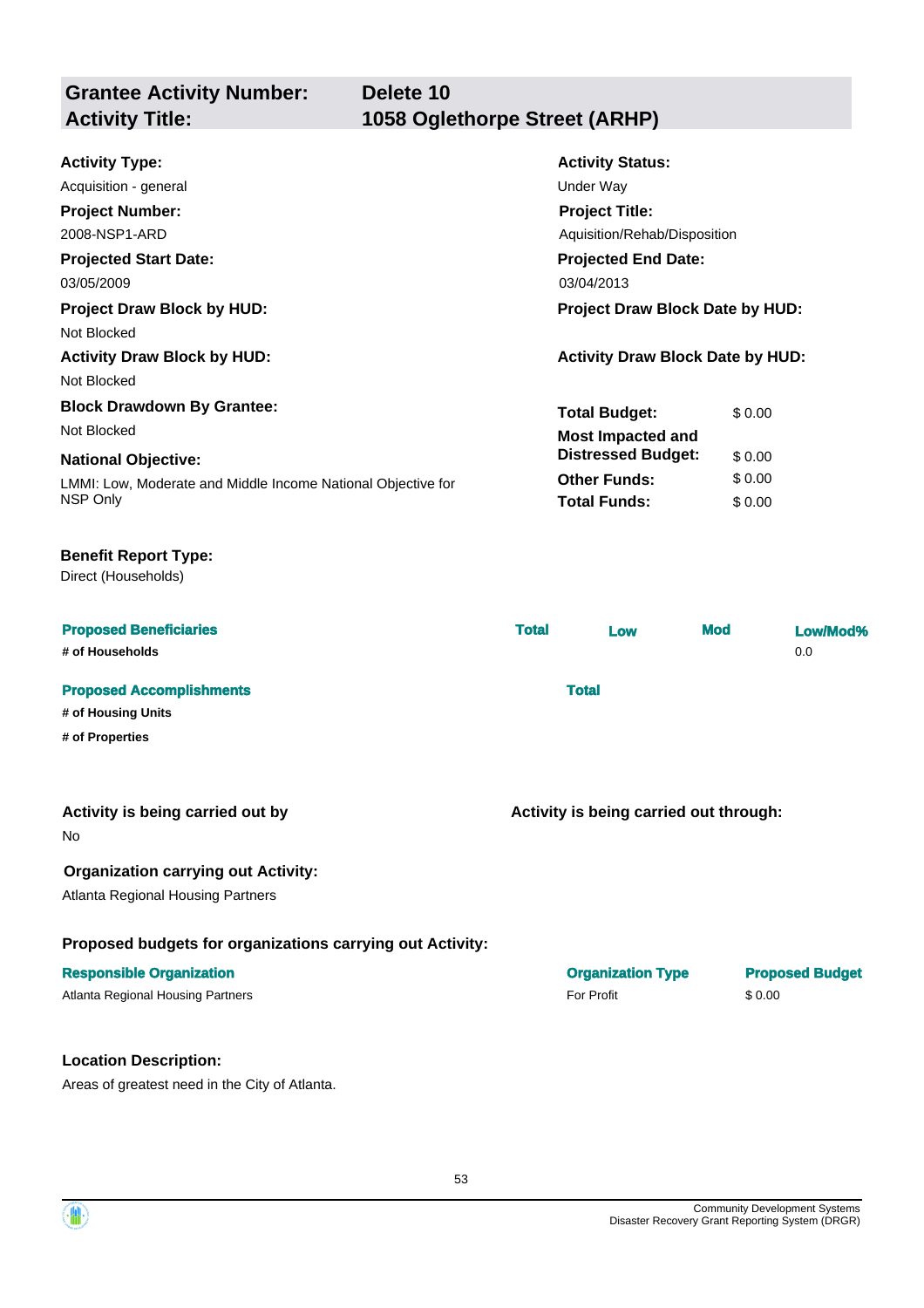To acquire, rehabilitate, and lease foreclosed and vacant single family homes for households at or below 120% of the AMI.

#### **Environmental Assessment:**



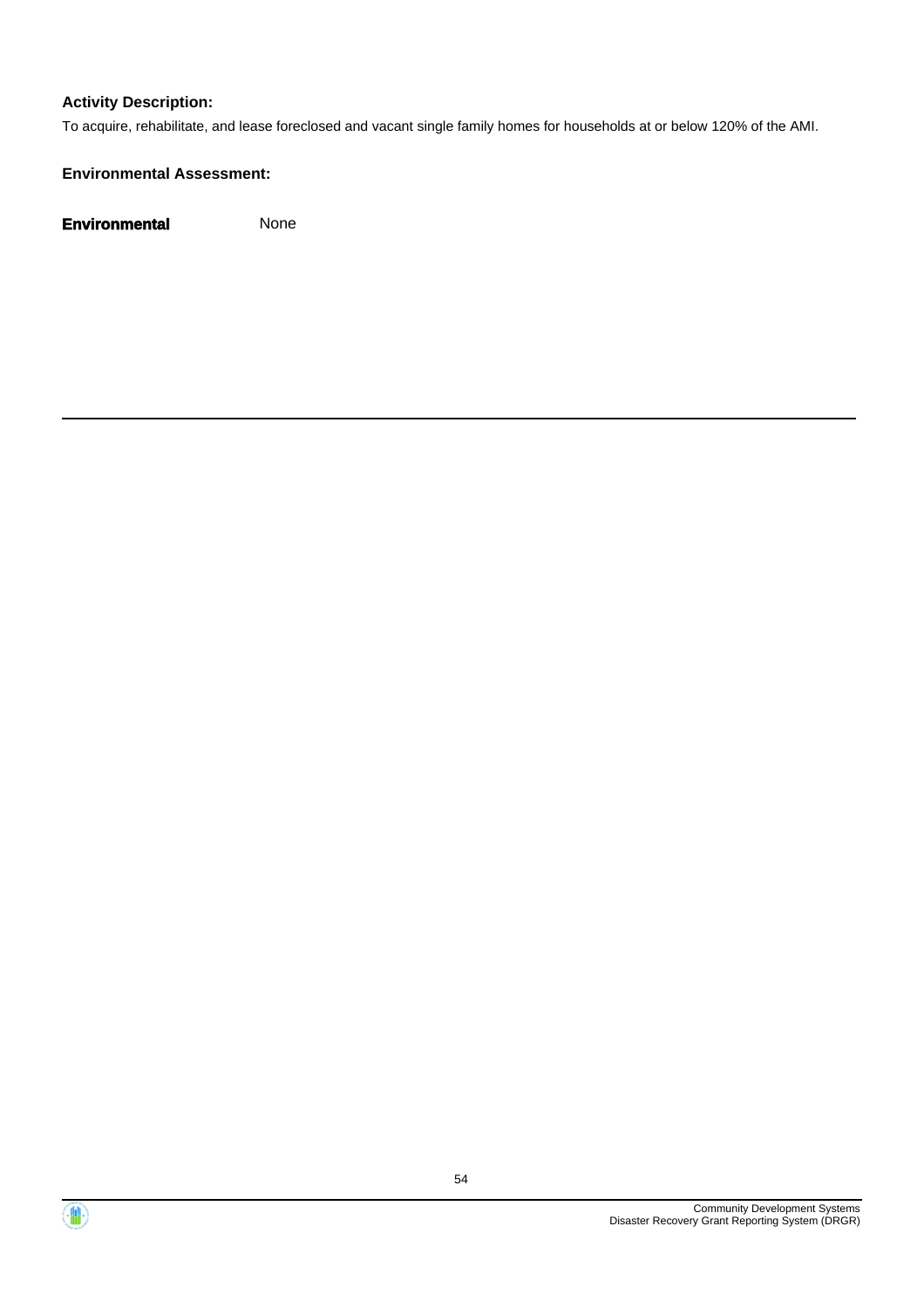**Grantee Activity Number: Activity Status: Delete 11 Activity Type:** Acquisition - general Under Way **Activity Title: Atlanta Regional Housing Partners Project Number:** 2008-NSP1-ARD **Project Title:** Aquisition/Rehab/Disposition

**Projected Start Date:** LMMI: Low, Moderate and Middle Income National Objective for NSP Only **National Objective: Projected End Date:** 03/05/2009 03/04/2013 **Total Budget:** \$ 0.00 **Other Funds:** \$ 0.00 **Total Funds:** \$ 0.00 **Project Draw Block by HUD: Project Draw Block Date by HUD:** Not Blocked **Activity Draw Block by HUD: Activity Draw Block Date by HUD:** Not Blocked **Block Drawdown By Grantee:** Not Blocked **Most Impacted and Distressed Budget:** \$ 0.00

#### **Benefit Report Type:**

Direct (Households)

| <b>Proposed Beneficiaries</b><br># of Households | <b>Total</b> | Low | <b>Mod</b> | Low/Mod%<br>0.0 |
|--------------------------------------------------|--------------|-----|------------|-----------------|
| <b>Proposed Accomplishments</b>                  | <b>Total</b> |     |            |                 |
| # of Housing Units                               |              |     |            |                 |
| # of Properties                                  |              |     |            |                 |

#### **Activity is being carried out by**

No

#### **Organization carrying out Activity:**

Atlanta Regional Housing Partners

#### **Proposed budgets for organizations carrying out Activity:**

#### **Location Description:**

Areas of greatest need in the City of Atlanta.

| <b>Responsible Organization</b>   | <b>Organization Type</b> | <b>Proposed Budget</b> |
|-----------------------------------|--------------------------|------------------------|
| Atlanta Regional Housing Partners | For Profit               | \$0.00                 |

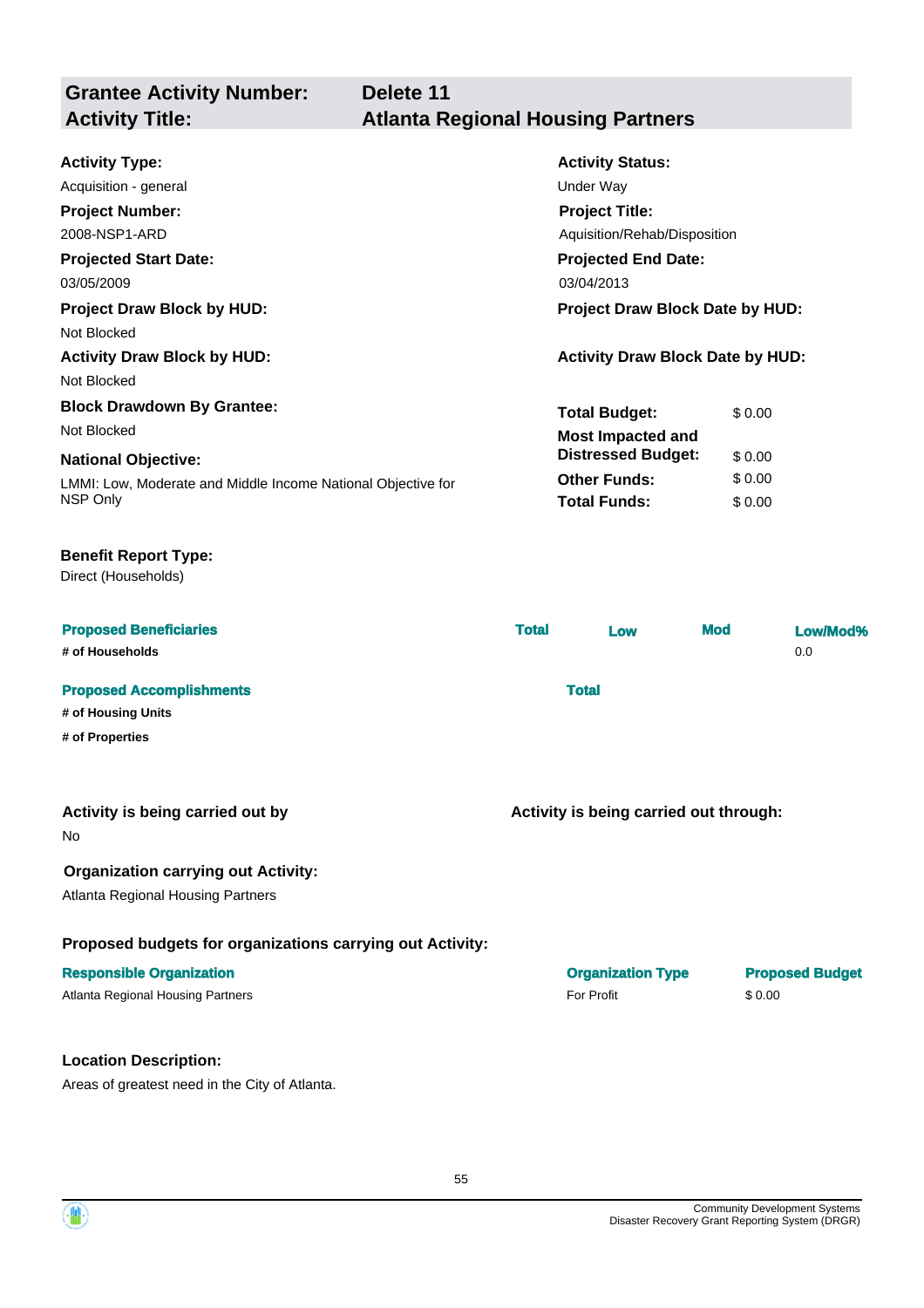To acquire, rehabilitate, and rent multifamily units for households at or below 120% of the AMI.

#### **Environmental Assessment:**



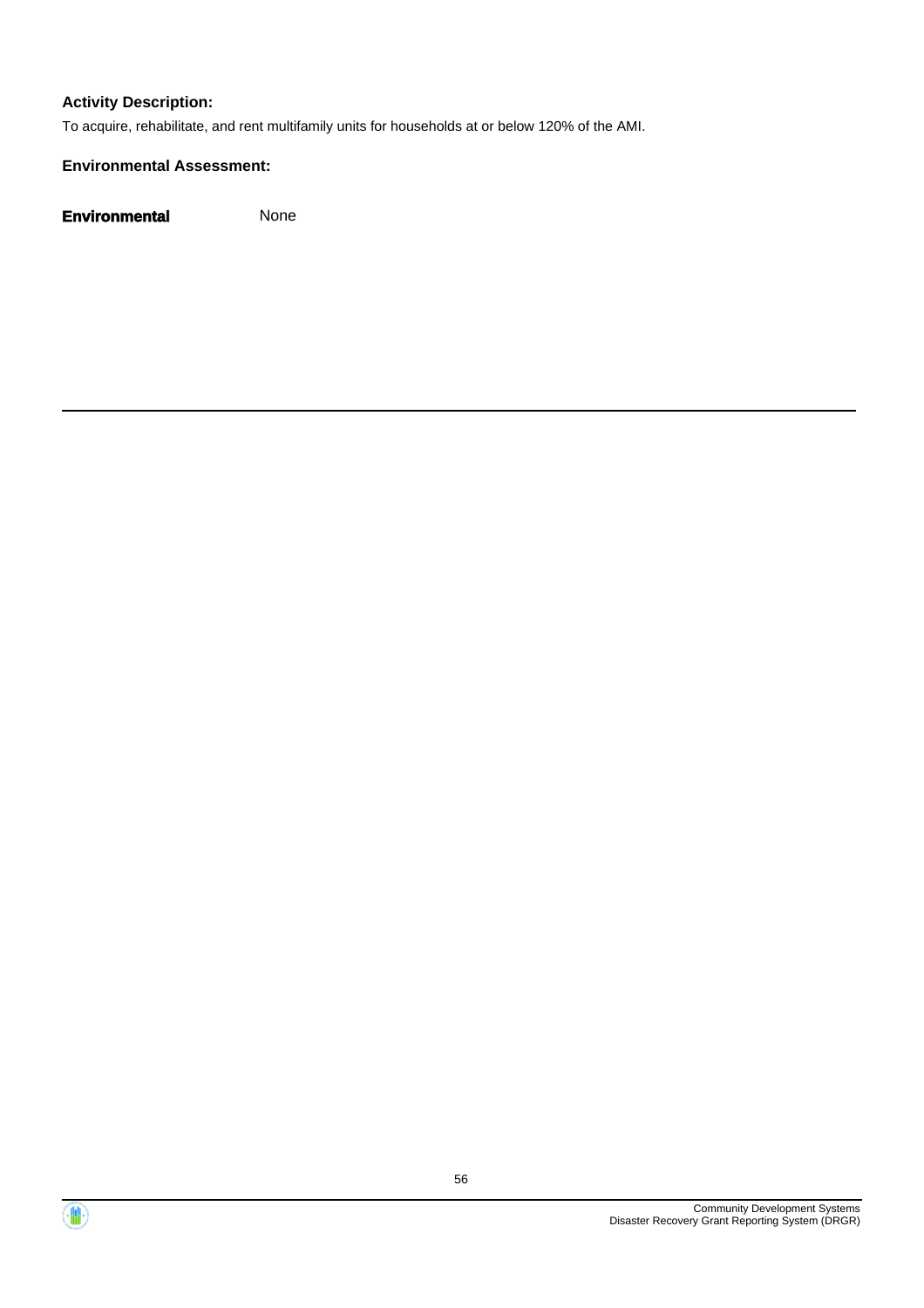**Grantee Activity Number: Activity Title: Colquitt Construction**

## **Delete 12**

| <b>Activity Status:</b>                 |  |  |
|-----------------------------------------|--|--|
| Under Way                               |  |  |
| <b>Project Title:</b>                   |  |  |
| Aquisition/Rehab/Disposition            |  |  |
| <b>Projected End Date:</b>              |  |  |
| 03/04/2013                              |  |  |
| <b>Project Draw Block Date by HUD:</b>  |  |  |
|                                         |  |  |
| <b>Activity Draw Block Date by HUD:</b> |  |  |
|                                         |  |  |
| <b>Total Budget:</b><br>\$0.00          |  |  |
| <b>Most Impacted and</b>                |  |  |
| <b>Distressed Budget:</b><br>\$0.00     |  |  |
| <b>Other Funds:</b><br>\$0.00           |  |  |
| <b>Total Funds:</b><br>\$0.00           |  |  |
|                                         |  |  |

#### **Benefit Report Type:**

Direct (Households)

| <b>Proposed Beneficiaries</b><br># of Households      | <b>Total</b> | Low | <b>Mod</b> | Low/Mod%<br>0.0 |
|-------------------------------------------------------|--------------|-----|------------|-----------------|
| <b>Proposed Accomplishments</b><br># of Housing Units | <b>Total</b> |     |            |                 |

**# of Properties**

| Activity is being carried out by |  |  |  |
|----------------------------------|--|--|--|
|----------------------------------|--|--|--|

No

#### **Organization carrying out Activity:**

Colquitt Construction DBA Green House Renovations

#### **Proposed budgets for organizations carrying out Activity:**

#### **Responsible Organization**

Colquitt Construction DBA Green House Renovations

#### **Location Description:**

Areas of greatest need in the City of Atlanta.

| <b>Organization Type</b> | <b>Proposed Budget</b> |
|--------------------------|------------------------|
| For Profit               | \$ 0.00                |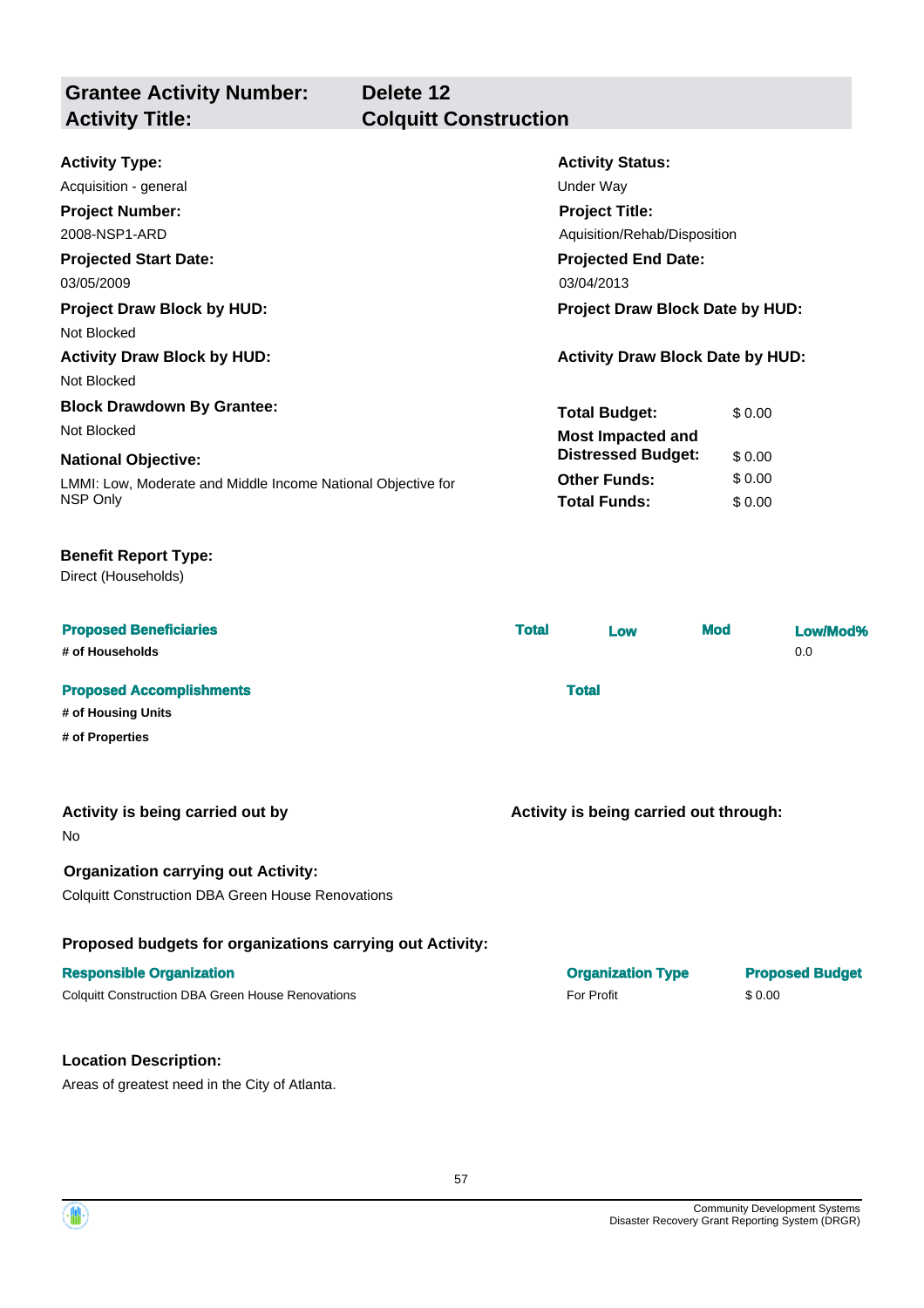To acquire, rehabilitate, and lease-purchase or sell of foreclosed and vacant single family homes for households at or below 120% of the AMI.

#### **Environmental Assessment:**



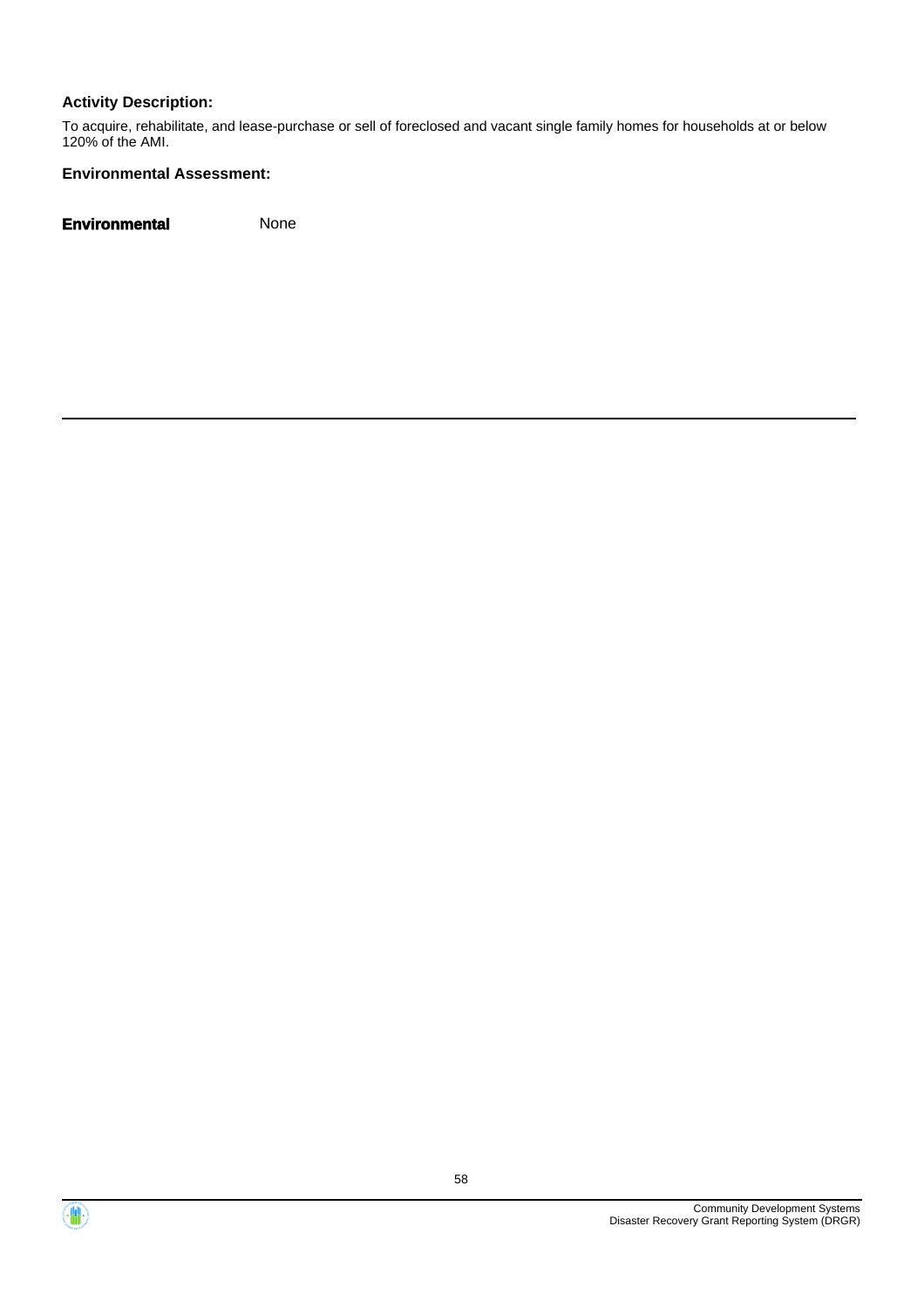| <b>Grantee Activity Number:</b><br><b>Activity Title:</b>                                                                                                                                                                                                                                                                                                                                           | Delete 15<br><b>Delete</b> |              |                                                                                                                                                                                                                                                                                                                                        |            |                            |                        |
|-----------------------------------------------------------------------------------------------------------------------------------------------------------------------------------------------------------------------------------------------------------------------------------------------------------------------------------------------------------------------------------------------------|----------------------------|--------------|----------------------------------------------------------------------------------------------------------------------------------------------------------------------------------------------------------------------------------------------------------------------------------------------------------------------------------------|------------|----------------------------|------------------------|
| <b>Activity Type:</b><br>Acquisition - general<br><b>Project Number:</b><br>2008-NSP1-ARD<br><b>Projected Start Date:</b><br>03/05/2009<br><b>Project Draw Block by HUD:</b><br>Not Blocked<br><b>Activity Draw Block by HUD:</b><br>Not Blocked<br><b>Block Drawdown By Grantee:</b><br>Not Blocked<br><b>National Objective:</b><br>LH25: Funds targeted for housing for households whose incomes |                            |              | <b>Activity Status:</b><br>Cancelled<br><b>Project Title:</b><br>Aquisition/Rehab/Disposition<br><b>Projected End Date:</b><br>03/04/2013<br><b>Project Draw Block Date by HUD:</b><br><b>Activity Draw Block Date by HUD:</b><br><b>Total Budget:</b><br><b>Most Impacted and</b><br><b>Distressed Budget:</b><br><b>Other Funds:</b> |            | \$0.00<br>\$0.00<br>\$0.00 |                        |
| are at or under 50% Area Median Income.<br><b>Benefit Report Type:</b><br>Direct (Households)                                                                                                                                                                                                                                                                                                       |                            |              | <b>Total Funds:</b>                                                                                                                                                                                                                                                                                                                    |            | \$0.00                     |                        |
| <b>Proposed Beneficiaries</b><br># of Households                                                                                                                                                                                                                                                                                                                                                    |                            | <b>Total</b> | Low                                                                                                                                                                                                                                                                                                                                    | <b>Mod</b> |                            | Low/Mod%<br>0.0        |
| <b>Proposed Accomplishments</b><br># of Housing Units<br># of Properties                                                                                                                                                                                                                                                                                                                            |                            |              | <b>Total</b>                                                                                                                                                                                                                                                                                                                           |            |                            |                        |
| Activity is being carried out by<br>No                                                                                                                                                                                                                                                                                                                                                              |                            |              | Activity is being carried out through:                                                                                                                                                                                                                                                                                                 |            |                            |                        |
| <b>Organization carrying out Activity:</b><br>Pohl Real Estate                                                                                                                                                                                                                                                                                                                                      |                            |              |                                                                                                                                                                                                                                                                                                                                        |            |                            |                        |
| Proposed budgets for organizations carrying out Activity:                                                                                                                                                                                                                                                                                                                                           |                            |              |                                                                                                                                                                                                                                                                                                                                        |            |                            |                        |
| <b>Responsible Organization</b><br>Pohl Real Estate                                                                                                                                                                                                                                                                                                                                                 |                            |              | <b>Organization Type</b><br>For Profit                                                                                                                                                                                                                                                                                                 |            | \$0.00                     | <b>Proposed Budget</b> |

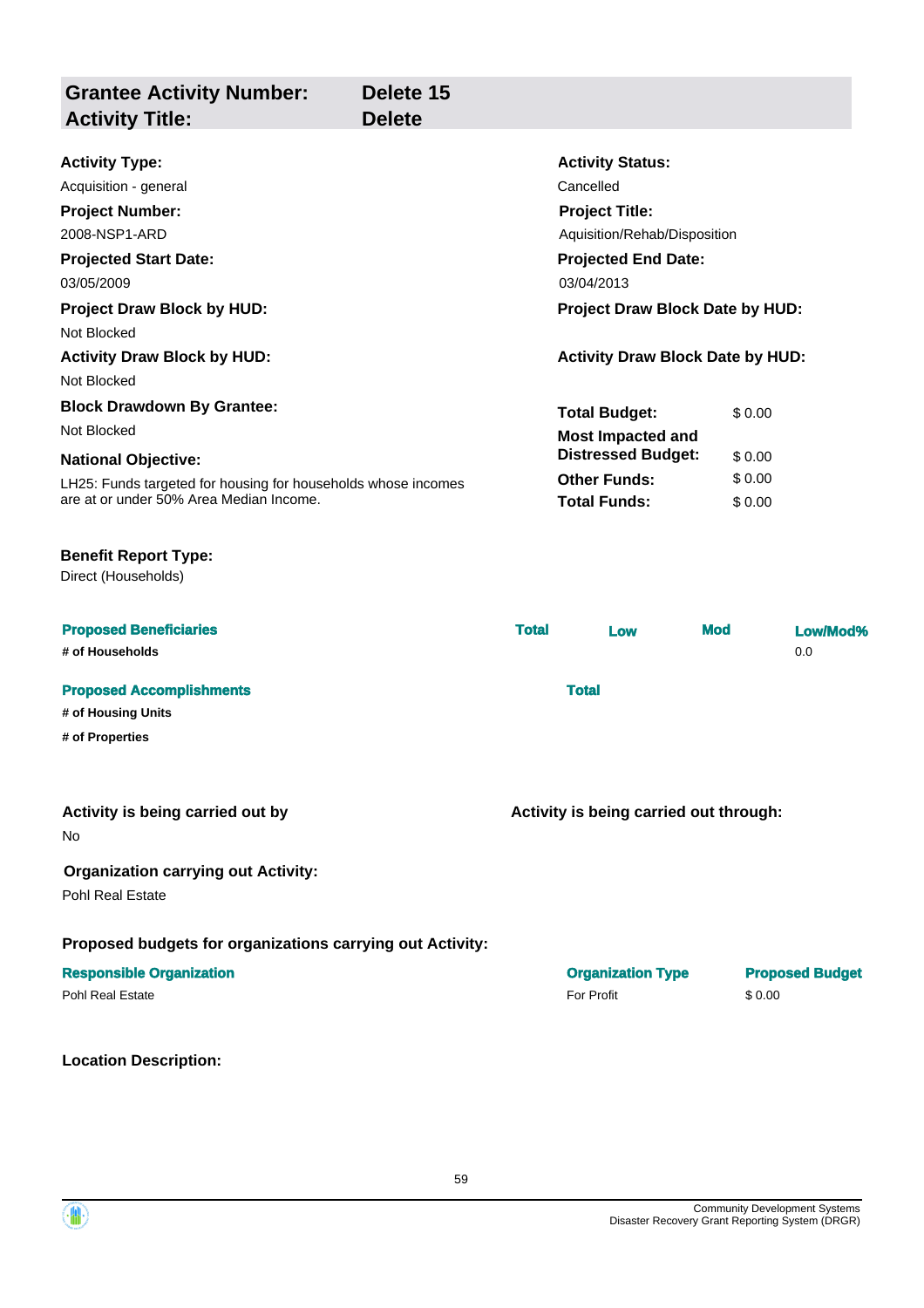#### **Environmental Assessment:**



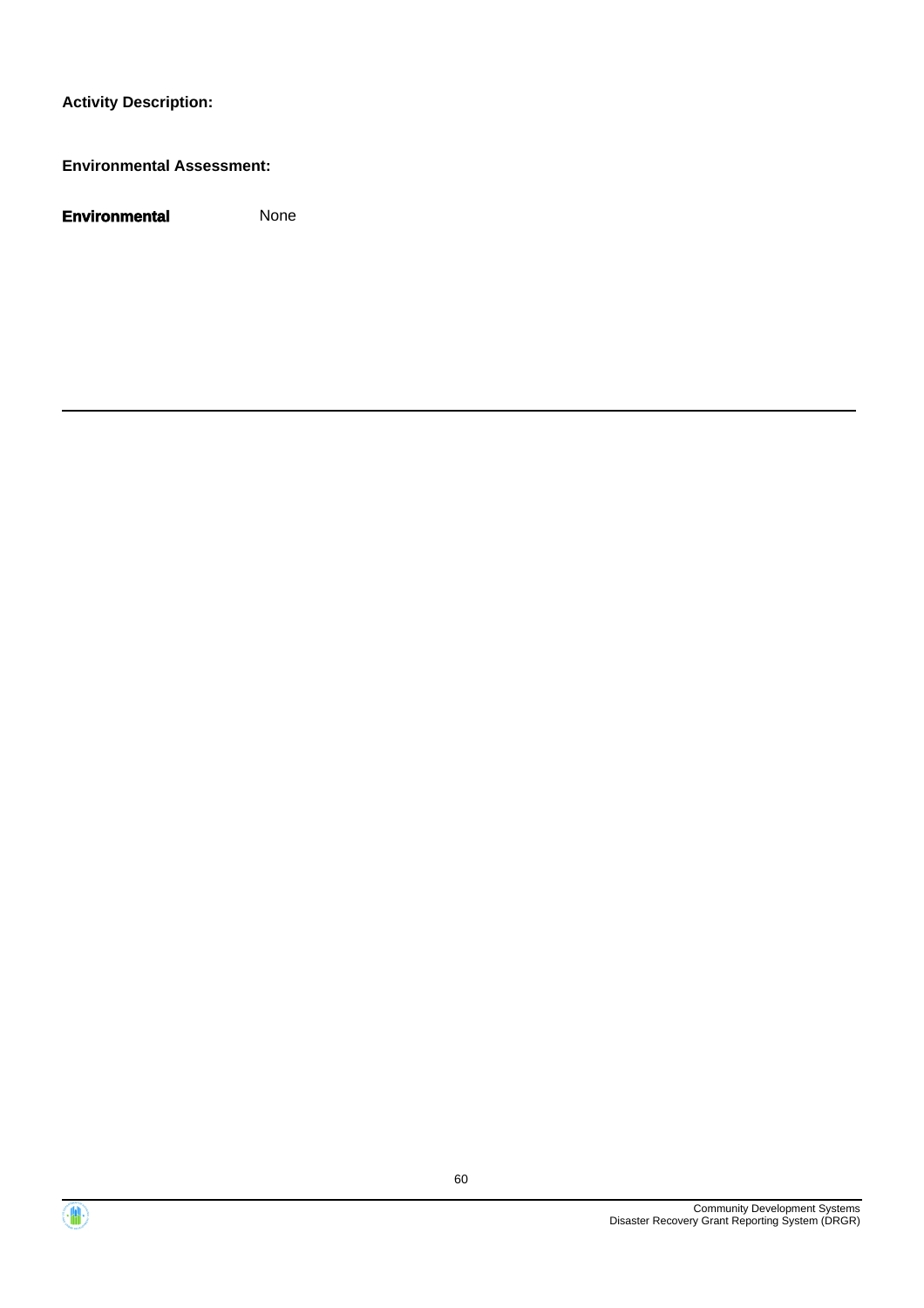| <b>Activity Type:</b>                                        |                                 |                                         |              |                        |  |
|--------------------------------------------------------------|---------------------------------|-----------------------------------------|--------------|------------------------|--|
|                                                              |                                 | <b>Activity Status:</b>                 |              |                        |  |
| Acquisition - general                                        |                                 | Under Way                               |              |                        |  |
| <b>Project Number:</b>                                       |                                 | <b>Project Title:</b>                   |              |                        |  |
| 2008-NSP1-ARD                                                |                                 | Aquisition/Rehab/Disposition            |              |                        |  |
| <b>Projected Start Date:</b><br><b>Projected End Date:</b>   |                                 |                                         |              |                        |  |
| 03/04/2013<br>03/05/2009                                     |                                 |                                         |              |                        |  |
| <b>Project Draw Block by HUD:</b>                            | Project Draw Block Date by HUD: |                                         |              |                        |  |
| Not Blocked                                                  |                                 |                                         |              |                        |  |
| <b>Activity Draw Block by HUD:</b>                           |                                 | <b>Activity Draw Block Date by HUD:</b> |              |                        |  |
| Not Blocked                                                  |                                 |                                         |              |                        |  |
| <b>Block Drawdown By Grantee:</b>                            |                                 | <b>Total Budget:</b>                    | \$0.00       |                        |  |
| Not Blocked                                                  |                                 | <b>Most Impacted and</b>                |              |                        |  |
| <b>National Objective:</b>                                   |                                 | <b>Distressed Budget:</b>               | \$0.00       |                        |  |
| LMMI: Low, Moderate and Middle Income National Objective for |                                 | <b>Other Funds:</b>                     | \$0.00       |                        |  |
| NSP Only                                                     |                                 | <b>Total Funds:</b>                     | \$0.00       |                        |  |
|                                                              |                                 |                                         |              |                        |  |
| <b>Benefit Report Type:</b><br>Direct (Households)           |                                 |                                         |              |                        |  |
| <b>Proposed Beneficiaries</b>                                | <b>Total</b>                    | Low                                     | <b>Mod</b>   | Low/Mod%               |  |
| # of Households                                              |                                 |                                         |              | 0.0                    |  |
| <b>Proposed Accomplishments</b>                              |                                 | <b>Total</b>                            |              |                        |  |
| # of Housing Units                                           |                                 |                                         |              |                        |  |
| # of Properties                                              |                                 |                                         |              |                        |  |
|                                                              |                                 |                                         |              |                        |  |
|                                                              |                                 |                                         |              |                        |  |
|                                                              |                                 |                                         |              |                        |  |
| Activity is being carried out by<br>No                       |                                 | Activity is being carried out through:  |              |                        |  |
|                                                              |                                 |                                         |              |                        |  |
| <b>Organization carrying out Activity:</b>                   |                                 |                                         |              |                        |  |
| University Community Development Corporation                 |                                 |                                         |              |                        |  |
| Proposed budgets for organizations carrying out Activity:    |                                 |                                         |              |                        |  |
| <b>Responsible Organization</b>                              |                                 | <b>Organization Type</b>                |              | <b>Proposed Budget</b> |  |
| University Community Development Corporation                 |                                 | Non-Profit                              | \$301,800.00 |                        |  |

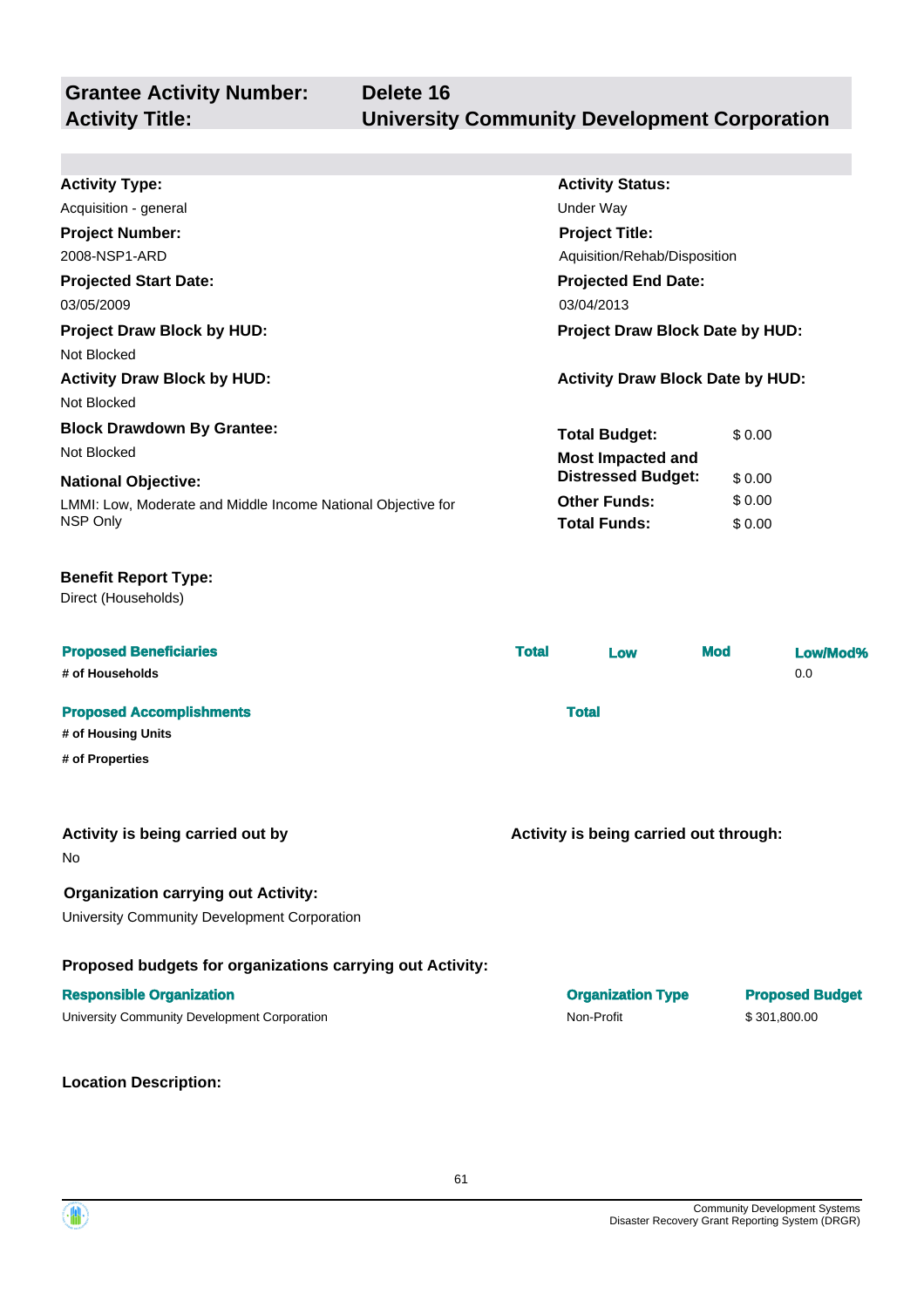Areas of greatest need in the City of Atlanta.

#### **Activity Description:**

To acquire, rehabilitate, and lease-purchase or sell foreclosed and vacant single family homes for households at or below 120% of the AMI.

#### **Environmental Assessment:**



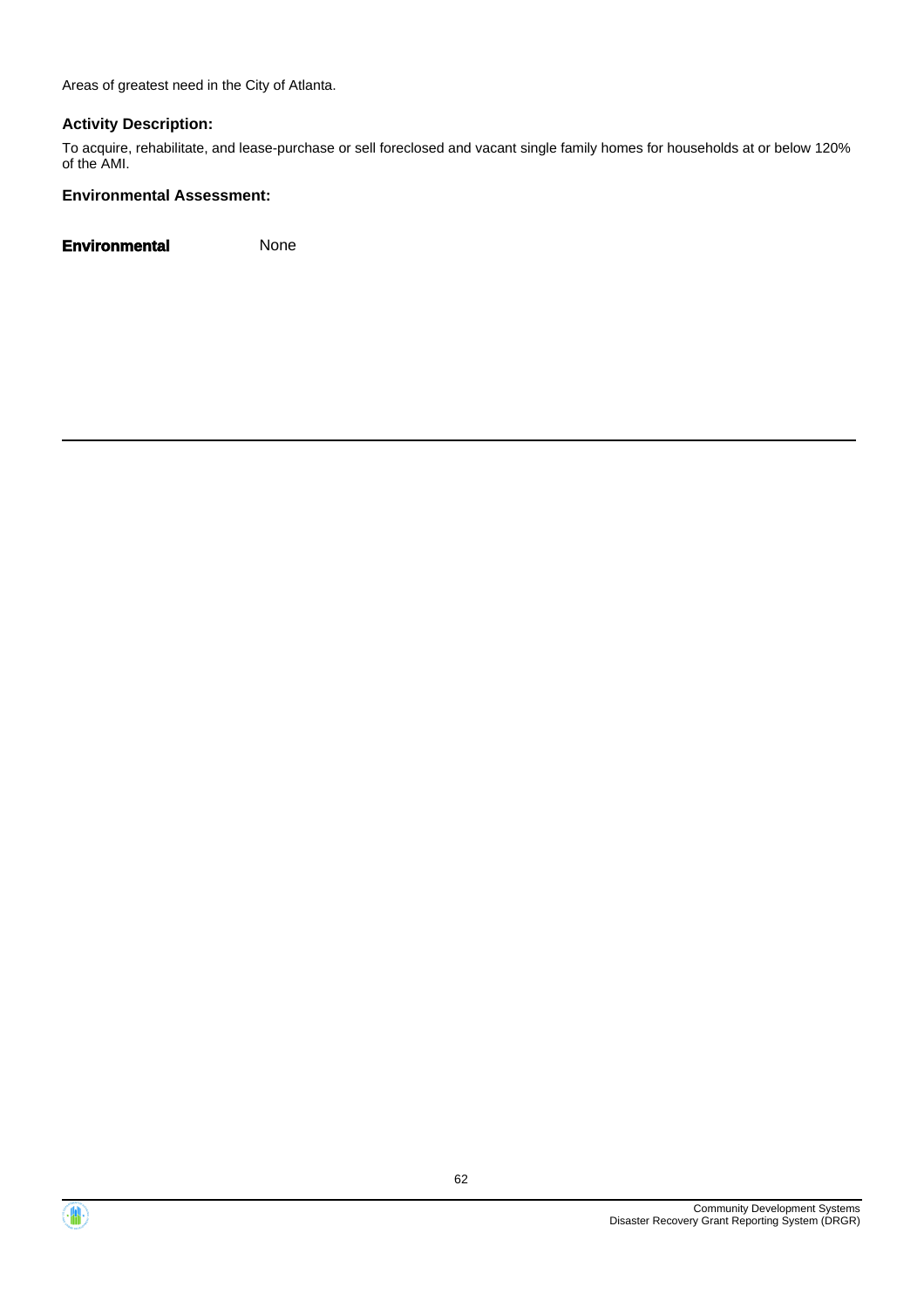| <b>Grantee Activity Number:</b><br><b>Activity Title:</b> | Delete 17<br><b>340 Holly Street (Achor Center)</b> |  |
|-----------------------------------------------------------|-----------------------------------------------------|--|
|                                                           |                                                     |  |
| <b>Activity Type:</b>                                     | <b>Activity Status:</b>                             |  |
| Acquisition - general                                     | Under Way                                           |  |
| <b>Project Number:</b>                                    | <b>Project Title:</b>                               |  |

| 2008-NSP1-ARD                                                 | Aquisition/Rehab/Disposition            |        |  |
|---------------------------------------------------------------|-----------------------------------------|--------|--|
| <b>Projected Start Date:</b>                                  | <b>Projected End Date:</b>              |        |  |
| 03/05/2009                                                    | 03/04/2013                              |        |  |
| <b>Project Draw Block by HUD:</b>                             | Project Draw Block Date by HUD:         |        |  |
| Not Blocked                                                   |                                         |        |  |
| <b>Activity Draw Block by HUD:</b>                            | <b>Activity Draw Block Date by HUD:</b> |        |  |
| Not Blocked                                                   |                                         |        |  |
| <b>Block Drawdown By Grantee:</b>                             | <b>Total Budget:</b>                    | \$0.00 |  |
| Not Blocked                                                   | <b>Most Impacted and</b>                |        |  |
| <b>National Objective:</b>                                    | <b>Distressed Budget:</b>               | \$0.00 |  |
| LH25: Funds targeted for housing for households whose incomes | <b>Other Funds:</b>                     | \$0.00 |  |
| are at or under 50% Area Median Income.                       | <b>Total Funds:</b>                     | \$0.00 |  |

#### **Benefit Report Type:**

Direct (Households)

| <b>Proposed Beneficiaries</b><br># of Households      | <b>Total</b> | Low          | <b>Mod</b> | Low/Mod%<br>0.0 |
|-------------------------------------------------------|--------------|--------------|------------|-----------------|
| <b>Proposed Accomplishments</b><br># of Housing Units |              | <b>Total</b> |            |                 |
| # of Properties                                       |              |              |            |                 |

#### **Activity is being carried out by**

No

#### **Organization carrying out Activity:**

Achor Center

#### **Proposed budgets for organizations carrying out Activity:**

#### **Location Description:**

Areas of Greatest Need in the City of Atlanta.

| <b>Responsible Organization</b> | <b>Organization Type</b> | <b>Proposed Budget</b> |
|---------------------------------|--------------------------|------------------------|
| <b>Achor Center</b>             | Non-Profit               | \$0.00                 |

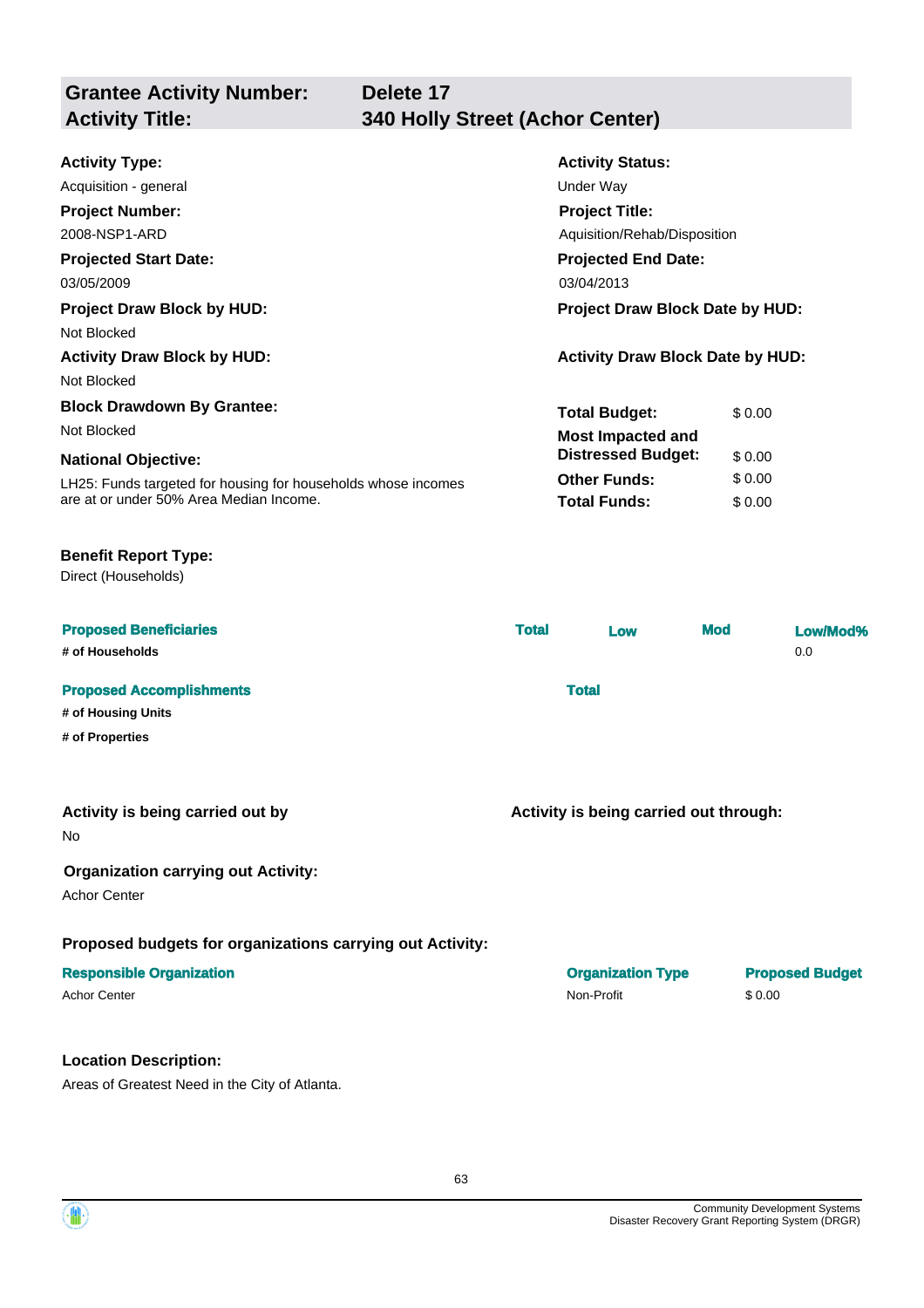To acquire, rehabilitate, and rent foreclosed and vacant multifamily properties and duplexes to households at or below 50% of the AMI.

#### **Environmental Assessment:**



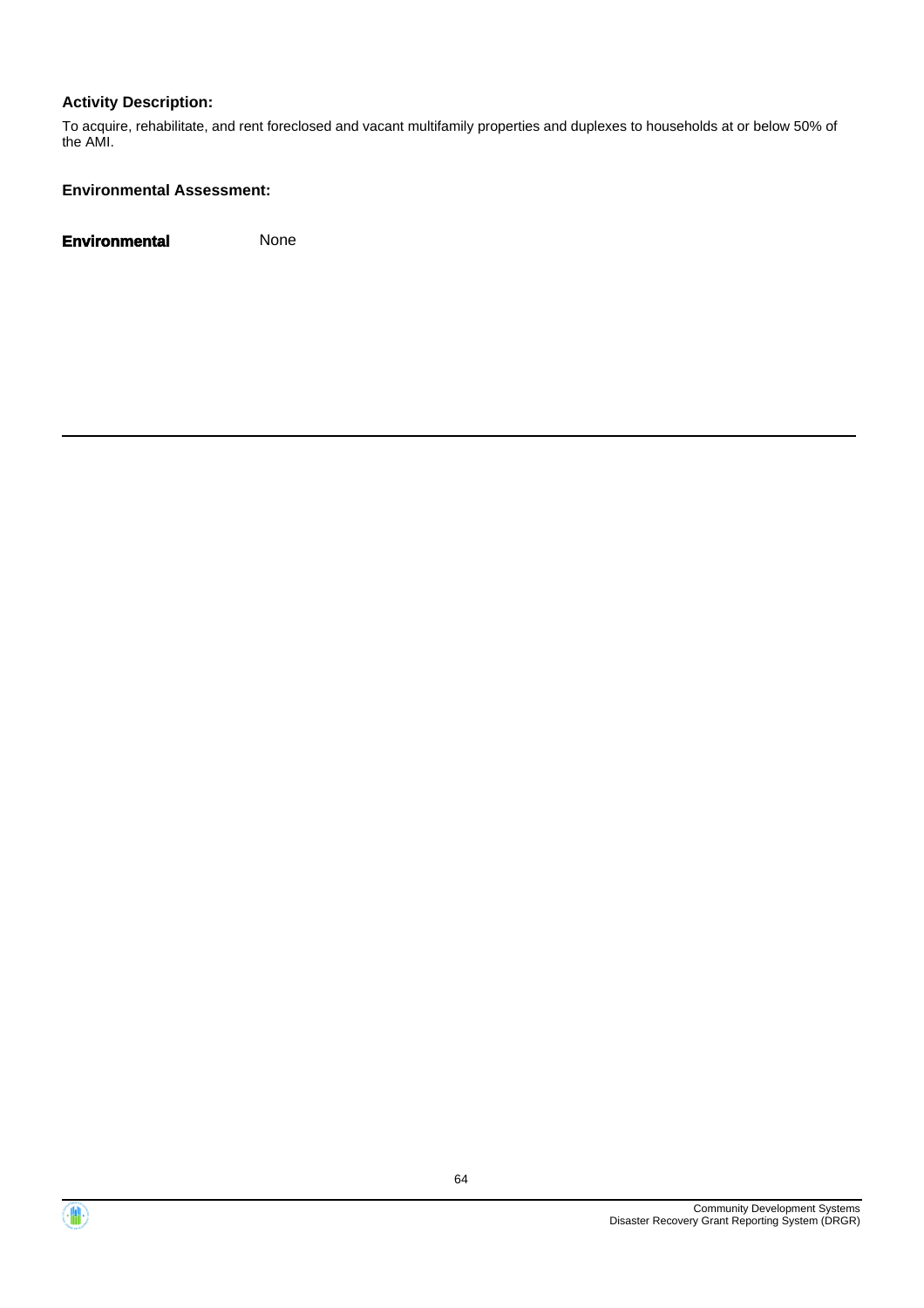**Grantee Activity Number: Projected Start Date:** LH25: Funds targeted for housing for households whose incomes are at or under 50% Area Median Income. **National Objective: Activity Status: Projected End Date: Delete 18 Activity Type:** 03/05/2009 03/04/2013 Acquisition - general and the contract of the Under Way **Activity Title: Achor Center Project Number:** 2008-NSP1-ARD **Project Title:** Aquisition/Rehab/Disposition **Total Budget:** \$ 0.00 **Other Funds:** \$ 0.00 **Total Funds:** \$ 0.00 **Project Draw Block by HUD: Project Draw Block Date by HUD:** Not Blocked **Activity Draw Block by HUD: Activity Draw Block Date by HUD:** Not Blocked **Block Drawdown By Grantee:** Not Blocked **Most Impacted and Distressed Budget:** \$ 0.00

#### **Benefit Report Type:**

Direct (Households)

| <b>Proposed Beneficiaries</b>   | <b>Total</b> | Low | <b>Mod</b> | Low/Mod% |
|---------------------------------|--------------|-----|------------|----------|
| # of Households                 |              |     |            | 0.0      |
| <b>Proposed Accomplishments</b> | <b>Total</b> |     |            |          |
| # of Housing Units              |              |     |            |          |
| # of Properties                 |              |     |            |          |

#### **Activity is being carried out by**

No

#### **Organization carrying out Activity:**

Achor Center

#### **Proposed budgets for organizations carrying out Activity:**

#### **Responsible Organization**

**Location Description:**

| <b>Responsible Organization</b>              | <b>Organization Type</b> | <b>Proposed Budget</b> |
|----------------------------------------------|--------------------------|------------------------|
| Achor Center                                 | Non-Profit               | \$ 0.00                |
| University Community Development Corporation | Non-Profit               | \$384,200,00           |

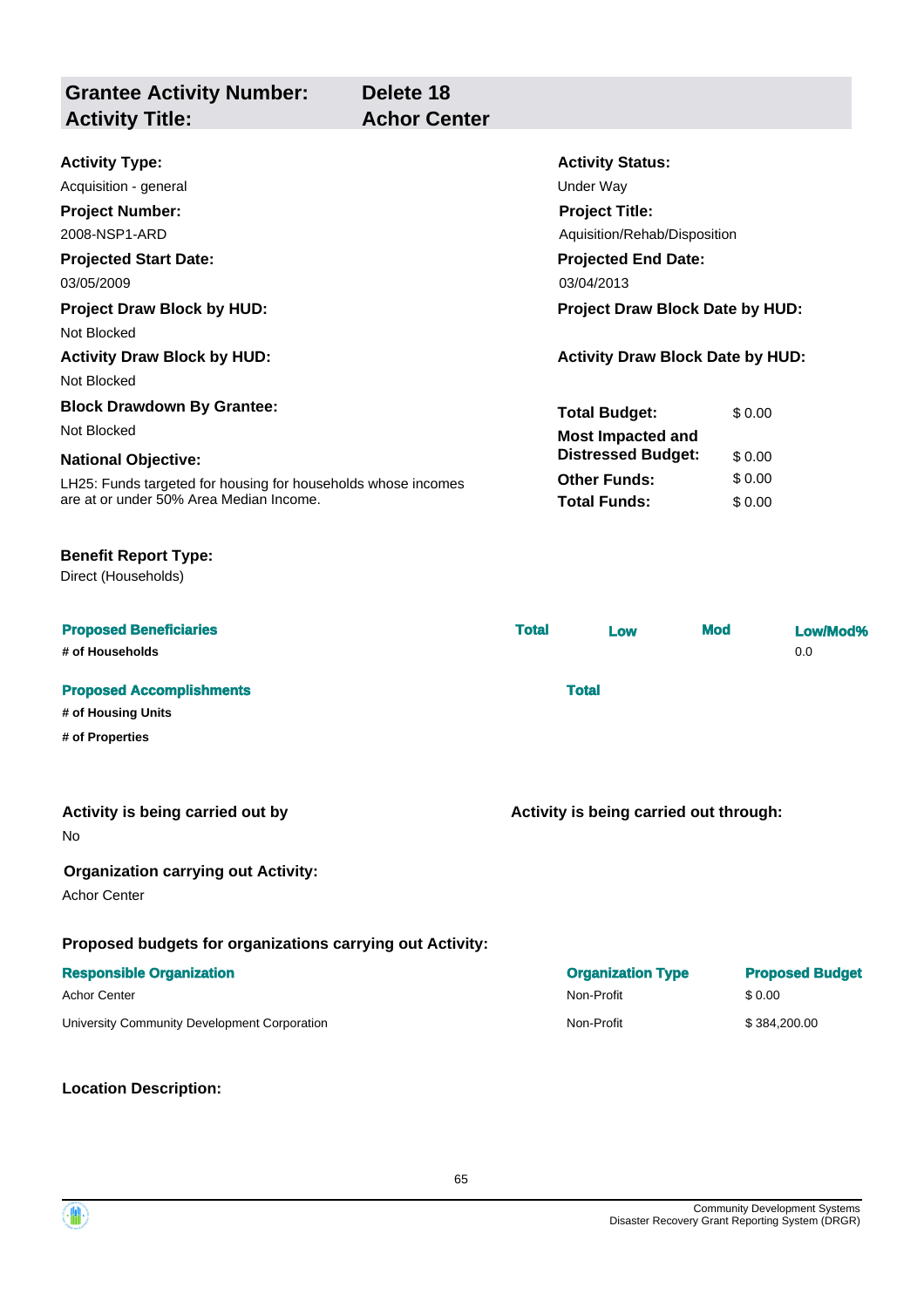Areas of greatest need in the City of Atlanta.

#### **Activity Description:**

To acquire, rehabilitate, and rent foreclosed and vacant multifamily properties and duplexes to households at or below 50% of the AMI.

#### **Environmental Assessment:**



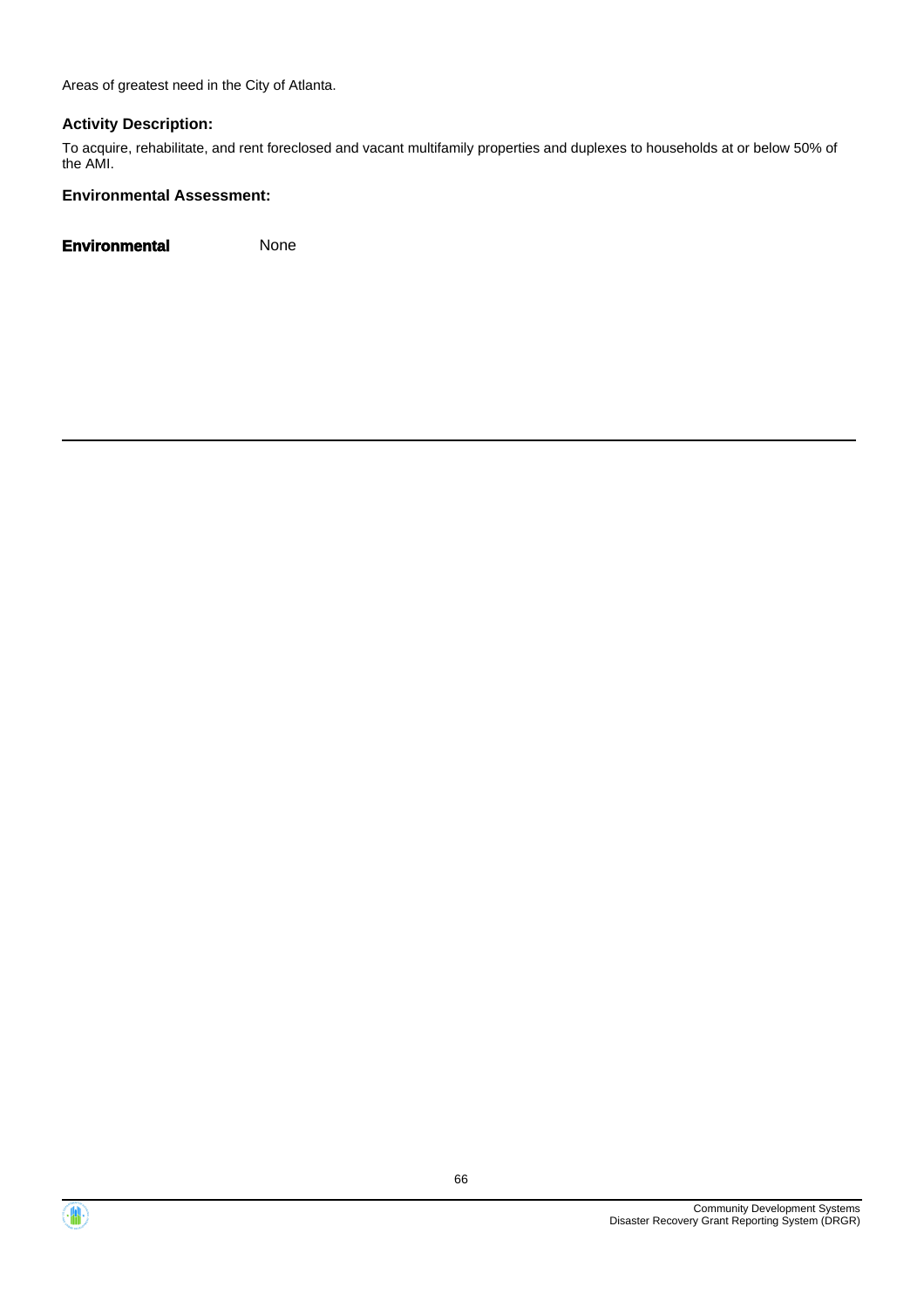| <b>Grantee Activity Number:</b><br><b>Activity Title:</b>                      | Delete <sub>22</sub><br><b>Delete</b> |                                        |                                                      |            |        |                        |
|--------------------------------------------------------------------------------|---------------------------------------|----------------------------------------|------------------------------------------------------|------------|--------|------------------------|
| <b>Activity Type:</b>                                                          |                                       |                                        | <b>Activity Status:</b>                              |            |        |                        |
| Acquisition - general                                                          |                                       |                                        | <b>Under Way</b>                                     |            |        |                        |
| <b>Project Number:</b>                                                         |                                       |                                        | <b>Project Title:</b>                                |            |        |                        |
| 2008-NSP1-ARD                                                                  |                                       |                                        | Aquisition/Rehab/Disposition                         |            |        |                        |
| <b>Projected Start Date:</b>                                                   |                                       |                                        | <b>Projected End Date:</b>                           |            |        |                        |
| 03/05/2009                                                                     |                                       |                                        | 03/04/2013<br><b>Project Draw Block Date by HUD:</b> |            |        |                        |
| <b>Project Draw Block by HUD:</b>                                              |                                       |                                        |                                                      |            |        |                        |
| Not Blocked                                                                    |                                       |                                        |                                                      |            |        |                        |
| <b>Activity Draw Block by HUD:</b>                                             |                                       |                                        | <b>Activity Draw Block Date by HUD:</b>              |            |        |                        |
| Not Blocked                                                                    |                                       |                                        |                                                      |            |        |                        |
| <b>Block Drawdown By Grantee:</b>                                              |                                       |                                        | <b>Total Budget:</b>                                 |            | \$0.00 |                        |
| Not Blocked                                                                    |                                       |                                        | <b>Most Impacted and</b>                             |            |        |                        |
| <b>National Objective:</b>                                                     |                                       |                                        | <b>Distressed Budget:</b>                            |            | \$0.00 |                        |
| LH25: Funds targeted for housing for households whose incomes                  |                                       |                                        | <b>Other Funds:</b>                                  |            | \$0.00 |                        |
| are at or under 50% Area Median Income.                                        |                                       |                                        | <b>Total Funds:</b>                                  |            | \$0.00 |                        |
| <b>Benefit Report Type:</b><br>Direct (Households)                             |                                       |                                        |                                                      |            |        |                        |
| <b>Proposed Beneficiaries</b>                                                  |                                       | <b>Total</b>                           | Low                                                  | <b>Mod</b> |        | Low/Mod%               |
| # of Households                                                                |                                       |                                        |                                                      |            |        | 0.0                    |
| <b>Proposed Accomplishments</b>                                                |                                       |                                        | <b>Total</b>                                         |            |        |                        |
| # of Housing Units                                                             |                                       |                                        |                                                      |            |        |                        |
| # of Properties                                                                |                                       |                                        |                                                      |            |        |                        |
| Activity is being carried out by<br>No.                                        |                                       | Activity is being carried out through: |                                                      |            |        |                        |
| <b>Organization carrying out Activity:</b><br>Pohl Real Estate                 |                                       |                                        |                                                      |            |        |                        |
| Proposed budgets for organizations carrying out Activity:                      |                                       |                                        |                                                      |            |        |                        |
| <b>Responsible Organization</b><br><b>Pohl Real Estate</b>                     |                                       |                                        | <b>Organization Type</b><br>For Profit               |            | \$0.00 | <b>Proposed Budget</b> |
| <b>Location Description:</b><br>Areas of greatest need in the City of Atlanta. |                                       |                                        |                                                      |            |        |                        |

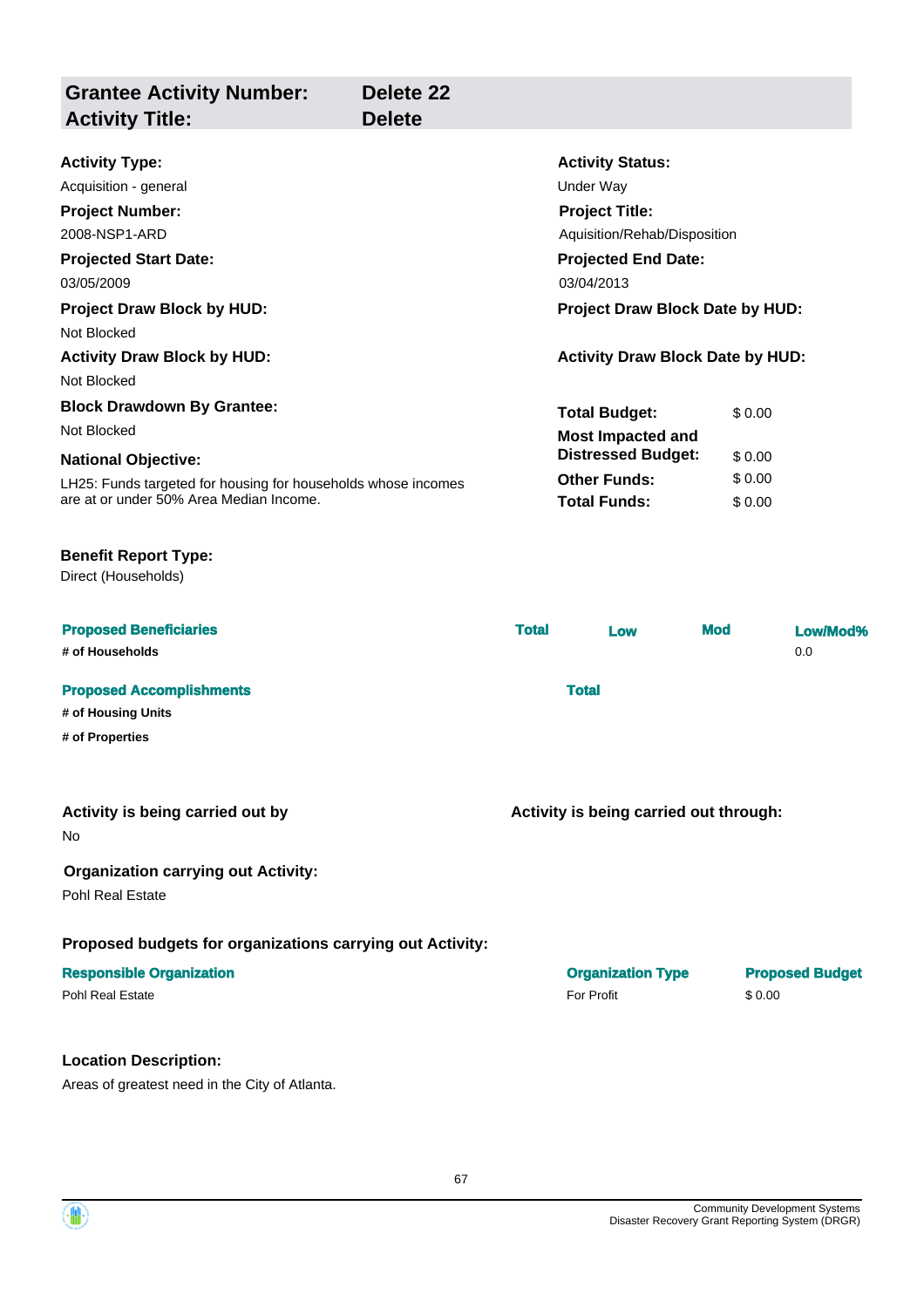To acquire, rehabilitate, and rent foreclosed and vacant single family homes for households at or below 50% of the AMI.

#### **Environmental Assessment:**



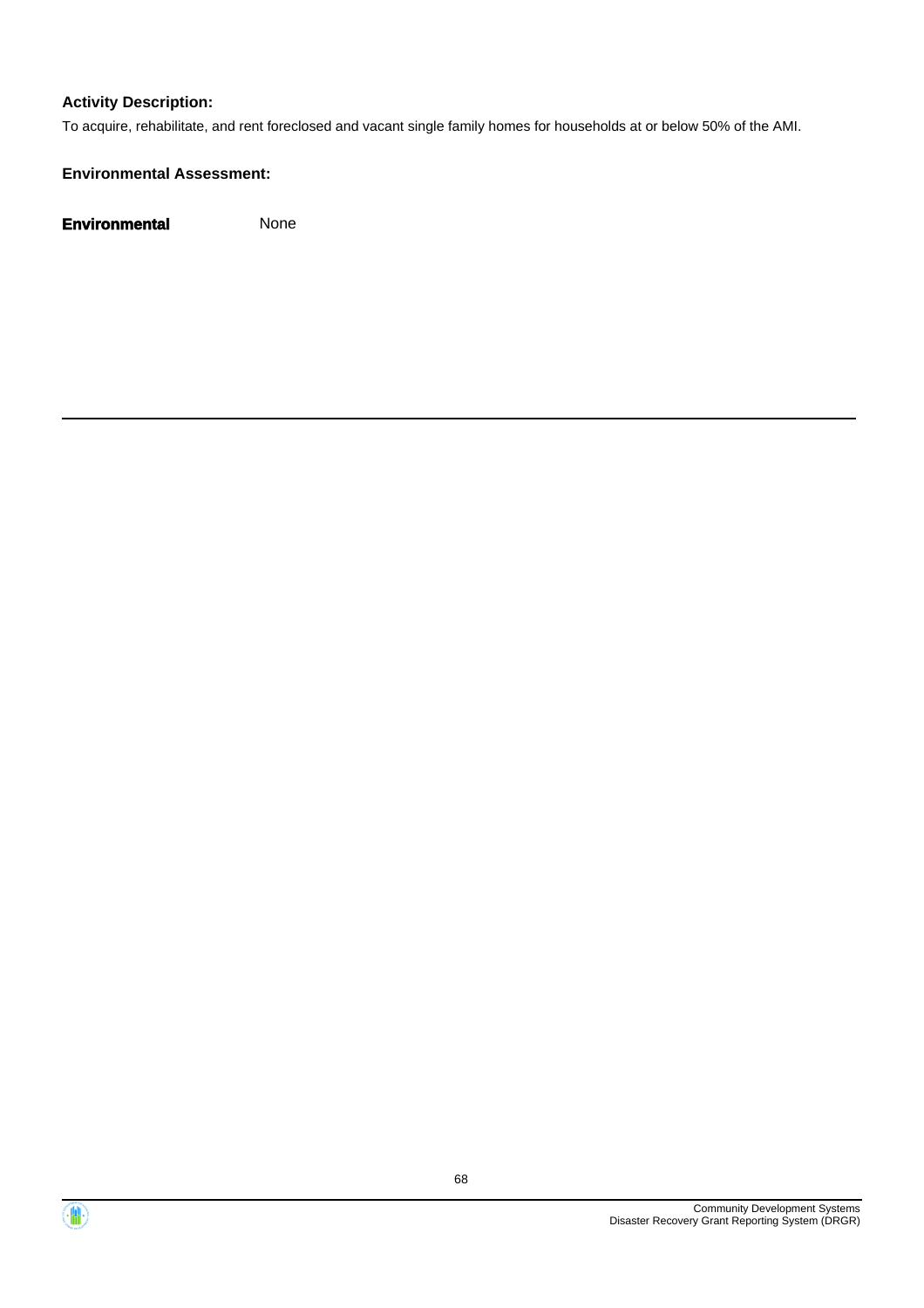| <b>Grantee Activity Number:</b><br><b>Activity Title:</b>                                                | Delete <sub>6</sub><br><b>Delete</b> |              |                                            |                  |                 |  |
|----------------------------------------------------------------------------------------------------------|--------------------------------------|--------------|--------------------------------------------|------------------|-----------------|--|
| <b>Activity Type:</b>                                                                                    |                                      |              | <b>Activity Status:</b>                    |                  |                 |  |
| Acquisition - general                                                                                    |                                      |              | <b>Under Way</b>                           |                  |                 |  |
| <b>Project Number:</b>                                                                                   |                                      |              | <b>Project Title:</b>                      |                  |                 |  |
| 2008-NSP1-ARD                                                                                            |                                      |              | Aquisition/Rehab/Disposition               |                  |                 |  |
| <b>Projected Start Date:</b>                                                                             |                                      |              | <b>Projected End Date:</b>                 |                  |                 |  |
| 03/05/2009                                                                                               |                                      |              | 03/04/2013                                 |                  |                 |  |
| <b>Project Draw Block by HUD:</b><br>Not Blocked                                                         |                                      |              | Project Draw Block Date by HUD:            |                  |                 |  |
| <b>Activity Draw Block by HUD:</b><br>Not Blocked                                                        |                                      |              | <b>Activity Draw Block Date by HUD:</b>    |                  |                 |  |
| <b>Block Drawdown By Grantee:</b>                                                                        |                                      |              | <b>Total Budget:</b>                       | \$0.00           |                 |  |
| Not Blocked                                                                                              |                                      |              | <b>Most Impacted and</b>                   |                  |                 |  |
| <b>National Objective:</b>                                                                               |                                      |              | <b>Distressed Budget:</b>                  | \$0.00           |                 |  |
| LH25: Funds targeted for housing for households whose incomes<br>are at or under 50% Area Median Income. |                                      |              | <b>Other Funds:</b><br><b>Total Funds:</b> | \$0.00<br>\$0.00 |                 |  |
| <b>Benefit Report Type:</b><br>Direct (Households)                                                       |                                      |              |                                            |                  |                 |  |
| <b>Proposed Beneficiaries</b><br># of Households                                                         |                                      | <b>Total</b> | Low                                        | <b>Mod</b>       | Low/Mod%<br>0.0 |  |
| <b>Proposed Accomplishments</b>                                                                          |                                      |              | <b>Total</b>                               |                  |                 |  |
| # of Singlefamily Units                                                                                  |                                      |              |                                            |                  |                 |  |
| # of Housing Units                                                                                       |                                      |              |                                            |                  |                 |  |
| # of Properties                                                                                          |                                      |              |                                            |                  |                 |  |
|                                                                                                          |                                      |              |                                            |                  |                 |  |

#### No **Activity is being carried out by**

**Organization carrying out Activity:**

Real Estate Alliance Partners

#### **Proposed budgets for organizations carrying out Activity:**

#### **Responsible Organization Organization Type Proposed Budget**

| Real Estate Alliance Partners | For Profit | \$0.00 |
|-------------------------------|------------|--------|
|                               |            |        |

**Location Description:**

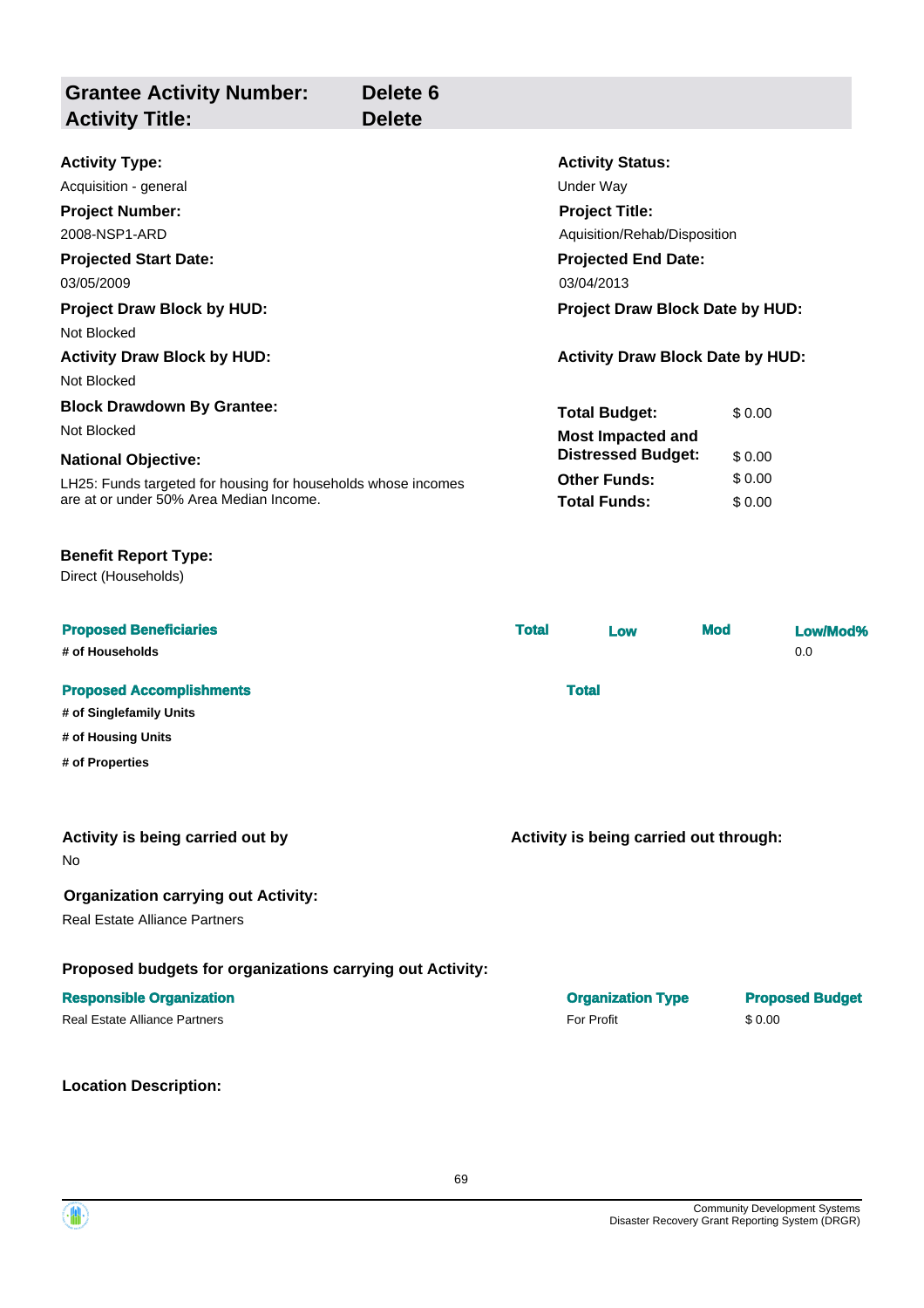**Environmental Assessment:**



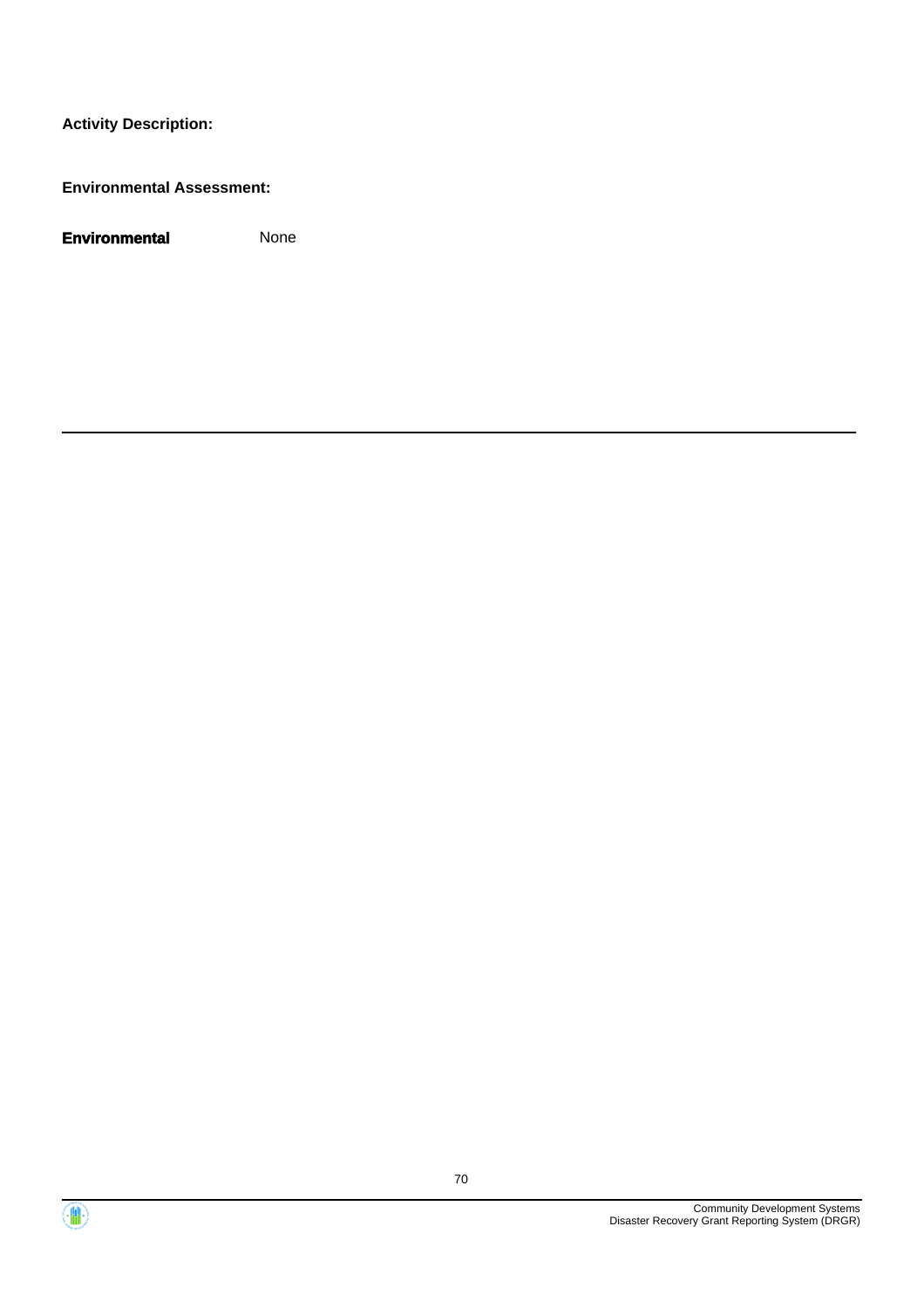| <b>Grantee Activity Number:</b>   | Delete <sub>7</sub>                  |  |  |
|-----------------------------------|--------------------------------------|--|--|
| <b>Activity Title:</b>            | <b>Real Estate Alliance Partners</b> |  |  |
|                                   |                                      |  |  |
| <b>Activity Type:</b>             | <b>Activity Status:</b>              |  |  |
| Acquisition - general             | Under Way                            |  |  |
| <b>Project Number:</b>            | <b>Project Title:</b>                |  |  |
| 2008-NSP1-ARD                     | Aquisition/Rehab/Disposition         |  |  |
| <b>Projected Start Date:</b>      | <b>Projected End Date:</b>           |  |  |
| 03/05/2009                        | 03/04/2013                           |  |  |
| <b>Project Draw Block by HUD:</b> | Project Draw Block Date by HUD:      |  |  |
| Not Blocked                       |                                      |  |  |

**Activity Draw Block by HUD: Activity Draw Block Date by HUD:** Not Blocked **Block Drawdown By Grantee:**

## Not Blocked **Most Impacted and**

#### **National Objective:**

LMMI: Low, Moderate and Middle Income National Objective for NSP Only

#### **Benefit Report Type:**

Direct (Households)

| <b>Proposed Beneficiaries</b><br># of Households      | <b>Total</b> | Low | <b>Mod</b> | Low/Mod%<br>0.0 |
|-------------------------------------------------------|--------------|-----|------------|-----------------|
| <b>Proposed Accomplishments</b><br># of Housing Units | <b>Total</b> |     |            |                 |

**# of Properties**

#### **Activity is being carried out by**

No

#### **Organization carrying out Activity:**

Real Estate Alliance Partners

#### **Proposed budgets for organizations carrying out Activity:**

#### **Location Description:**

Areas of greatest need in the City of Atlanta.

**Activity is being carried out through:**

**Total Budget:** \$ 0.00

**Other Funds:** \$ 0.00 **Total Funds:** \$ 0.00

**Distressed Budget:** \$ 0.00

| <b>Responsible Organization</b> | <b>Organization Type</b> | <b>Proposed Budget</b> |
|---------------------------------|--------------------------|------------------------|
| Real Estate Alliance Partners   | <b>For Profit</b>        | \$691.850.00           |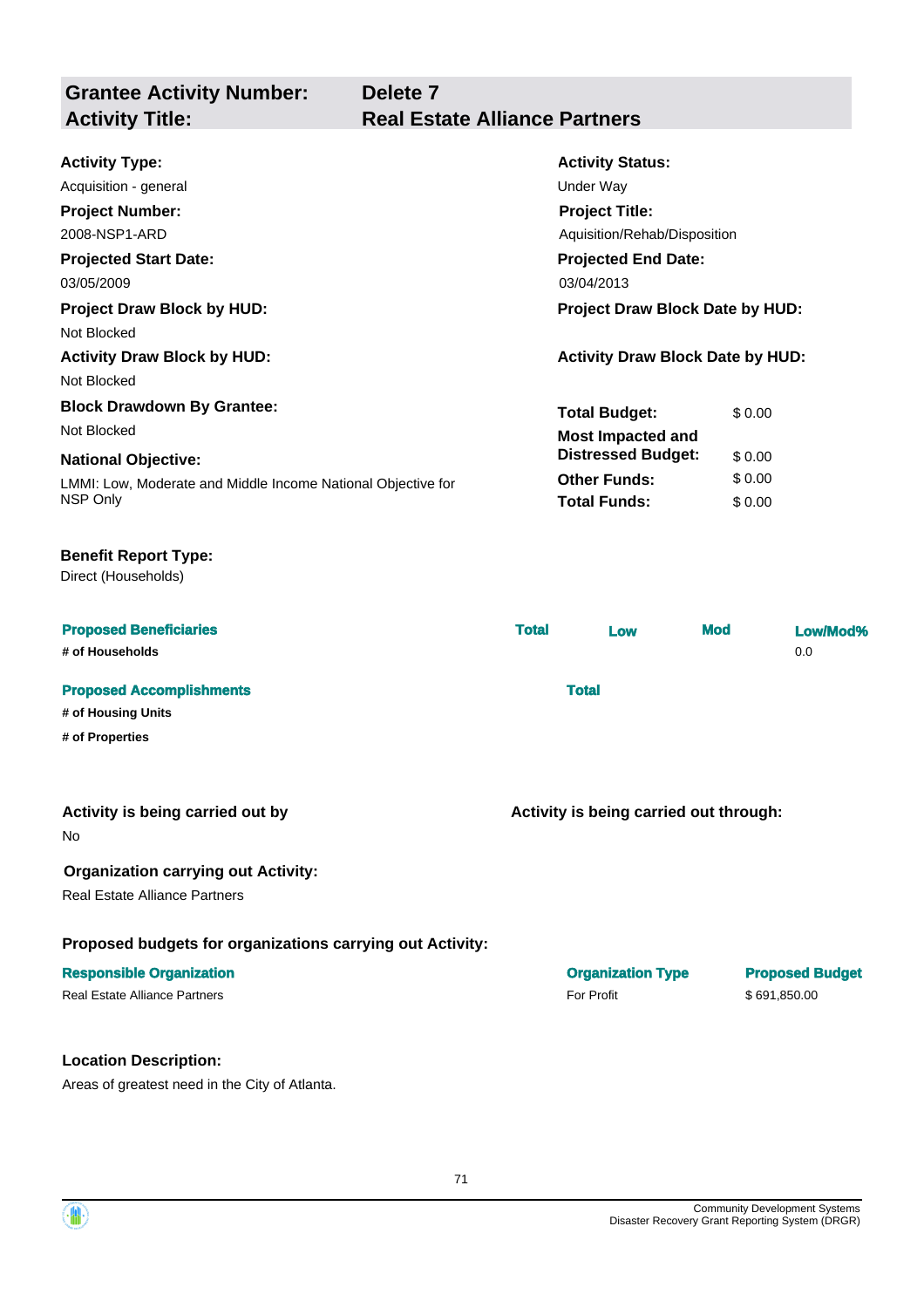To acquire, rehabilitate, and lease-purchase or sell of foreclosed and vacant single family homes for households at or below 120% of the AMI.

#### **Environmental Assessment:**



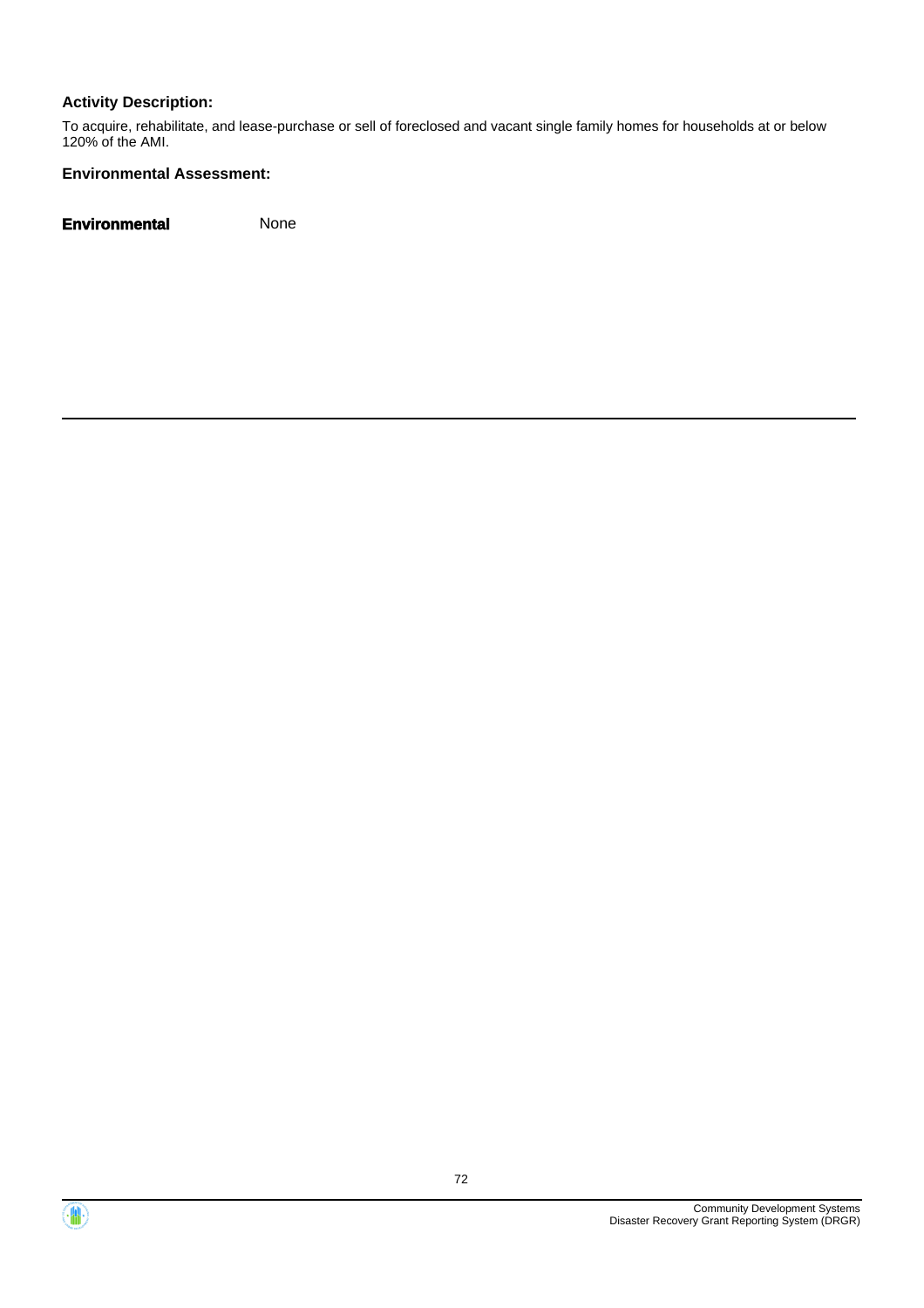| <b>Grantee Activity Number:</b><br><b>Activity Title:</b> | Delete 9<br>1058 Oglethorpe Street (ARHP) |
|-----------------------------------------------------------|-------------------------------------------|
|                                                           |                                           |
| <b>Activity Type:</b>                                     | <b>Activity Status:</b>                   |
| Acquisition - general                                     | Under Way                                 |
| <b>Project Number:</b>                                    | <b>Project Title:</b>                     |
| 2008-NSP1-ARD                                             | Aquisition/Rehab/Disposition              |
| <b>Projected Start Date:</b>                              | <b>Projected End Date:</b>                |
| 03/05/2009                                                | 03/04/2013                                |
| <b>Project Draw Block by HUD:</b>                         | Project Draw Block Date by HUD:           |
| Not Blocked                                               |                                           |
| <b>Activity Draw Block by HUD:</b>                        | <b>Activity Draw Block Date by HUD:</b>   |
| Not Blocked                                               |                                           |
| <b>Block Drawdown By Grantee:</b>                         | <b>Total Budget:</b><br>\$0.00            |

Not Blocked **Most Impacted and** 

## **National Objective:**

LH25: Funds targeted for housing for households whose incomes are at or under 50% Area Median Income.

## **Benefit Report Type:**

Direct (Households)

| <b>Proposed Beneficiaries</b><br># of Households | <b>Total</b> | Low | <b>Mod</b> | Low/Mod%<br>0.0 |
|--------------------------------------------------|--------------|-----|------------|-----------------|
| <b>Proposed Accomplishments</b>                  | <b>Total</b> |     |            |                 |
| # of Housing Units                               |              |     |            |                 |
| # of Properties                                  |              |     |            |                 |

## **Activity is being carried out by**

No

## **Organization carrying out Activity:**

Atlanta Regional Housing Partners

## **Proposed budgets for organizations carrying out Activity:**

## **Location Description:**

Areas of greatest need in the City of Atlanta.

**Activity is being carried out through:**

**Other Funds:** \$ 0.00 **Total Funds:** \$ 0.00

**Distressed Budget:** \$ 0.00

| <b>Responsible Organization</b>   | <b>Organization Type</b> | <b>Proposed Budget</b> |
|-----------------------------------|--------------------------|------------------------|
| Atlanta Regional Housing Partners | <b>For Profit</b>        | \$0.00                 |

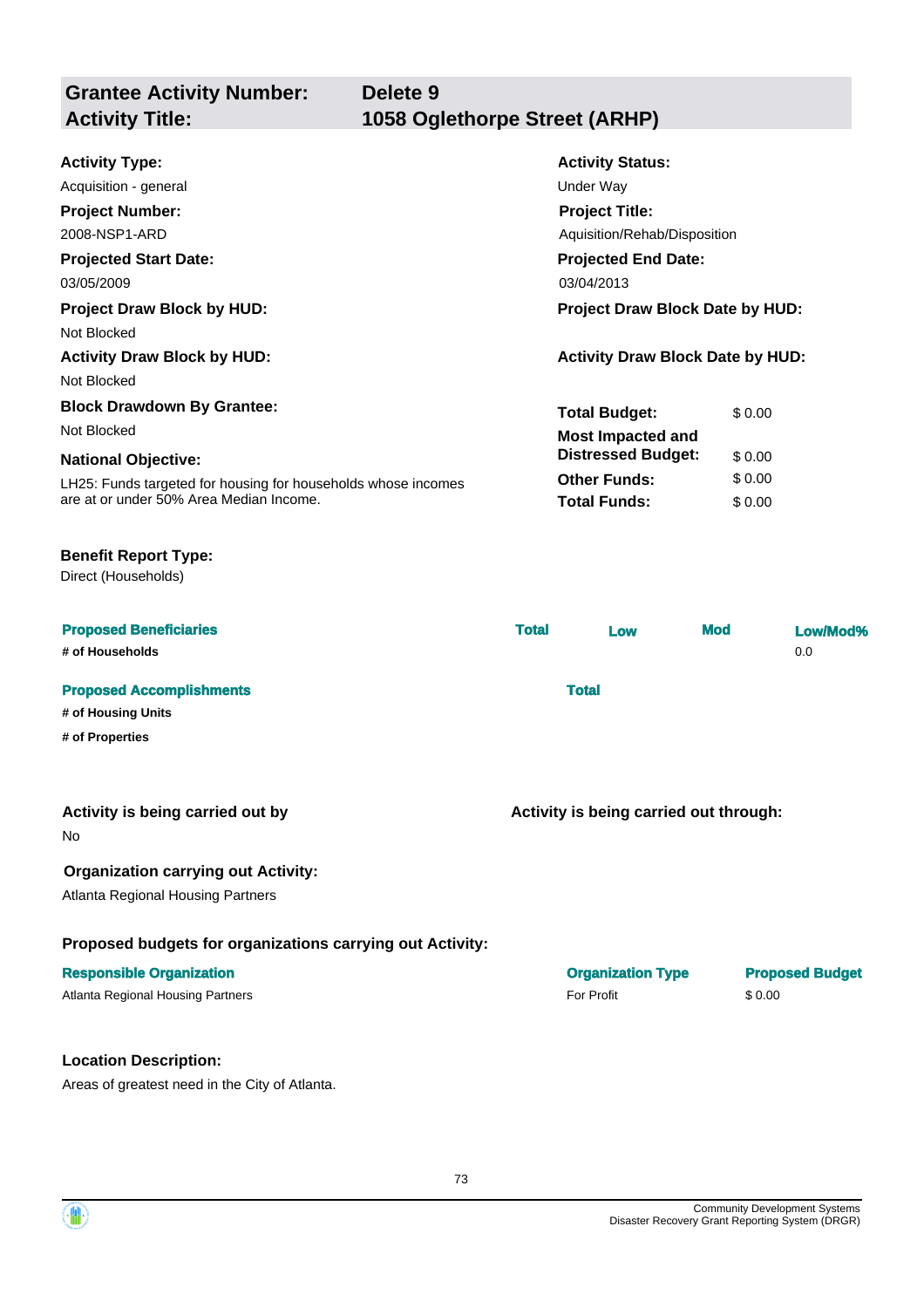## **Activity Description:**

To acquire, rehabilitate, and rent multifamily units for households at or below 50% of the AMI.

### **Environmental Assessment:**

**Environmental** None

## **Project # / 2008-NSP1-DEMO / Demolition**

### **Grantee Activity Number: 25210408.113.220131844 (DEM) Activity Title: COA, Bureau of Code Compliance**

| <b>Activity Type:</b>                                        |              | <b>Activity Status:</b>                 |            |              |
|--------------------------------------------------------------|--------------|-----------------------------------------|------------|--------------|
| Clearance and Demolition                                     |              | Completed                               |            |              |
| <b>Project Number:</b>                                       |              | <b>Project Title:</b>                   |            |              |
| 2008-NSP1-DEMO                                               |              | Demolition                              |            |              |
| <b>Projected Start Date:</b>                                 |              | <b>Projected End Date:</b>              |            |              |
| 03/05/2009                                                   |              | 12/31/2018                              |            |              |
| <b>Project Draw Block by HUD:</b>                            |              | Project Draw Block Date by HUD:         |            |              |
| Not Blocked                                                  |              |                                         |            |              |
| <b>Activity Draw Block by HUD:</b>                           |              | <b>Activity Draw Block Date by HUD:</b> |            |              |
| Not Blocked                                                  |              |                                         |            |              |
| <b>Block Drawdown By Grantee:</b>                            |              | <b>Total Budget:</b>                    |            | \$301,850.00 |
| Not Blocked                                                  |              | <b>Most Impacted and</b>                |            |              |
| <b>National Objective:</b>                                   |              | <b>Distressed Budget:</b>               | \$0.00     |              |
| LMMI: Low, Moderate and Middle Income National Objective for |              | <b>Other Funds:</b>                     | \$0.00     |              |
| NSP Only                                                     |              | <b>Total Funds:</b>                     |            | \$301,850.00 |
| <b>Benefit Report Type:</b>                                  |              |                                         |            |              |
| Area Benefit (Census)                                        |              |                                         |            |              |
| <b>Proposed Beneficiaries</b>                                | <b>Total</b> | Low                                     | <b>Mod</b> | Low/Mod%     |
| # of Persons                                                 | 29733        | 17427                                   | 5488       | 77.07        |
| <b>Proposed Accomplishments</b>                              |              | <b>Total</b>                            |            |              |

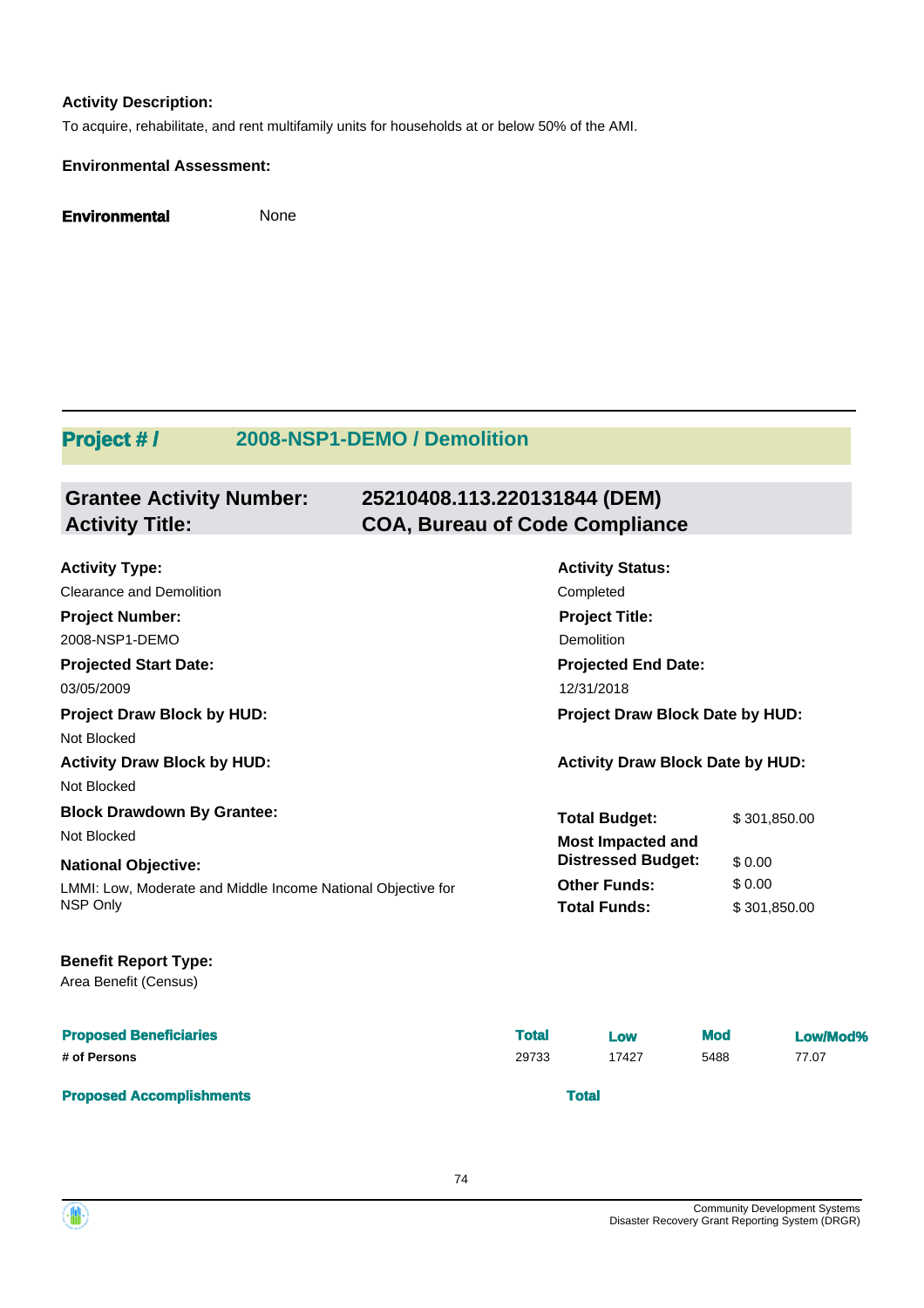| # of Singlefamily Units          | 21 |
|----------------------------------|----|
| # of Housing Units               | 21 |
| # of buildings (non-residential) | 2  |
| # of Properties                  | 16 |
|                                  |    |

### **LMI%:** 77.07

### **Activity is being carried out by**

No

### **Organization carrying out Activity:**

COA, Office of Code Compliance

### **Proposed budgets for organizations carrying out Activity:**

### **Responsible Organization Construction Construction Type Proposed Budget Proposed Budget** COA, Office of Code Compliance Local Government \$ 301,850.00

**Activity is being carried out through:**

### **Location Description:**

Areas of greatest need in the City of Atlanta.

### **Activity Description:**

To demolish blighted properties adjacent or near NSP funded projects to support the viability of the NSP funded projects and to further the goal of stabilizing declining and distressed neighborhoods.

### **Environmental Assessment:**

**Environmental** None

## **Project # / 2008-NSP1-FIN / Financing**

**Grantee Activity Number: 25210408.114.220131844 (FIN) 1034 Washington**

## **Activity Title: LBA Construction Financing**

**Projected Start Date: Activity Type:** Rehabilitation/reconstruction of residential structures Completed **Project Number:** 2008-NSP1-FIN

**Activity Status: Projected End Date: Project Title:** Financing

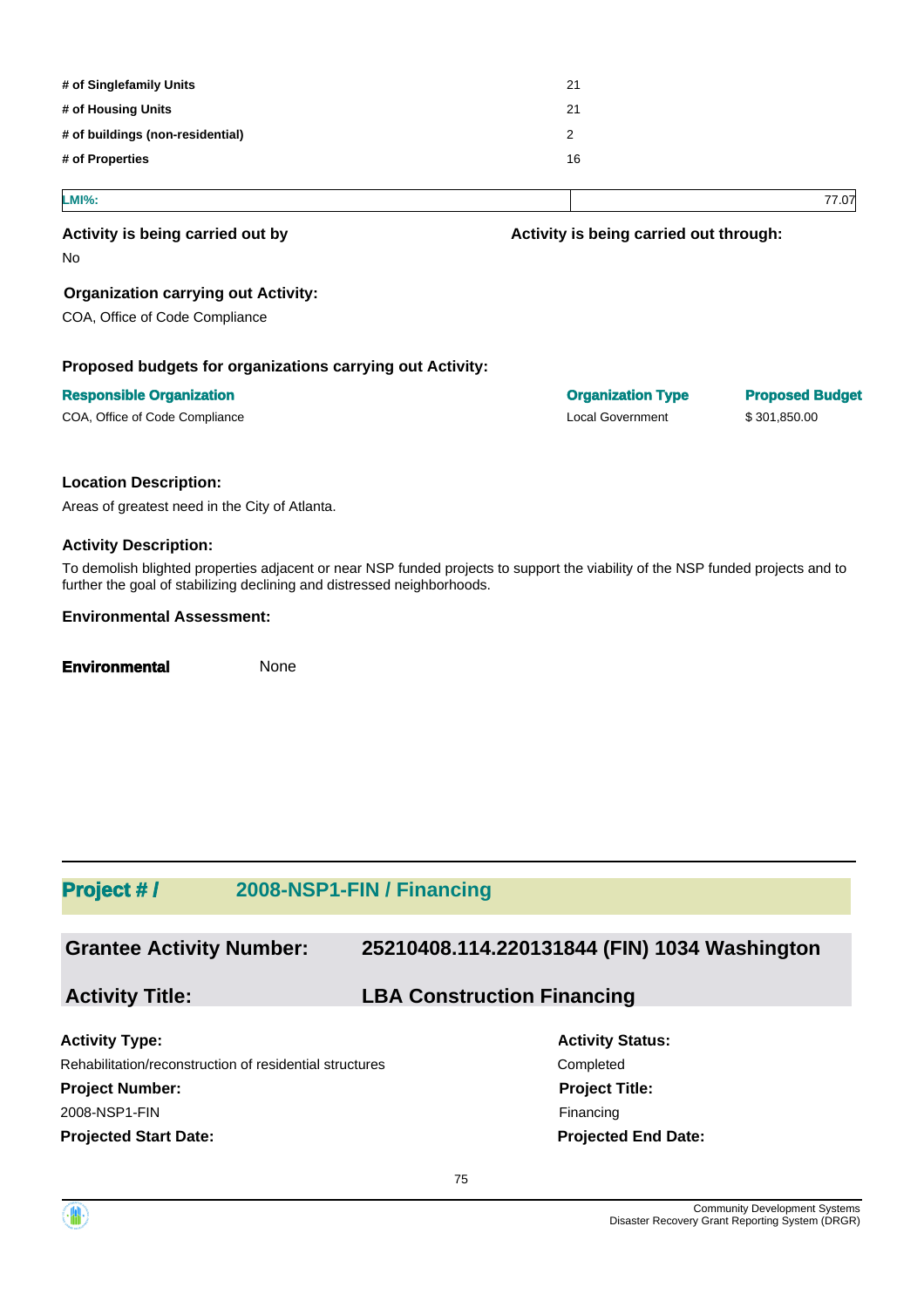| 03/05/2009                                                   | 12/31/2018                              |              |  |
|--------------------------------------------------------------|-----------------------------------------|--------------|--|
| <b>Project Draw Block by HUD:</b>                            | Project Draw Block Date by HUD:         |              |  |
| Not Blocked                                                  |                                         |              |  |
| <b>Activity Draw Block by HUD:</b>                           | <b>Activity Draw Block Date by HUD:</b> |              |  |
| Not Blocked                                                  |                                         |              |  |
| <b>Block Drawdown By Grantee:</b>                            | <b>Total Budget:</b>                    | \$343.954.46 |  |
| Not Blocked                                                  | <b>Most Impacted and</b>                |              |  |
| <b>National Objective:</b>                                   | <b>Distressed Budget:</b>               | \$0.00       |  |
| LMMI: Low, Moderate and Middle Income National Objective for | <b>Other Funds:</b>                     | \$ 0.00      |  |
| NSP Only                                                     | <b>Total Funds:</b>                     | \$343.954.46 |  |
|                                                              |                                         |              |  |
|                                                              |                                         |              |  |

## **Benefit Report Type:**

Direct (Households)

| <b>Proposed Beneficiaries</b><br># Renter Households<br># of Households | <b>Total</b> | Low          | <b>Mod</b> | Low/Mod%<br>0.0<br>0.0 |
|-------------------------------------------------------------------------|--------------|--------------|------------|------------------------|
| <b>Proposed Accomplishments</b>                                         |              | <b>Total</b> |            |                        |
| # of Multifamily Units                                                  | 6            |              |            |                        |
| # of Housing Units                                                      | 6            |              |            |                        |
| # of Properties                                                         | 4            |              |            |                        |

## **Activity is being carried out by**

No

## **Organization carrying out Activity:**

COA/Fulton County Land Bank Authority

## **Proposed budgets for organizations carrying out Activity:**

| COA/Fulton County Land Bank Authority |  |  |
|---------------------------------------|--|--|
|                                       |  |  |

## **Activity is being carried out through:**

**Responsible Organization Organization Type Proposed Budget** COA/Fulton County Land Bank Authority Non-Profit \$ 343,954.46

## **Location Description:**

Areas of greatest need in the City of Atlanta.

## **Activity Description:**

To provide Construction Financing to rehabilitate a multi-family foreclosed property.

## **Environmental Assessment:**

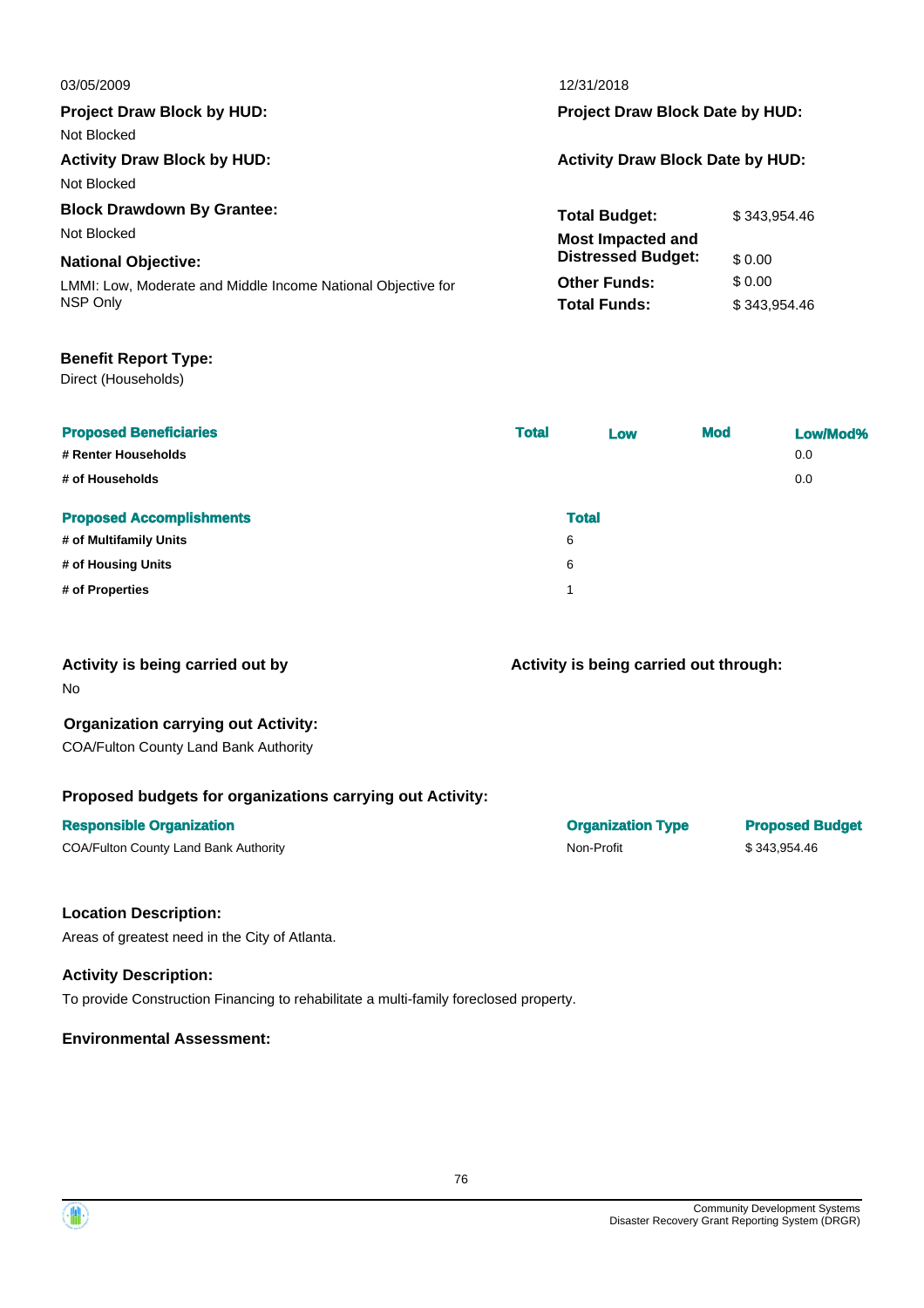| <b>Environmental</b> | None |
|----------------------|------|
|----------------------|------|

Community Development Systems Disaster Recovery Grant Reporting System (DRGR)

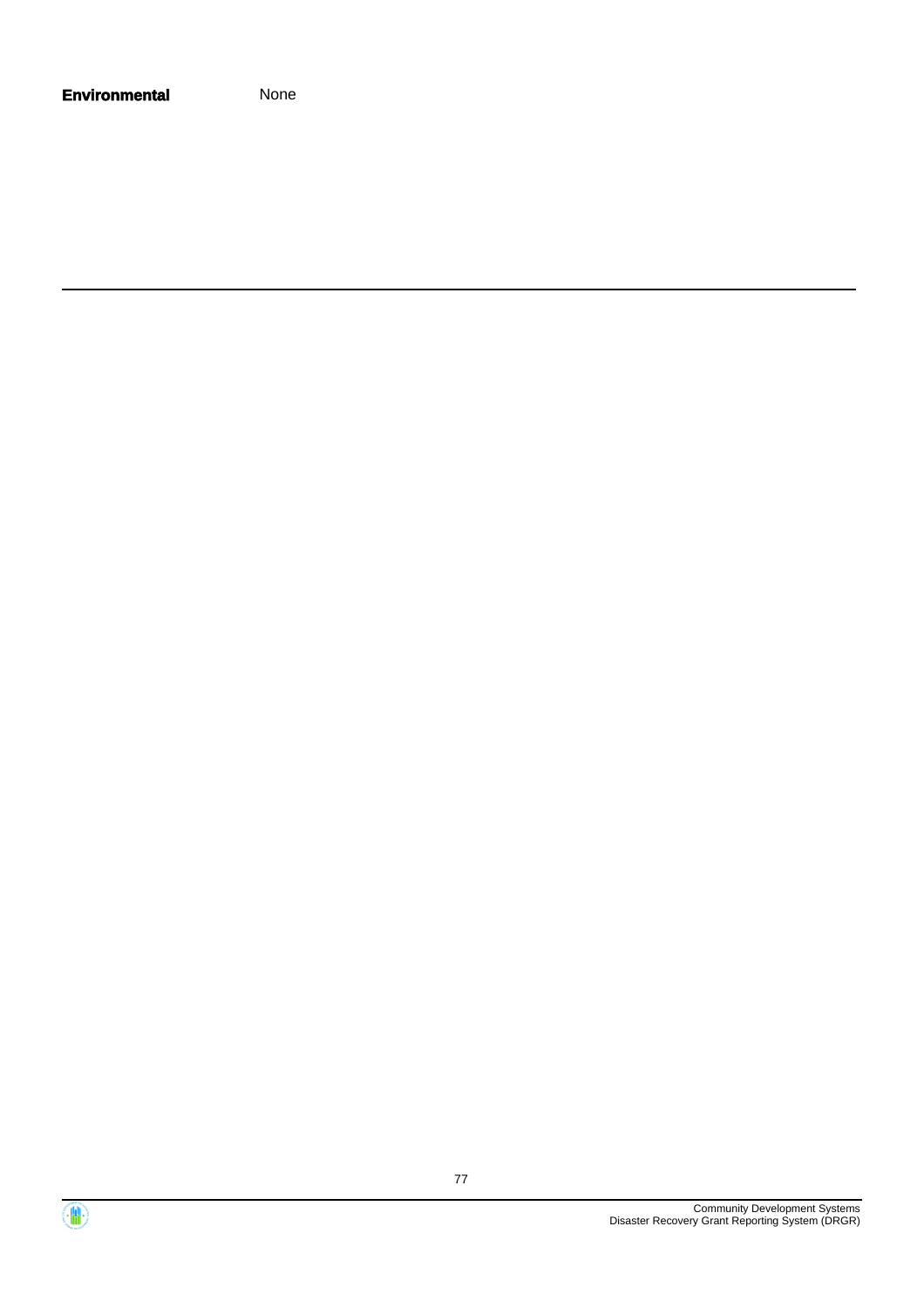## **25210408.114.220131844 (FIN) 1034 Washington LH25 Activity Title: 1034 Washington St**

Completed

**Activity Status:**

**Project Title:** Financing

**Projected End Date:**

**Total Budget:** \$9,360.50

**Other Funds:** \$ 0.00 **Total Funds:** \$9,360.50

**Distressed Budget:** \$ 0.00

## **Activity Type:**

| Rehabilitation/reconstruction of residential structures |  |  |  |
|---------------------------------------------------------|--|--|--|
|---------------------------------------------------------|--|--|--|

## **Project Number:**

2008-NSP1-FIN

## **Projected Start Date:**

03/05/2008 12/31/2018

## **Project Draw Block by HUD: Project Draw Block Date by HUD:**

Not Blocked

## **Activity Draw Block by HUD: Activity Draw Block Date by HUD:**

Not Blocked

## **Block Drawdown By Grantee:**

Not Blocked **Most Impacted and** 

## **National Objective:**

LH25: Funds targeted for housing for households whose incomes are at or under 50% Area Median Income.

## **Benefit Report Type:**

Direct (Households)

| <b>Proposed Beneficiaries</b>   | <b>Total</b> | Low          | <b>Mod</b> | Low/Mod% |
|---------------------------------|--------------|--------------|------------|----------|
| # Renter Households             | 4            | 4            |            | 100.00   |
| # of Households                 | 4            | 4            |            | 100.00   |
| <b>Proposed Accomplishments</b> |              | <b>Total</b> |            |          |
| # of Multifamily Units          |              | 4            |            |          |
| # of Housing Units              |              | 4            |            |          |
| # of Properties                 |              |              |            |          |

## **Activity is being carried out by**

No

## **Organization carrying out Activity:**

COA/Fulton County Land Bank Authority

## **Proposed budgets for organizations carrying out Activity:**

## **Responsible Organization**

COA/Fulton County Land Bank Authority **Non-Profit** \$ 9,360.50

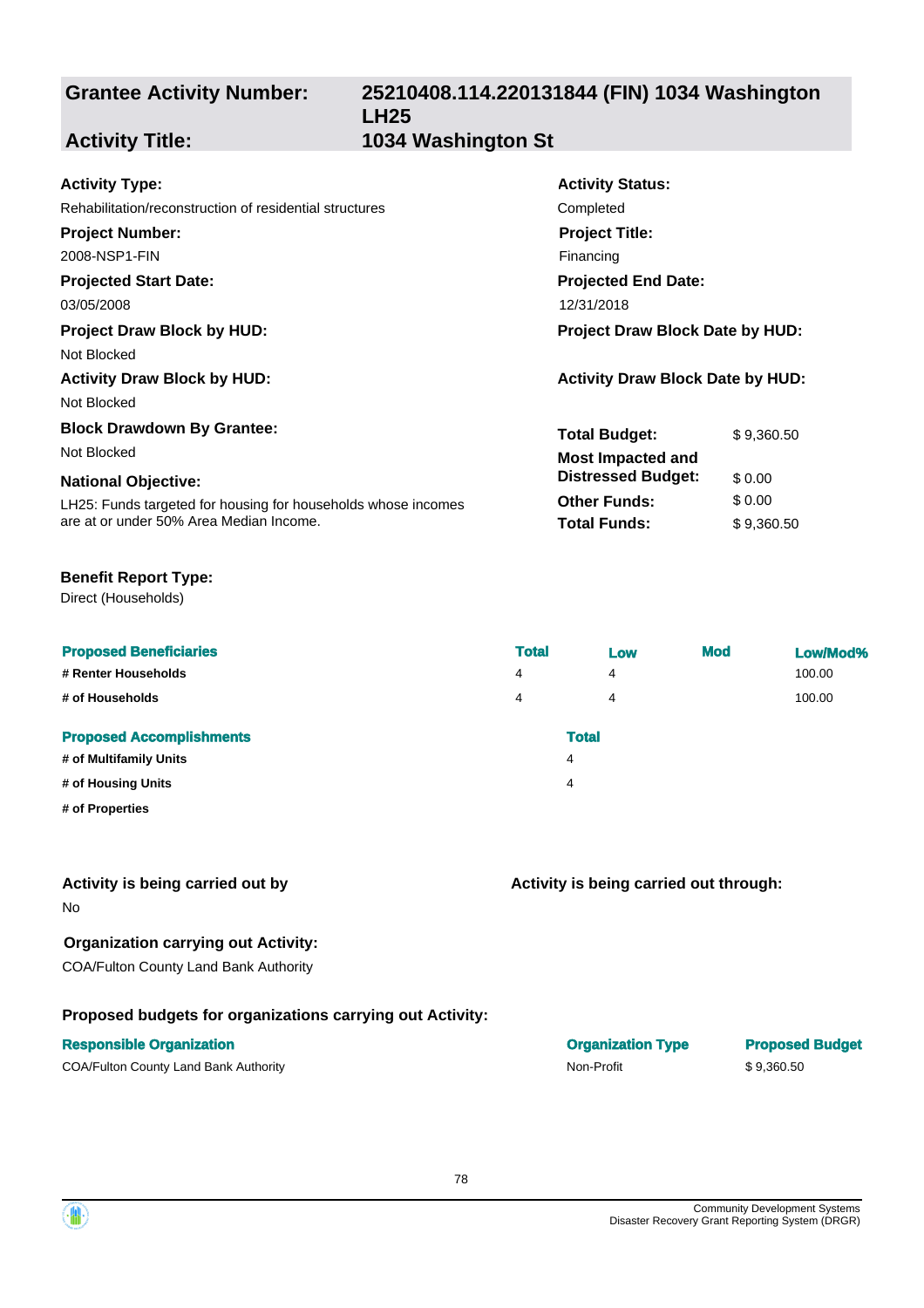**Activity Description:**

**Environmental Assessment:**



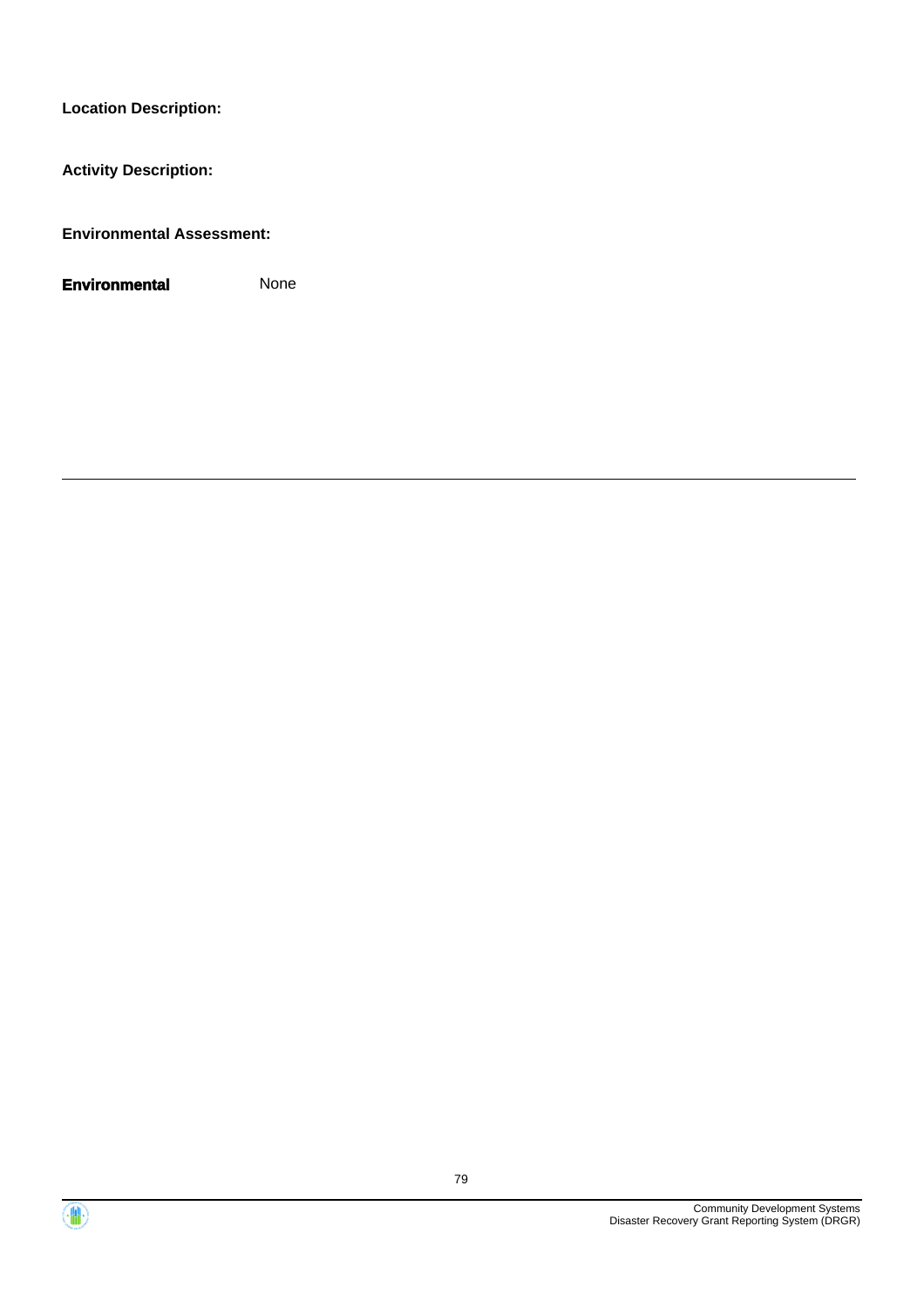## **25210408.115.220131844 (FIN) Activity Title: Urban Residential Finance Authority**

| <b>Activity Type:</b>                                        | <b>Activity Status:</b>                 |
|--------------------------------------------------------------|-----------------------------------------|
| Homeownership Assistance to low- and moderate-income         | Completed                               |
| <b>Project Number:</b>                                       | <b>Project Title:</b>                   |
| 2008-NSP1-FIN                                                | Financing                               |
| <b>Projected Start Date:</b>                                 | <b>Projected End Date:</b>              |
| 03/05/2009                                                   | 12/31/2018                              |
| <b>Project Draw Block by HUD:</b>                            | <b>Project Draw Block Date by HUD:</b>  |
| Not Blocked                                                  |                                         |
| <b>Activity Draw Block by HUD:</b>                           | <b>Activity Draw Block Date by HUD:</b> |
| Not Blocked                                                  |                                         |
| <b>Block Drawdown By Grantee:</b>                            | <b>Total Budget:</b><br>\$43,625.00     |
| Not Blocked                                                  | <b>Most Impacted and</b>                |
| <b>National Objective:</b>                                   | <b>Distressed Budget:</b><br>\$0.00     |
| LMMI: Low, Moderate and Middle Income National Objective for | <b>Other Funds:</b><br>\$0.00           |
| NSP Only                                                     | <b>Total Funds:</b><br>\$43,625.00      |
|                                                              |                                         |

## **Benefit Report Type:**

Direct (Households)

| <b>Proposed Beneficiaries</b><br># Owner Households<br># of Households           | <b>Total</b><br>2<br>2 | Low          | <b>Mod</b> | Low/Mod%<br>0.00<br>0.00 |
|----------------------------------------------------------------------------------|------------------------|--------------|------------|--------------------------|
| <b>Proposed Accomplishments</b><br># of Singlefamily Units<br># of Housing Units | 2<br>2                 | <b>Total</b> |            |                          |

| Activity is being carried out by |  |  |
|----------------------------------|--|--|
|                                  |  |  |

No

## **Organization carrying out Activity:**

Urban Residential Finance Authority

## **Proposed budgets for organizations carrying out Activity:**

|  | Urban Residential Finance Authority |
|--|-------------------------------------|
|--|-------------------------------------|

**Location Description:**

| <b>Responsible Organization</b>     | <b>Organization Type</b> | <b>Proposed Budget</b> |
|-------------------------------------|--------------------------|------------------------|
| Urban Residential Finance Authority | Unknown                  | \$44.025.00            |

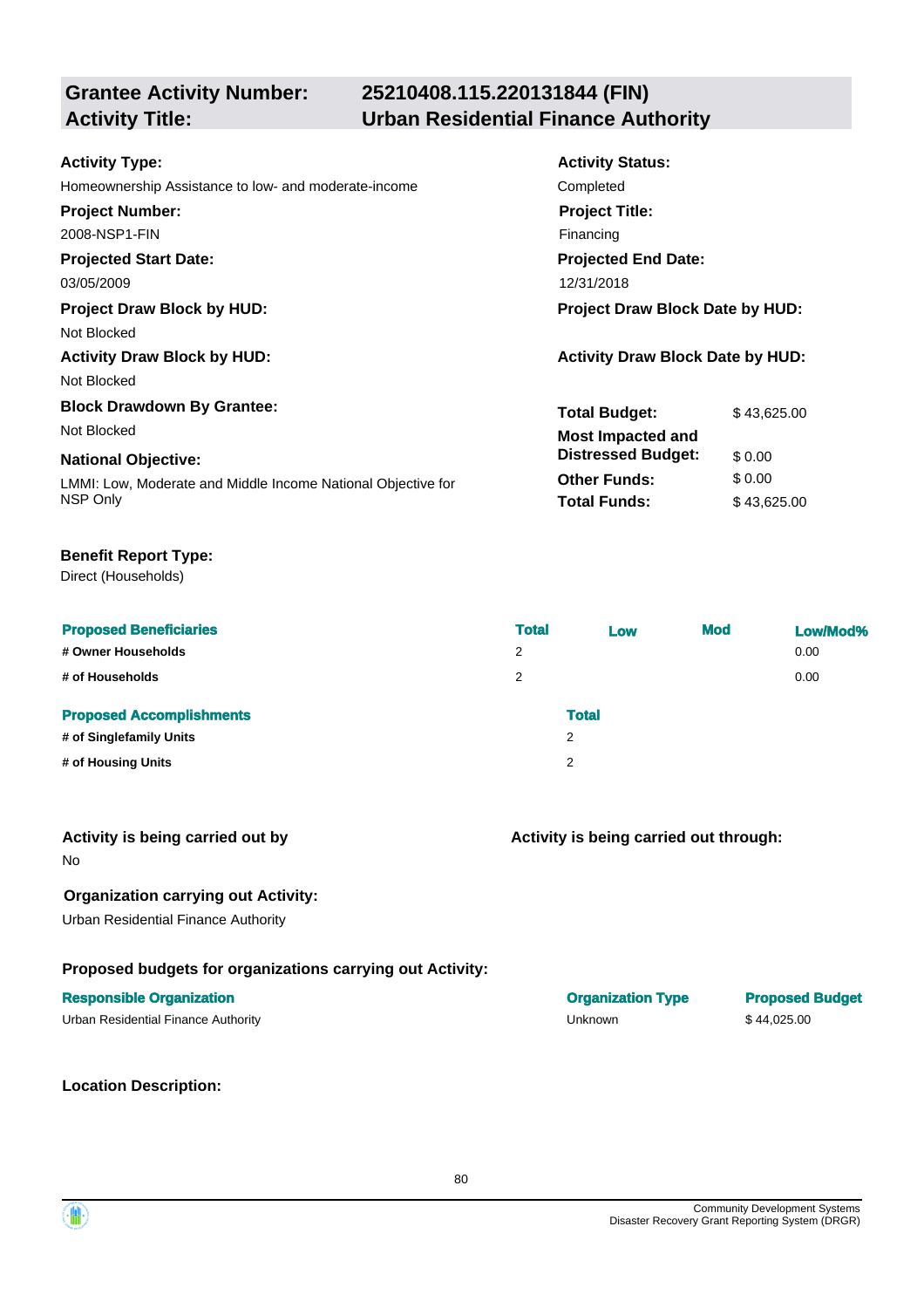Areas of greatest need in the City of Atlanta.

## **Activity Description:**

To establish financing mechanisms for purchase and redevelopment of foreclosed upon homes for sell to households at or below 120% of the AMI.

## **Environmental Assessment:**

**Environmental** None

## **Project # / 2008-NSP1-LBA / Land Banking**

| <b>Grantee Activity Number:</b> | 25210408.114.220131844 (LBA)                 |
|---------------------------------|----------------------------------------------|
| <b>Activity Title:</b>          | <b>COA/Fulton County Land Bank Authority</b> |
|                                 |                                              |

| <b>Activity Type:</b>                                        | <b>Activity Status:</b>                 |              |  |  |
|--------------------------------------------------------------|-----------------------------------------|--------------|--|--|
| Land Banking - Acquisition (NSP Only)                        | Under Way                               |              |  |  |
| <b>Project Number:</b>                                       | <b>Project Title:</b>                   |              |  |  |
| 2008-NSP1-LBA                                                | Land Banking                            |              |  |  |
| <b>Projected Start Date:</b>                                 | <b>Projected End Date:</b>              |              |  |  |
| 03/05/2009                                                   | 12/31/2018                              |              |  |  |
| <b>Project Draw Block by HUD:</b>                            | <b>Project Draw Block Date by HUD:</b>  |              |  |  |
| Not Blocked                                                  |                                         |              |  |  |
| <b>Activity Draw Block by HUD:</b>                           | <b>Activity Draw Block Date by HUD:</b> |              |  |  |
| Not Blocked                                                  |                                         |              |  |  |
| <b>Block Drawdown By Grantee:</b>                            | <b>Total Budget:</b>                    | \$185,624.88 |  |  |
| Not Blocked                                                  | <b>Most Impacted and</b>                |              |  |  |
| <b>National Objective:</b>                                   | <b>Distressed Budget:</b>               | \$0.00       |  |  |
| LMMI: Low, Moderate and Middle Income National Objective for | <b>Other Funds:</b>                     | \$0.00       |  |  |
| NSP Only                                                     | <b>Total Funds:</b>                     | \$185,624.88 |  |  |
|                                                              |                                         |              |  |  |

## **Benefit Report Type:**

Area Benefit (Census)

### **Proposed Accomplishments Total**

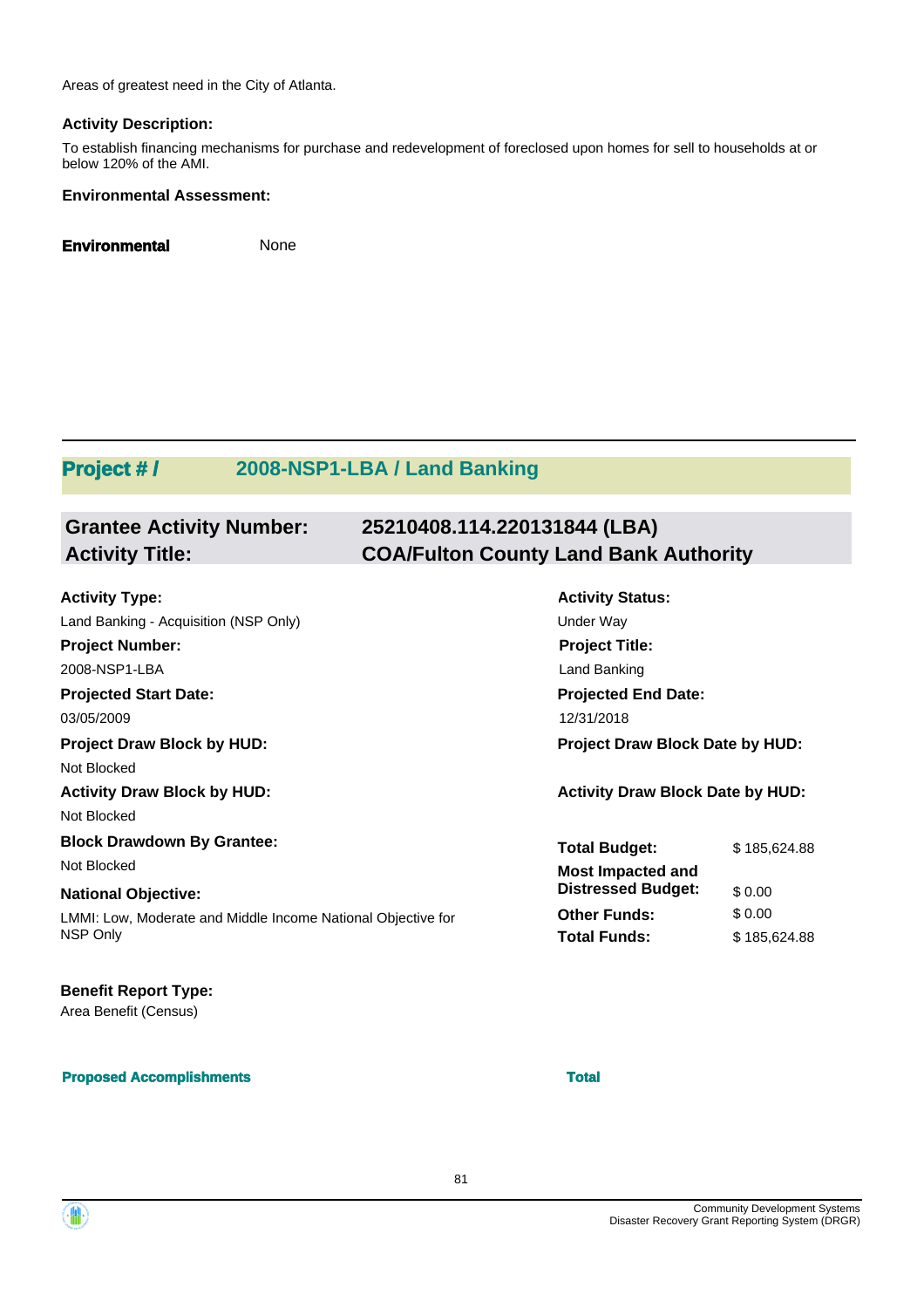| # of Singlefamily Units                                      | 6                                      |                        |
|--------------------------------------------------------------|----------------------------------------|------------------------|
| # of Housing Units                                           | 6                                      |                        |
| # of Properties                                              | 6                                      |                        |
| <b>LMI%:</b>                                                 |                                        |                        |
| Activity is being carried out by                             | Activity is being carried out through: |                        |
| No.                                                          |                                        |                        |
| <b>Organization carrying out Activity:</b>                   |                                        |                        |
| COA/Fulton County Land Bank Authority                        |                                        |                        |
| Proposed budgets for organizations carrying out Activity:    |                                        |                        |
| <b>Responsible Organization</b>                              | <b>Organization Type</b>               | <b>Proposed Budget</b> |
| COA/Fulton County Land Bank Authority                        | Non-Profit                             | \$229,135.04           |
| <b>Location Description:</b>                                 |                                        |                        |
| Areas of greatest need in the City of Atlanta.               |                                        |                        |
| <b>Activity Description:</b>                                 |                                        |                        |
| To provide land banking services to eligible NSP properties. |                                        |                        |
| <b>Environmental Assessment:</b>                             |                                        |                        |
| <b>Environmental</b><br>None                                 |                                        |                        |
|                                                              |                                        |                        |

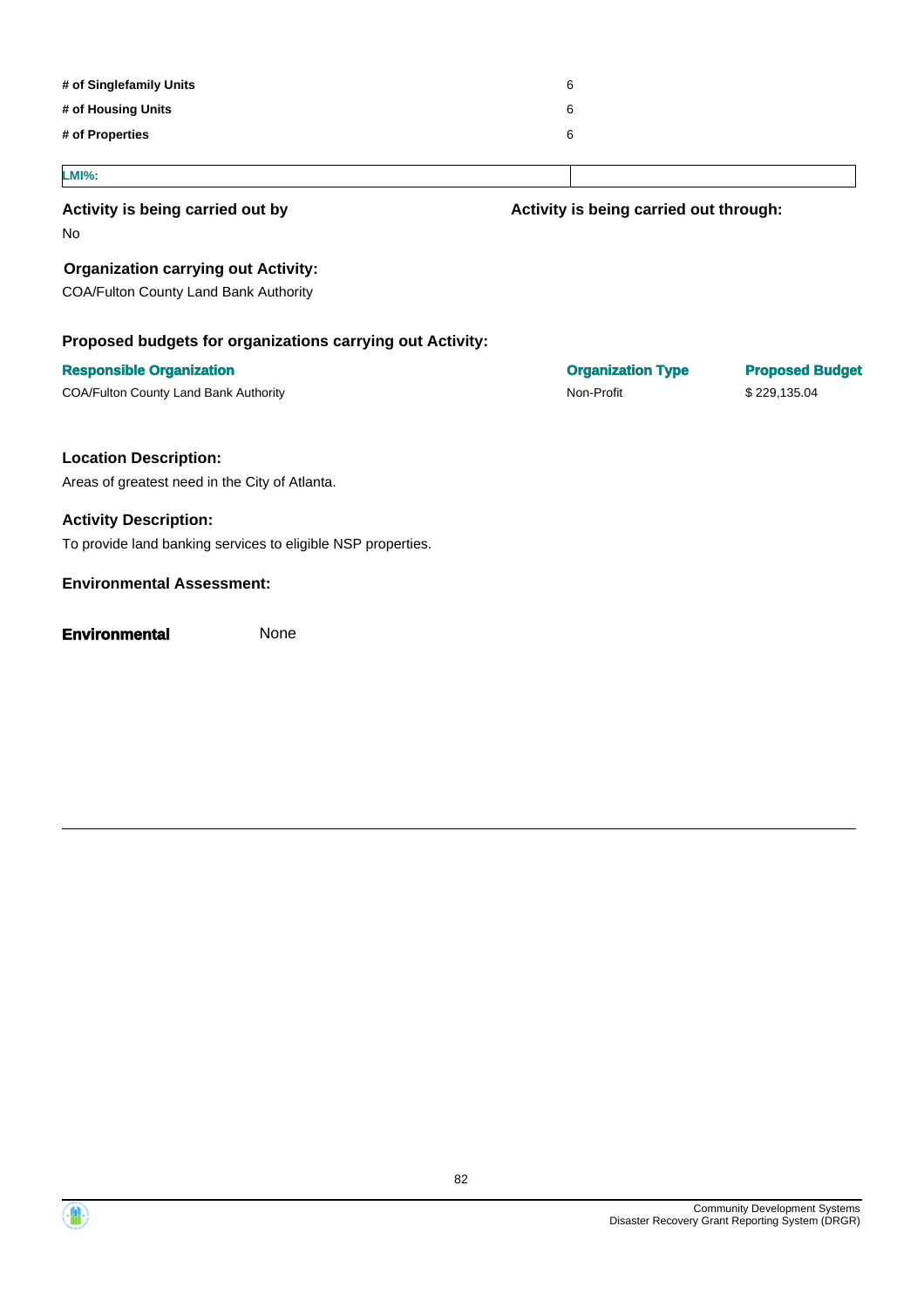## **25210408.114.220131844 (LBA) Lamar/Wadley**

### **Projected Start Date:** LMMI: Low, Moderate and Middle Income National Objective for NSP Only **National Objective: Activity Status: Projected End Date: Activity Type:** 03/05/2009 12/31/2018 Acquisition - general and the state of the state of the Under Way **Activity Title: Lamar/Wadley Project Project Number:** 2008-NSP1-LBA **Project Title:** Land Banking **Total Budget:** \$ 309,362.33 **Other Funds:** \$ 0.00 **Total Funds:** \$ 309,362,33 **Project Draw Block by HUD: Project Draw Block Date by HUD:** Not Blocked **Activity Draw Block by HUD: Activity Draw Block Date by HUD:** Not Blocked **Block Drawdown By Grantee:** Not Blocked **Most Impacted and Distressed Budget:** \$ 0.00

### **Benefit Report Type:**

Area Benefit (Census)

| <b>Proposed Accomplishments</b> | <b>Total</b> |
|---------------------------------|--------------|
| # of Multifamily Units          | 40           |
| # of Housing Units              | 40           |
| # of Properties                 | 5            |
|                                 |              |

83

## **LMI%:**

## **Activity is being carried out by**

No

## **Organization carrying out Activity:**

COA/Fulton County Land Bank Authority

## **Proposed budgets for organizations carrying out Activity:**

### **Responsible Organization Organization Type Proposed Budget**

COA/Fulton County Land Bank Authority **Non-Profit** \$ 309,362.33

**Location Description:**

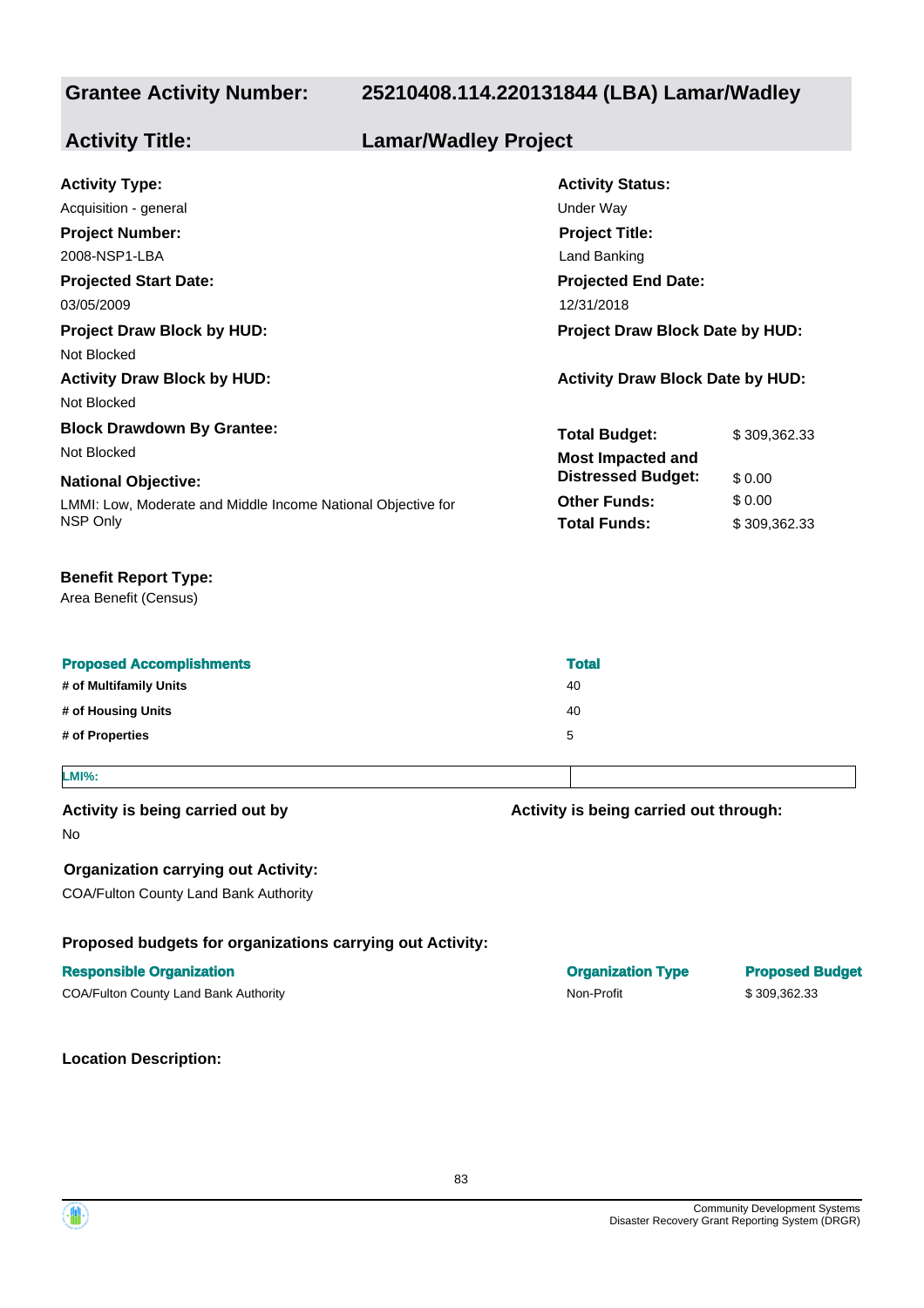Areas of Greatest Need in the City Limits of Atlatna

## **Activity Description:**

Acquire and maintain foreclosed multifamily projects in areas of greatest need

### **Environmental Assessment:**



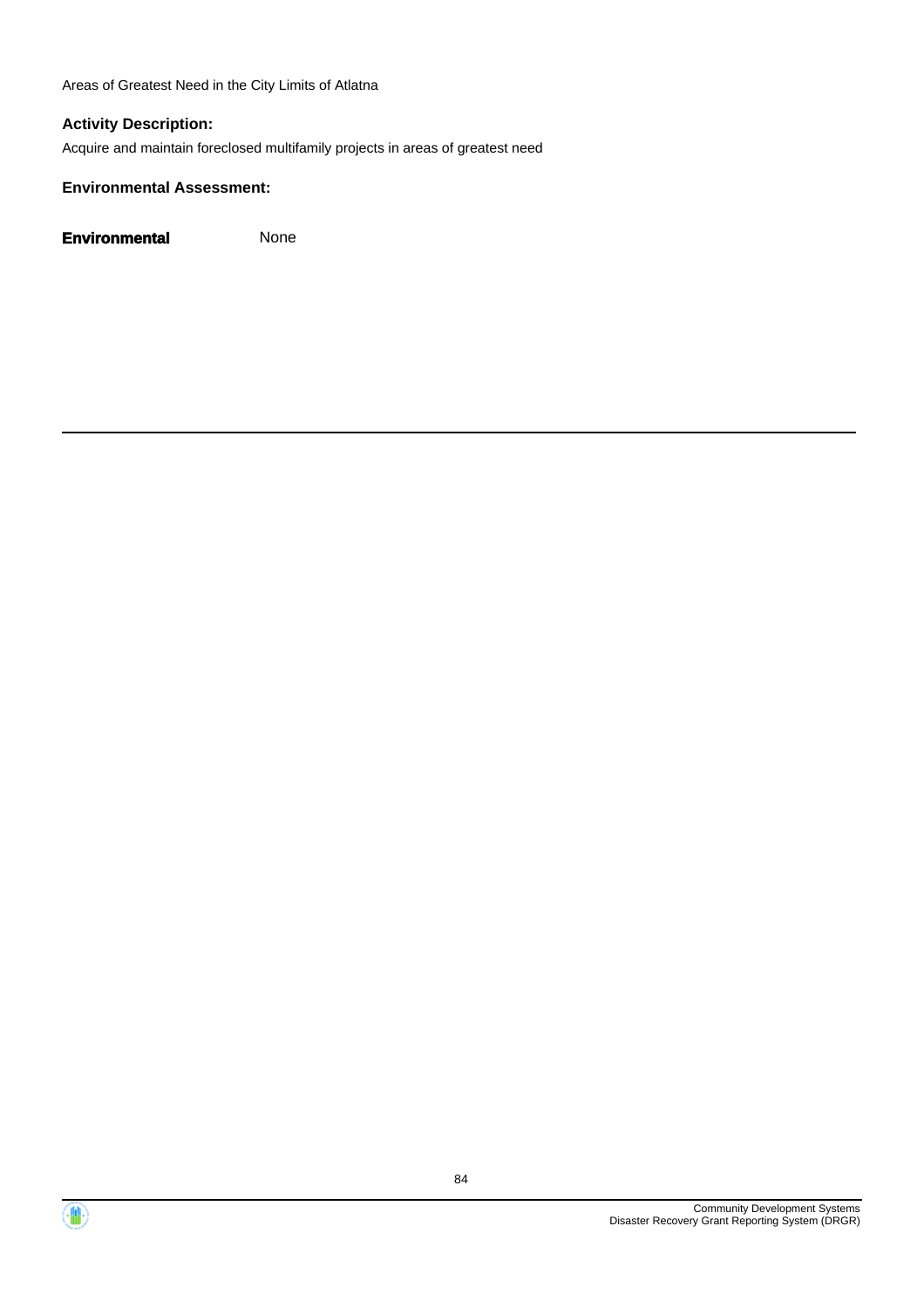**Grantee Activity Number: 25210408.114.220131844 (LBAD) Activity Title: Land Bank Authority Disposition**

| <b>Activity Type:</b>                                        | <b>Activity Status:</b>                 |              |  |
|--------------------------------------------------------------|-----------------------------------------|--------------|--|
| Land Banking - Disposition (NSP Only)                        | Under Way                               |              |  |
| <b>Project Number:</b>                                       | <b>Project Title:</b>                   |              |  |
| 2008-NSP1-LBA                                                | Land Banking                            |              |  |
| <b>Projected Start Date:</b>                                 | <b>Projected End Date:</b>              |              |  |
| 03/05/2009                                                   | 12/31/2018                              |              |  |
| <b>Project Draw Block by HUD:</b>                            | <b>Project Draw Block Date by HUD:</b>  |              |  |
| Not Blocked                                                  |                                         |              |  |
| <b>Activity Draw Block by HUD:</b>                           | <b>Activity Draw Block Date by HUD:</b> |              |  |
| Not Blocked                                                  |                                         |              |  |
| <b>Block Drawdown By Grantee:</b>                            | <b>Total Budget:</b>                    | \$367,272.87 |  |
| Not Blocked                                                  | <b>Most Impacted and</b>                |              |  |
| <b>National Objective:</b>                                   | <b>Distressed Budget:</b>               | \$0.00       |  |
| LMMI: Low, Moderate and Middle Income National Objective for | <b>Other Funds:</b>                     | \$0.00       |  |
| NSP Only                                                     | <b>Total Funds:</b>                     | \$367,272.87 |  |
|                                                              |                                         |              |  |

## **Benefit Report Type:**

Area Benefit (Census)

| # of Housing Units<br>-31 |  |
|---------------------------|--|
| # of Properties<br>30     |  |

### **LMI%:**

## **Activity is being carried out by**

No

## **Organization carrying out Activity:**

COA/Fulton County Land Bank Authority

## **Proposed budgets for organizations carrying out Activity:**

## **Responsible Organization COVID-100 COVID-100 COVID-100 COVID-100 COVID-100 COVID-100 COVID-100 COVID-100 COVID-100 COVID-100 COVID-100 COVID-100 COVID-100 COVID-100 COVID-100 COVID-100 COVID-100 COVID-100 COVID-100 COVI**

COA/Fulton County Land Bank Authority Non-Profit \$ 367,272.87

## **Location Description:**

Areas of Greatest Need in the City of Atlanta

**Activity Description:**

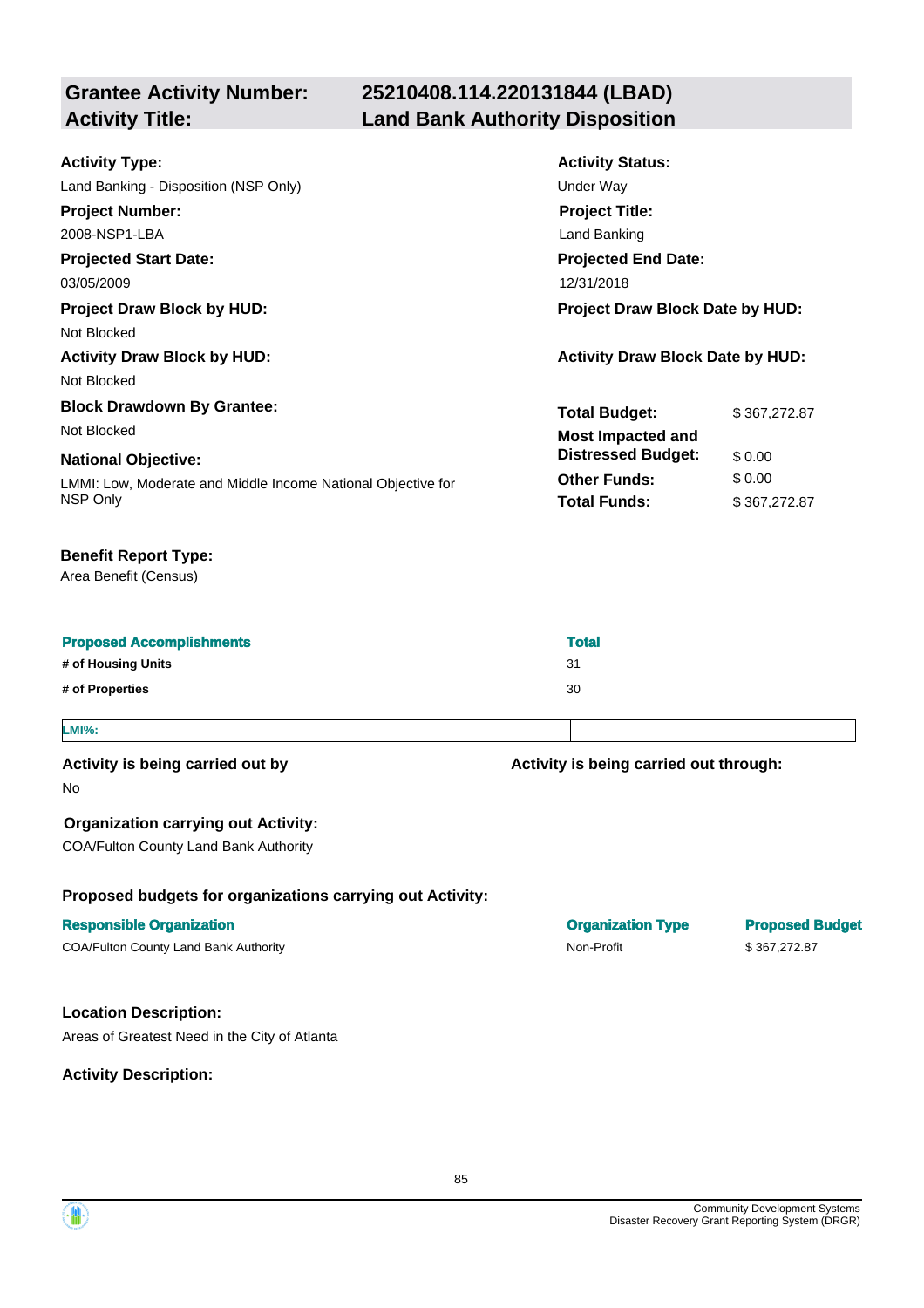To landbank and maintain foreclosed vacant properties for future development.

### **Environmental Assessment:**

**Environmental** None

## **Project # / 2008-NSP1-REDV / Redevelopment**

### **Grantee Activity Number: 25210408.104.220131844 (RDVR) LH25 Activity Title: Partnership for the Preservation of Pittsburgh**

**Activity Status:**

**Project Title:** Redevelopment

**Projected End Date:**

**Total Budget:** \$22,472.31

**Other Funds:** \$ 0.00 **Total Funds:** \$ 22,472.31

**Distressed Budget:** \$ 0.00

### **Activity Type:**

Rehabilitation/reconstruction of residential structures example and the Under Way

**Project Number:**

2008-NSP1-REDV

**Projected Start Date:**

03/08/2008 12/31/2019

**Project Draw Block by HUD: Project Draw Block Date by HUD:** Not Blocked

**Activity Draw Block by HUD: Activity Draw Block Date by HUD:**

Not Blocked

**Block Drawdown By Grantee:**

Not Blocked **Most Impacted and** 

### **National Objective:**

LH25: Funds targeted for housing for households whose incomes are at or under 50% Area Median Income.

## **Benefit Report Type:**

Direct (Households)

| <b>Proposed Beneficiaries</b>   | <b>Total</b> | Low | <b>Mod</b> | Low/Mod% |
|---------------------------------|--------------|-----|------------|----------|
| # Renter Households             |              |     |            | 100.00   |
| # of Households                 |              |     |            | 100.00   |
| <b>Proposed Accomplishments</b> | Total        |     |            |          |

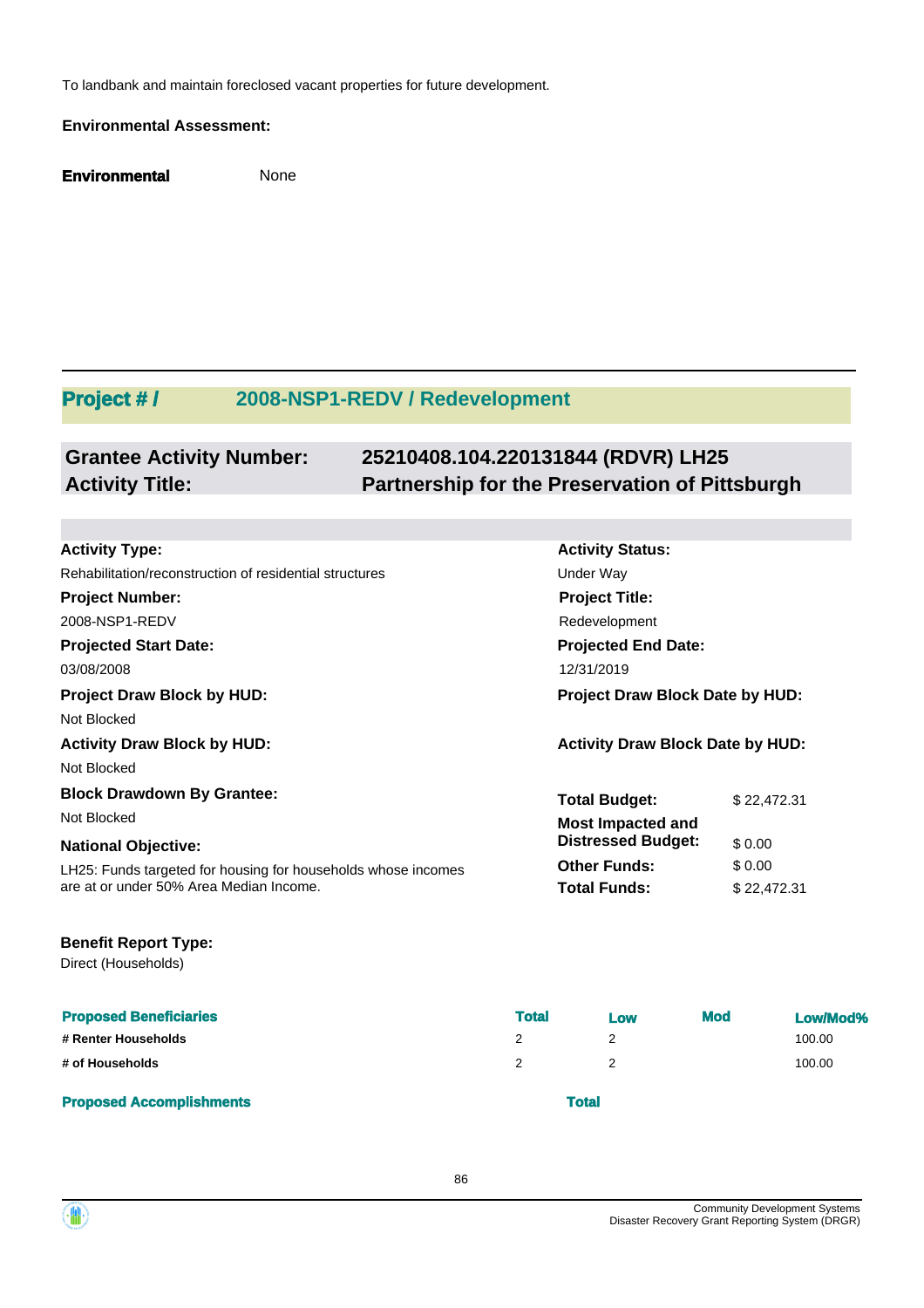| # of Singlefamily Units | 2 |
|-------------------------|---|
| # of Housing Units      | 2 |
| # of Properties         | 2 |

| Activity is being carried out by<br>No.                   | Activity is being carried out through: |                        |
|-----------------------------------------------------------|----------------------------------------|------------------------|
| <b>Organization carrying out Activity:</b>                |                                        |                        |
| Partnership for the Preservation of Pittsburgh            |                                        |                        |
| Proposed budgets for organizations carrying out Activity: |                                        |                        |
| <b>Responsible Organization</b>                           | <b>Organization Type</b>               | <b>Proposed Budget</b> |
| Partnership for the Preservation of Pittsburgh            | Non-Profit                             | \$2.00                 |
| <b>Location Description:</b>                              |                                        |                        |
| <b>Activity Description:</b>                              |                                        |                        |
| <b>Environmental Assessment:</b>                          |                                        |                        |
| <b>Environmental</b><br>None                              |                                        |                        |
|                                                           |                                        |                        |

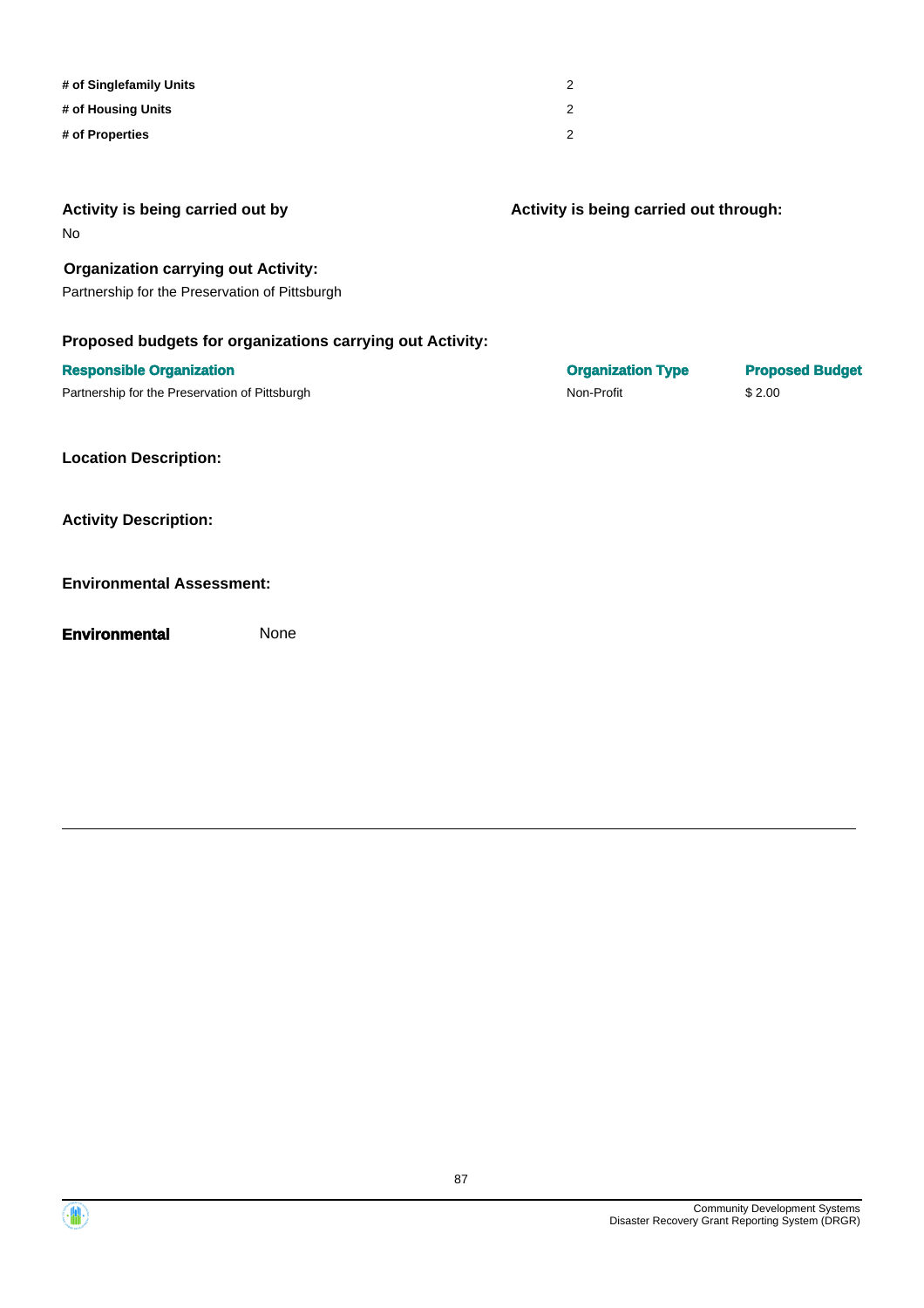## **25210408.104.220131844 (RDVR) LMMI Activity Title: Partnership for the Preservation of Pittsburgh**

**Activity Status:**

**Project Title:** Redevelopment

**Projected End Date:**

**Total Budget:** \$493,499.44

**Total Funds:** \$493,499.44

**Other Funds:** \$ 0.00

**Distressed Budget:** \$ 0.00

## **Activity Type:**

Rehabilitation/reconstruction of residential structures **Exercise Structures** Under Way

### **Project Number:**

2008-NSP1-REDV

## **Projected Start Date:**

03/05/2009 12/31/2019

## **Project Draw Block by HUD: Project Draw Block Date by HUD:**

Not Blocked

**Activity Draw Block by HUD: Activity Draw Block Date by HUD:**

Not Blocked

## **Block Drawdown By Grantee:**

Not Blocked **Most Impacted and** 

## **National Objective:**

LMMI: Low, Moderate and Middle Income National Objective for NSP Only

## **Benefit Report Type:**

Direct (Households)

| <b>Proposed Beneficiaries</b>   | <b>Total</b> | Low          | <b>Mod</b> | Low/Mod% |
|---------------------------------|--------------|--------------|------------|----------|
| # Renter Households             | 8            |              |            | 0.00     |
| # of Households                 | 8            |              |            | 0.00     |
| <b>Proposed Accomplishments</b> |              | <b>Total</b> |            |          |
| # of Singlefamily Units         |              | 8            |            |          |
| # of Housing Units              |              | 8            |            |          |
| # of Properties                 |              | 8            |            |          |
|                                 |              |              |            |          |

## **Activity is being carried out by**

No

## **Organization carrying out Activity:**

Partnership for the Preservation of Pittsburgh

## **Proposed budgets for organizations carrying out Activity:**

## **Responsible Organization**

Partnership for the Preservation of Pittsburgh Non-Profit \$ 500,000.00

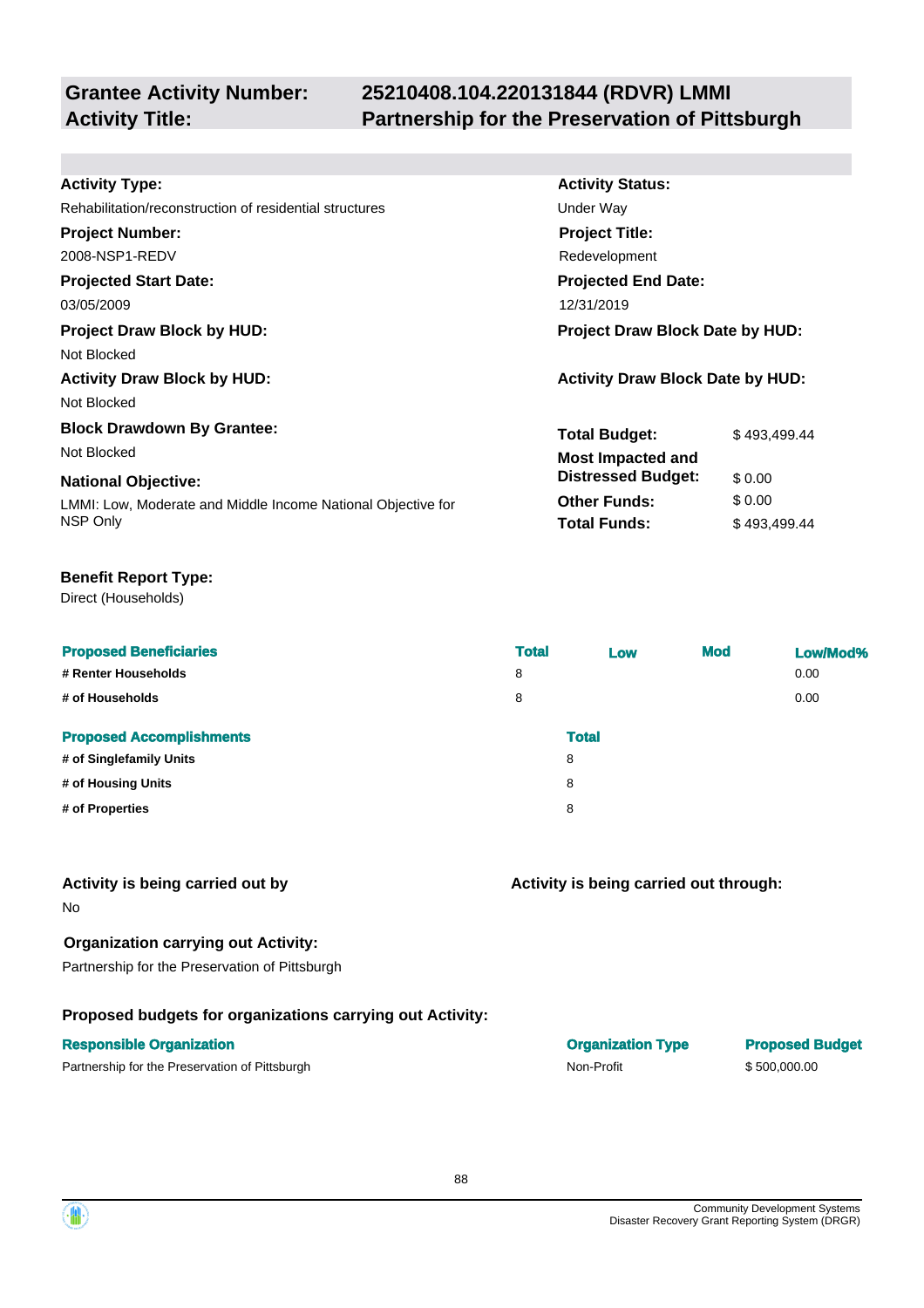Areas of Greatest Need in the City of Atlanta

## **Activity Description:**

To acquire, rehabilitate and sell, rent or lease-purchase homes to households below 120% of the AMI.

## **Environmental Assessment:**

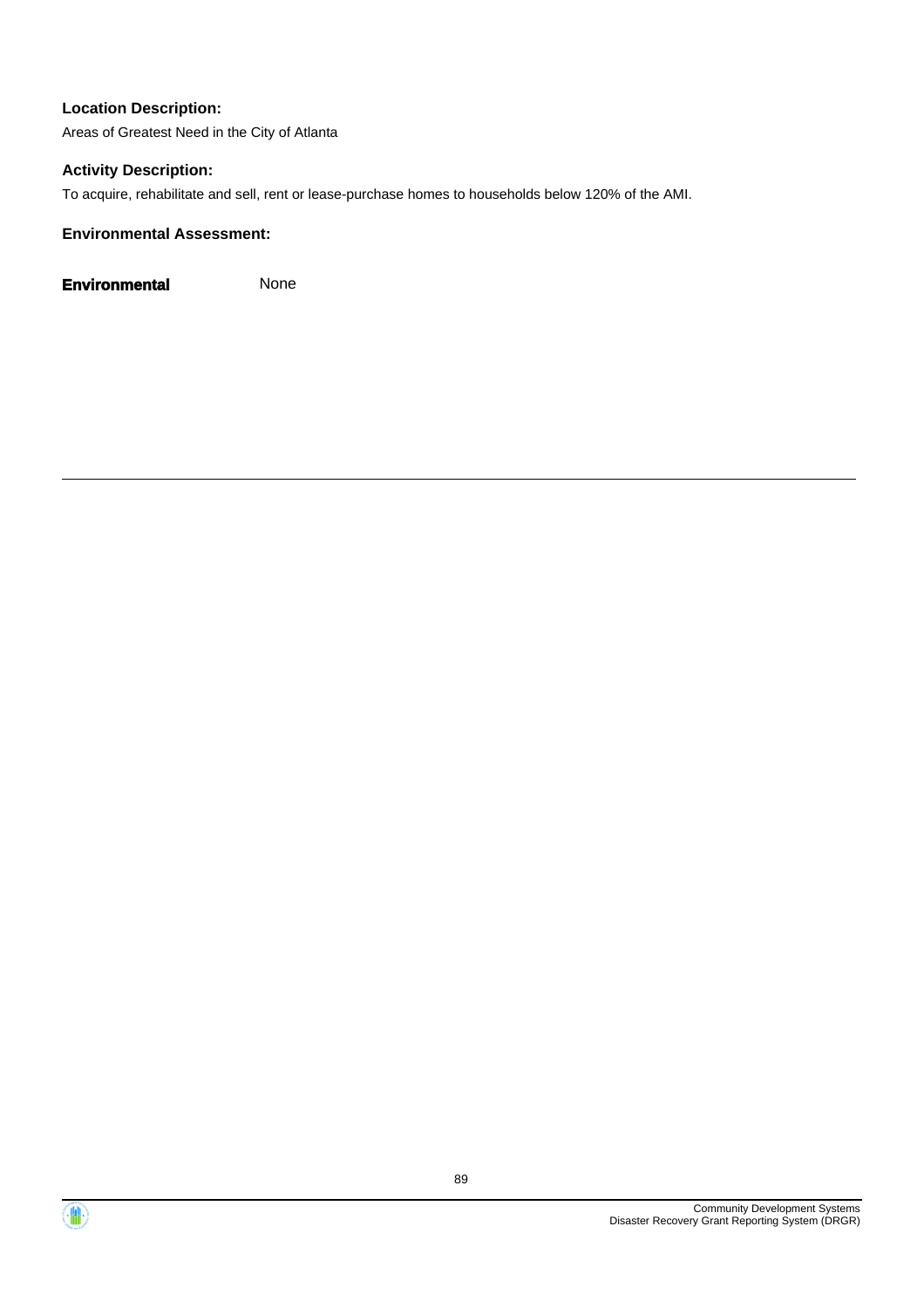## **25210408.105.220131844 (NC) Edgewood LH25**

## **Activity Title: Edgewood Townhomes, LLC**

| <b>Activity Type:</b>                                         | <b>Activity Status:</b>                 |                |  |
|---------------------------------------------------------------|-----------------------------------------|----------------|--|
| Construction of new housing                                   | Completed                               |                |  |
| <b>Project Number:</b>                                        | <b>Project Title:</b>                   |                |  |
| 2008-NSP1-REDV                                                | Redevelopment                           |                |  |
| <b>Projected Start Date:</b>                                  | <b>Projected End Date:</b>              |                |  |
| 03/05/2009                                                    | 12/31/2018                              |                |  |
| <b>Project Draw Block by HUD:</b>                             | <b>Project Draw Block Date by HUD:</b>  |                |  |
| Not Blocked                                                   |                                         |                |  |
| <b>Activity Draw Block by HUD:</b>                            | <b>Activity Draw Block Date by HUD:</b> |                |  |
| Not Blocked                                                   |                                         |                |  |
| <b>Block Drawdown By Grantee:</b>                             | <b>Total Budget:</b>                    | \$1,000,000.00 |  |
| Not Blocked                                                   | <b>Most Impacted and</b>                |                |  |
| <b>National Objective:</b>                                    | <b>Distressed Budget:</b>               | \$0.00         |  |
| LH25: Funds targeted for housing for households whose incomes | <b>Other Funds:</b>                     | \$0.00         |  |
| are at or under 50% Area Median Income.                       | <b>Total Funds:</b>                     | \$1,000,000.00 |  |

### **Benefit Report Type:**

Direct (Households)

| <b>Proposed Beneficiaries</b>   | <b>Total</b> | Low          | <b>Mod</b> | Low/Mod% |
|---------------------------------|--------------|--------------|------------|----------|
| # Renter Households             | 40           | 40           |            | 100.00   |
| # of Households                 | 40           | 40           |            | 100.00   |
| <b>Proposed Accomplishments</b> |              | <b>Total</b> |            |          |
| # of Multifamily Units          | 40           |              |            |          |
| # of Housing Units              | 40           |              |            |          |
| # ELI Households (0-30% AMI)    |              |              |            |          |

## **Activity is being carried out by**

No

## **Organization carrying out Activity:**

Edgewood Townhomes, LLC.

## **Proposed budgets for organizations carrying out Activity:**

## **Responsible Organization COVID-100 COVID-100 COVID-100 COVID-100 COVID-100 COVID-100 COVID-100 COVID-100 COVID-100 COVID-100 COVID-100 COVID-100 COVID-100 COVID-100 COVID-100 COVID-100 COVID-100 COVID-100 COVID-100 COVI**

Edgewood Townhomes, LLC. **Edgewood Townhomes, LLC.** The Contract of the Unknown Contract Contract Contract Contract Contract Contract Contract Contract Contract Contract Contract Contract Contract Contract Contract Contrac

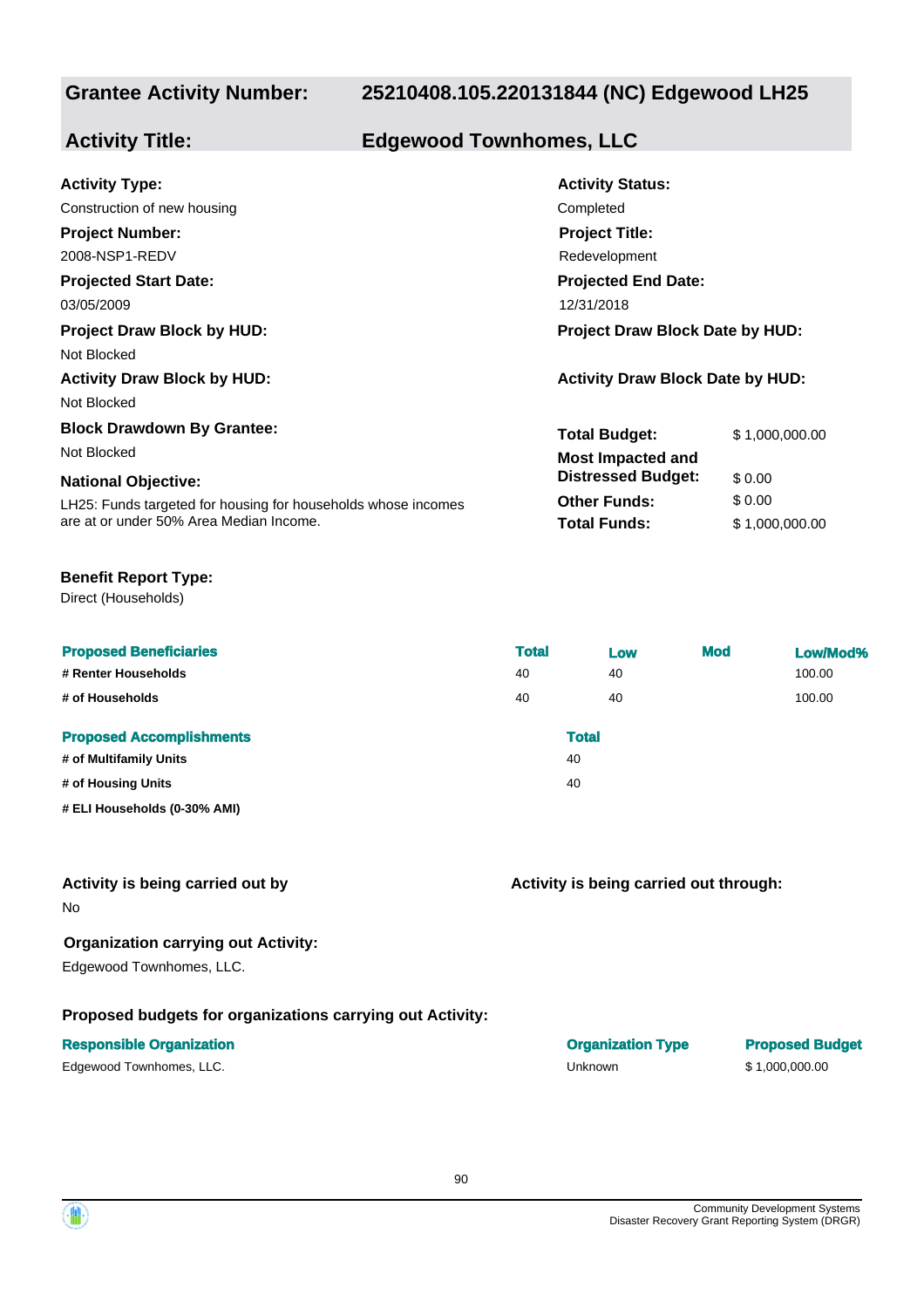Areas of greatest need in the City of Atlanta.

## **Activity Description:**

To redevelop vacant land for the development of a multifamily rental complex for households below 60% of the AMI. 40 units are designated for households below 50% AMI.

## **Environmental Assessment:**



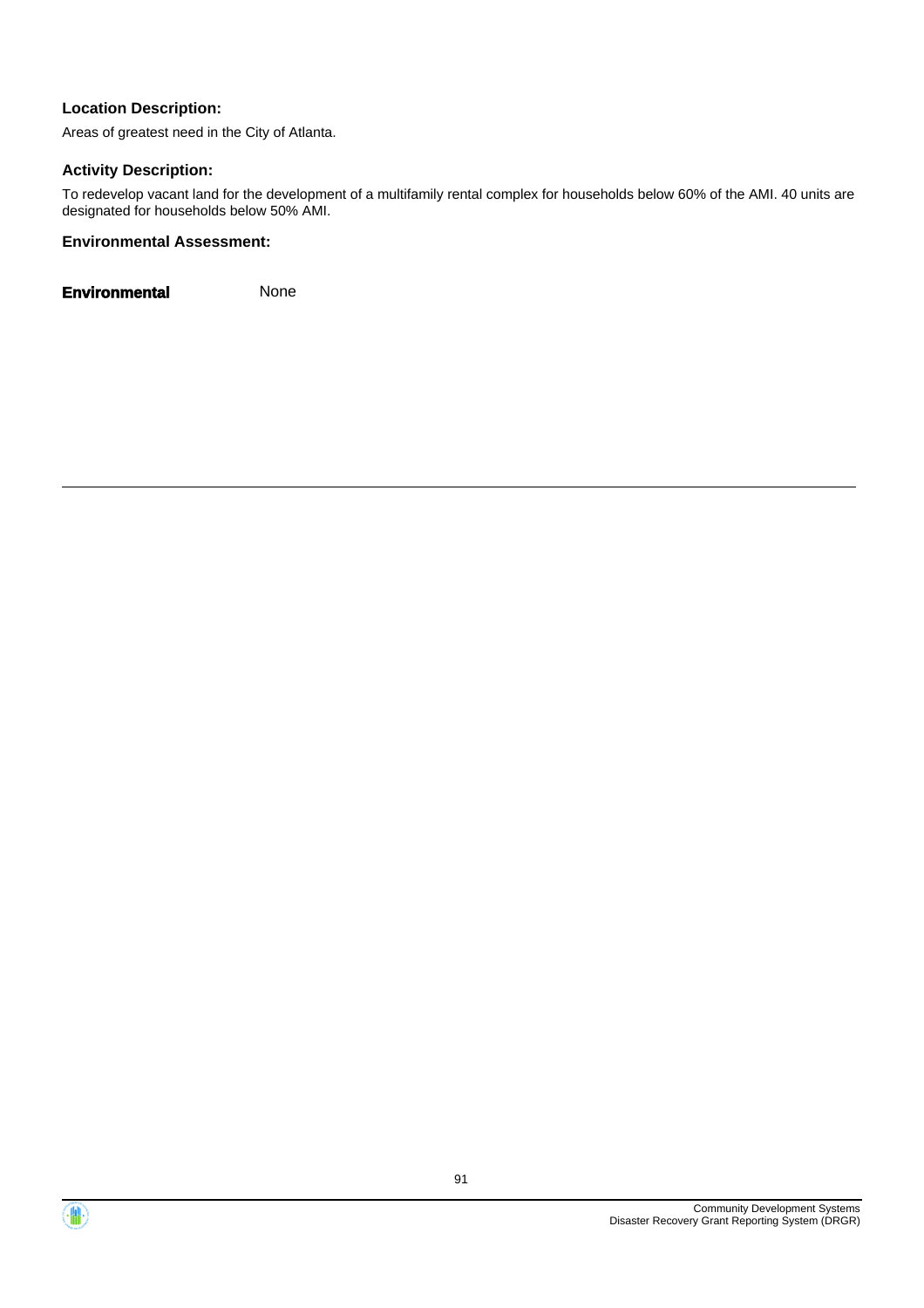## **25210408.106.220131844 (RDVR) LH25 Activity Title: Real Estate Alliance Partners**

| <b>Activity Type:</b>                                         | <b>Activity Status:</b>                 |              |  |
|---------------------------------------------------------------|-----------------------------------------|--------------|--|
| Rehabilitation/reconstruction of residential structures       | Under Way                               |              |  |
| <b>Project Number:</b>                                        | <b>Project Title:</b>                   |              |  |
| 2008-NSP1-REDV                                                | Redevelopment                           |              |  |
| <b>Projected Start Date:</b>                                  | <b>Projected End Date:</b>              |              |  |
| 03/05/2009                                                    | 12/31/2019                              |              |  |
| <b>Project Draw Block by HUD:</b>                             | <b>Project Draw Block Date by HUD:</b>  |              |  |
| Not Blocked                                                   |                                         |              |  |
| <b>Activity Draw Block by HUD:</b>                            | <b>Activity Draw Block Date by HUD:</b> |              |  |
| Not Blocked                                                   |                                         |              |  |
| <b>Block Drawdown By Grantee:</b>                             | <b>Total Budget:</b>                    | \$144,916.52 |  |
| Not Blocked                                                   | <b>Most Impacted and</b>                |              |  |
| <b>National Objective:</b>                                    | <b>Distressed Budget:</b>               | \$0.00       |  |
| LH25: Funds targeted for housing for households whose incomes | <b>Other Funds:</b>                     | \$0.00       |  |
| are at or under 50% Area Median Income.                       | <b>Total Funds:</b>                     | \$144,916.52 |  |

## **Benefit Report Type:**

Direct (Households)

| <b>Proposed Beneficiaries</b><br># Renter Households<br># of Households | <b>Total</b><br>4<br>1 | Low<br>и<br>1 | <b>Mod</b> | Low/Mod%<br>100.00<br>100.00 |
|-------------------------------------------------------------------------|------------------------|---------------|------------|------------------------------|
| <b>Proposed Accomplishments</b>                                         |                        | <b>Total</b>  |            |                              |
| # of Singlefamily Units                                                 |                        |               |            |                              |
| # of Housing Units                                                      |                        |               |            |                              |
| # ELI Households (0-30% AMI)                                            |                        |               |            |                              |
| # of Properties                                                         |                        |               |            |                              |

## **Activity is being carried out by**

No

## **Organization carrying out Activity:**

Real Estate Alliance Partners

## **Proposed budgets for organizations carrying out Activity:**

## **Responsible Organization Organization Type Proposed Budget**

Real Estate Alliance Partners **For Profit** 5 78.242.00

## **Activity is being carried out through:**

| <b>Organization Typ</b> |  |
|-------------------------|--|
| <b>For Profit</b>       |  |

92

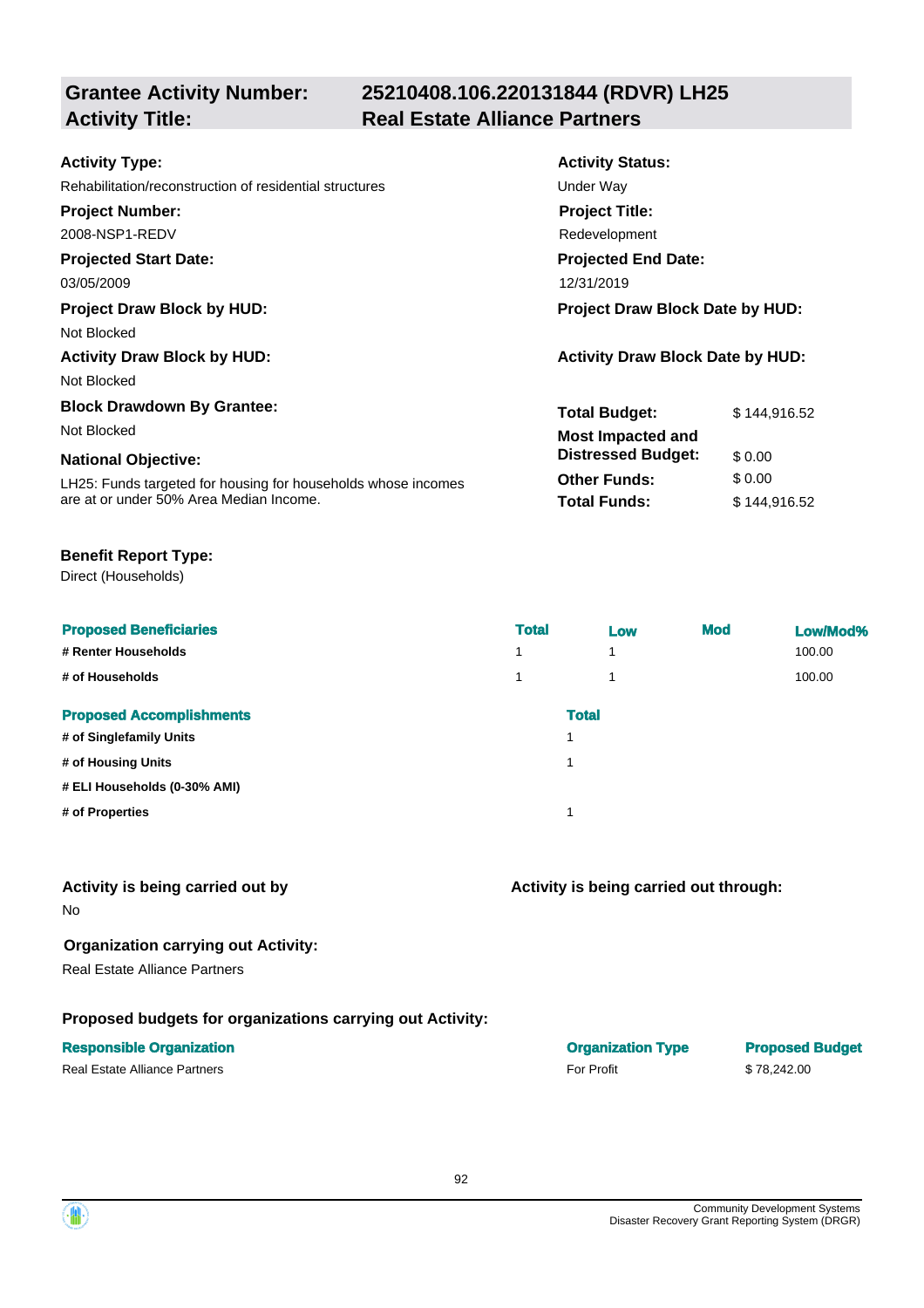Areas of greatest need in the City of Atlanta

## **Activity Description:**

Redevelopment of vacant residential property for rent to households below 50% AMI.

## **Environmental Assessment:**

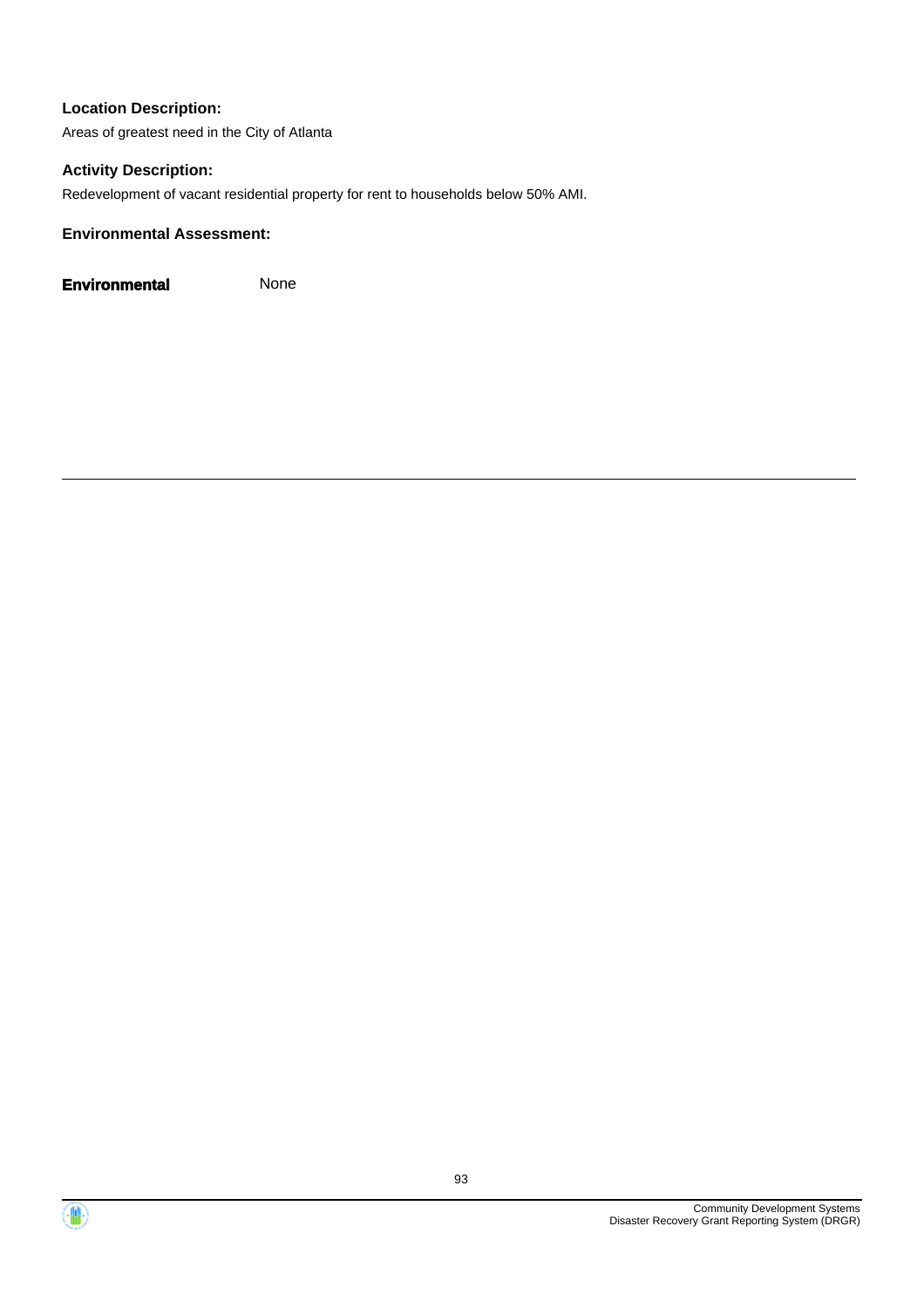## **25210408.106.220131844 (RDVR) LMMI Activity Title: Real Estate Alliance Partners**

| <b>Activity Status:</b>                 |              |  |
|-----------------------------------------|--------------|--|
| Under Way                               |              |  |
| <b>Project Title:</b>                   |              |  |
| Redevelopment                           |              |  |
| <b>Projected End Date:</b>              |              |  |
| 12/31/2019                              |              |  |
| <b>Project Draw Block Date by HUD:</b>  |              |  |
|                                         |              |  |
| <b>Activity Draw Block Date by HUD:</b> |              |  |
|                                         |              |  |
| <b>Total Budget:</b>                    | \$340,605.19 |  |
| <b>Most Impacted and</b>                |              |  |
| <b>Distressed Budget:</b>               | \$0.00       |  |
| <b>Other Funds:</b>                     | \$0.00       |  |
| <b>Total Funds:</b>                     | \$340,605.19 |  |
|                                         |              |  |

## **Benefit Report Type:**

Direct (Households)

| <b>Proposed Beneficiaries</b><br># Renter Households<br># of Households | <b>Total</b><br>4<br>4 | Low          | <b>Mod</b> | Low/Mod%<br>0.00<br>0.00 |
|-------------------------------------------------------------------------|------------------------|--------------|------------|--------------------------|
| <b>Proposed Accomplishments</b>                                         |                        | <b>Total</b> |            |                          |
| # of Singlefamily Units                                                 |                        | 4            |            |                          |
| # of Housing Units                                                      |                        | 4            |            |                          |
| # of Properties                                                         |                        | 1            |            |                          |

## **Activity is being carried out by**

No

## **Organization carrying out Activity:**

Real Estate Alliance Partners

## **Proposed budgets for organizations carrying out Activity:**

| $\overline{4}$ |  |  |
|----------------|--|--|
| $\sim$ 1       |  |  |
|                |  |  |

| <b>Responsible Organization</b> | <b>Organization Type</b> | <b>Proposed Budget</b> |
|---------------------------------|--------------------------|------------------------|
| Real Estate Alliance Partners   | <b>For Profit</b>        | \$340,605.19           |

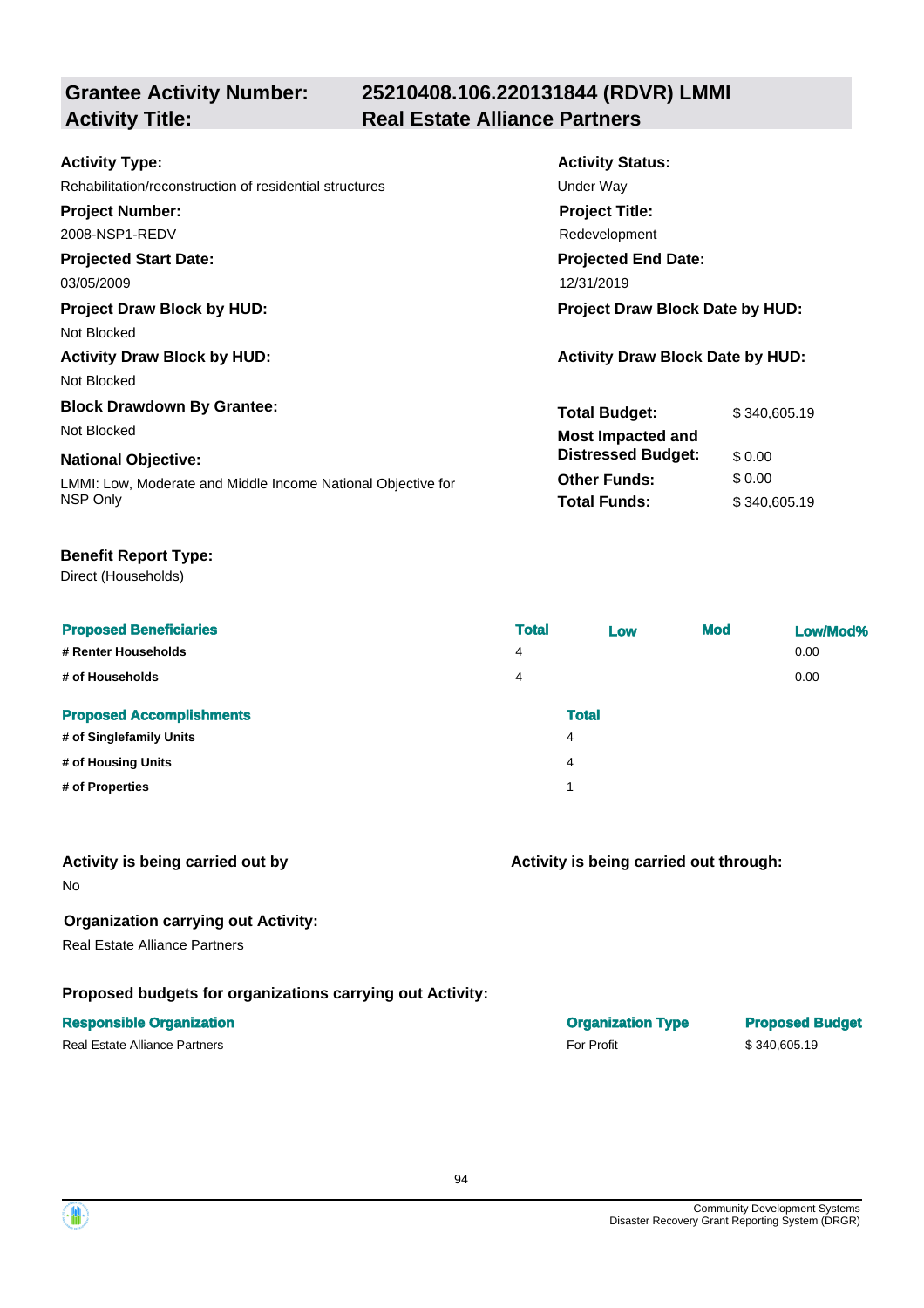Areas of greatest need in the City of Atlanta.

## **Activity Description:**

To acquire, rehabilitate, and rent foreclosed and vacant single family homes for households at or below 120% of the AMI.

## **Environmental Assessment:**



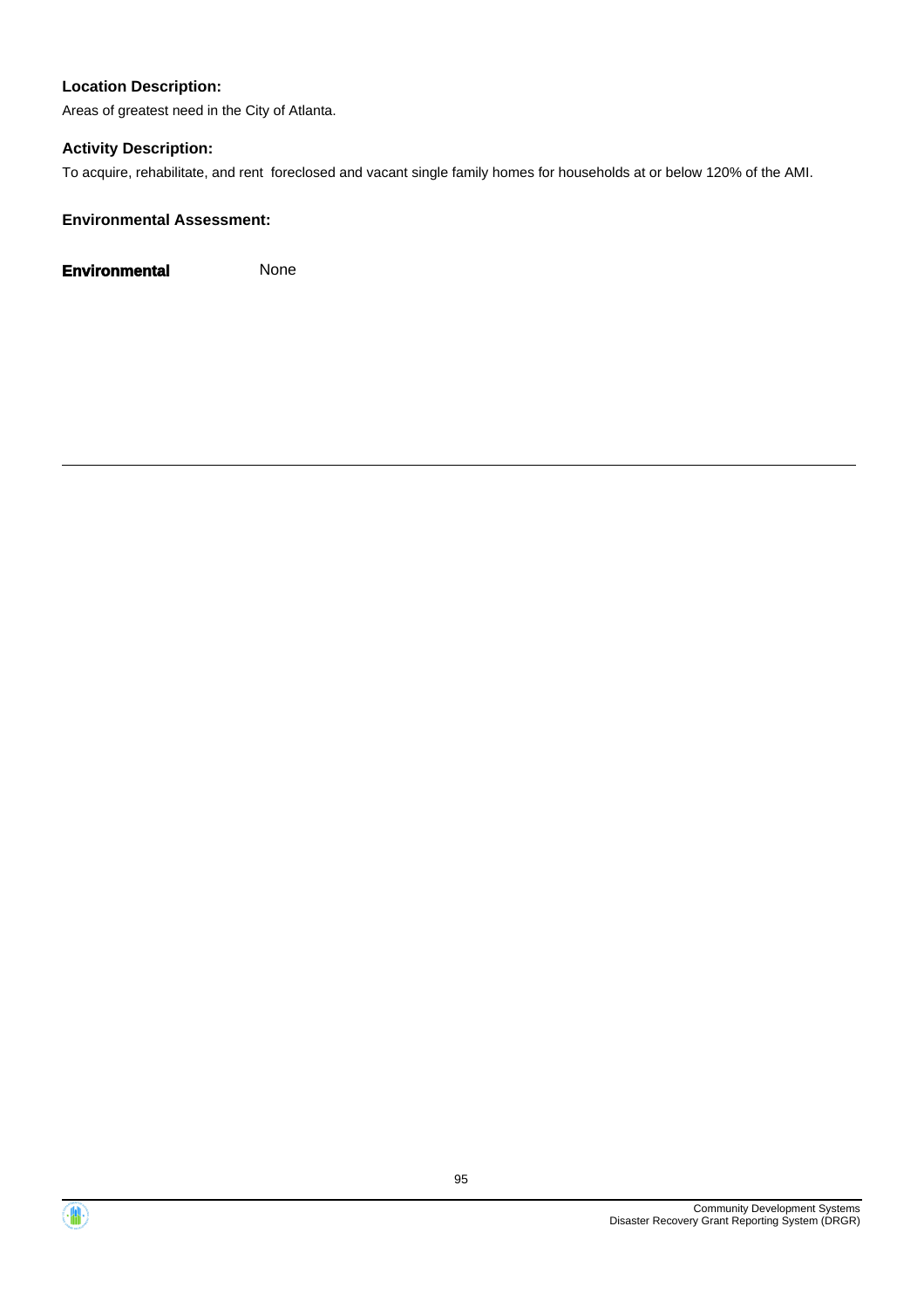**Grantee Activity Number: Activity Title: Synergy 484 Rockwell**

# **25210408.112.220131844**

| <b>Activity Status:</b>                 |              |  |
|-----------------------------------------|--------------|--|
| Planned                                 |              |  |
| <b>Project Title:</b>                   |              |  |
| Redevelopment                           |              |  |
| <b>Projected End Date:</b>              |              |  |
| 12/31/2019                              |              |  |
| Project Draw Block Date by HUD:         |              |  |
|                                         |              |  |
| <b>Activity Draw Block Date by HUD:</b> |              |  |
|                                         |              |  |
| <b>Total Budget:</b>                    | \$157,709.00 |  |
| <b>Most Impacted and</b>                |              |  |
| <b>Distressed Budget:</b>               | \$0.00       |  |
| <b>Other Funds:</b>                     | \$0.00       |  |
| <b>Total Funds:</b>                     | \$157,709.00 |  |
|                                         |              |  |

## **Benefit Report Type:**

Direct (Households)

| <b>Proposed Beneficiaries</b>   | <b>Total</b> | Low          | <b>Mod</b> | Low/Mod% |
|---------------------------------|--------------|--------------|------------|----------|
| # Owner Households              | 1            | 1            |            | 100.00   |
| # of Households                 | 1            | 1            |            | 100.00   |
| <b>Proposed Accomplishments</b> |              | <b>Total</b> |            |          |
| # of Singlefamily Units         |              |              |            |          |
| # of Housing Units              |              |              |            |          |

| Activity is being carried out by |  |  |  |  |  |
|----------------------------------|--|--|--|--|--|
|----------------------------------|--|--|--|--|--|

No

## **Organization carrying out Activity:**

Synergy Real Estate Developers, LLC

## **Proposed budgets for organizations carrying out Activity:**

### **Responsible Organization Organization Type Proposed Budget**

Synergy Real Estate Developers, LLC **For Profit For Profit** \$ 157,709.00

**Location Description:**

| <b>Organization Type</b> |  |
|--------------------------|--|
| For Profit               |  |

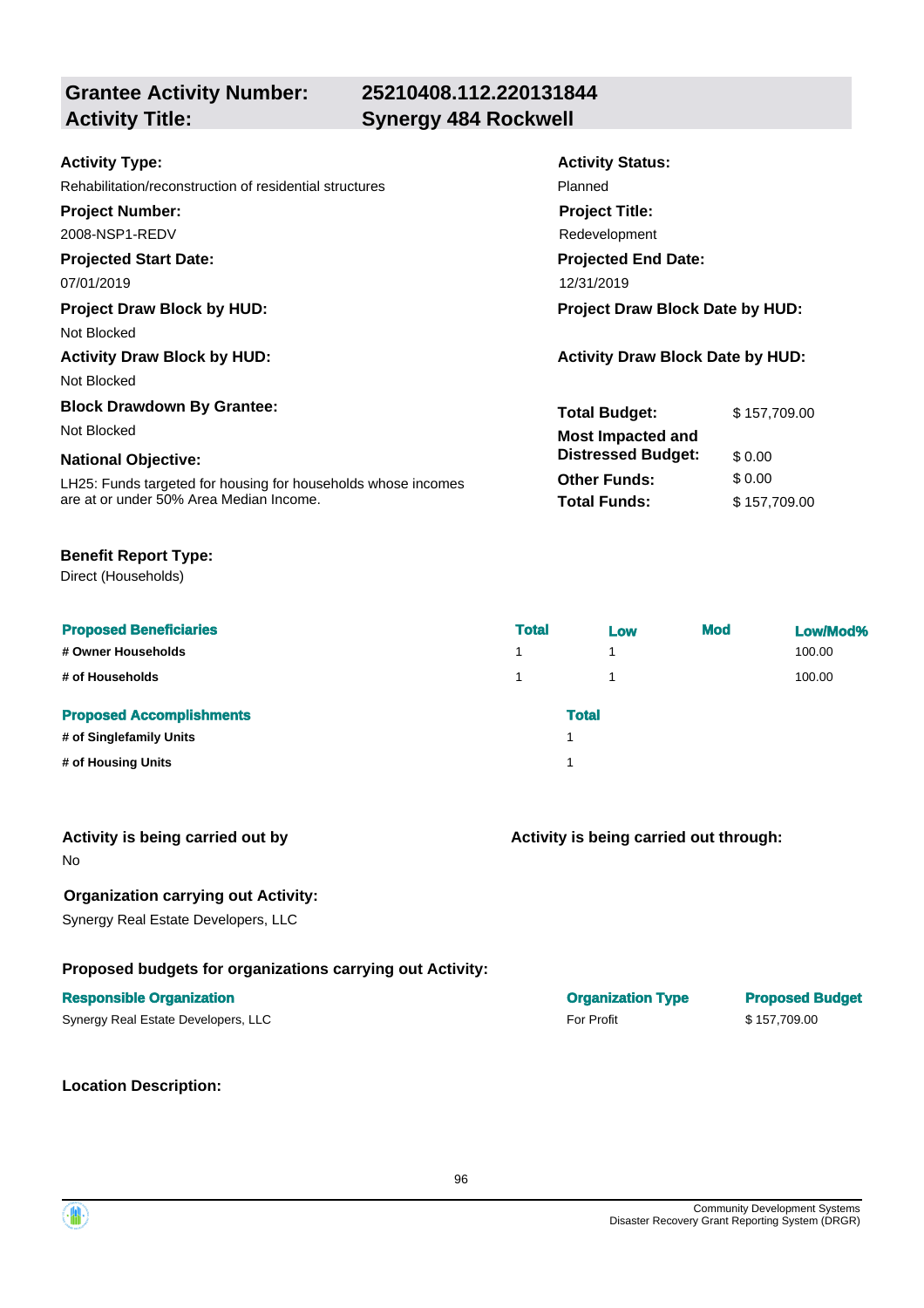484 Rockwell Street Atlanta, GA - Pittsburgh Neighborhood

## **Activity Description:**

Rehab of 1 single family unit

**Environmental Assessment:** UNDERWAY



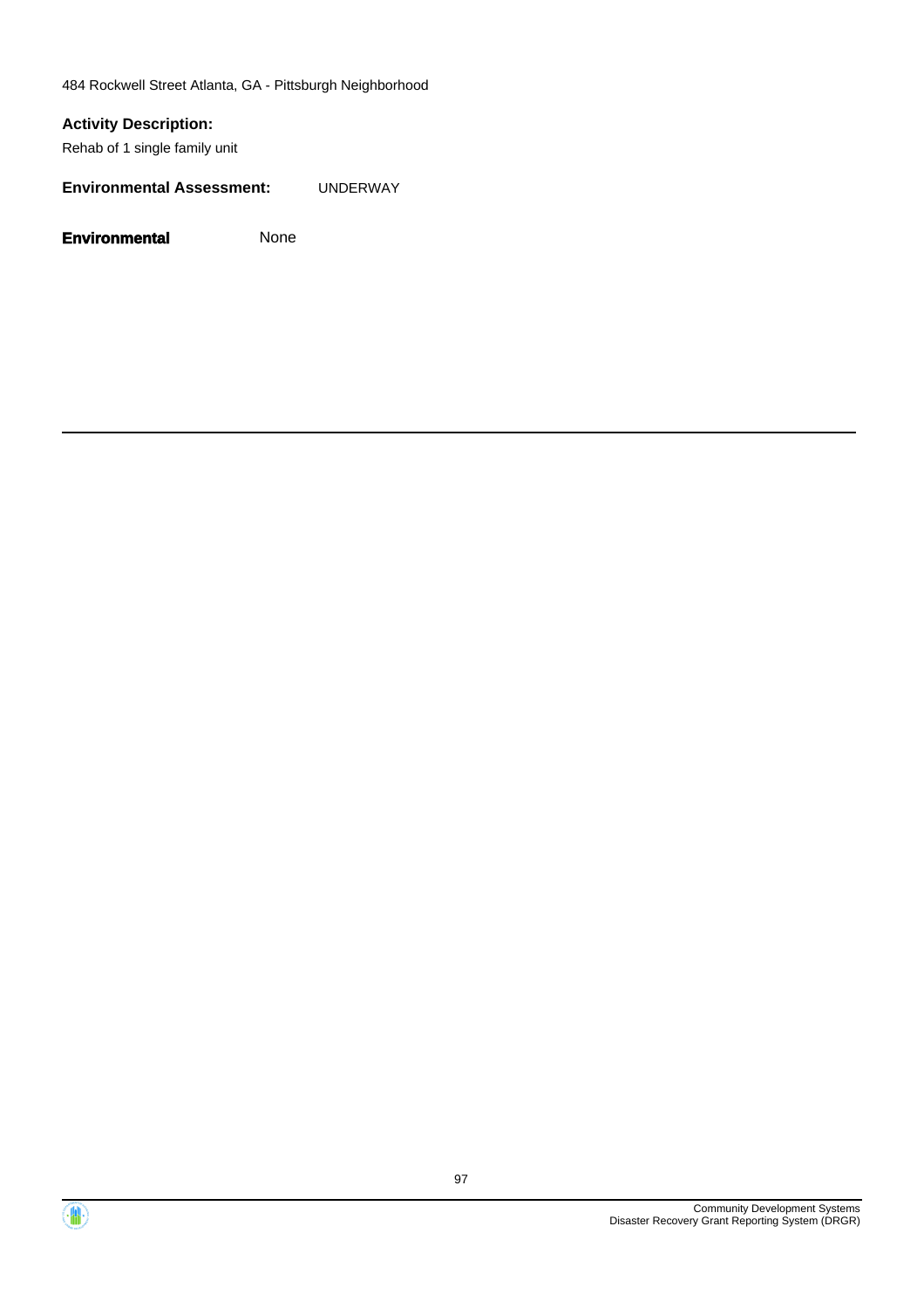## **Grantee Activity Number: Activity Title: Synergy 903 Smith Street**

# **25210408.112.220131844 LH synergy**

| <b>Activity Type:</b>                                         | <b>Activity Status:</b>                 |             |  |
|---------------------------------------------------------------|-----------------------------------------|-------------|--|
| Rehabilitation/reconstruction of residential structures       | Planned                                 |             |  |
| <b>Project Number:</b>                                        | <b>Project Title:</b>                   |             |  |
| 2008-NSP1-REDV                                                | Redevelopment                           |             |  |
| <b>Projected Start Date:</b>                                  | <b>Projected End Date:</b>              |             |  |
| 07/01/2019                                                    | 12/31/2019                              |             |  |
| <b>Project Draw Block by HUD:</b>                             | <b>Project Draw Block Date by HUD:</b>  |             |  |
| Not Blocked                                                   |                                         |             |  |
| <b>Activity Draw Block by HUD:</b>                            | <b>Activity Draw Block Date by HUD:</b> |             |  |
| Not Blocked                                                   |                                         |             |  |
| <b>Block Drawdown By Grantee:</b>                             | <b>Total Budget:</b>                    | \$76,393.32 |  |
| Not Blocked                                                   | <b>Most Impacted and</b>                |             |  |
| <b>National Objective:</b>                                    | <b>Distressed Budget:</b>               | \$0.00      |  |
| LH25: Funds targeted for housing for households whose incomes | <b>Other Funds:</b>                     | \$0.00      |  |
| are at or under 50% Area Median Income.                       | <b>Total Funds:</b>                     | \$76,393.32 |  |
|                                                               |                                         |             |  |

## **Benefit Report Type:**

Direct (Households)

| <b>Proposed Beneficiaries</b>   | <b>Total</b> | Low          | <b>Mod</b> | Low/Mod% |
|---------------------------------|--------------|--------------|------------|----------|
| # Owner Households              | 1            | 4            |            | 100.00   |
| # of Households                 | 1            |              |            | 100.00   |
| <b>Proposed Accomplishments</b> |              | <b>Total</b> |            |          |
| # of Singlefamily Units         |              |              |            |          |
| # of Housing Units              |              |              |            |          |

| Activity is being carried out by |  |
|----------------------------------|--|
|----------------------------------|--|

No

## **Organization carrying out Activity:**

Synergy Real Estate Developers, LLC

## **Proposed budgets for organizations carrying out Activity:**

## **Responsible Organization Organization Type Proposed Budget**

| Synergy Real Estate Developers, LLC | <b>For Profit</b> | \$76,393.32 |
|-------------------------------------|-------------------|-------------|
|-------------------------------------|-------------------|-------------|

**Location Description:**

**Activity is being carried out through:**

| <b>Ulyallizativil Type</b> |  |
|----------------------------|--|
| <b>For Profit</b>          |  |

Œ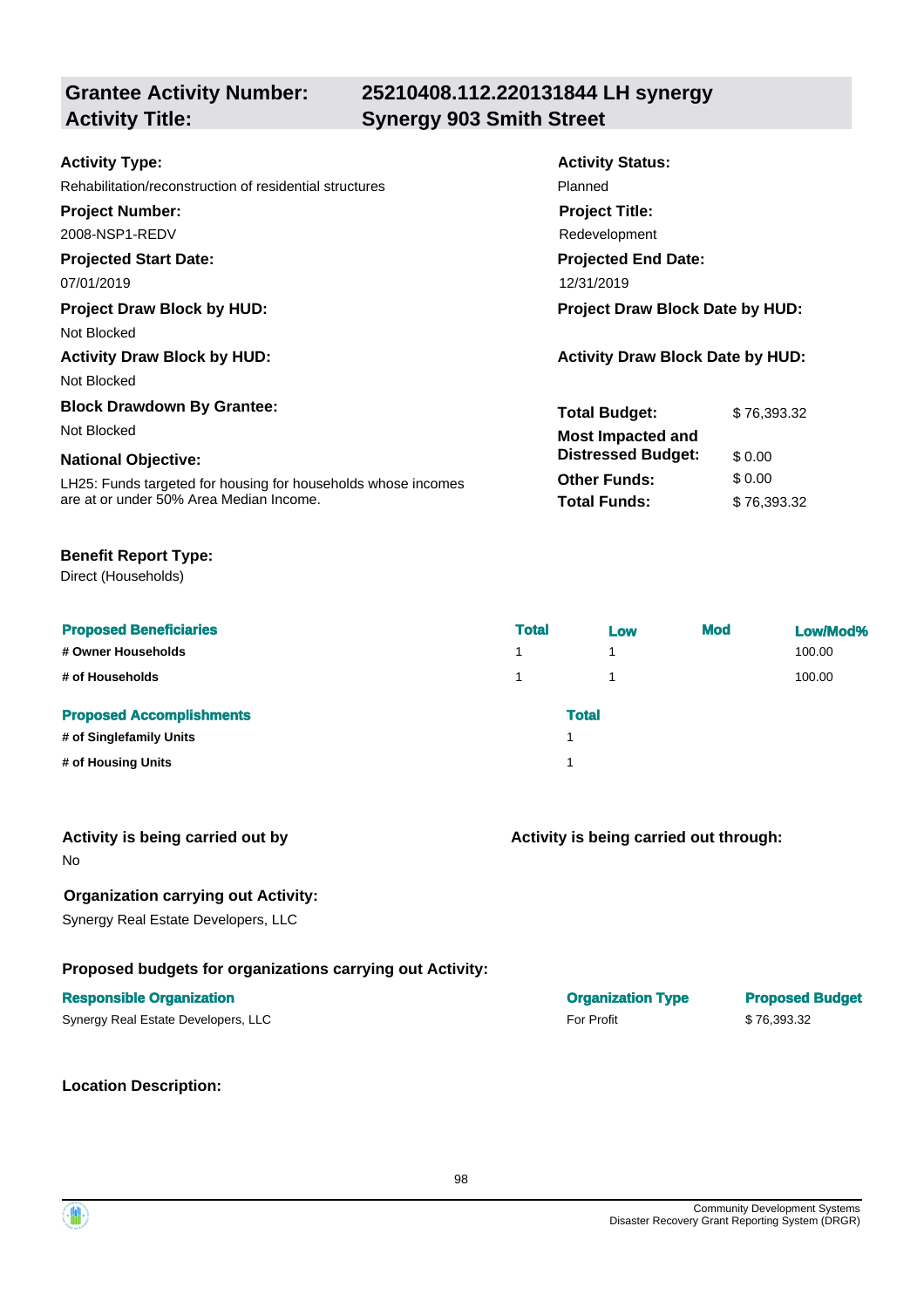903 Smith Street Atlanta, GA in the Pittsburg Neighborhood

## **Activity Description:**

Rehab of one SF unit for Low income owner

**Environmental Assessment:** UNDERWAY



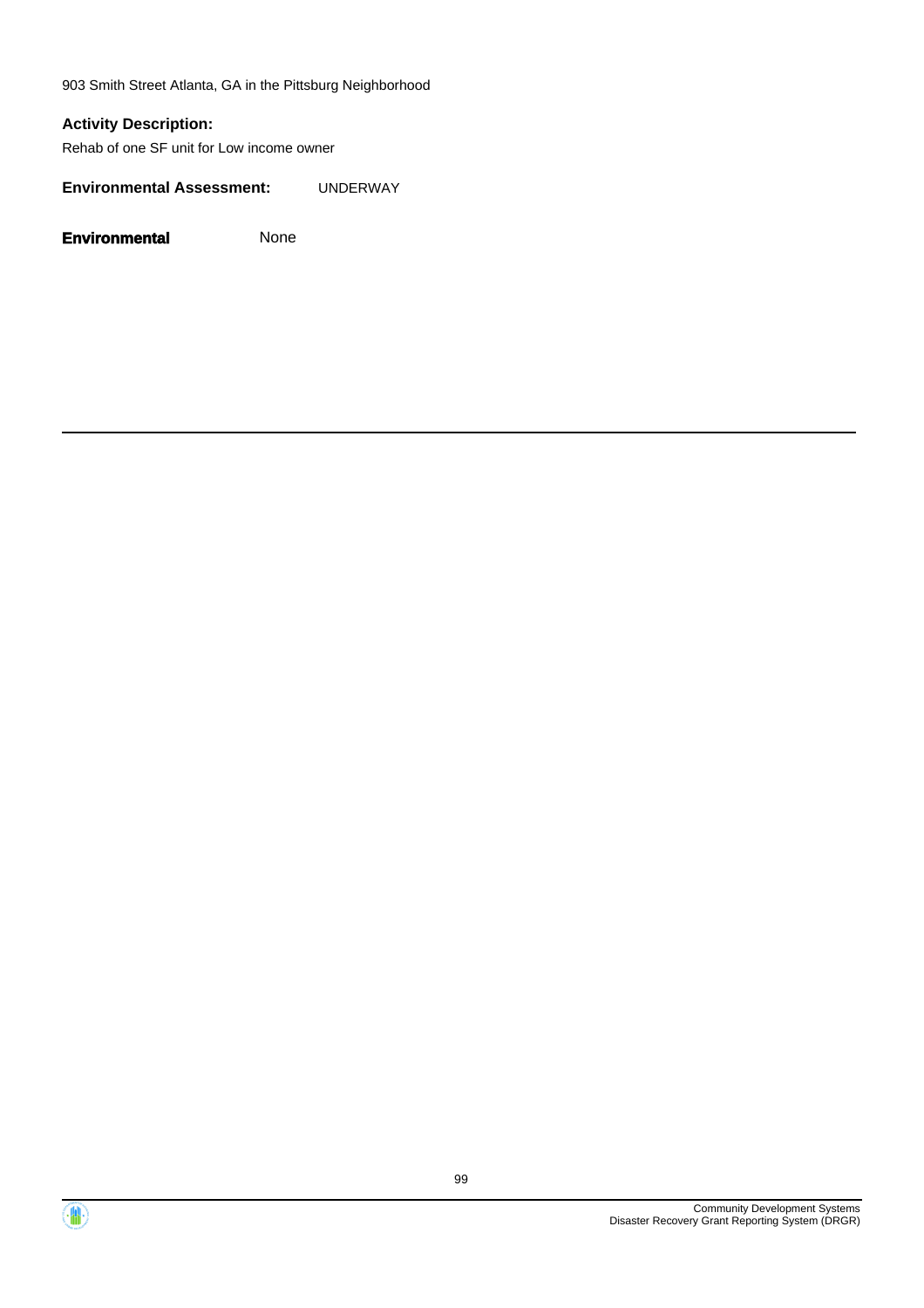## **25210408.114.220131844 (RDVA) Activity Title: COA/Fulton County Land Bank Authority**

| <b>Activity Type:</b>                                        | <b>Activity Status:</b>                 |              |  |
|--------------------------------------------------------------|-----------------------------------------|--------------|--|
| Acquisition - general                                        | Under Way                               |              |  |
| <b>Project Number:</b>                                       | <b>Project Title:</b>                   |              |  |
| 2008-NSP1-REDV                                               | Redevelopment                           |              |  |
| <b>Projected Start Date:</b>                                 | <b>Projected End Date:</b>              |              |  |
| 03/05/2009                                                   | 12/31/2019                              |              |  |
| <b>Project Draw Block by HUD:</b>                            | Project Draw Block Date by HUD:         |              |  |
| Not Blocked                                                  |                                         |              |  |
| <b>Activity Draw Block by HUD:</b>                           | <b>Activity Draw Block Date by HUD:</b> |              |  |
| Not Blocked                                                  |                                         |              |  |
| <b>Block Drawdown By Grantee:</b>                            | <b>Total Budget:</b>                    | \$469,251.79 |  |
| Not Blocked                                                  | <b>Most Impacted and</b>                |              |  |
| <b>National Objective:</b>                                   | <b>Distressed Budget:</b>               | \$0.00       |  |
| LMMI: Low, Moderate and Middle Income National Objective for | <b>Other Funds:</b>                     | \$0.00       |  |
| NSP Only                                                     | <b>Total Funds:</b>                     | \$469,251.79 |  |

## **Benefit Report Type:**

Direct (Households)

| <b>Proposed Beneficiaries</b>   | <b>Total</b> | Low          | <b>Mod</b> | Low/Mod% |
|---------------------------------|--------------|--------------|------------|----------|
| # Renter Households             | 4            |              |            | 0.00     |
| # Owner Households              | 5            |              |            | 0.00     |
| # of Households                 | 9            |              |            | 0.00     |
| <b>Proposed Accomplishments</b> |              | <b>Total</b> |            |          |
| # of Singlefamily Units         |              | 9            |            |          |
| # of Housing Units              |              | 9            |            |          |
| # of Properties                 |              | 9            |            |          |

## **Activity is being carried out by**

No

## **Organization carrying out Activity:**

COA/Fulton County Land Bank Authority

## **Proposed budgets for organizations carrying out Activity:**

## **Responsible Organization COVID-100 COVID-100 COVID-100 COVID-100 COVID-100 COVID-100 COVID-100 COVID-100 COVID-100 COVID-100 COVID-100 COVID-100 COVID-100 COVID-100 COVID-100 COVID-100 COVID-100 COVID-100 COVID-100 COVI**

COA/Fulton County Land Bank Authority **Non-Profit** \$ 469,251.79

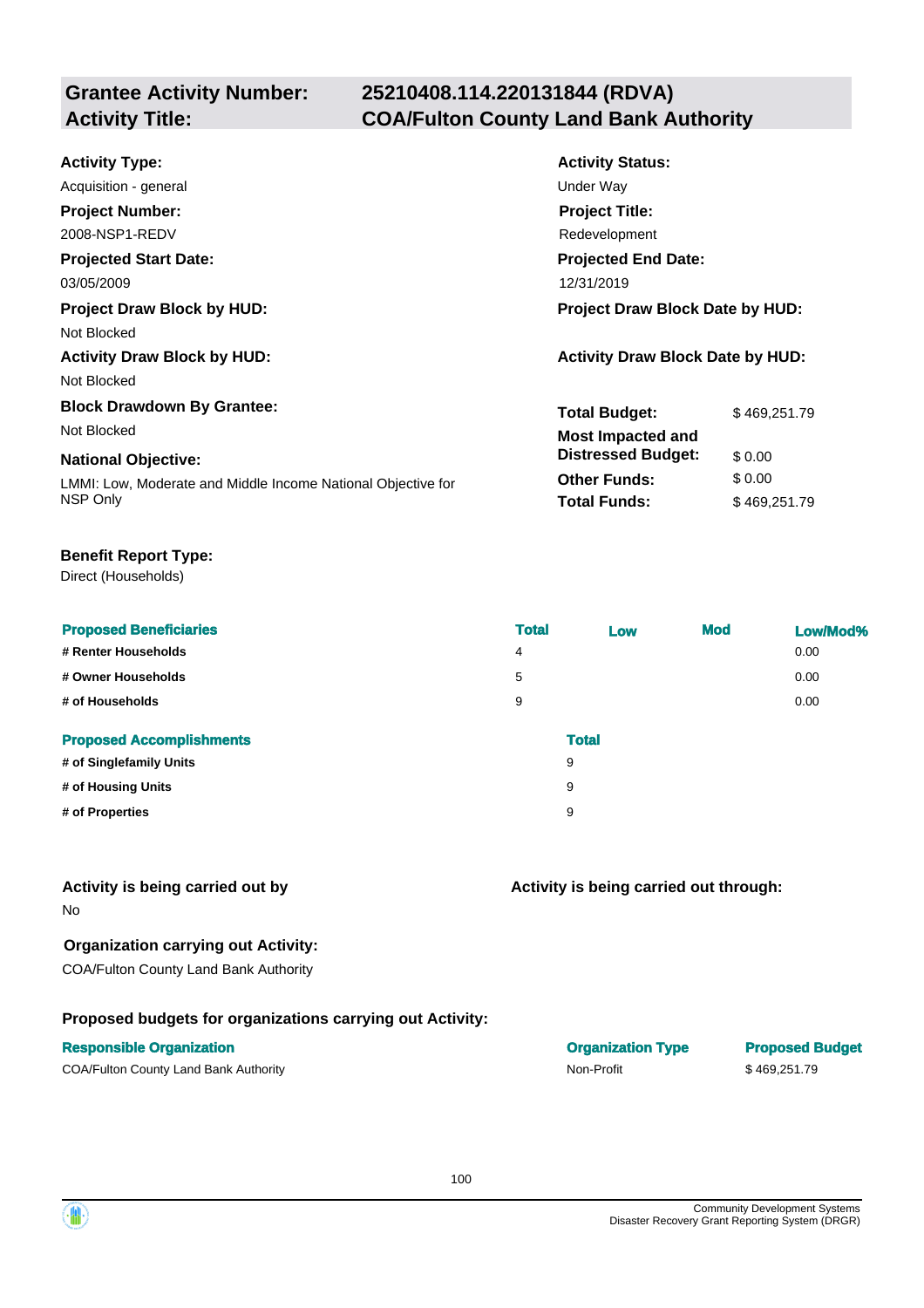Areas of Greatest Need in the City of Atlanta

## **Activity Description:**

To acquire, rehab or construct vacant housing units for sale or for rent for household at 120% AMI.

## **Environmental Assessment:**

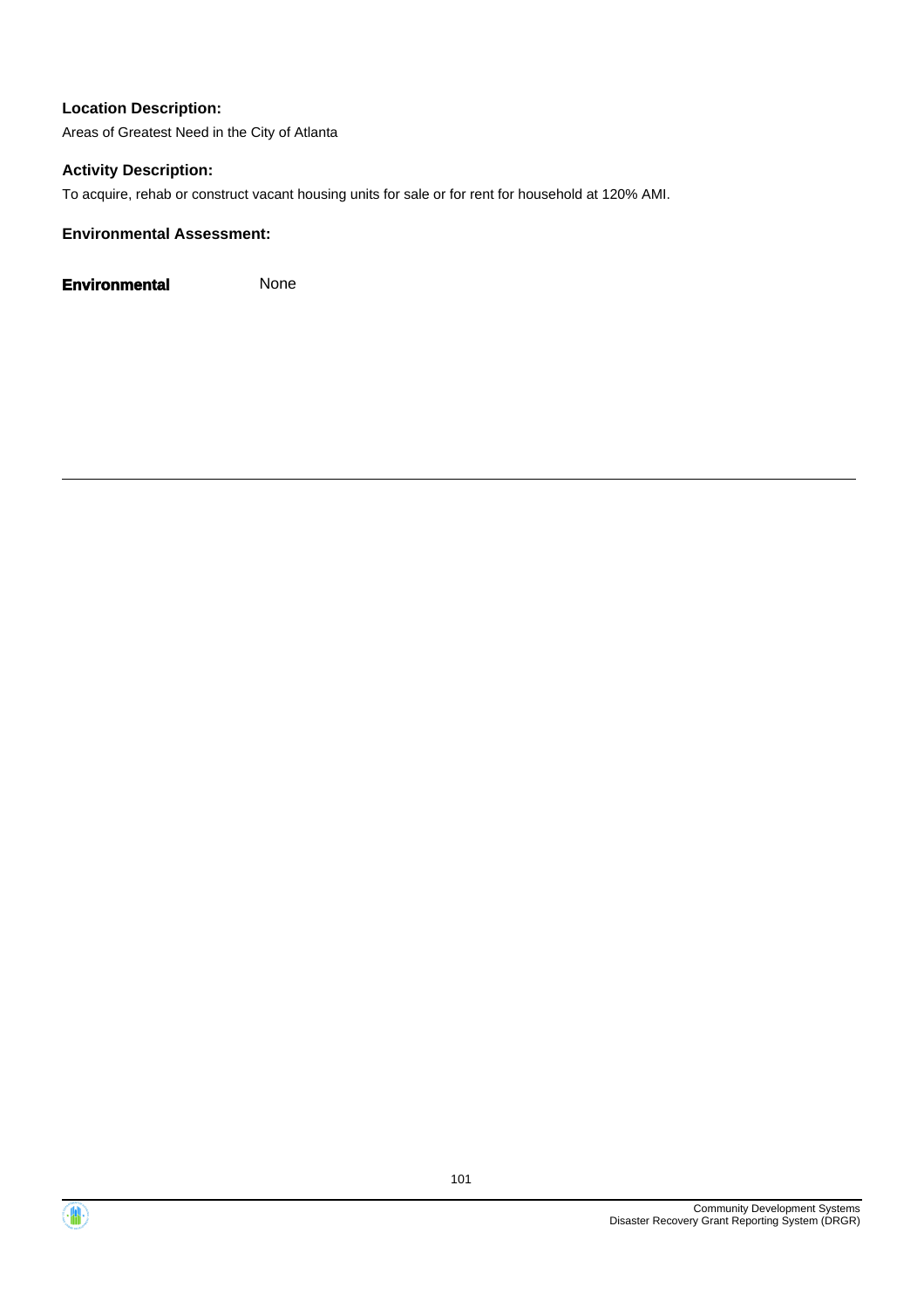## **25210408.114.220131844 (RDVA) 339 Holly LH25**

**Activity Status:**

**Project Title:** Redevelopment

**Projected End Date:**

**Total Budget:** \$ 14,182.25

**Other Funds:** \$ 0.00 **Total Funds:** \$ 14,182.25

**Distressed Budget:** \$ 0.00

## **Activity Title: 339 Holly Street (LBA)**

| <b>Activity Type:</b> |  |
|-----------------------|--|
|-----------------------|--|

Rehabilitation/reconstruction of residential structures **Exercise Structures** Under Way

### **Project Number:**

2008-NSP1-REDV

## **Projected Start Date:**

03/05/2009 12/31/2019

## **Project Draw Block by HUD: Project Draw Block Date by HUD:**

Not Blocked

## **Activity Draw Block by HUD: Activity Draw Block Date by HUD:**

Not Blocked

## **Block Drawdown By Grantee:**

Not Blocked **Most Impacted and** 

## **National Objective:**

LH25: Funds targeted for housing for households whose incomes are at or under 50% Area Median Income.

## **Benefit Report Type:**

Direct (Households)

| <b>Proposed Beneficiaries</b>   | <b>Total</b> | Low | <b>Mod</b> | Low/Mod% |
|---------------------------------|--------------|-----|------------|----------|
| # Renter Households             | 8            | 8   |            | 100.00   |
| # of Households                 | 8            | 8   |            | 100.00   |
| <b>Proposed Accomplishments</b> | <b>Total</b> |     |            |          |
| # of Multifamily Units          | 8            |     |            |          |
| # of Housing Units              | 8            |     |            |          |
| # of Properties                 |              |     |            |          |
|                                 |              |     |            |          |

## **Activity is being carried out by**

No

## **Organization carrying out Activity:**

COA/Fulton County Land Bank Authority

## **Proposed budgets for organizations carrying out Activity:**

## **Responsible Organization**

COA/Fulton County Land Bank Authority **Non-Profit** Non-Profit \$ 14,182.25

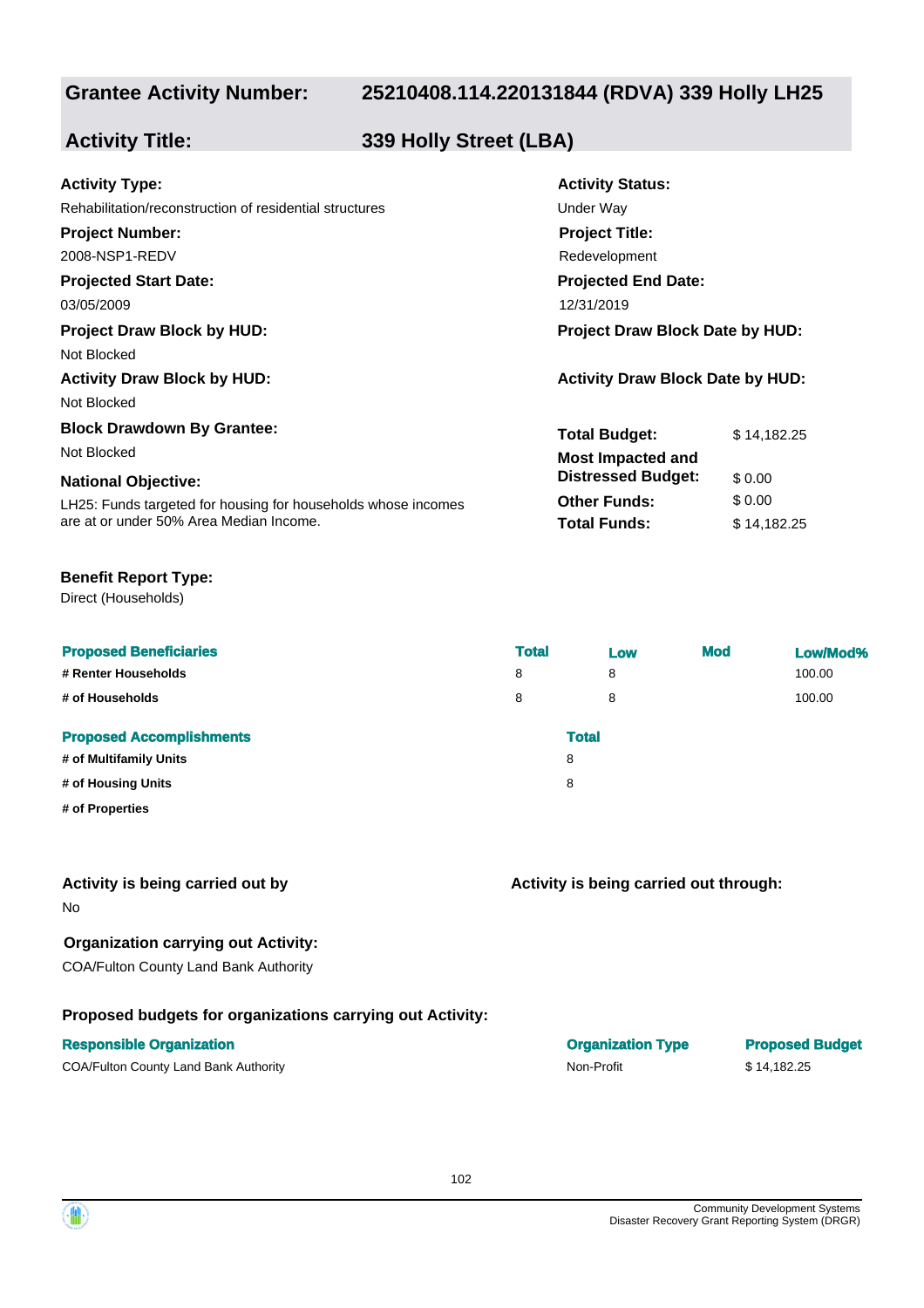**Activity Description:**

**Environmental Assessment:**



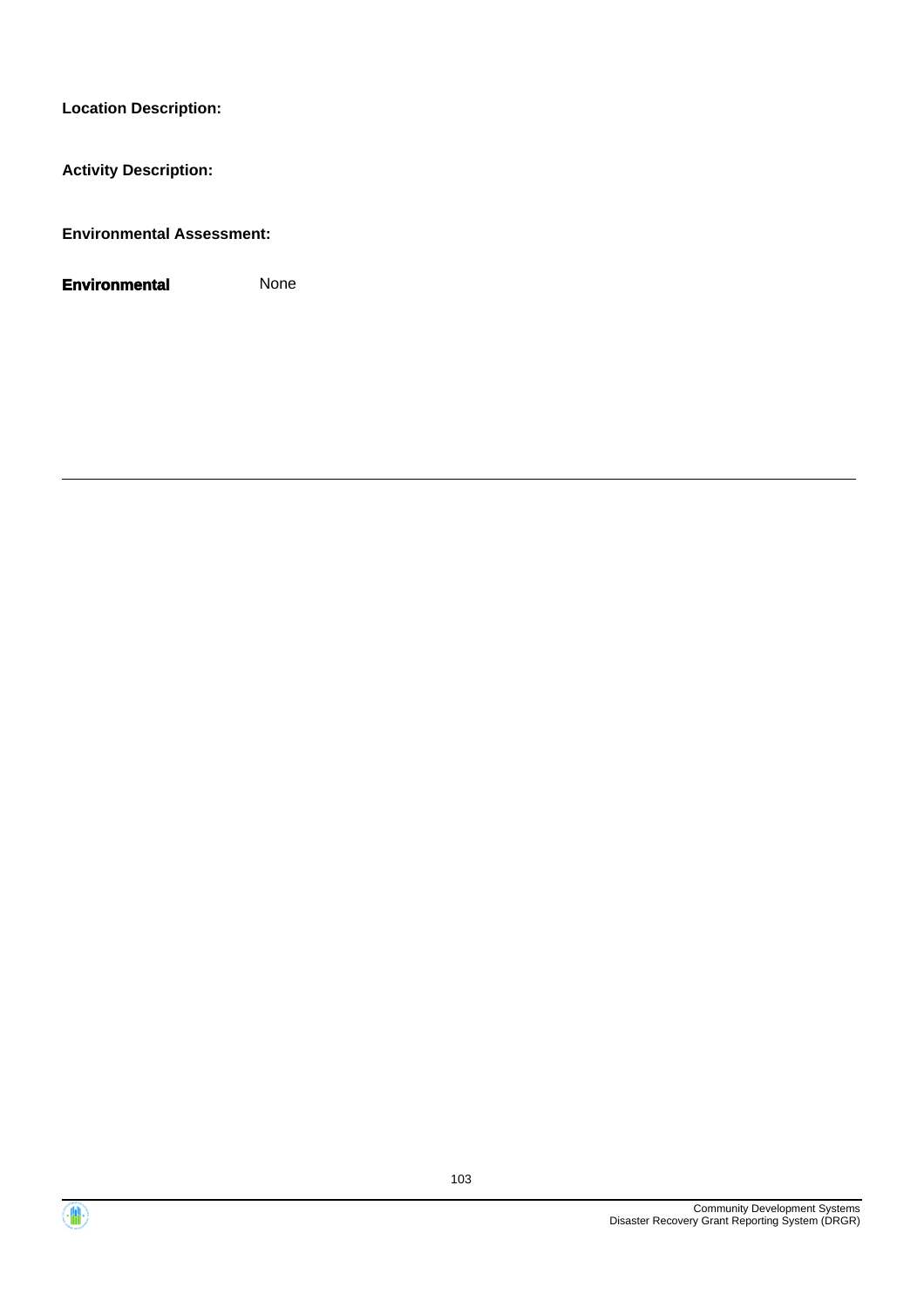## **25210408.114.220131844 (RDVA) 339 Holly LMMI**

## **Activity Title: 339 Holly Street (LBA)**

| <b>Activity Type:</b>                                        | <b>Activity Status:</b>                 |              |  |
|--------------------------------------------------------------|-----------------------------------------|--------------|--|
| Acquisition - general                                        | Under Way                               |              |  |
| <b>Project Number:</b>                                       | <b>Project Title:</b>                   |              |  |
| 2008-NSP1-REDV                                               | Redevelopment                           |              |  |
| <b>Projected Start Date:</b>                                 | <b>Projected End Date:</b>              |              |  |
| 03/05/2009                                                   | 12/31/2019                              |              |  |
| <b>Project Draw Block by HUD:</b>                            | <b>Project Draw Block Date by HUD:</b>  |              |  |
| Not Blocked                                                  |                                         |              |  |
| <b>Activity Draw Block by HUD:</b>                           | <b>Activity Draw Block Date by HUD:</b> |              |  |
| Not Blocked                                                  |                                         |              |  |
| <b>Block Drawdown By Grantee:</b>                            | <b>Total Budget:</b>                    | \$228,439.55 |  |
| Not Blocked                                                  | <b>Most Impacted and</b>                |              |  |
| <b>National Objective:</b>                                   | <b>Distressed Budget:</b>               | \$0.00       |  |
| LMMI: Low, Moderate and Middle Income National Objective for | <b>Other Funds:</b>                     | \$0.00       |  |
| NSP Only                                                     | <b>Total Funds:</b>                     | \$228,439.55 |  |
|                                                              |                                         |              |  |

### **Benefit Report Type:**

Direct (Households)

| <b>Proposed Beneficiaries</b><br># Renter Households<br># of Households | <b>Total</b><br>32<br>32 | Low          | <b>Mod</b> | Low/Mod%<br>0.00<br>0.00 |
|-------------------------------------------------------------------------|--------------------------|--------------|------------|--------------------------|
| <b>Proposed Accomplishments</b>                                         |                          | <b>Total</b> |            |                          |
| # of Multifamily Units                                                  |                          | 32           |            |                          |
| # of Housing Units                                                      |                          | 32           |            |                          |
| # of Properties                                                         |                          | 1            |            |                          |

## **Activity is being carried out by**

No

## **Organization carrying out Activity:**

COA/Fulton County Land Bank Authority

## **Proposed budgets for organizations carrying out Activity:**

## **Responsible Organization COVID-100 COVID-100 COVID-100 COVID-100 COVID-100 COVID-100 COVID-100 COVID-100 COVID-100 COVID-100 COVID-100 COVID-100 COVID-100 COVID-100 COVID-100 COVID-100 COVID-100 COVID-100 COVID-100 COVI**

COA/Fulton County Land Bank Authority **Non-Profit** \$ 228,439.55

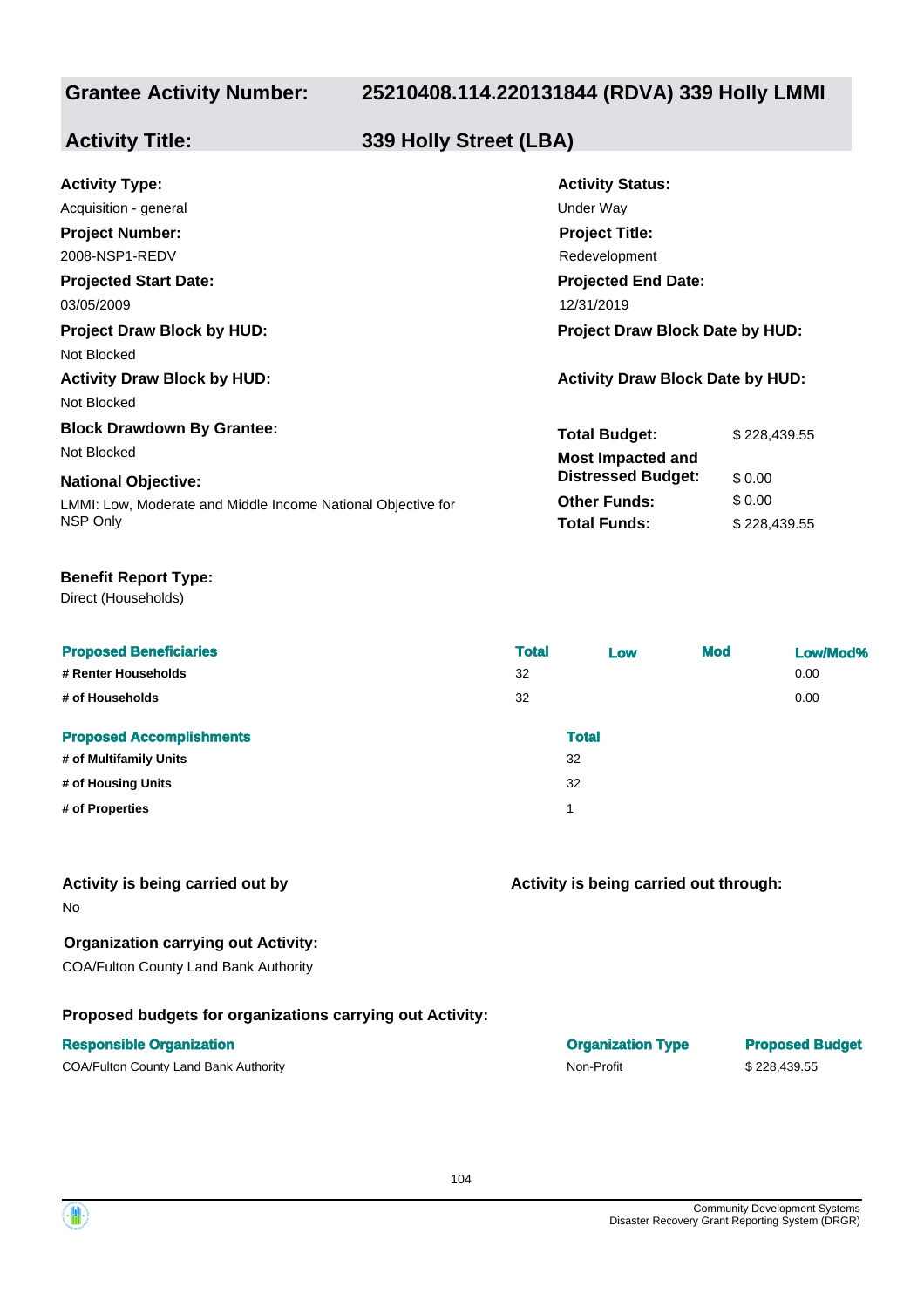Areas of Greatest Need in the City Limits of Atlanta

## **Activity Description:**

To acquire, rehab and rent a multifamily complex to households below 120% AMI

## **Environmental Assessment:**

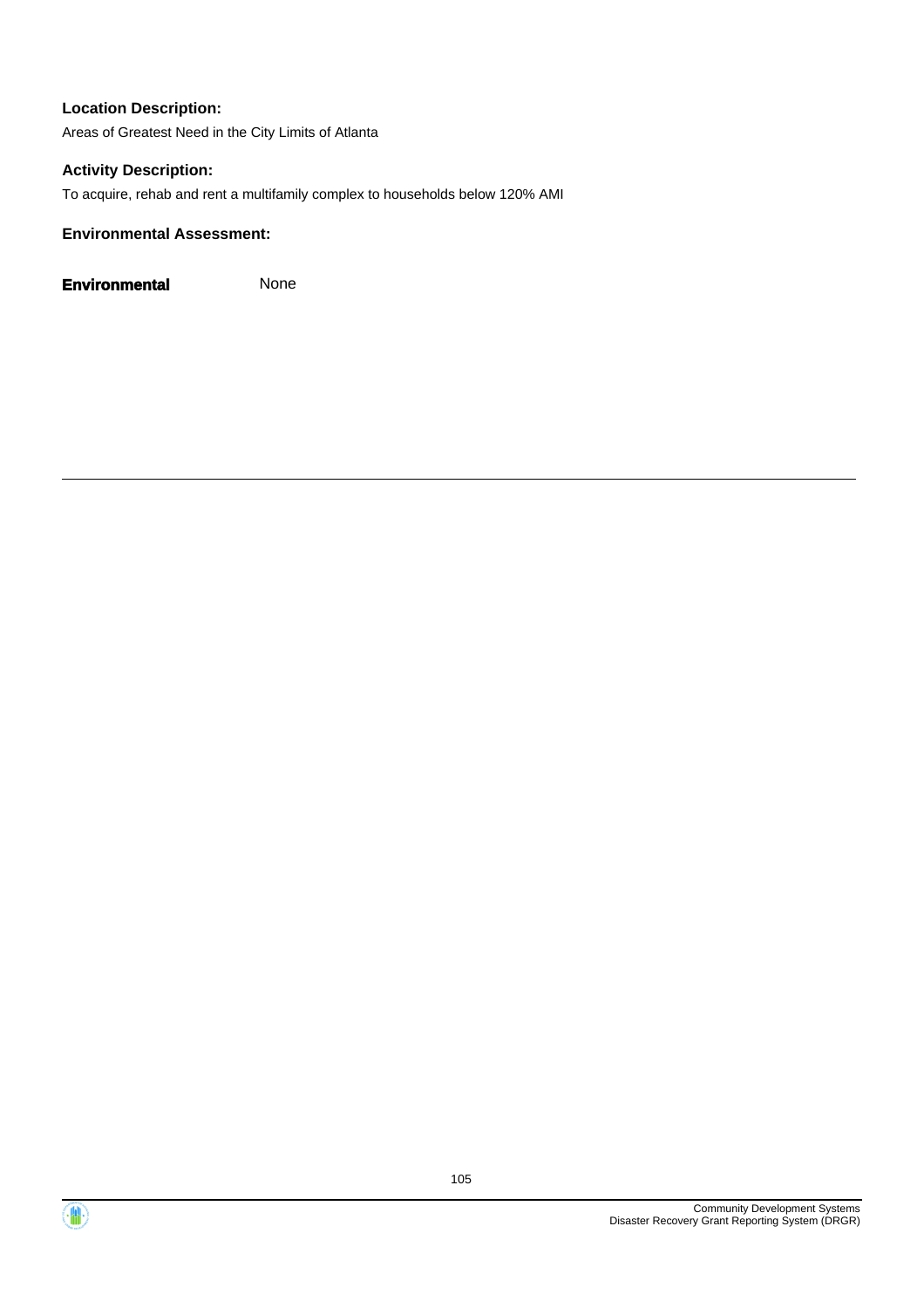| <b>Grantee Activity Number:</b><br><b>Activity Title:</b> | Delete 8<br><b>Real Estate Alliance Partners</b> |
|-----------------------------------------------------------|--------------------------------------------------|
| <b>Activity Type:</b>                                     | <b>Activity Status:</b>                          |
| Acquisition - general                                     | Under Way                                        |
| <b>Project Number:</b>                                    | <b>Project Title:</b>                            |

| 03/05/2009                                                   | 03/04/2013                              |        |  |
|--------------------------------------------------------------|-----------------------------------------|--------|--|
| <b>Project Draw Block by HUD:</b>                            | Project Draw Block Date by HUD:         |        |  |
| Not Blocked                                                  |                                         |        |  |
| <b>Activity Draw Block by HUD:</b>                           | <b>Activity Draw Block Date by HUD:</b> |        |  |
| Not Blocked                                                  |                                         |        |  |
| <b>Block Drawdown By Grantee:</b>                            | <b>Total Budget:</b>                    | \$0.00 |  |
| Not Blocked                                                  | <b>Most Impacted and</b>                |        |  |
| <b>National Objective:</b>                                   | <b>Distressed Budget:</b>               | \$0.00 |  |
| LMMI: Low, Moderate and Middle Income National Objective for | <b>Other Funds:</b>                     | \$0.00 |  |
| NSP Only                                                     | <b>Total Funds:</b>                     | \$0.00 |  |

## **Benefit Report Type:**

**Projected Start Date:**

2008-NSP1-REDV

Direct (Households)

| <b>Proposed Beneficiaries</b><br># of Households | <b>Total</b> | Low | <b>Mod</b> | Low/Mod%<br>0.0 |
|--------------------------------------------------|--------------|-----|------------|-----------------|
| <b>Proposed Accomplishments</b>                  | <b>Total</b> |     |            |                 |
| # of Housing Units                               |              |     |            |                 |
| # of Properties                                  |              |     |            |                 |

## **Activity is being carried out by**

No

## **Organization carrying out Activity:**

Real Estate Alliance Partners

## **Proposed budgets for organizations carrying out Activity:**

## **Location Description:**

Areas of greatest need in the City of Atlanta.

**Activity is being carried out through:**

**Projected End Date:**

Redevelopment

| <b>Responsible Organization</b> | <b>Organization Type</b> | <b>Proposed Budget</b> |
|---------------------------------|--------------------------|------------------------|
| Real Estate Alliance Partners   | For Profit               | \$0.00                 |

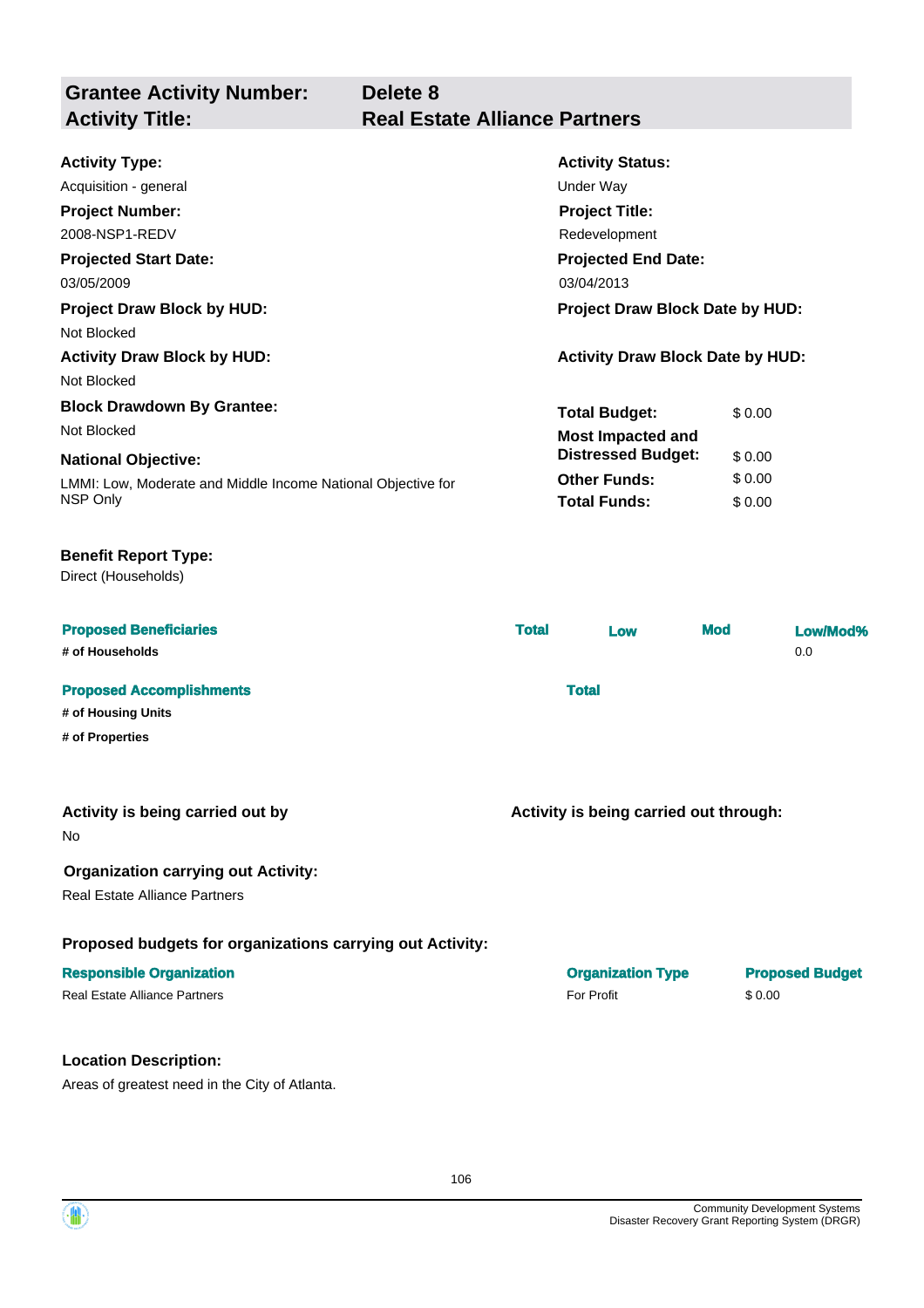### **Activity Description:**

To acquire, rehabilitate, and lease-purchase or sell of foreclosed and vacant single family homes for households at or below 120% of the AMI.

### **Environmental Assessment:**

**Environmental** None

## **Action Plan Comments:**

- The grantee has not completed the Location Description or Activity Description for any activities set up in the plan. The grantee should complete these fields and resubmit for Field Office approval. **STEPHEN**
- The grantee has not input a location description and activity description as requested. All activities appear to be in accordance with the areas specified in the approved substantial amendment. The 10% administration cap has not been exceeded and 25% reserve for familes at or below 50% AMI has been met. **STEPHEN**
- 11/02/2009: Reviewer Claudine Forte-The Grantee changed the Activity Status description for the applicable activities this quarter ending 9/30/2009. This demonstrates which projects are underway. The dates and projected total number of housing units planned did not change;therefore,an amended action plan is not required at this time. The Grantee will need to complete the Environmental activity for each activity as applicable. Reviewer -
- Reviewer 2/22/2010-Claudine Forte: Not reviewed, but rejected at the City's request.
- Reviewer Claudine Forte 3/11/2010: Rejected because the total activities does not equal the grant award amount. The total shown is \$400,000 short. Reviewer -
- The purpose of this amendment is to line up its subrecipients activities with the eligible uses by consolidation of activities. The City Council approved the reallocation of funds from the Urban Residential Finance Authority to the Fulton County Land Bank Authority on June 30, 2010. Documentation of approval is on file and the changes are hereby approved. Reviewer -
- 9/20/2010: Grantee should address all comments provided for activities dated 9/14/2010 and 9/20/2010 prior to the plan being approved. Reviewer -
- Reviewer 10/22/2010: Revisions accepted.
- 2/11/2011: The performance measures have been updated and included as requested for all of the required activities. Reviewer -